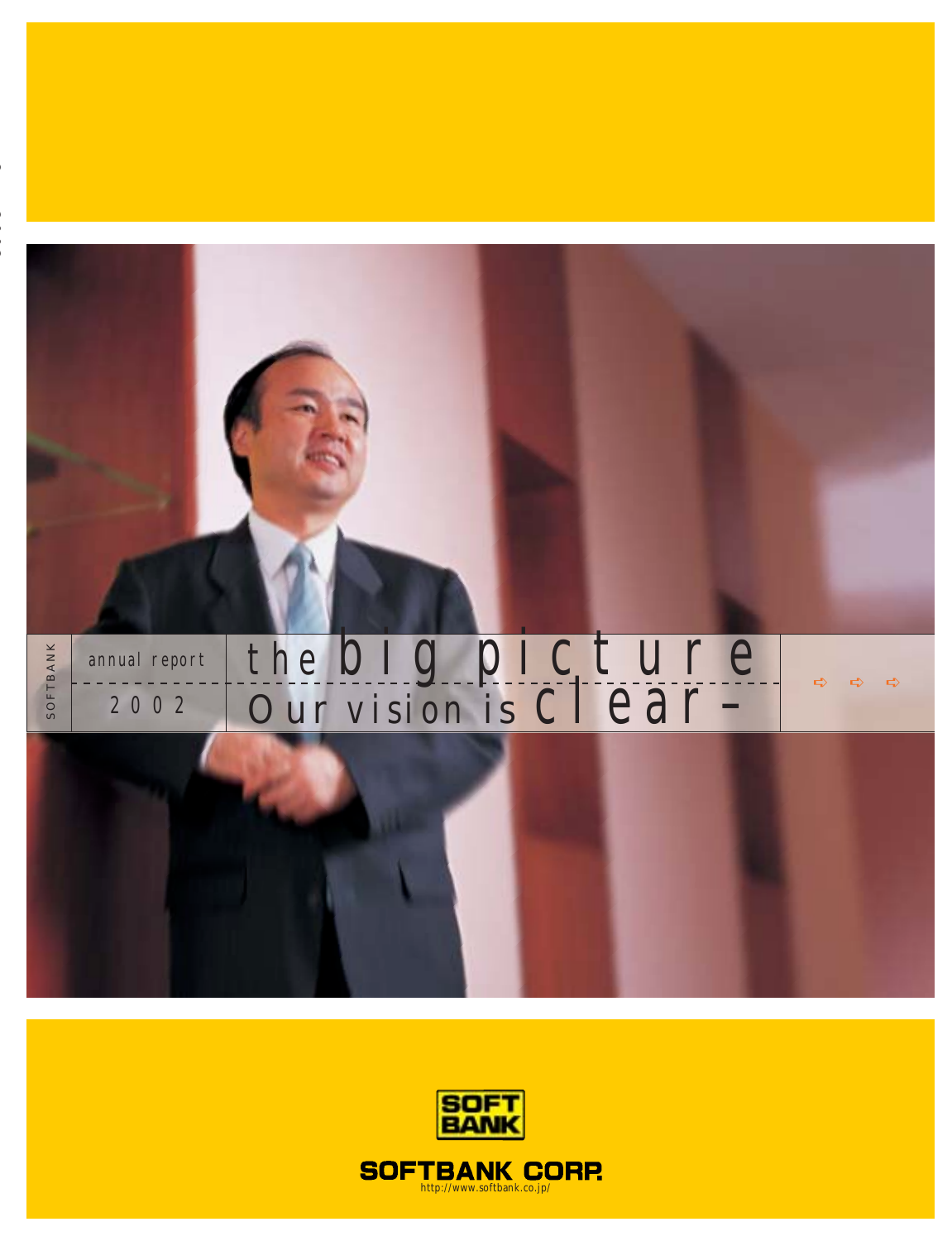## **CONTENTS**

- **2. To Our Shareholders**
- **4. THE BIG PICTURE: OUR VISION IS CLEAR**
- **10. Profiles of the Largest Domestic Group Companies Ranked by Revenue**
- **12. Directors and Corporate Auditors**
- **13. Financial Section**
- **56. SOFTBANK Corporate Directory**
- **57. Shareholder Information**





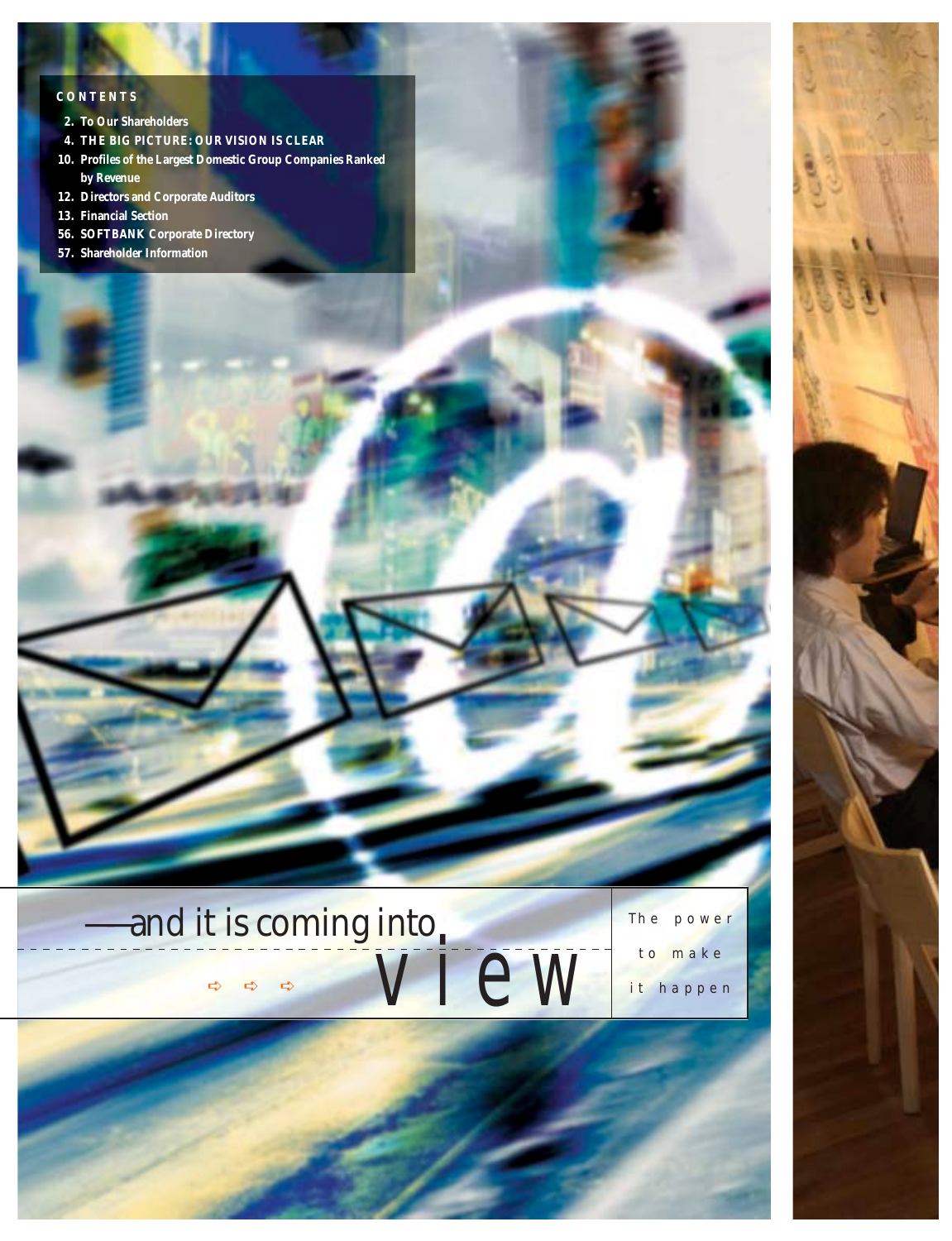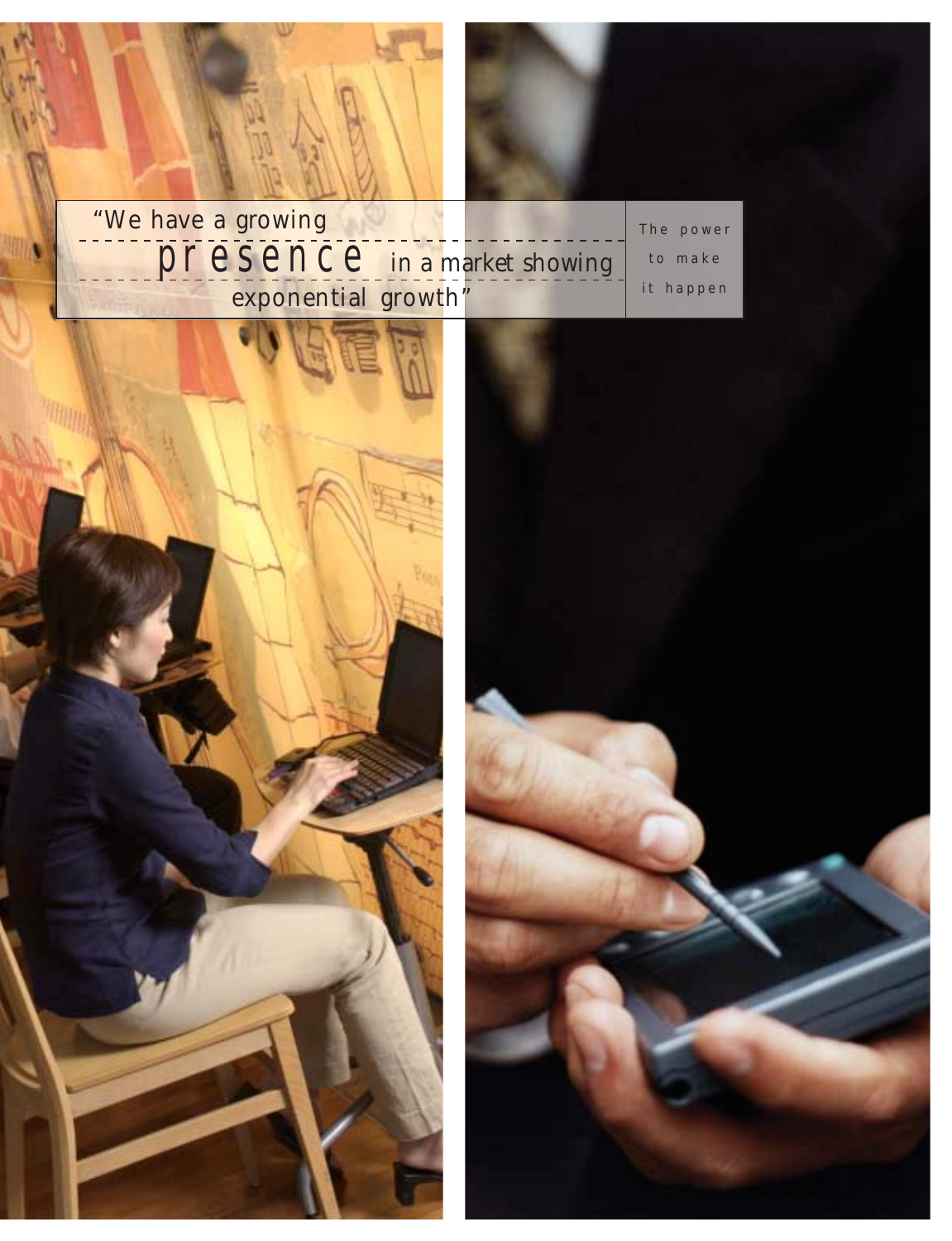### **Channeling Resources to Broadband**

Based on the unwavering founding principle of "Endeavoring to benefit society and the economy by fostering the sharing of wisdom and knowledge gained through the IT revolution," the SOFTBANK Group anticipates the direction of progress in the digital information industry, combining new ideas and technologies to deliver a steady stream of industry standards far ahead of our competitors. By adapting to the rapid shifts that characterize the IT industry, we are firmly positioned as the front-runner in Japan's Internet business world. Today, the Internet stands on the verge of the next stage of development—broadband. A blueprint entitled "National Broadband Initiative – Establishing Japan as the Most Advanced IT Nation" was released in October 2001 by the Ministry of Public Management, Home Affairs, Posts and Telecommunications. In order for Japan to become a broadband advanced country, this initiative recommends that at least 30 million households are to have always-on, high-speed Internet access (xDSL, CATV or wireless) by fiscal 2005. Furthermore, the ministry envisions ultra-high-speed, fiber-optic networks offering continuous access to at least 10 million households.

Broadband has thus been taken up at the national level. These events come as no surprise to us. The SOFTBANK Group has been preparing for the advent of the broadband era for several years now. Thanks to this foresight, we completed laying the groundwork for leadership during fiscal 2002, the year ended March 31, 2002. Our subsidiary BB Technologies Corporation has established a one-of-a-kind broadband network covering most of Japan, signaling the start of our full-scale development of broadband-related businesses.

## **SOFTBANK's Three Broadband Strategies**

Our aim is nothing less than to become the number one corporate group in the broadband domain. Through the following threepart strategy, we will develop huge markets that in some way or another use broadband technology.

*Number one in broadband infrastructure—*BB Technologies Corporation's broadband network utilizing dark fiber makes possible the provision of always-on, high-speed ADSL Internet connection at the most competitive rate possible. The *Yahoo! BB* comprehensive broadband service using ADSL began commercial operations in September 2001 and is off to a strong start. The SOFTBANK Group also supplies an ultra-high-speed, fiber-optic, always-on Internet connection service, mainly targeting corporate clients and apartment complexes. We will continue to provide infrastructure services that cover many user categories as we seek to become number one in market share and infrastructure. We expect to be rewarded with consistently strong revenues and profits.

*Number one in broadband platforms—*The SOFTBANK Group has many widely recognized and respected brands, including the *Yahoo! Japan* portal sites and *Vector*, a software downloading site. We plan to sustain growth by establishing an even larger number of these platforms within the Group.

*Number one in broadband content and services—*Either standalone or through partnerships, Group companies will create and supply content and services unique to broadband. Becoming number one in more types of content and services will help diversify our revenue sources.

#### **Debt Reduction and Financial Soundness**

SOFTBANK CORP. recorded a consolidated net loss of ¥88,755 million in fiscal 2002. One cause was start-up expenses for broadband infrastructure businesses. Another was valuation losses on investment securities, particularly those held overseas, and valuation losses on investments held in affiliates due to the weakness in global equity markets brought on by the terrorist attacks in the U.S. and other factors. Furthermore, there was a valuation loss on goodwill and other intangible assets due to the application of new U.S. accounting standards.

Shareholders' equity increased ¥41,065 million to ¥465,326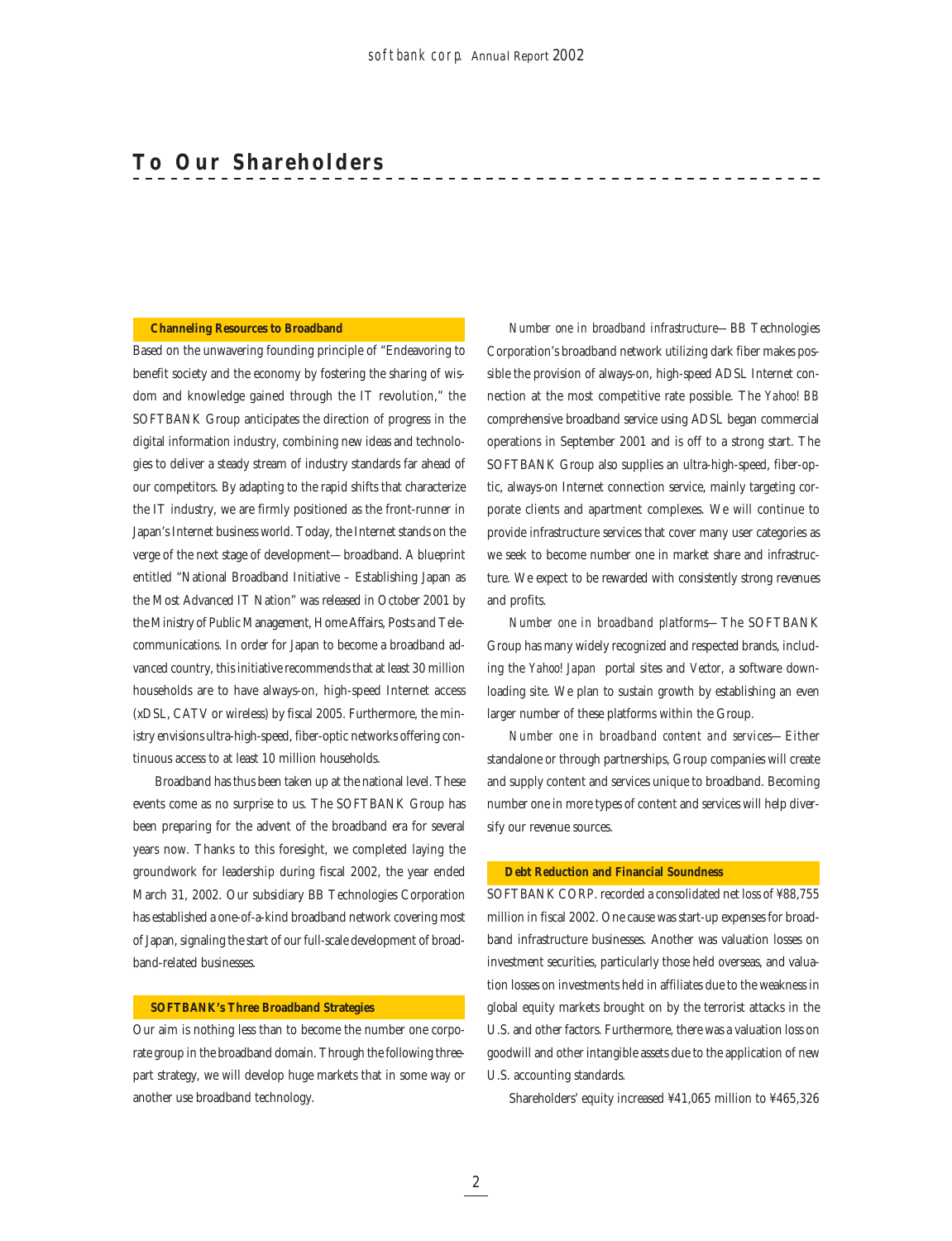million as Yahoo! Inc. was accounted at fair market value, whereas it was previously accounted for based on the equity method, and translation adjustments increased. We used proceeds from sales of investment securities to redeem and repurchase straight bonds. This allowed us to reduce our debt by ¥47,797 million during the fiscal year to ¥365,645 million at the end of March 2002. Net debt, which is debt less liquidity on hand\*, declined to ¥232,017 million. These improvements give the SOFTBANK Group a more solid base from which to launch broadband businesses.

\* SOFTBANK defines liquidity on hand as the sum of cash and deposits, shortterm marketable securities (MMF, mid-term government bond funds, etc.) and specified money trusts.

#### **Contributing to the Expansion of Broadband**

The September 2001 launch of the low-priced *Yahoo! BB* comprehensive broadband service triggered a surge in demand for broadband service in Japan. To further expand broadband services, we supported the Japanese government's "e-Japan Strategy," which aims to raise the IT literacy of the population, by announcing that

we will provide broadband infrastructure and related services to schools, libraries and certain other public facilities in Japan for six years at no charge. We aim to contribute, even if only a little, to the creation of a broadband environment for educational facilities. It is vital to raise the IT literacy of children by enabling them to experience new ways of communicating and sharing knowledge, such as through high-speed Internet access, wireless Internet access, broadband telephony and other leading-edge technologies.

## **A Commitment to Shareholder Value**

In line with its founding principle, the SOFTBANK Group is pursuing an "IT revolution" through a constant process of evolution in its business models. As a new century begins, there is no doubt that broadband will be the driving force behind this revolution for many years to come. We intend to seize the opportunities that arise. This is why we will continue to channel our resources to broadband. We will aim to increase shareholder value by focusing on broadband businesses that can produce stable profits and cash flows over the long term.



July 2002

Masayoshi Son *President and Chief Executive Officer*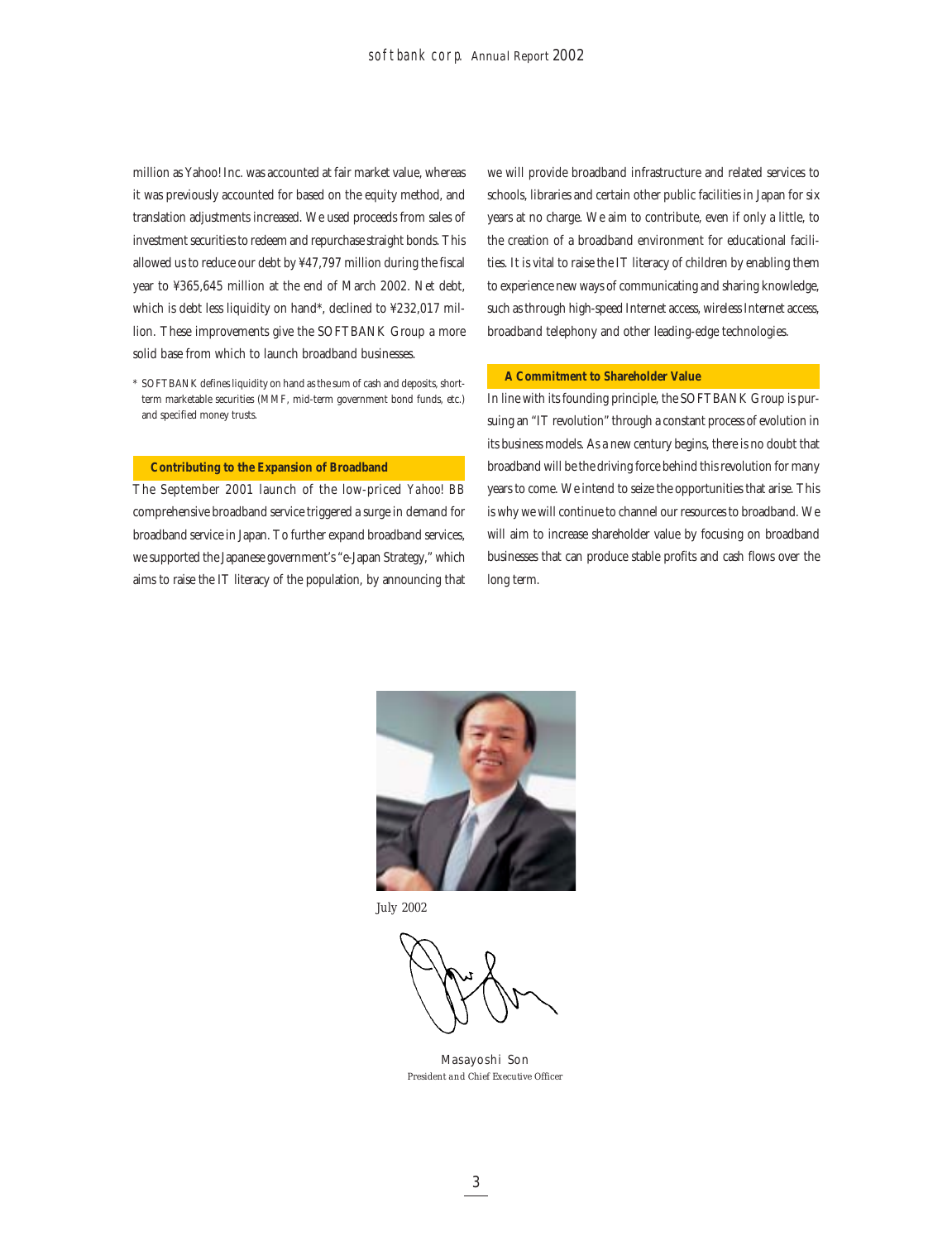# the big picture: our vision is clear

## **Pioneering Japan's Broadband Market— With Foresight and a One-of-a-kind IP\*1 Backbone Network**

## **The Advent of the Broadband Era**

The importance of broadband has escalated to such a level that whoever dominates broadband will most likely dictate the course of the information-centric society of the 21st century. Nations around the world are embracing this technology. Pace-setting South Korea has, according to statistics of the Ministry of Information and Communication of the Republic of Korea, 8.49 million households with broadband access as of April 2002, a penetration rate of almost 60%. Japan, despite its slow start, is promoting broadband by announcing its "e-Japan strategy," which sets forth the goal of making Japan one of the world's most advanced IT societies within five years. The provision of broadband service has thus become a national goal.

There is no doubt that the broadband age will soon be upon us. SOFTBANK Group has been aware of the worldwide broadband groundswell and its implications for Japan for quite some time. We acted early. We have already laid the groundwork for a diverse line of broadband enterprises. Due to such foresight, we got off to a big head start and now have a wide lead over our competitors.

#### **A One-of-a-kind IP Network for High-performance, Low-cost Broadband Services**

SOFTBANK Group member BB Technologies Corporation has a dark fiber\*2 nationwide IP backbone network using Gigabit Ethernet<sup>\*3</sup> technology. With speeds exceeding one gigabit, Ethernet technology is far superior to ATM, the mainstream for backbone networks until now. Operating costs are much lower, too. With this infrastructure, we were able to launch an ADSL Internet service called *Yahoo! BB 8M* at a price far below those our competitors offered at the time, with a maximum downstream speed of 8 Mbps\*4 . In July 2002, we began trial service of *Yahoo! BB 12M*, an ADSL service better suited to cope with such speed-limiting factors as distance and communication interference. Most distinguishing this service is the *Yahoo! BB Combo Modem 12M*\*5 . This device automatically selects one of three ADSL standards, Annex. A.ex, Annex. A or Annex. C\*6 , constantly using the one best suited to the current status of the user's telephone line. More services that address user needs will be introduced in the future.

The SOFTBANK Group already serves corporate clients and residents of large, multi-unit residential structures in the highpotential market of always-on fiber-optic Internet service. Following up on our 100Mbps always-on Internet connection service, we in May 2002, ahead of our competitors, made one gigabit ultra-high-speed connection service available nationwide. With respect to wireless Internet service, in April 2002, we started a trial connection service. These achievements originate from invaluable SOFTBANK strengths: foresight and a one-of-a-kind network that makes possible high-performance, low-cost broadband services.

- \*1 Internet Protocol: Common protocol for using telecommunications equipment in Internet communication.
- \*2 Refers to laid but yet unused fiber-optic cables.
- \*3 LAN standard which accelerates the transmission speed of Ethernet to 1Gbps (1,000Mbps).
- \*4 The service is provided on a best-efforts basis and transmission speed is not guaranteed.
- \*5 The *Combo Modem* is compatible with the *Yahoo! BB* ADSL service and *BB Phone* IP telephony service.

\*6 Annex. C is to be introduced in stages as the facilities of communications carriers are upgraded to accommodate this technology.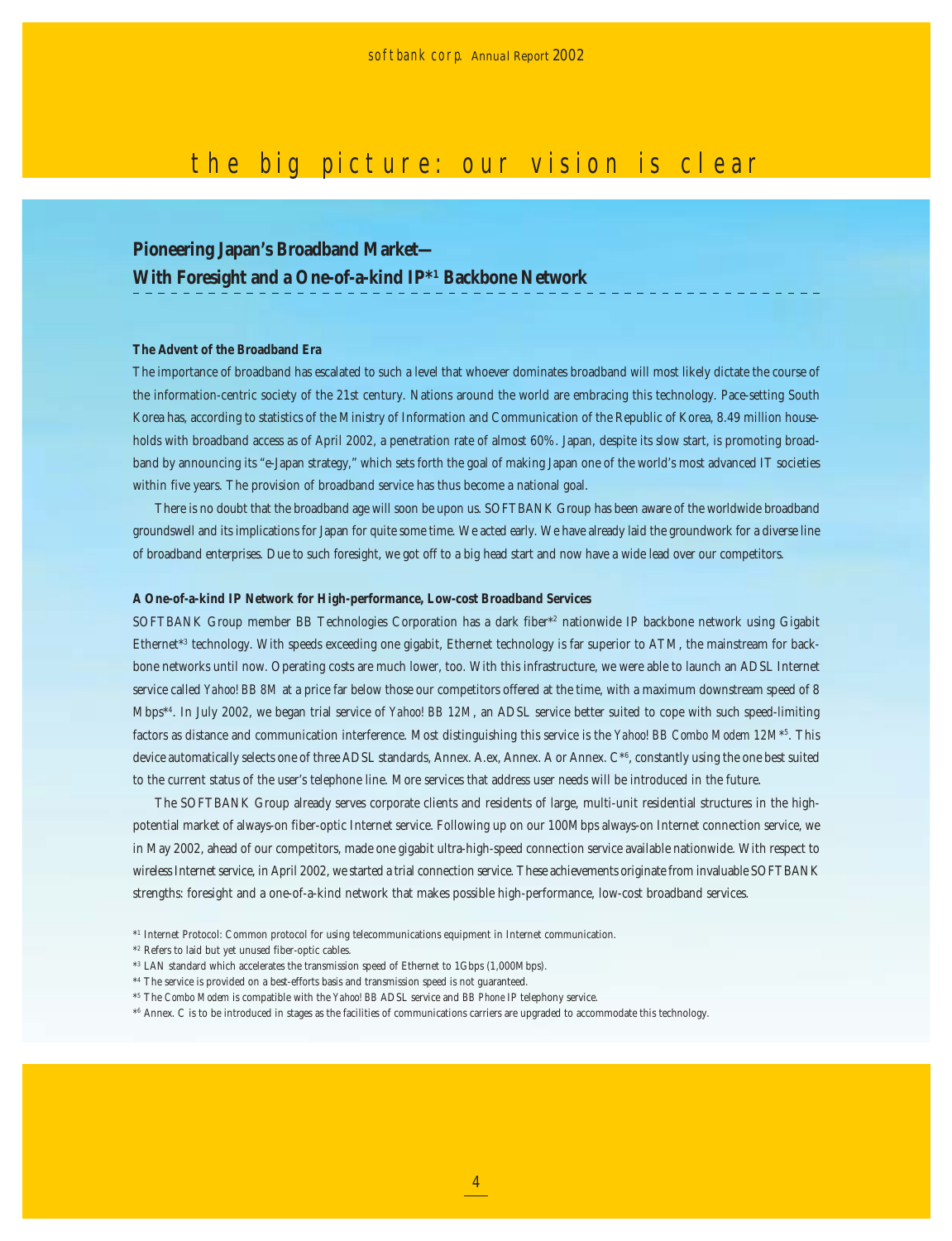

**Projected Internet Use by Access Technology**



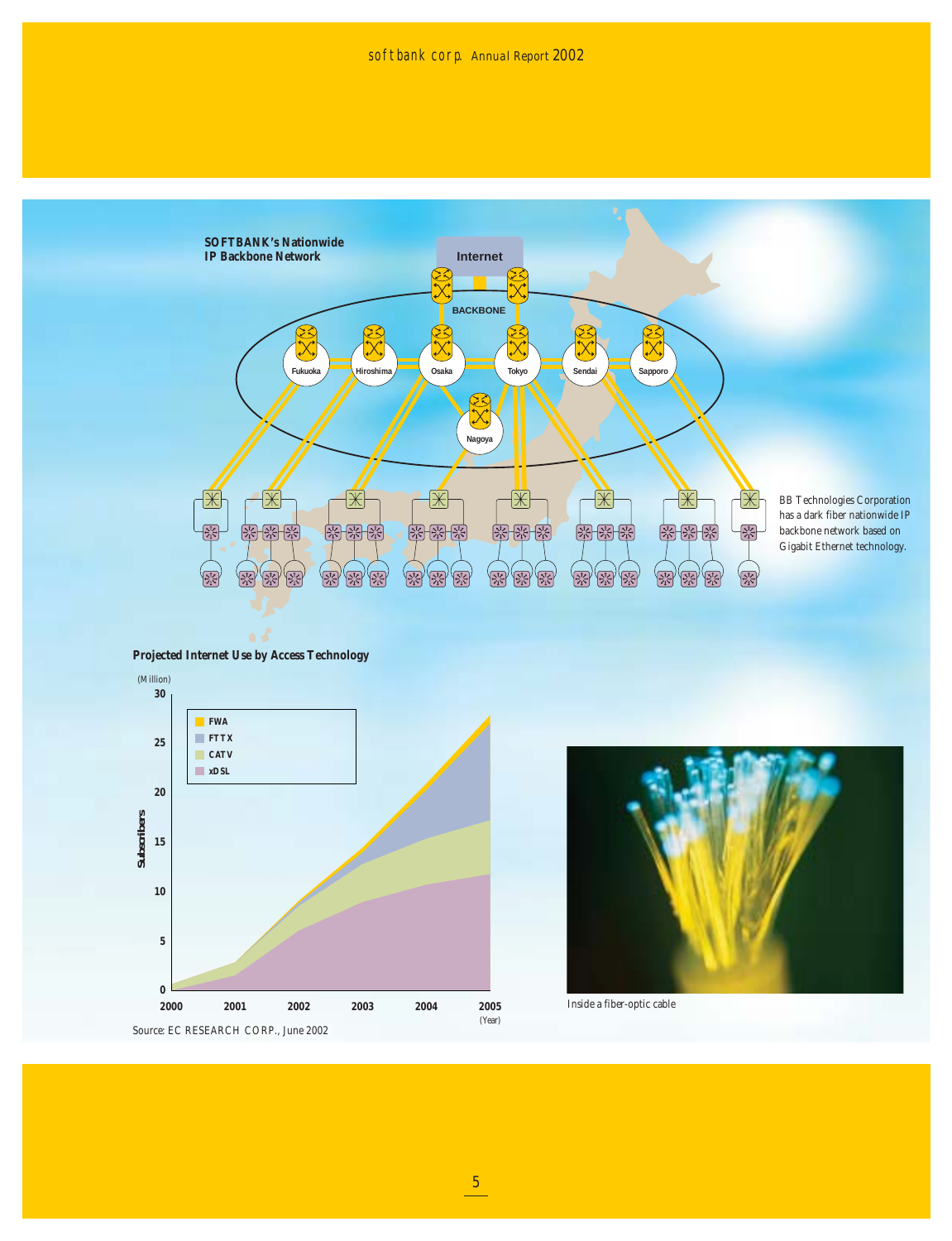# the big picture: our vision is clear

## **Higher Profitability and Expanding Broadband Services Through Alliance Partners**

## **Higher Profitability**

We designed and built our network not only to provide for ADSL Internet service but also for IP telephony, wireless Internet access and other various services. Due to this structure, when we launch a new service, it is unnecessary to restructure the network, thereby minimizing additional capital expenditures. Accordingly, cost efficiency and scalability make the profitability of our broadband service much higher than if the network had been constructed solely for ADSL service.

#### *BB Phone* **Launches Commercial Service and Increases Relationships with Prominent Partners**

In addition to the ADSL service, we began a commercial, low-cost broadband telephony service called *BB Phone* in April 2002 that utilizes VoIP (Voice over Internet Protocol) technology\*1 . Customers, without changing their existing telephones, telephone numbers or dialing additional numbers, enjoy the flat rate of ¥7.5<sup>\*2</sup> per 3 minutes for calls within Japan or to the continental U.S. Furthermore, all calls between *BB Phone* subscribers are free. Only a company with its own IP backbone network can offer such low prices.

In addition, trial service of *Yahoo! BB Mobile*\*3, which provides a download transmission speed of up to 11Mbps by exploiting the same *Yahoo! BB* broadband infrastructure, began in the same month. The preparation for this service is being conducted with wellknown business partners, including McDonald's Company (Japan), Ltd., the DUSKIN Group and Starbucks Coffee Japan, Ltd., whose stores will offer a broadband experience service spearheaded by *Yahoo! BB Mobile*. We also are raising the awareness of the quality and convenience of *BB Phone* by offering *BB Phone* service at no cost\*4 to customers at selected *McDonald's* and *Mister Donut* restaurants.

Furthermore, with Sony Computer Entertainment Inc., we have started marketing *Yahoo! BB for PlayStation 2*, allowing *Yahoo! BB* and *BB Phone* services to be used on *PlayStation 2* game consoles. We expect to broaden our service to non-computer users by taking broadband from computer screens to TV screens.

We intend to capture a higher market share by raising the profile of our services through various partnerships and by increasing convenience by offering services through numerous points.

- \*3 Based on the IEEE802.11b wireless LAN standard for the 2.4GHz band. The service is provided on a best-efforts basis and transmission speed is not guaranteed.
- \*4 Free calling is a limited promotion that is to expire a few months after the introduction of this service.

<sup>\*1</sup> Technology that facilitates voice communication by breaking voice data into IP packets for transmission over a TCI/IP network.

<sup>\*2</sup> Overseas calls are billed per minute.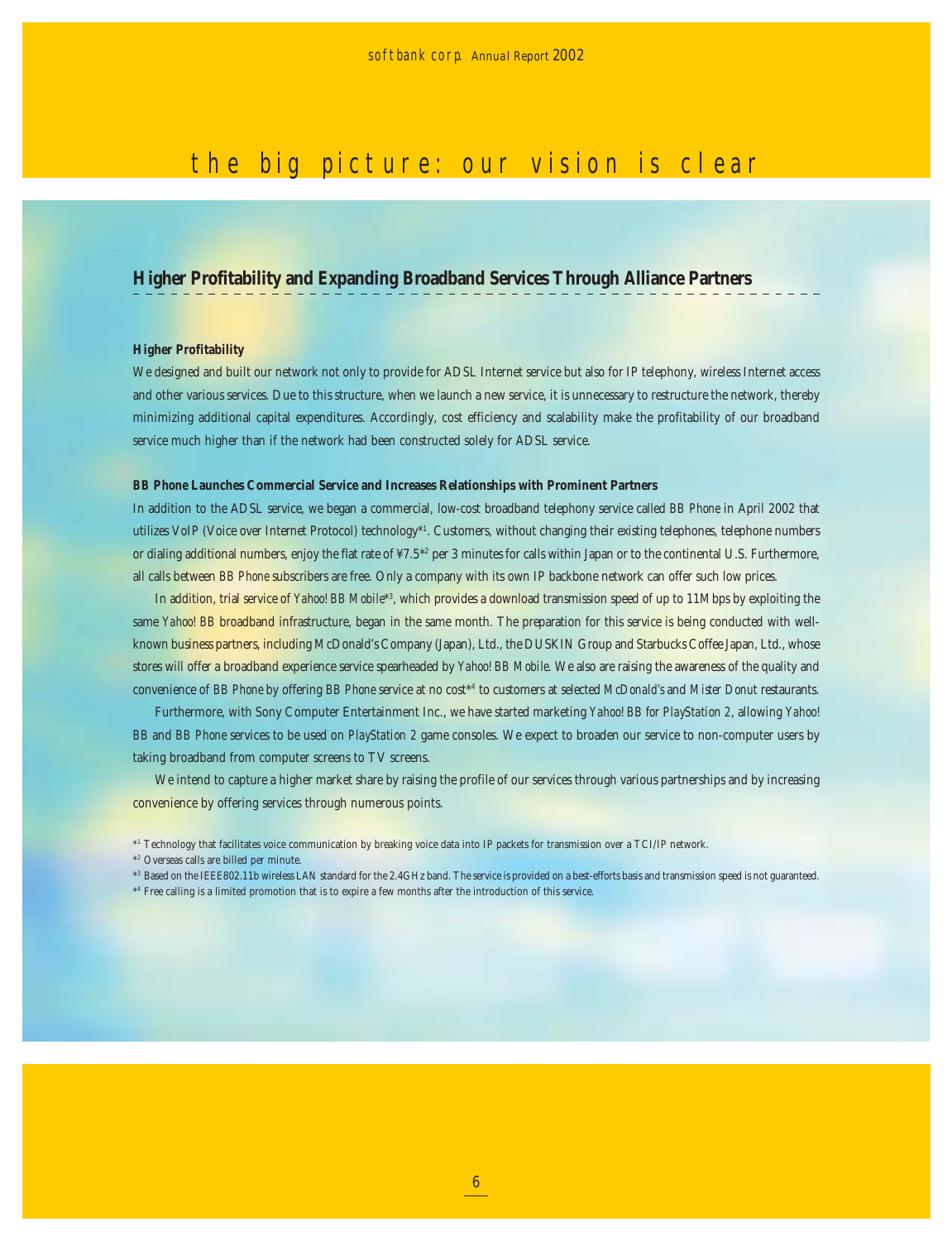The SOFTBANK Group is making broadband services available at a rapidly increasing number of locations.



**An Extensive Service Lineup for All Customer Segments**



ADSL is not the only technology that the SOFTBANK Group offers for Internet access. Group companies have started offering fiber-optic and wireless LAN connections, targeting two markets with significant growth prospects. This approach allows the Group to meet a diverse range of customer needs for broadband services.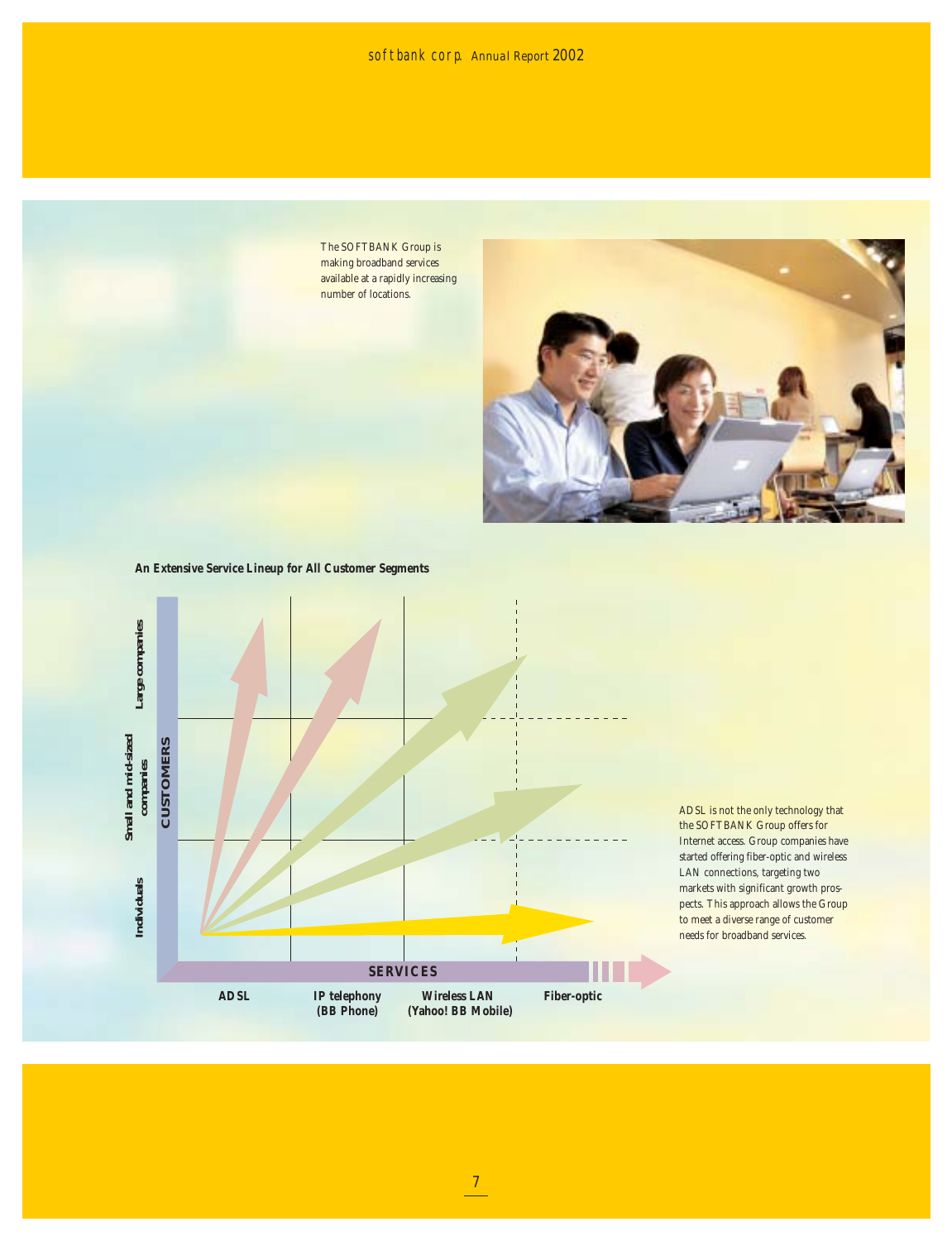# the big picture: our vision is clear

## **Diversifying Sales Channels**

When *Yahoo! BB* first appeared, it was sold exclusively through *Yahoo! Japan*. In April 2002, leveraging the existing sales infrastructure of SOFTBANK COMMERCE CORP., we opened up new sales channels by entering into agreements with several<sup>\*1</sup> major home electronics retailers, including BEST DENKI Co., Ltd. and YAMADA-DENKI Co., Ltd. Prospective users now have the choice of signing up on the Internet or in person at one of these stores, allowing us to target those customers without Internet access.

Opening yet another local sales channel, we have started to establish a network of *BB SHOP!* stores dedicated exclusively to broadband. The first one opened on May 25 of this year. Our goal is to have 1,000 of these franchised stores by the end of the fiscal year. Users can experience broadband and its related services first-hand at *BB SHOP!* stores, which offer broadband peripherals and publications in addition to *Yahoo! BB* and *BB Phone*, feature Internet cafés and host special events such as on-line game competitions. Trained staff members will answer installation and other follow-up questions so that even beginners can use broadband with ease. With these stores, we aim to increase our brand awareness by raising exposure as well as boost customer satisfaction and the reliability of our services by further strengthening customer support.

Through sales agents, we are making broadband services readily available to corporate users as well. Enterprise *BB Phone* service will enable corporate users to reduce their fixed-line telecommunications fee by having *BB Phone* provide the fixed-line service at a fixed price set at 20% below the most recent 3-month average fixed-line fee\*2 .

With respect to data communication services, we provide virtual private networks that connect head offices and branch offices via a high-speed yet low-cost IP backbone network. Large cost savings become possible due to the cost-effective establishment of a dedicated network without resorting to expensive dedicated lines or frame-relay\*3 service. Moreover, we are planning various enterprise services.

## **A Group-wide Drive to Develop Broadband Businesses**

With a one-of-a-kind IP backbone network in place, the SOFTBANK Group has an immense advantage that competitors cannot easily match: the ability to supply many broadband services at a low cost. By increasing our market share through alliances with strong partners and developing attractive services and content through broadband platforms at Group companies, we plan to maximize broadband earnings across the entire Group. We started our preparation for broadband infrastructure businesses long ago and are now providing various services on a commercial basis. We will continue to use the resources of the entire Group to expand our market share and service lineup.

<sup>\*1</sup> Major partners are BEST DENKI Co., Ltd., YAMADA-DENKI Co., Ltd., Nojima Corporation., Laox Co., Ltd., K'S DENKI CORP., Yodobashi Camera Co., Ltd. 3Q, Nissen Co., Ltd., EIDEN Co., Ltd., NEXUS Co., Ltd., Denkodo Co., Ltd., Ninomiya Limited., YACHIYO MUSEN DENKI CO., LTD., Wonder Corporation, Matsumoto Denki, Dynamite Group, Kawamura Denki, PC DEPOT CORPORATION and JAPANESE CONSUMERS' CO-OPERATIVE UNION.

<sup>\*2</sup> Subject to certain conditions. Calling charges for calls from fixed-line phones to mobile phones are progressive and vary based on the discounts offered by each mobile carrier. Rates are reviewed periodically.

<sup>\*3</sup> Broadband data transmission network which simplifies the existing packet transmission protocol.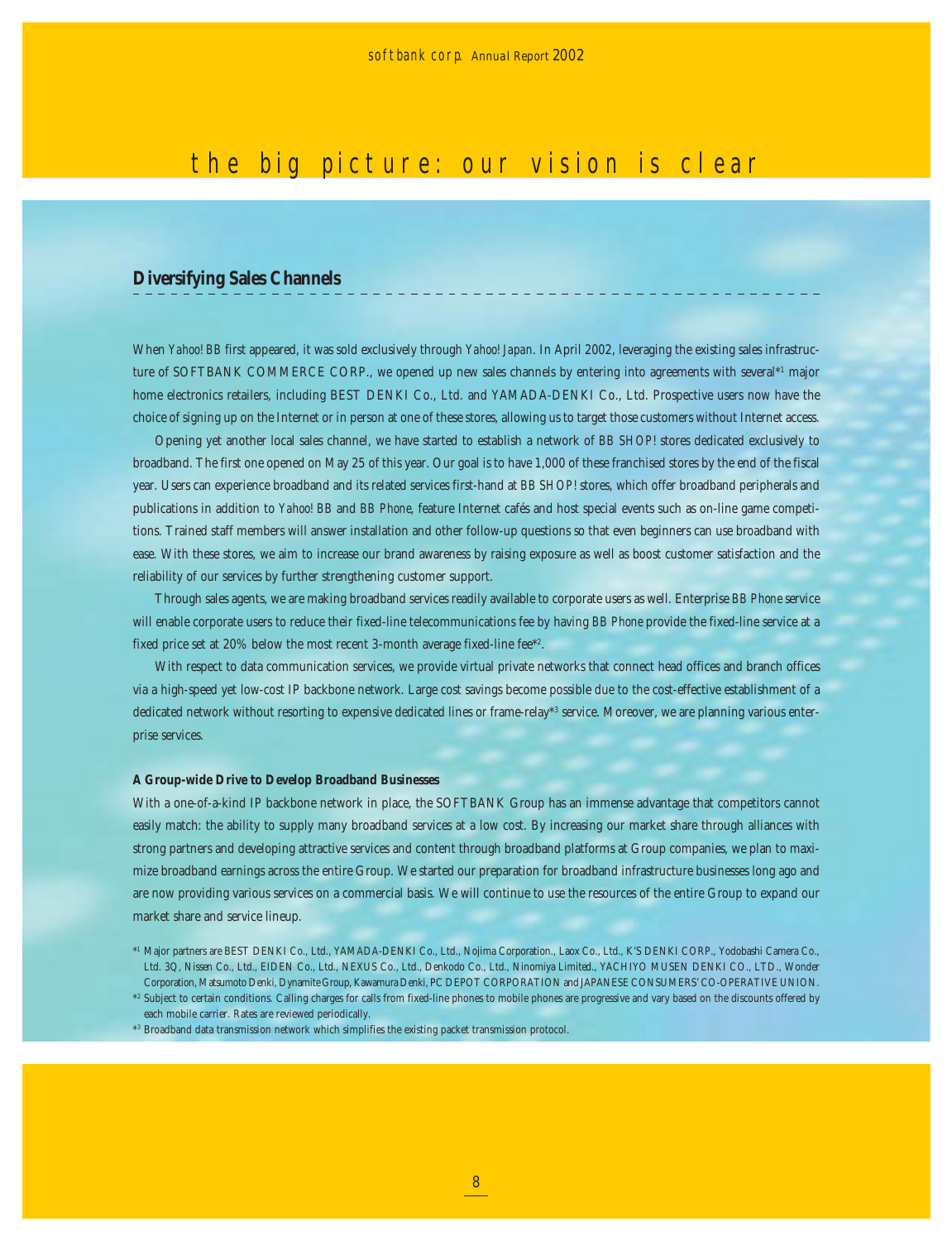softbank corp. *Annual Report 2002*









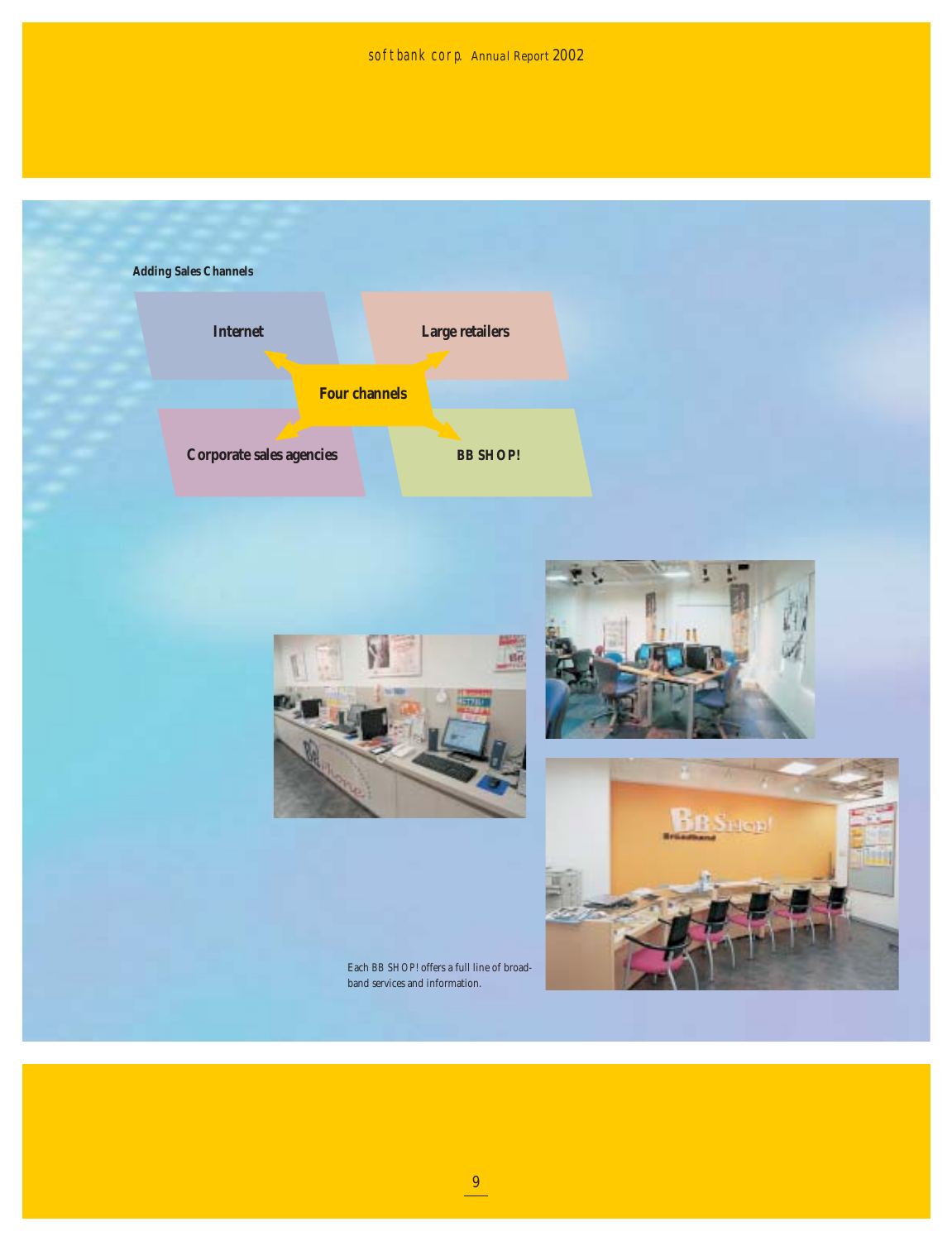## **Profiles of the Largest Domestic Group Companies Ranked by Revenue**

#### **HANK SOFTBANK COMMERCE CORP.** [www.sb-commerce.co.jp]

This company distributes computer software, hardware and peripherals, supplies total solutions to companies for the use of IT and B-2-B services, and also has a comprehensive broadband business. SOFTBANK COMMERCE CORP. is in the midst of transforming from an IT distributor to a supplier of IT services and solutions. Furthermore, by developing broadband activities, the company is building a recurring "stock"

type business model to complement its distribution "flow" business. This sets the stage for much higher profitability and sustained, long-term growth. As the distribution of IT-related products is the original core business of SOFTBANK, SOFTBANK COM-MERCE CORP. is the largest contributor to consolidated revenues of any subsidiary.

| Non-consolidated        |                  |
|-------------------------|------------------|
| <b>Sales</b>            | ¥275,407 million |
| <b>Operating income</b> | ¥6.740 million   |

## **YAHOO!** Yahoo Japan Corporation [www.yahoo.co.jp]

This subsidiary operates Japan's largest portal site, boasting an overwhelming lead in the numbers and diversity of users. Monthly page views currently exceed 7.6 billion (March 2002). The company is diversifying its profit structure by fully utilizing its powerful brand, unsurpassed user base and technological resources. In 2001, another source of revenues was added to the core advertising business with the start of the *Yahoo! BB* comprehensive broadband service in conjunction with BB Technologies Corporation. Yahoo Japan Corporation is now playing an important role in the SOFTBANK

Group's strategic broadband business drive. In the auction business, listing fees for submitting items and transaction fees for making purchases were introduced to create a new source of earnings. To increase advertising revenues, EGroups Inc., which operates the *eGroups* groupware service, became a subsidiary. This provides a solid base for offering more e-mail advertising and other services. To expand e-commerce and other services, Yahoo Japan Corporation acquired Internet book retailer e-Shopping! Books CORP. and other companies.

| Consolidated            |                   |  |  |
|-------------------------|-------------------|--|--|
| <b>Sales</b>            | $431.497$ million |  |  |
| <b>Operating income</b> | $¥10.406$ million |  |  |
| Code no.:               | 4689 (Jasdaq)     |  |  |

#### **SOFT**<br>BANK **SOFTBANK TECHNOLOGY CORP.** [www.tech.softbank.co.jp]

The nucleus of the SOFTBANK Group's technology services business activities, this company is a source of total solutions for e-commerce. Expertise covers consulting services, system design, construction and operation, as well as sales and settlement support services that include the operations of customer support and call centers. This company also

supplies technical services involving the design and construction of systems for *Yahoo! BB* and other broadband infrastructure businesses. Another skill is developing proposals for the restructuring of corporate networks so as to utilize IP telephony, TV conferencing and other technologies.

| Consolidated            |                   |
|-------------------------|-------------------|
| <b>Sales</b>            | $418.544$ million |
| <b>Operating income</b> | ¥1,312 million    |
| Code no.:               | 4726 (Jasdaq)     |

# BANK

 $C<sub>I</sub>Ub<sub>i</sub>T$ 

## **SOFTBANK Publishing Inc.** [www.softbankpub.co.jp]

Formed to handle publishing businesses only four months after SOFTBANK's inception, this company publishes a variety of magazines and books, most related to PCs, PC games and the Internet. With the growth of the broadband market, SOFTBANK Publishing Inc. is generating strong sales through

broadband periodicals *Yahoo! BB Magazine* and *NetRunner*. An Internet strategy is taking this company beyond print media, mainly through an alliance with subsidiary SOFTBANK ZDNet Inc. The goal is to increase earnings by making magazines and other media more valuable to advertisers.

| Non-consolidated        |                 |
|-------------------------|-----------------|
| <b>Sales</b>            | ¥16.726 million |
| <b>Operating income</b> | ¥929 million    |

## **Club iT Corporation** [www.clubit.co.jp]

Club iT Corporation's primary businesses are the promotion and sales of broadband Internet services and the planning and operation of *Club iT*, a subscription-based service. The company's strategy is to package and market Internet services and applications, ranging from the *Yahoo! BB* broadband Internet service to the recently established *BB Phone* broadband

telephony service, among others, that cater to a diverse array of user needs. In addition, Broadmedia TV Planning Corporation, a wholly-owned subsidiary, plans to leverage broadband IP networks to offer a variety of highly useful services, including a soonto-be-launched, fee-based, on-demand and live video/ audio distribution service.

| Consolidated            |                     |  |  |
|-------------------------|---------------------|--|--|
| <b>Sales</b>            | $¥10.785$ million   |  |  |
| <b>Operating income</b> | $42.042$ million    |  |  |
| Code no.:               | 4347 (Nasdaq Japan) |  |  |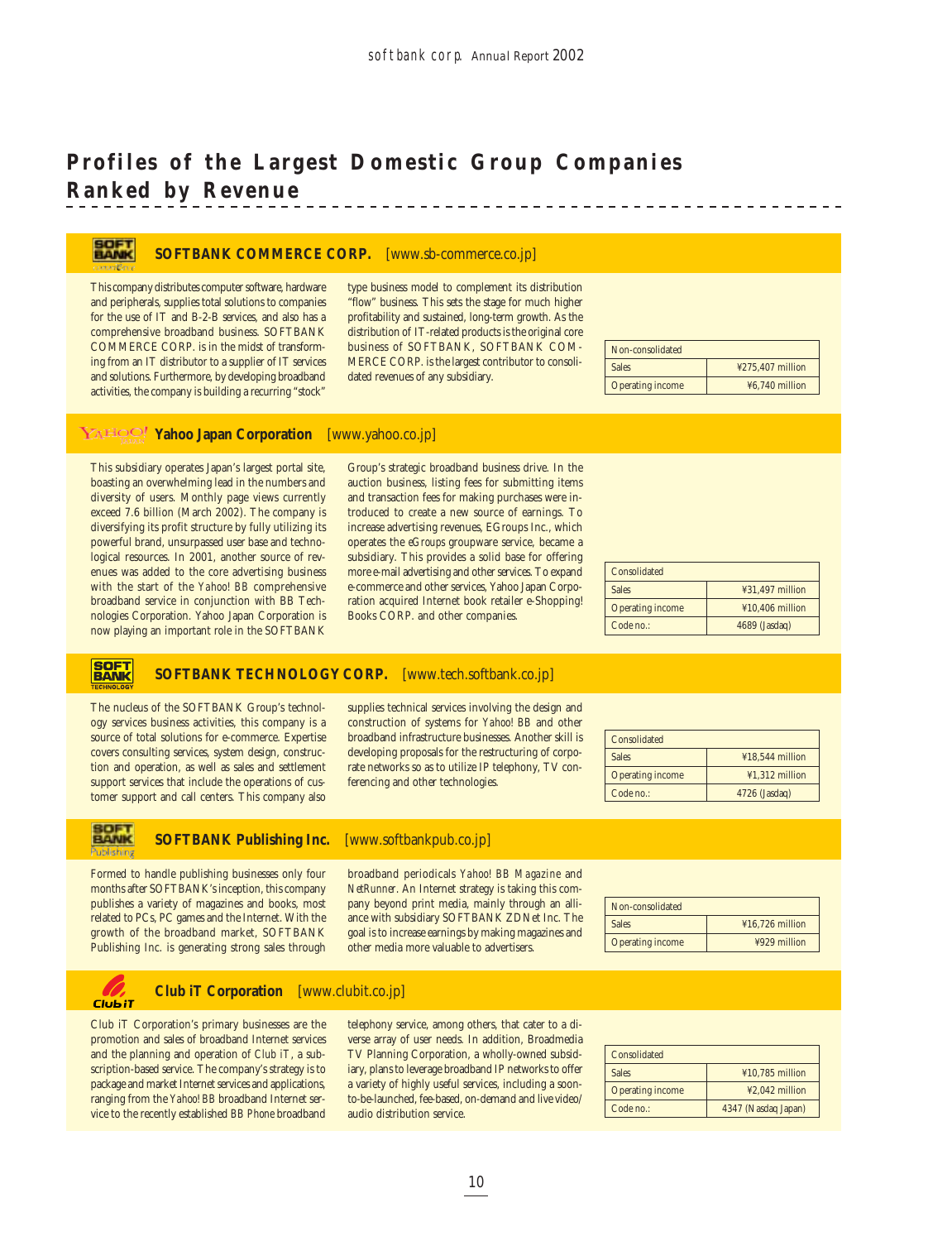## **E\*TRADE Japan K.K.** [www.etrade.ne.jp]

This company was established as a joint-venture company of SOFTBANK FINANCE CORPORATION and E\*TRADE Group, Inc., a pioneer in on-line securities brokerage in the U.S. A holding company, E\*TRADE Japan K.K. has several subsidiaries including E\*TRADE SECURITIES CO., LTD., a multiple on-line securities business; e-Commodity Co., Ltd., an on-line commodity futures business; SOFTBANK FRONTIER SECURITIES CO., LTD., which supports unlisted companies or venture firms in corporate finance support services, such as private placement prior to an IPO; Dream Support, Inc. an expert in IR-related advertising; and SF REALTY CO., LTD., a real estate broker in conjunction with real estate securitization business. E\*TRADE SECURI-TIES CO., LTD. is proud of having the largest number of accounts among on-line brokerages in Japan. Through E\*TRADE SECURITIES' innovative commissions system, its number of transactions has grown remarkably in a stagnant market environment.

| Consolidated               |                     |
|----------------------------|---------------------|
| Revenue                    | ¥8.763 million      |
| <b>Operating income</b>    | $41.137$ million    |
| Code no.:                  | 8627 (Nasdaq Japan) |
| Supplementary information: |                     |

SOFTBANK FRONTIER SECURITIES CO., LTD.

| Non-consolidated        |                     |  |  |
|-------------------------|---------------------|--|--|
| Revenue                 | ¥564 million        |  |  |
| <b>Operating income</b> | ¥220 million        |  |  |
| Code no.:               | 8629 (Nasdaq Japan) |  |  |

#### SOFTBANK **SOFTBANK INVESTMENT CORPORATION** [www.sbinvestment.co.jp]

As an "Industry Incubator" contributing to the development of new industries, SOFTBANK INVEST-MENT CORPORATION has invested in and fostered a number of high-potential venture companies. In addition to providing risk capital, SOFTBANK INVESTMENT CORPORATION supplies a variety of infrastructures necessary for venture company growth. To diversify, SOFTBANK

INVESTMENT CORPORATION is raising funds to invest in other fields. Two examples are corporate restructuring funds aiming to rehabilitate companies that have a potentially sound core business but currently suffer from sluggish performance due to excessive investments in non- core businesses during Japan's "bubble economy," and real estate funds targeting Japan's growing real estate market.

| Consolidated            |                        |
|-------------------------|------------------------|
| Revenue                 | ¥8,615 million         |
| <b>Operating income</b> | ¥784 million           |
| Code no.:               | 8473 (TSE, 1st         |
|                         | Section; Nasdaq Japan) |

## **Finance All Corporation**

As an operation holding company, Finance All Corporation oversees operating companies with innovative financial businesses, such as E-Loan Japan Co., Ltd., a comparative marketplace for loan products, INSWEB Japan K.K., a comparative marketplace for insurance products, GOODLOAN Co., Ltd., a housing loan lending and brokerage company, and WEB- Lease Co., Ltd., a general leasing company handling mainly IT equipment. To meet customer needs, Finance All Corporation has developed a multitude of businesses: on-line sites that compare and search for various financial products: low-interest-rate housing loans based on securitization schemes; and the arrangement of lease syndicates.

| Consolidated (unaudited) |                |  |  |  |
|--------------------------|----------------|--|--|--|
| Revenue                  | ¥4.760 million |  |  |  |
| <b>Operating income</b>  | ¥260 million   |  |  |  |

## **Viector Vector Inc.** [www.vector.co.jp]

Vector Inc. is the leading provider of Electric Software Distribution generating revenue from sales of software that is downloaded via the Internet to PCs, PDAs and mobile phones. The company functions as a platform that links providers (copyright holders) of computer software, visual material and various other digital content with consumers (end users). Backed by the popularity of anti-virus software and

other types of software, cumulative downloads of software topped 400 million in February 2002. The advent of broadband networks enables the transmission of bulky software that was previously impractical with narrowband technology. Rapid expansion in numbers of downloads in tandem with higher unit prices of software are spurring strong growth in revenue and earnings.

| Non-consolidated        |                     |
|-------------------------|---------------------|
| <b>Sales</b>            | ¥1,345 million      |
| <b>Operating income</b> | ¥151 million        |
| Code no.:               | 2656 (Nasdaq Japan) |

## MORNINGSTAR **Morningstar Japan K.K.** [www.morningstar.co.jp]

Morningstar Japan K.K. offers an on-line rating and analysis service with third-party objectivity that covers mutual funds and an extensive line of financial products and services, mainly for individual investors. Additionally, Morningstar Japan K.K. provides corporate clients with advice on asset management and e-commerce site management. Consulting services are provided in conjunction with subsidiaries Morningstar Asset Management Co., Ltd., a specialist in asset

management which provides consulting and advisory services, and Gomez Japan K.K., which evaluates and ranks e-commerce sites and offers consulting and other support for companies operating these sites. By taking advantage of its business model that can integrate the "Net" and "Real" domains, Morningstar Japan K.K. and its group companies have thrived to build an even more powerful base for comprehensive rating and analysis services.

| Consolidated            |                     |
|-------------------------|---------------------|
| Revenue                 | ¥820 million        |
| <b>Operating income</b> | ¥313 million        |
| Code no.:               | 4765 (Nasdaq Japan) |

<sup>\*</sup> This section lists domestic consolidated operating companies ranked by revenue, but excludes operating companies in the Broadband Infrastructure segment.

\* Sales/revenue and operating income of each company are the portion that was included in the consolidated financial statements of SOFTBANK CORP. for the fiscal year ended March 31, 2002.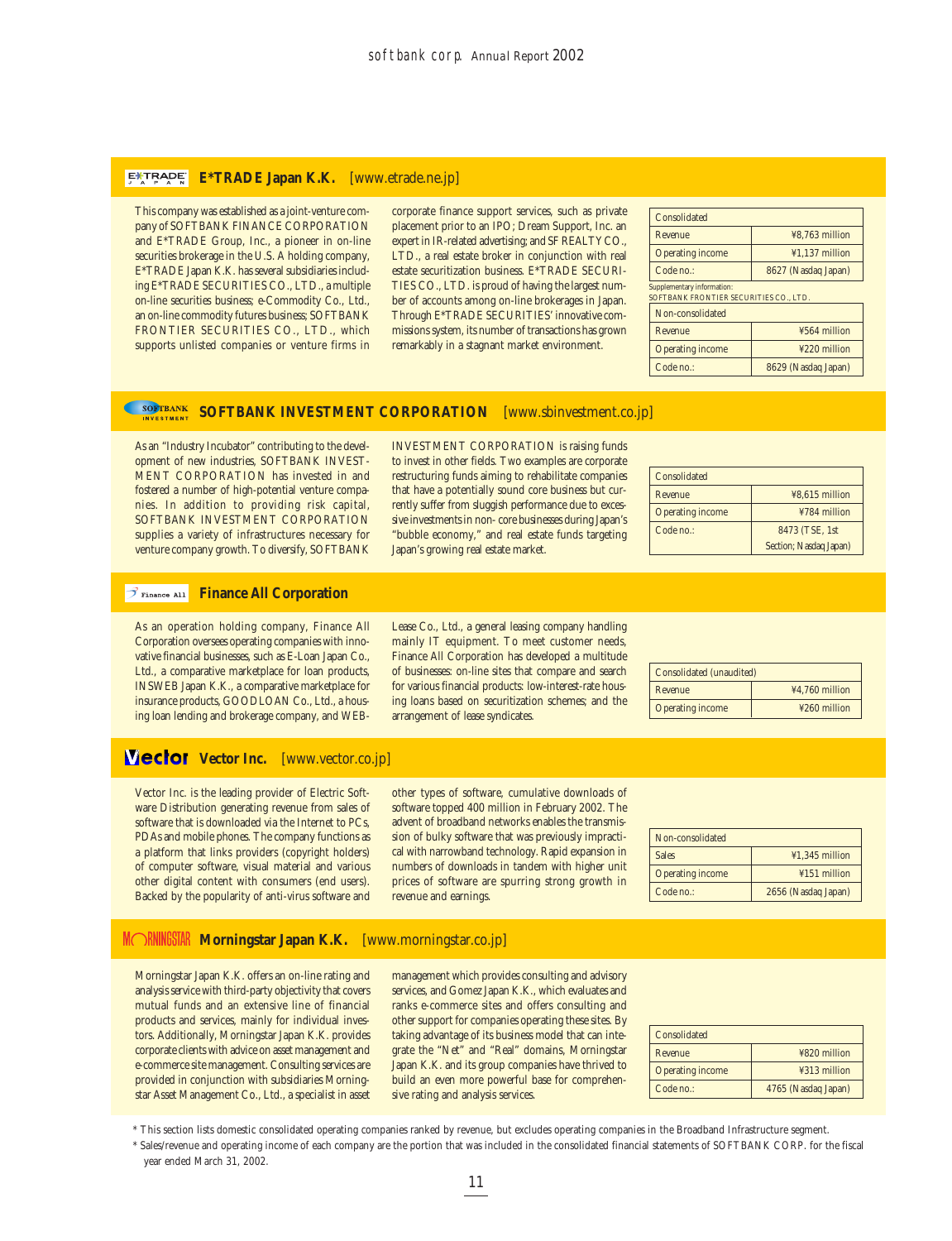## **Directors and Corporate Auditors**

As of June 21, 2002

**President & Chief Executive Officer**



**Masayoshi Son**

#### **Directors**



**Yoshitaka Kitao** President & CEO, SOFTBANK FINANCE **CORPORATION** 



**Ronald D. Fisher** Vice Chairman, SOFTBANK Holdings Inc.

#### **Corporate Auditors**

**Mitsuo Sano** Full-time Corporate Auditor, SOFTBANK CORP.



**Ken Miyauchi** President & CEO, SOFTBANK EC HOLDINGS CORP.



**Kazuhiko Kasai Masahiro Inoue**



\_\_\_\_\_\_\_\_\_\_\_\_\_\_\_\_\_\_\_

President & CEO, Yahoo Japan Corporation



**Jun Murai, Ph. D.** Professor, Faculty of Environmental Information, KEIO University

**Yasuharu Nagashima**

Attorney



**Tadashi Yanai** President & CEO, FAST RETAILING CO., LTD.

**Saburo Kobayashi**



**Mark Schwartz** Senior Director, Goldman, Sachs & Co.

Full-time Corporate Auditor, HEIWA Corporation

**Hidekazu Kubokawa** Certified Public Accountant, Certified Tax Accountant

Note: Mr. Yasuharu Nagashima, Mr. Saburo Kobayashi, and Mr. Hidekazu Kubokawa, candidates for the reappointment of Corporate Auditors, satisfy the qualifications of outside corporate auditors as provided in Paragraph 1, Article 18 of the "Law for Special Measures to Commercial Code Concerning Audit, etc. of Kabushiki-kaisha."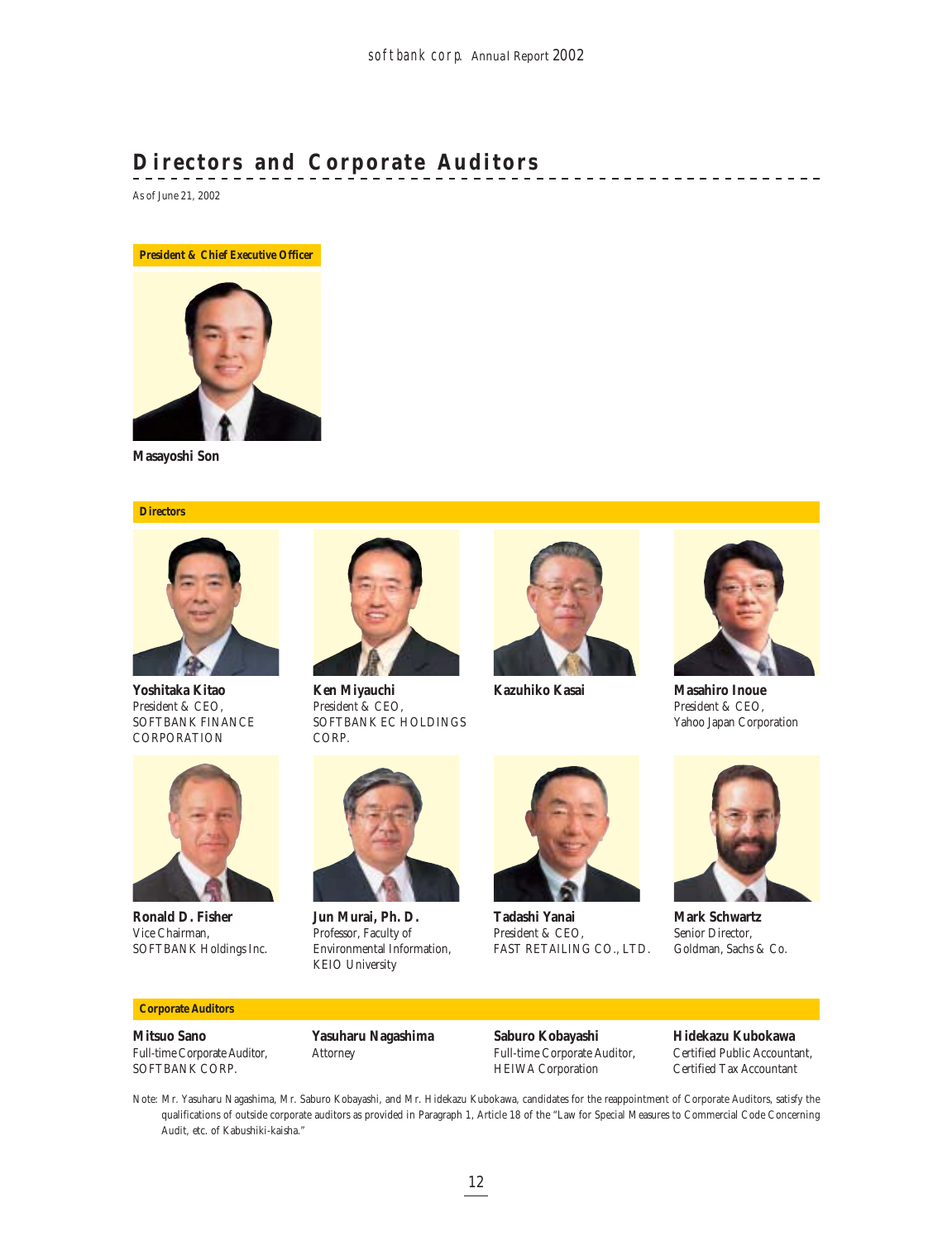## **Financial Section** $\frac{1}{2} \frac{1}{2} \frac{1}{2} \frac{1}{2} \frac{1}{2} \frac{1}{2}$

- 14. Six-Year Summary of Selected Financial Data
- 15. Financial Analysis
- 22. Consolidated Balance Sheets
- 24. Consolidated Statements of Income
- 25. Consolidated Statements of Changes in Shareholders' Equity
- 26. Consolidated Statements of Cash Flows
- 27. Notes to Consolidated Financial Statements
- 55. Report of Independent Auditors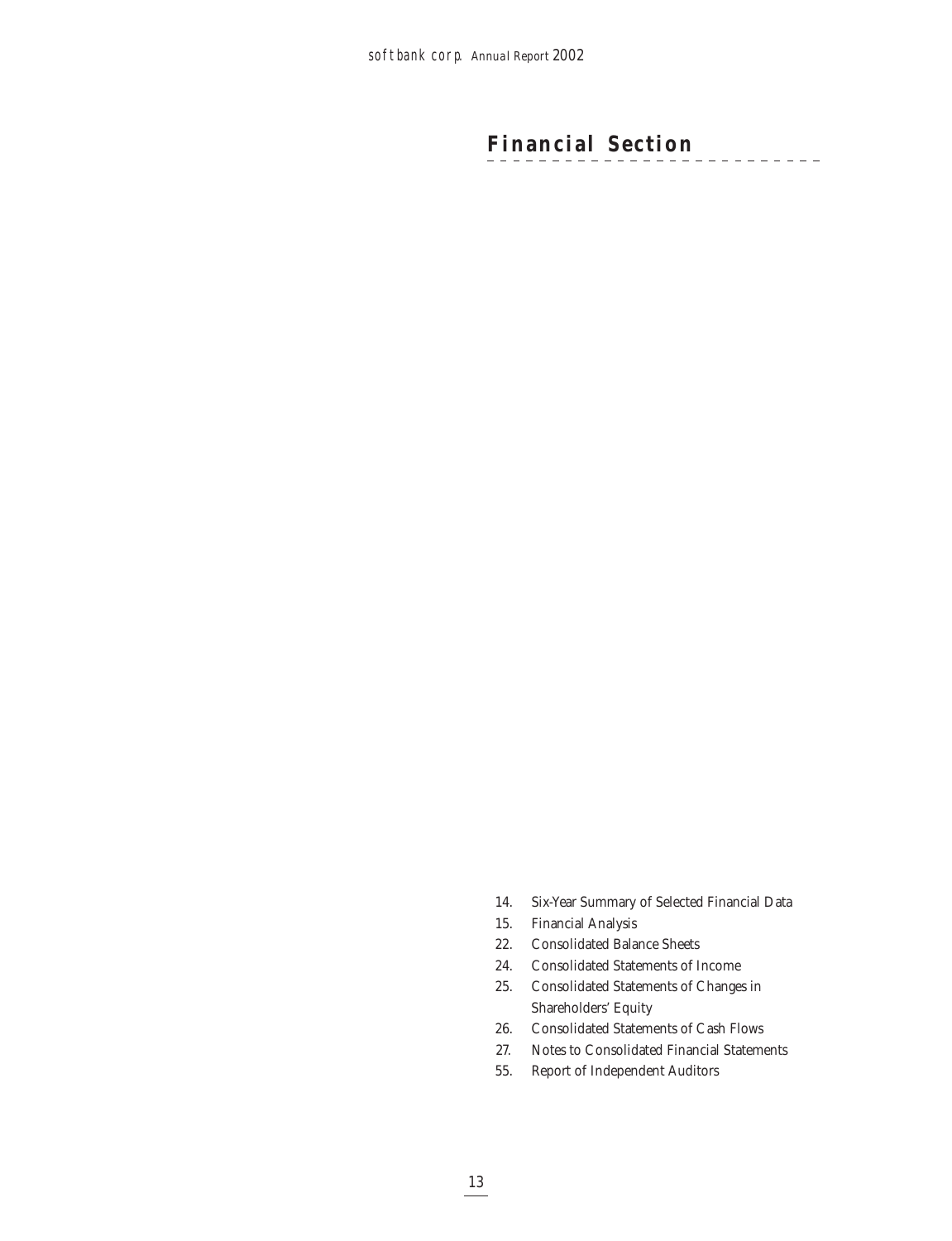## **Six-Year Summary of Selected Financial Data**

 $\frac{2}{3}$  Years ended March 31

|                                |              |              |          |              |              | Millions of yen I     | Thousands of 1<br>U.S. dollars 1 |
|--------------------------------|--------------|--------------|----------|--------------|--------------|-----------------------|----------------------------------|
|                                | 1997         | 1998         | 1999     | 2000         | 2001         | 2002                  | 2002                             |
| For the year:                  |              |              |          |              |              |                       |                                  |
| <b>Sales</b>                   | 359,742<br>¥ | 513,364<br>¥ | 4528,159 | 423,221<br>¥ | 397,105<br>¥ | 405,315<br>¥          | \$3,041,765                      |
| Operating income (loss)        | 33,670       | 31,938       | 12,130   | 8,378        | 16,431       | $(23,901)$            | (179, 372)                       |
| Income (loss) before income    |              |              |          |              |              |                       |                                  |
| taxes and minority interest    | 29,567       | 33,824       | 36,640   | 32,169       | 87,010       | (119, 940)            | (900, 112)                       |
| Net income (loss)              | 9,092        | 10,303       | 37,538   | 8,447        | 36,631       | (88, 755)             | (666, 079)                       |
| At year-end:                   |              |              |          |              |              |                       |                                  |
| Total interest-bearing debt    | 645,334<br>¥ | 681,651<br>¥ | ¥444,392 | 418,706<br>¥ | 413,442<br>¥ | 365,645<br>¥          | \$2,744,048                      |
| Shareholders' equity           | 234,617      | 242,758      | 284,976  | 380,740      | 424,261      | 465,326               | 3,492,128                        |
| <b>Total assets</b>            | 1,070,645    | 1,140,251    | 952,578  | 1,168,308    | 1,146,083    | 1,163,679             | 8,733,049                        |
| Shareholders' equity ratio (%) | 21.9         | 21.3         | 29.9     | 32.6         | 37.0         | 40.0                  | 40.0                             |
| Return on equity (%)           | 5.1          | 4.3          | 14.2     | 2.5          | 9.1          | (20.0)                | (20.0)                           |
|                                |              |              |          |              |              | Yen<br>$\blacksquare$ | U.S. dollars 1                   |
| Per share:                     |              |              |          |              |              |                       |                                  |
| Net income (loss)—primary      | ¥ 31.86      | ¥ 33.59      | ¥121.79  | 26.02<br>¥   | ¥ 110.47     | ¥ $(263.53)$          | \$(1.98)                         |
| Shareholders' equity           | 764.19       | 791.75       | 906.45   | 1,152.18     | 1,260.14     | 1,381.31              | 10.37 <sub>1</sub>               |
| Cash dividends                 | 20.00        | 40.00        | 20.00    | 20.00        | 7.00         | 7.00                  | 0.05                             |

Notes: 1. Yen figures have been translated into U.S. dollars, for convenience only, at the rate of ¥133.25=U.S.\$1.00, the exchange rate prevailing at March 31, 2002. 2. Sales includes sales from non-financing business and revenue from financing business.

3. Net income (loss) per share is calculated based on the average number of shares outstanding during each fiscal year, and shareholders' equity per share is calculated based on the number of shares outstanding as of each fiscal year-end.

These figures are retroactively adjusted to reflect the following stock splits:

May 20, 1996 1.4:1/Nov. 20, 1996 1.4:1/May 20, 1997 1.3:1/June 23, 2000 3:1

4. The dividend paid in fiscal 1998 included an additional commemorative payment of ¥20.00 per share.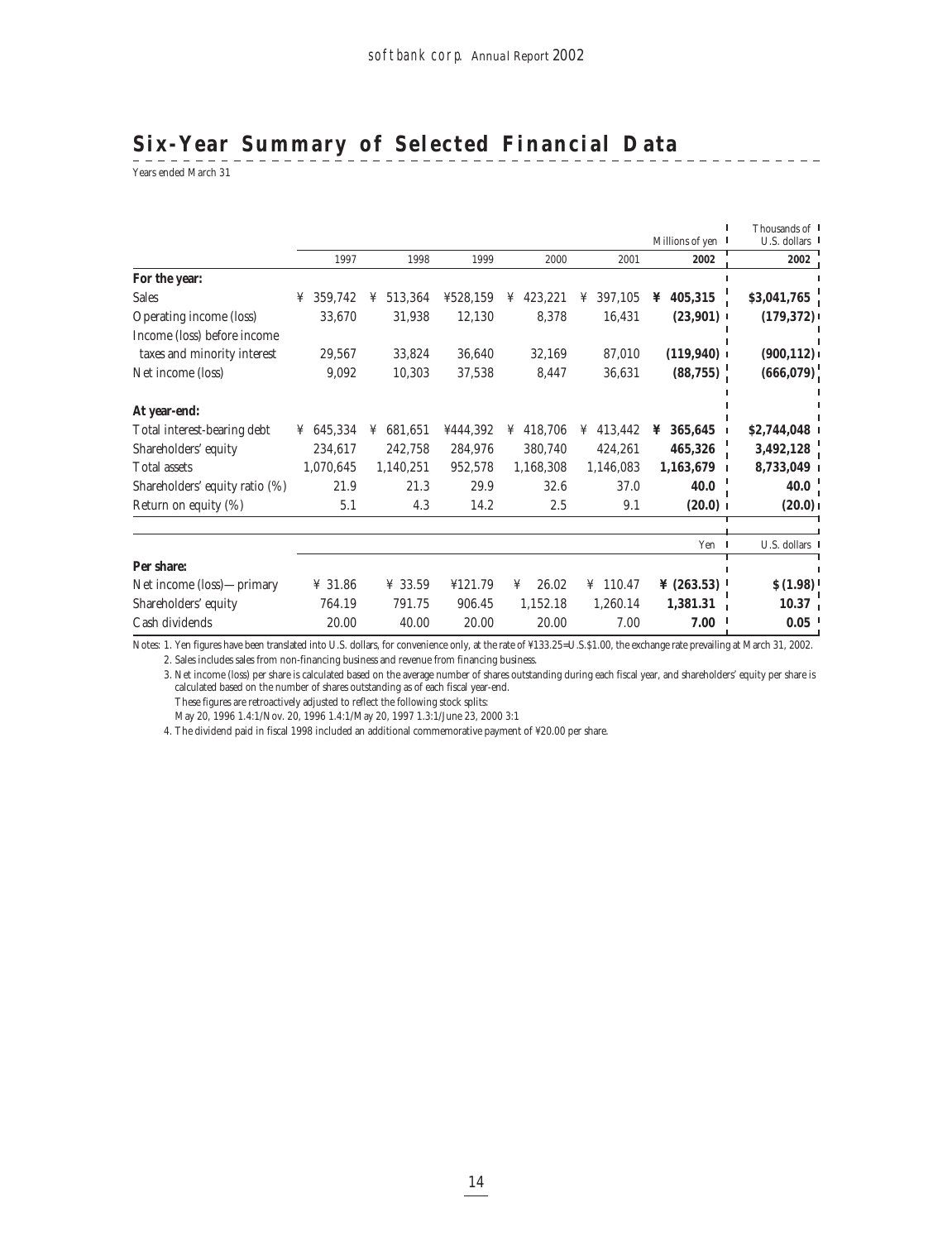## **Financial Analysis**

#### **Operating Environment**

During fiscal 2002 (the year ended March 31, 2002), the terrorist attacks in the U.S. and other factors prolonged the global economic downturn. In Japan, this led to weakness in corporate earnings and stock prices as consumer spending softened and private-sector capital expenditures fell sharply. Despite these unfavorable conditions, robust expansion continued in Japan's broadband market. Growth accelerated dramatically following the start of *Yahoo! BB* service by SOFTBANK Group. For some time, broadband businesses have been clearly positioned as a strategic sector for the entire Group, holding the promise of generating consistent operating cash flows over many years. In accordance with this strategy, new investments were made in the broadband-related businesses, and management resources

continued to be allocated to existing subsidiaries, affiliates and portfolio companies with favorable outlooks. Subsidiaries with no nearterm prospects for returning to profitability were liquidated, closed or restructured. Particularly noteworthy was the start of operations at BB Technologies Corporation, which is supported by the entire SOFTBANK Group, and the launch of the *Yahoo! BB*, comprehensive broadband service by this company and Yahoo Japan Corporation, a core Group member. This signaled the beginning of the SOFTBANK Group's full-scale launch of its broadband infrastructure business. By the end of March 2002, only seven months after the start of *Yahoo! BB*, this service was performing well, having increased its user base to 490,000.

### **The SOFTBANK Group's Operating System**

As of March 31, 2002, the SOFTBANK Group consisted of SOFTBANK CORP., 299 subsidiaries and 113 affiliates. SOFTBANK Group is involved in a broad range of activities within the digital information industry. These activities are divided into eight business segments, including e-Commerce and e-Finance. Each segment is managed by an operation holding company that specializes in a

particular field of business or geographic region. SOFTBANK CORP., a pure holding company, manages the entire Group. The "Broadband Infrastructure" segment newly started from the fiscal year ended March 31, 2002, and included the "Internet Infrastructure" segment separately disclosed in prior fiscal years.

#### **Factors Underlying Fluctuations in Consolidated Results**

The major factors affecting the operations of SOFTBANK Group are as follows.

#### **Revisions in Business Strategies**

SOFTBANK CORP. is constantly reviewing its business strategies and making changes in the composition of the corporate group, which was described in the section above, and other investment portfolios in accordance with strategic revisions. In fiscal 2002, the decision was made to concentrate management resources on the broadband business while liquidating, closing or restructuring subsidiaries for which there is no concrete schedule for a return to profitability. Investments in affiliates and other investment portfolios are also constantly reviewed, a process that results in additional investment or partial sales of interests.

#### **Change in the Number of Consolidated Subsidiaries**

During fiscal 2002, 97 companies were newly consolidated and 28 companies were excluded from consolidated subsidiaries due to the sale of, or declines in, SOFTBANK Group's ownership share. In fiscal 2002, Key3Media Group, Inc., formerly a consolidated subsidiary, became an equity-method affiliate due to a decline in SOFTBANK Group's voting interests.

#### **Sales of Investment Securities**

As of March 31, 2002, SOFTBANK CORP. had investments in 113 affiliates and a large number of other companies. As a result of additional investments or partial sales of interests, SOFTBANK Group generally records, in every fiscal year, gains or losses on sales of investment securities and dilution gains or losses from changes in equity interests.

#### **Changes in Stock Prices**

SOFTBANK Group is exposed to risks associated with the volatility of stock prices. Due to the protracted downturn in stock markets in Japan and overseas, SOFTBANK Group records valuation loss on investment securities in cases where declines in the value of securities are deemed to be other than temporary.

#### **Foreign Exchange Fluctuations**

SOFTBANK Group is exposed to risks associated with changes in foreign exchange rates through foreign currency-denominated loan receivables from SOFTBANK CORP. to overseas subsidiaries and certain other transactions. The U.S. dollar/yen exchange rates as of the year-ends of fiscal 2000, 2001 and 2002 were ¥106.15, ¥123.90 and ¥133.25, respectively, and exchange gains were recorded in the consolidated statements of income during the fiscal years ended March 31, 2001 and 2002. SOFTBANK CORP. sharply lowered its loans to overseas subsidiaries during this fiscal year. While this lowered exposure to foreign exchange fluctuations, financial results may be affected by foreign exchange movements in future years because SOFTBANK CORP. does not hedge these risks.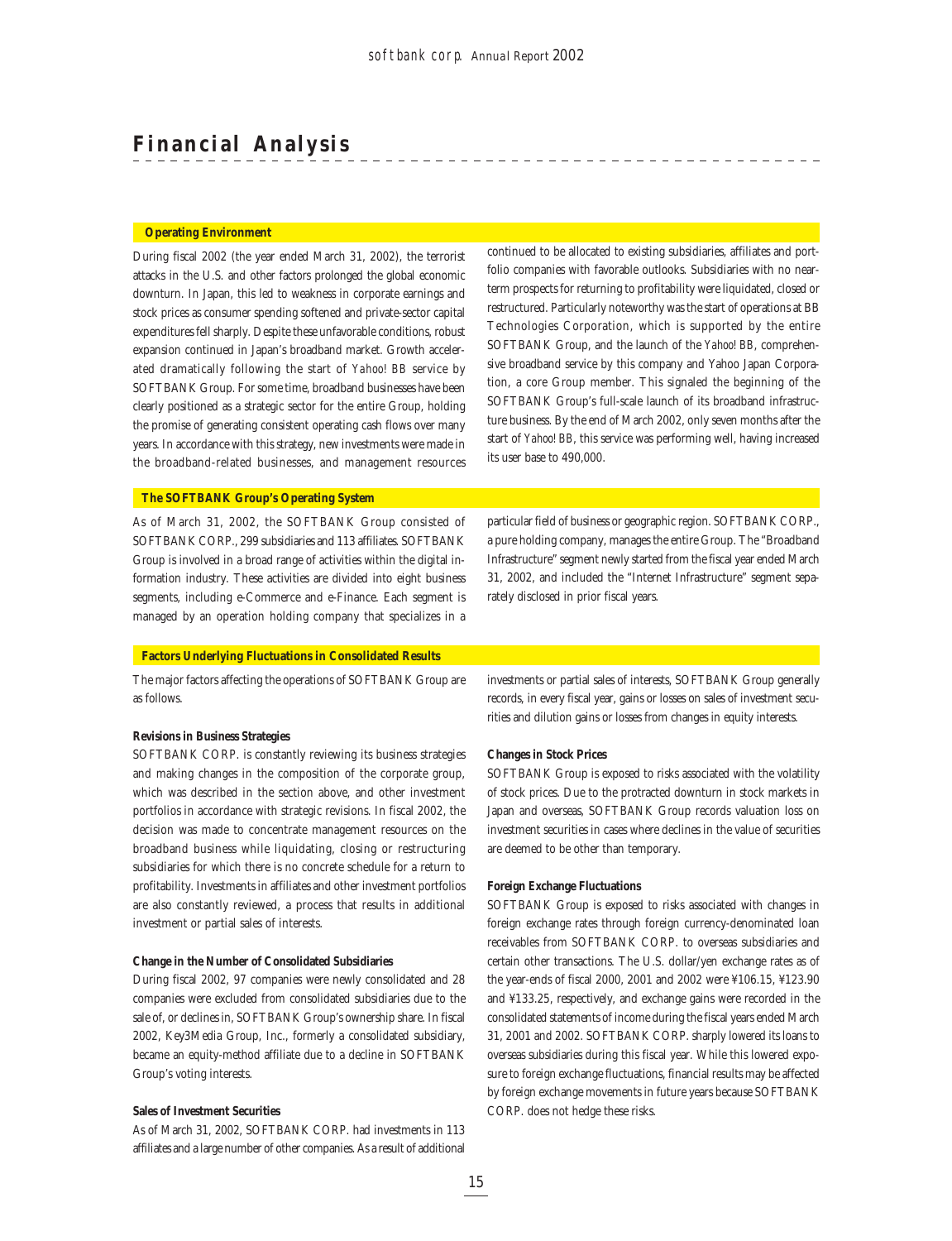## **Outline of Consolidated Results**

## **Sales**

Consolidated sales increased ¥8,210 million to ¥405,315 million. Sales increased in the e-Commerce and Internet Culture segments. The higher sales were also due to the start of operations at BB Technologies Corporation, which began operations during this fiscal year, and other factors.

#### **Operating Income**

There was a consolidated operating loss of ¥23,901 million, a decline of ¥40,332 million compared with the previous year's operating income. One reason was a loss of approximately ¥17,952 million recorded in the Broadband Infrastructure segment due to start-up expenses at BB Technologies Corporation and other factors. Another reason was losses posted by the e-Finance and other segments due to adverse economic and market conditions in Japan and overseas.

#### **Net Income**

There was a consolidated net loss of ¥88,755 million, ¥125,386 million less than the net income in the previous fiscal year. Details regarding income and expense items are as follows.

| Interest expense:                                                  | $415,640$ million |
|--------------------------------------------------------------------|-------------------|
| Interest expense increased ¥3,376 million, mainly because of bonds |                   |
| issued by Key3Media Group, Inc.                                    |                   |

Equity in losses under the equity method, net:  $\text{\#17,576}$  million Although equity in gains in Aozora Bank, Ltd. amounted to ¥19,162 million, there was an even higher level of equity in losses mainly in overseas investments.

Exchange gains, net:  $\text{\textless}\,424,939$  million

Exchange gains were mainly attributable to the effect of a weakening yen on loans from SOFTBANK CORP. to wholly-owned subsidiary SOFTBANK Holdings Inc. and other overseas subsidiaries (yen-denominated loans of ¥54,296 million and U.S. dollardenominated loans of \$362 million).

| Gains (losses) on sales of investment securities, net:                                               | ¥51,395 million                      |
|------------------------------------------------------------------------------------------------------|--------------------------------------|
| (Major items)                                                                                        |                                      |
| Yahoo! Inc.                                                                                          | ¥33,829 million                      |
| UTStarcom. Inc.                                                                                      | $416.942$ million                    |
| <b>SKY Perfect Communications Inc.</b>                                                               | $46,102$ million                     |
| SOFTBANK INVESTMENT                                                                                  |                                      |
| <b>CORPORATION</b>                                                                                   | ¥4.508 million                       |
| <b>CNET Networks, Inc.</b>                                                                           | $\frac{1}{2}(10, 286)$ million       |
|                                                                                                      |                                      |
| Dilution gains from changes in equity                                                                |                                      |
| interests, net:                                                                                      | $\text{\textsterling}15,592$ million |
| (Major items)                                                                                        |                                      |
| Yahoo! Inc.                                                                                          | ¥6,520 million                       |
| UTStarcom. Inc.                                                                                      | ¥7,072 million                       |
| Valuation loss on investment securities:                                                             | ¥118,460 million                     |
| (Major items)                                                                                        |                                      |
| Asia Global Crossing, Ltd.                                                                           | ¥40,309 million                      |
| <b>CNET Networks. Inc.</b>                                                                           | ¥29,762 million                      |
| Overseas funds*                                                                                      | $425.837$ million                    |
| * The venture capital and private equity investments businesses managed by<br>SOFTBANK Holdings Inc. |                                      |
| Valuation loss on goodwill and other                                                                 |                                      |

intangible assets: ¥19,978 million (Major item) Key3Media Group, Inc.  $\text{\$18,292}$  million

#### **Income Taxes**

The provision for income taxes was ¥27,841 million, resulting in an effective tax rate of 23.21%. The difference between the effective tax rate and statutory tax rate of 42.05% was mainly attributable to an increase in the valuation allowance established against the deferred tax assets on operating tax loss carry-forwards of certain consolidated subsidiaries.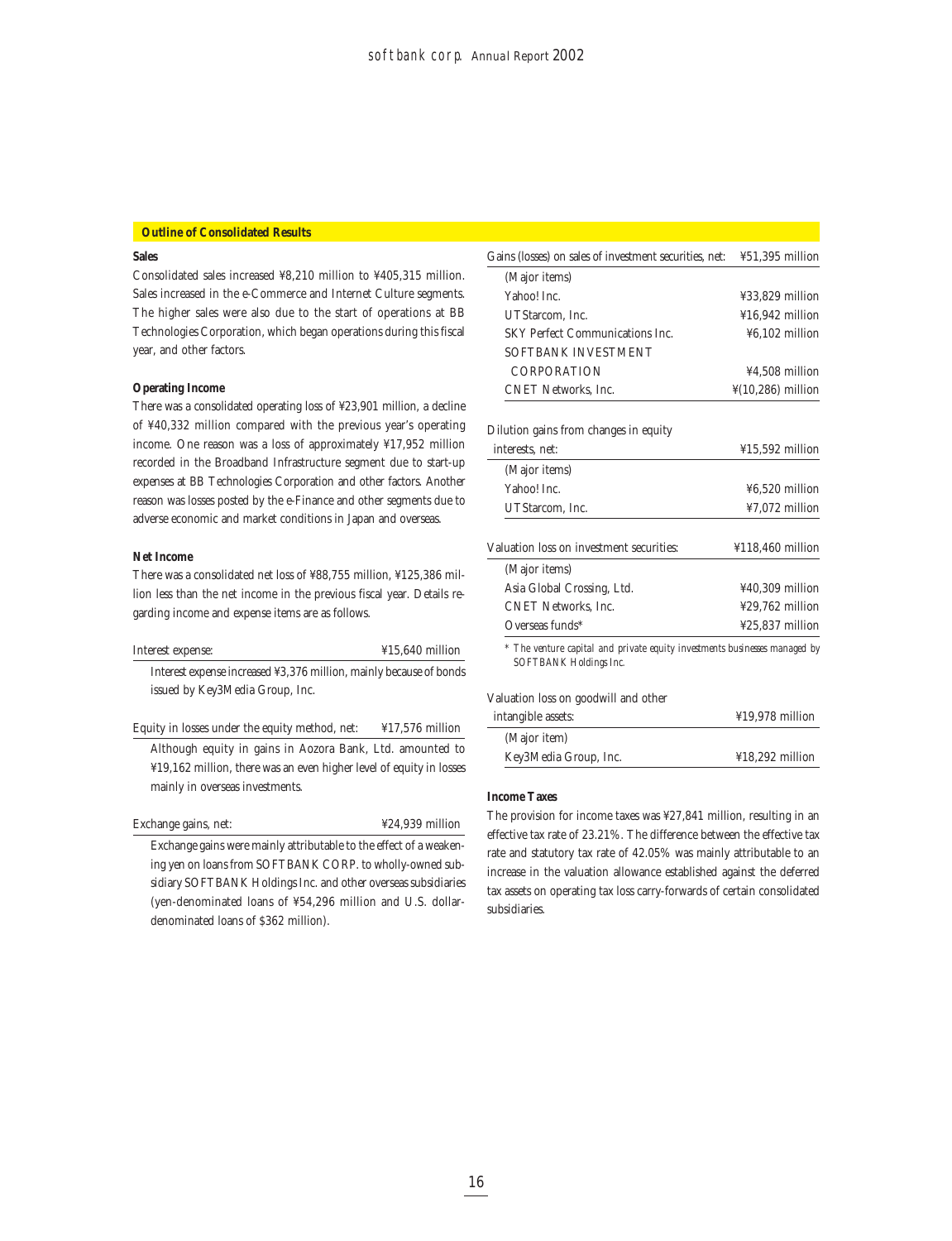#### **Outline of Consolidated Business Results by Segment**

| <b>Sales</b>                       |                 |          |         |
|------------------------------------|-----------------|----------|---------|
|                                    | Millions of yen |          |         |
|                                    | 2001            | 2002     | change  |
| e-Commerce Segment                 | ¥258,521        | ¥284,195 | 9.9     |
| e-Finance Segment                  | 31.404          | 24,260   | $-22.7$ |
| Media & Marketing Segment          | 53,263          | 48,439   | $-9.1$  |
| Broadmedia Segment                 | 13.002          | 12,127   | $-6.7$  |
| <b>Internet Culture Segment</b>    | 13.224          | 32,016   | 142.1   |
| <b>Technology Services Segment</b> | 14,471          | 18,528   | 28.0    |
| Broadband Infrastructure Segment   | $-$ *           | 9,169    | $-*$    |
| Overseas Funds                     | 1.741           | 2.482    | 42.6    |
| Others                             | 22.477          | 20.803   | $-7.4$  |

The above figures are prior to inter-segment eliminations.

\*This segment newly started from the fiscal year ended March 31, 2002.

## **Operating income (loss)**

|                                         | Millions of yen |           |         |
|-----------------------------------------|-----------------|-----------|---------|
|                                         | 2001            | 2002      | change  |
| e-Commerce Segment                      | 1.769           | 3,206     | 81.2    |
| e-Finance Segment                       | 13,437          | (4, 921)  |         |
| Media & Marketing Segment               | 5,905           | 2,561     | $-56.6$ |
| Broadmedia Segment                      | 1,055           | (40)      |         |
| <b>Internet Culture Segment</b>         | 4,702           | 9,937     | 111.3   |
| <b>Technology Services Segment</b>      | 475             | 1,136     | 139.2   |
| <b>Broadband Infrastructure Segment</b> | (1,069)         | (17, 952) |         |
| Overseas Funds                          | 240             | (226)     |         |
| <b>Others</b>                           | (5,665)         | (6, 655)  |         |





e-Commerce Segment (63%)

- Media & Marketing Segment (11%) Internet Culture Segment (7%)
- 
- e-Finance Segment (5%) Technology Services Segment (4%)
- Others  $(4\%)$
- Broadmedia Segment (3%)
- Broadband Infrastructure Segment (2%)
- Overseas Funds (1%)

#### **e-Commerce**

**(26 consolidated subsidiaries and 12 affiliates accounted for under the equity method)**

Main sources of sales: Distribution of PC software, hardware, and peripherals; operations of enterprise business and business transaction platforms and consumer-related e-commerce businesses

Net sales rose ¥25,674 million to ¥284,195 million. This was

mainly attributable to steady growth at SOFTBANK COMMERCE CORP. and higher sales at Emtorage Broadcommunications, Inc. and other broadband-related businesses. Operating income increased ¥1,437 million to ¥3,206 million as improving results at broadbandrelated businesses that are no longer in a start-up phase outweighed expenses to launch other broadband ventures during this fiscal year.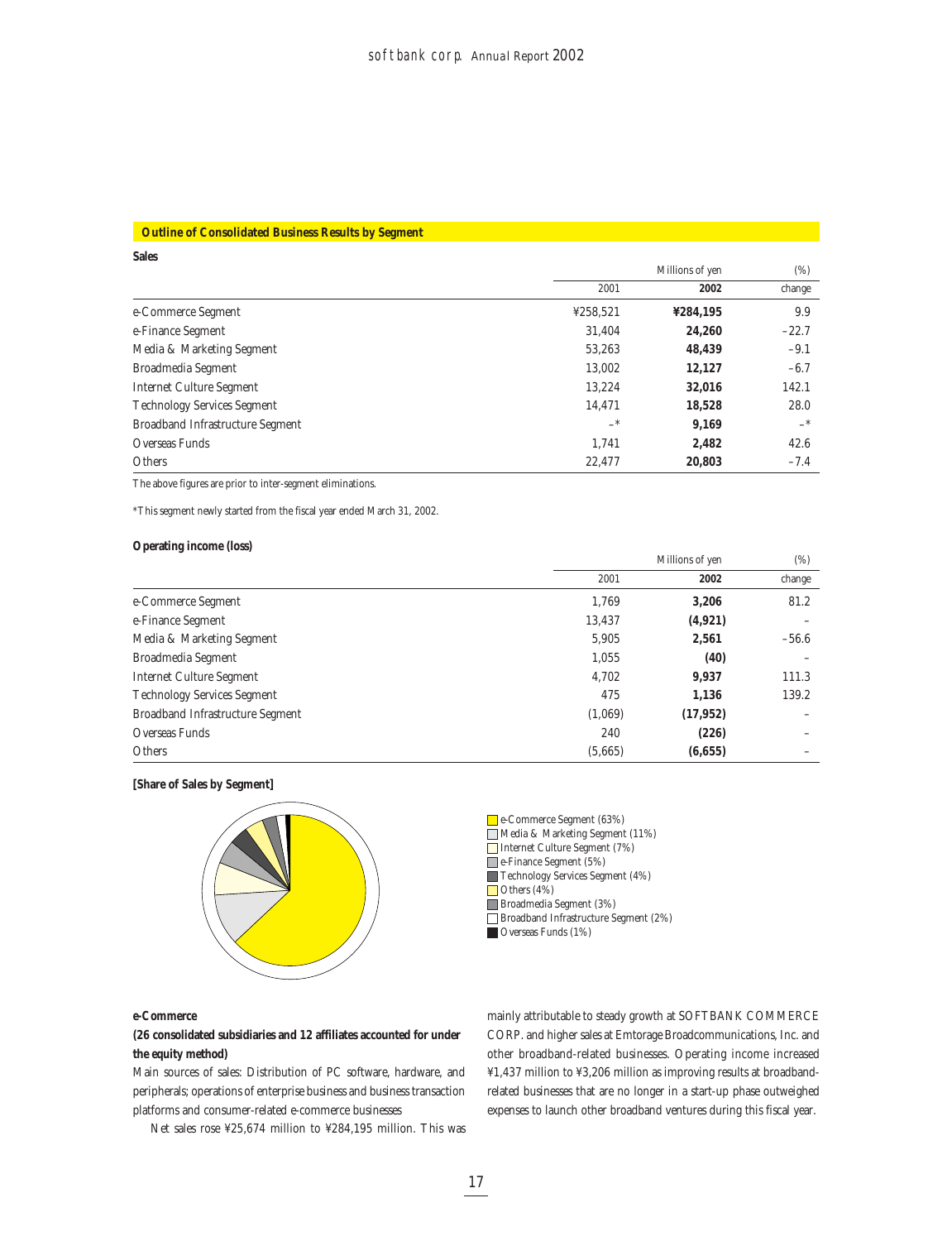#### **e-Finance**

## **(135 consolidated subsidiaries and 21 affiliates accounted for under the equity method)**

Main sources of revenue: All inclusive, Web-based financial operations including Internet brokerage operations; management of mainly domestic venture capital funds; incubation of portfolio companies

Net sales decreased ¥7,144 million to ¥24,260 million due to a decline in fund success fees at SOFTBANK INVESTMENT CORPORATION, while sales at Morningstar Japan K.K., E\*TRADE Japan K.K. and WEB-Lease Co., Ltd. made organic growth. Operating income slid ¥18,358 million to a loss of ¥4,921 million due to SOFT-BANK INVESTMENT CORPORATION's lower fund success fees, valuation loss on operational investment securities recognized due to the weak stock market, and start-up expenses at newly established subsidiaries.

#### **Media & Marketing**

## **(14 consolidated subsidiaries and 8 affiliates accounted for under the equity method)**

Main sources of sales: Book and magazine publication in such areas as PCs, the Internet, entertainment; exhibition management; Web content development

Net sales were down ¥4,824 million to ¥48,439 million. This decline was mainly attributable to lower sales at SOFTBANK Publishing Inc. and Key3Media Group, Inc. Operating income declined ¥3,344 million to ¥2,561 million, the result of lower sales and start-up expenses at new ventures.

#### **Broadmedia**

## **(15 consolidated subsidiaries and 2 affiliates accounted for under the equity method)**

Main sources of sales: Provision of applications and content for broadcasting and broadband communications, and promoting the spread of such operations

Net sales decreased ¥875 million to ¥12,127 million due to a decline in new members at *Club iT*, which is managed by Club iT Corporation. There was an operating loss of ¥40 million, ¥1,095 million less than the previous fiscal year's operating income, mainly because of start-up expenses at Akamai Technologies Japan K.K. and Xdrive Japan K.K.

## **Internet Culture**

## **(11 consolidated subsidiaries and 6 affiliates accounted for under the equity method)**

Main sources of sales: Internet-based advertising, broadband portals, auctions

Net sales surged ¥18,792 million to ¥32,016 million. Amid a generally difficult advertising market, Yahoo Japan Corporation reported a small decrease in Internet advertising sales. However, there were large increases in sales at *Yahoo! BB* and *Yahoo*'s auction business, as Yahoo Japan Corporation continued to diversify its business. Operating income was up ¥5,235 million to ¥9,937 million.

## **Technology Services**

## **(8 consolidated subsidiaries and 3 affiliates accounted for under the equity method)**

Main sources of sales: System solutions, business solutions

Net sales increased ¥4,057 million to ¥18,528 million and operating income rose ¥661 million to ¥1,136 million. In both cases, growth was the result of the strong performance of broadband-related services, including the establishment of a broadband infrastructure by SOFTBANK TECHNOLOGY CORP., and expansion of new ebusiness services, particularly settlement and collection services.

#### **Broadband Infrastructure**

## **(14 consolidated subsidiaries and 1 affiliate accounted for under the equity method)**

Main sources of sales: Provision of ADSL-based (Asymmetric Digital Subscriber Line) broadband infrastructure services, fiber-optic ultra-highspeed Internet access services, other related businesses

Net sales were ¥9,169 million, including sales of ¥6,125 million from BB Technologies Corporation, sales of the Metallic Communications Group, which was newly included in consolidation, and sales of IP REVOLUTION, INC., a consolidated company in the former Internet Infrastructure segment that generated sales from this fiscal year. Operating loss was ¥17,952 million as many companies are still in their start-up phases.

"Broadband Infrastructure" segment newly started from the fiscal year ended March 31, 2002, and included the "Internet Infrastructure" segment separately disclosed in prior fiscal years.

## **Overseas Funds**

## **(43 consolidated subsidiaries and 52 affiliates accounted for under the equity method)**

Main sources of revenue: US- and Asia-focused global private equity fund business targeting Internet-related companies

Net sales were up ¥741 million to ¥2,482 million as management fees from funds held by SOFTBANK Holdings, Inc. and other existing funds increased. The operating loss decreased ¥466 million to ¥226 million. The loss was the result of lower earnings from funds at SOFTBANK Holdings, Inc. and the loss on funds at SB CHINA HOLDINGS PTE LTD., although this represented an improvement from the previous fiscal year.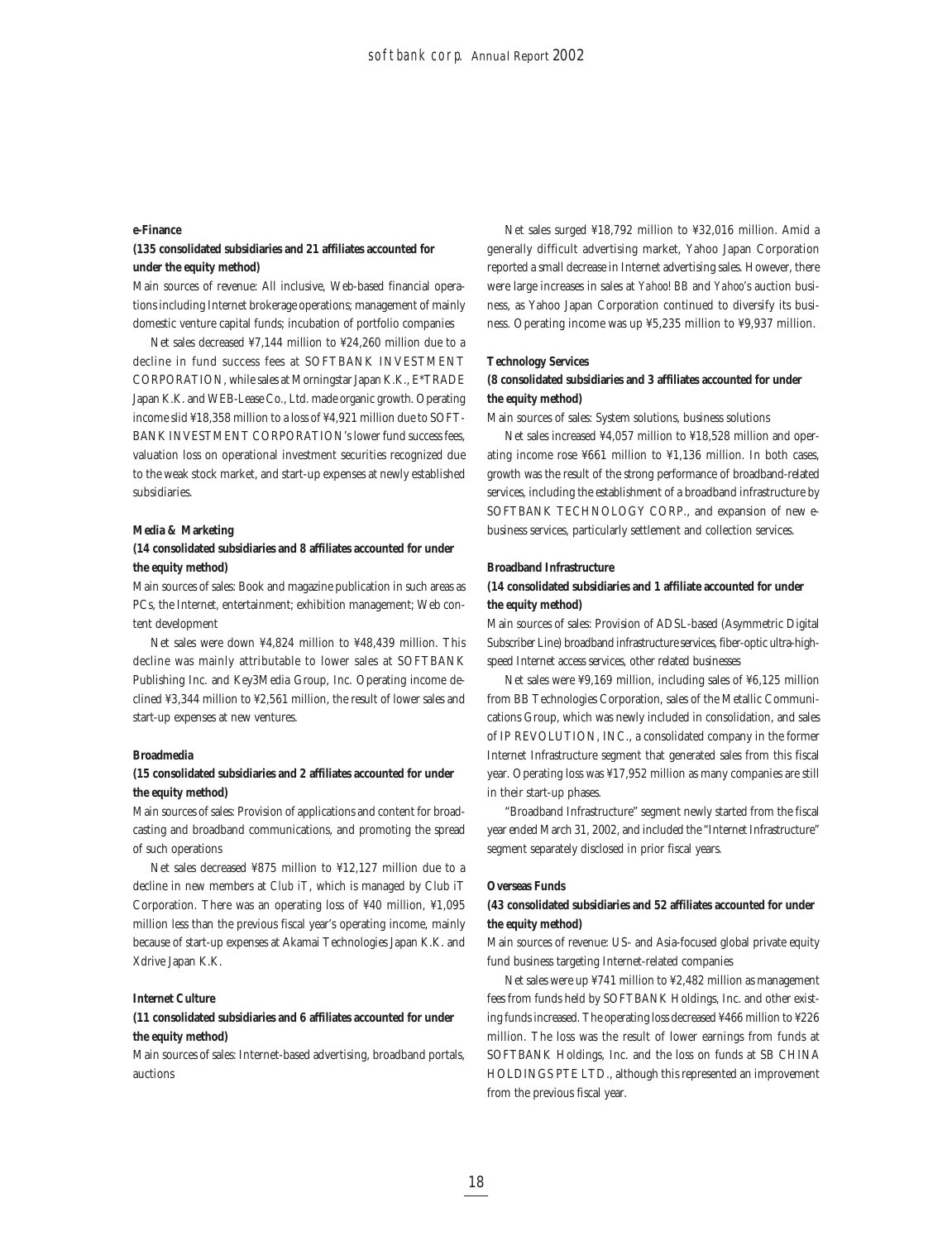#### **Others**

## **(19 consolidated subsidiaries and 8 affiliates accounted for under the equity method)**

Main sources of sales: Provision of functional services by overseas holding companies, back-office support services in Japan, other related administrative services

Net sales decreased ¥1,674 million to ¥20,803 million, mainly the result of lower sales at SOFTBANK Korea Co., Ltd. A decline in operating income at SOFTBANK Korea Co., Ltd. and start-up expenses at Dee Corp. caused the operating loss to widen ¥990 million to ¥6,655 million.

Inter-segment sales, which were eliminated at "Elimination and corporate," increased due to the start of operations at BB Technologies Corporation, Yahoo Japan Corporation, SOFTBANK COMMERCE CORP. and SOFTBANK TECHNOLOGY CORP., all sold equipments or services to this company.

#### **Balance Sheet Analysis**

#### **Current Assets**

Current assets increased ¥29,281million to ¥394,448 million. This was mainly attributable to the temporary payments for future lease assets of approximately ¥47.0 billion that were included in inventories and other current assets (from BB Technologies Corporation) and an increase of ¥19,464 million in receivables related to margin transactions at E\*TRADE Japan K.K. and others.

#### **Intangible Assets**

Intangible assets decreased ¥88,084 million to ¥32,289 million, mainly because of the elimination of ¥36,389 million in goodwill, ¥41,094 million in trade names and ¥10,601 million in other intangible assets of Key3Media Group, Inc., which was excluded from consolidated subsidiaries in this fiscal year, and accounted for under the equity method since then.

Major changes in investments in affiliates and other securities were as follows.

Yahoo! Inc.: Valued at the fair market value because of exclusion from equity-method affiliates due to decline in ownership following partial sales of stock, and others.

. . . . . . . . . . . . . . . . . . . . . . . . . . . . . . . . . . ¥177,080 million

E\*TRADE Group, Inc.: Valued at the fair market value because of exclusion from equity-method affiliates and partial sales of stock. . . . . . . . . . . . . . . . . . . . . . . . . . . . . . ¥(34,633) million

Key3Media Group, Inc.: Reclassified from a consolidated subsidiary to an equity-method affiliate following partial sales of stock, and others.  $\dots \dots \dots \dots \dots \dots$  ¥11.988 million

CNET Networks, Inc.: Partial sales of stock and loss on valuation of investment securities. . . . . . . . . . . . . . . . ¥(33,864) million Asia Global Crossing Ltd.: Difference in fair market value between 2002 and 2001 fiscal year-ends (including ¥40,309 million valuation loss on investments recognized in the consolidated statements of income). . . . . . . . . . . . . . . . . . . . . . . . . ¥(67,013) million

SKY Perfect Communications Inc.: Partial sales of stock and difference in fair market value between 2002 and 2001 fiscal yearends. . . . . . . . . . . . . . . . . . . . . . . . . . . . . . ¥(17,526) million

Aozora Bank, Ltd.: Equity in gains under the equity method. . . . . . . . . . . . . . . . . . . . . . . . . . . . . . . . . . . . . ¥19,047 million

#### **Total Liabilities**

Liabilities decreased ¥11,150 million to ¥651,218 million. There was an increase of ¥38,338 million in deferred tax liabilities. Interest-bearing debts were down ¥47,797 million.

#### **Shareholders' Equity**

Shareholders' equity increased ¥41,065 million to ¥465,326 million. While retained earnings declined ¥90,769 million, unrealized gain on other securities rose ¥108,190 million because Yahoo! Inc. was accounted at the fair market value, and translation adjustments increased ¥23,136 million.

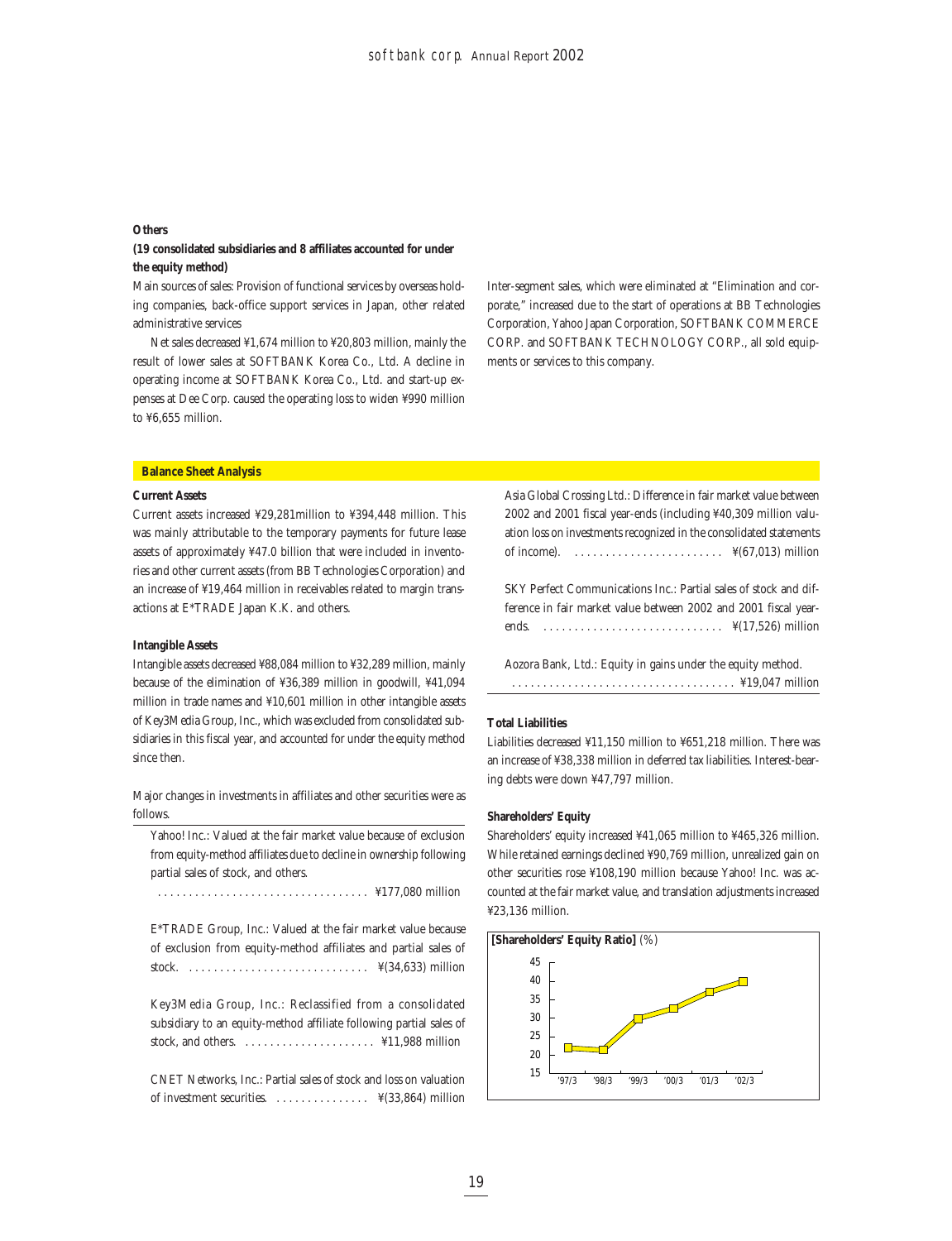#### **Cash Flow Analysis**

#### **Comparative Summary of Cash Flows**

|                                                                                            |                        | Millions of yen        |
|--------------------------------------------------------------------------------------------|------------------------|------------------------|
|                                                                                            | 2001                   | 2002                   |
| Net cash used for operating activities                                                     | $\frac{1}{2}$ (91,599) | $\frac{1}{2}$ (79,124) |
| Net cash (used for) provided by investing activities                                       | (42, 612)              | 39,751                 |
| Net cash provided by financing activities                                                  | 24.548                 | 1,314                  |
| Effect of exchange rate changes                                                            | 33,462                 | 3,579                  |
| Net decrease in cash and cash equivalents                                                  | (76, 201)              | (34, 480)              |
| Net increase in cash and cash equivalents due to companies newly consolidated              | 518                    | 3                      |
| Decrease in cash and cash equivalents due to exclusion of previously consolidated entities | (22, 444)              | (4,773)                |
| Decrease in cash and cash equivalents due to change in accounting treatment                |                        |                        |
| applied to the silent investment association                                               | (10, 828)              |                        |
| Cash and cash equivalents at the beginning of the year                                     | 268.060                | 159,105                |
| Cash and cash equivalents at the end of the year                                           | 159.105                | 119,855                |

#### **Cash Flows from Operating Activities**

Net cash used for operating activities was ¥79,124 million. In addition to the operating loss, there was an outflow of ¥37,475 million in other receivables, mainly resulting from temporary payments for future lease assets by BB Technologies Corporation. Income tax payments resulted in an outflow of ¥25,181 million. However, there was an improvement of ¥12,475 million in net operating cash flows compared with the previous fiscal year because of a substantial decline in income tax payments.

#### **Cash Flows from Investing Activities**

Net cash provided by investing activities was ¥39,751 million, while net cash used was ¥42,612 million in the previous fiscal year. There were payments of ¥71,427 million to purchase marketable and investment securities and ¥30,272 million to purchase property and equipment and intangible assets. On the other hand, sales of marketable and investment securities generated proceeds of ¥157,985 million.

## Proceeds from major sales of marketable and investment securities Yahoo! Inc. . . . . . . . . . . . . . . . . . . . . . . . . . . . . . ¥46,314 million  $E^*$ TRADE Group, Inc.  $\dots \dots \dots \dots \dots \dots$  ¥44,704 million UTStarcom, Inc.  $\ldots, \ldots, \ldots, \ldots, \ldots, \quad \text{425.453 million}$ SKY Perfect Communications Inc. . . . . . . . . . . . . ¥11,752 million CNET Networks, Inc. . . . . . . . . . . . . . . . . . . . . . . ¥9,375 million

#### **Cash Flows from Financing Activities**

Net cash provided by financing activities was ¥1,314 million, while net cash provided was ¥24,548 million in the previous fiscal year. Proceeds from issuance of bonds, mainly by SOFTBANK CORP. and Key3Media Group, Inc., were ¥126,394 million. On the other hand, there were bond repayments of ¥53,598 million, a decrease in shortterm borrowings of ¥29,226 million, and a net repayment of commercial paper of ¥20,000 million based on the strategy of reducing interest-bearing debts.

#### **Interest-Bearing Debts and Liquidity on Hand**

SOFTBANK CORP. is rapidly improving its financial position as planned, based on its medium- and long-term business plans. During fiscal 2002, investment securities were sold and other actions taken to reduce interest-bearing debts. The result was a large decline in interestbearing debts of ¥47,797 million to ¥365,645 million.

SOFTBANK CORP. aims to maintain a level of liquidity on hand sufficient to preserve a financial position that can withstand changes and fluctuations in economic and market conditions. SOFTBANK

Group defines liquidity on hand as the sum of cash and deposits, shortterm marketable securities (MMF, mid-term government bond funds, etc.) and specified money trusts. This figure amounted to ¥133,628 million as of March 31, 2002, providing adequate liquidity to meet obligations such as the maturity of bonds during fiscal 2003. As a result, net interest-bearing debts declined ¥11,025 million during fiscal 2002 to ¥232,017 million as of March 31, 2002.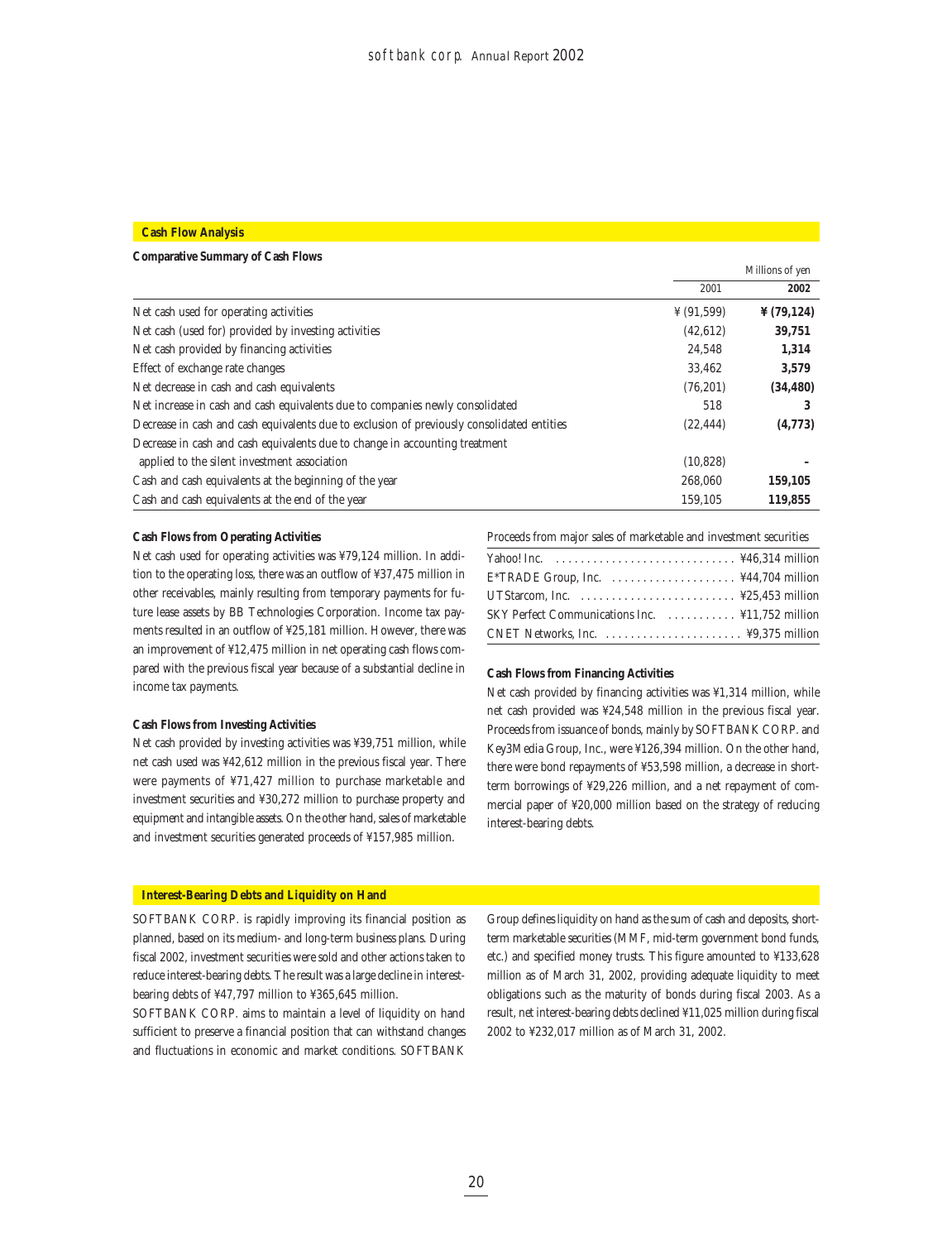

Note:

For the fiscal years 1997-2000, net interest-bearing debts was calculated by deducting cash and deposits. For fiscal 2001-2002, cash and deposits, short-term marketable securities and specified money trusts (The SOFTBANK Group definition of liquidity on hand) have been deducted.

### **Market Capitalization at Fiscal 2002 Year-End**

The following table lists the market capitalization of main public companies invested in directly by SOFTBANK CORP. and its consolidated subsidiaries in Japan and overseas. SOFTBANK Groups' portion of market capitalization was ¥913.9 billion as of March 31, 2002, after partial sales of interests in investment securities during this fiscal year.

| Year ended March 31, 2002              |                    |                                          |                            |                |                     | Billions of yen             |
|----------------------------------------|--------------------|------------------------------------------|----------------------------|----------------|---------------------|-----------------------------|
|                                        |                    |                                          | Ownership %                | SOFTBANK's     |                     |                             |
|                                        |                    |                                          | (including<br>indirect     | Portion of     | Market Year-on-Year |                             |
| <b>Company Names</b>                   | Market             | Market<br>Capitalization <sup>(*1)</sup> | $holdings$ <sup>(*2)</sup> | Capitalization | Change              | Remarks                     |
| E*TRADE Japan K.K.                     | Nasdaq J: 8627     | 37.3                                     | 49.2%                      | 18.3           | $-16.1$             |                             |
| Internet Research Institute. Inc.      | TSE: Mothers: 4741 | 16.0                                     | 12.2%                      | 1.9            | $-5.4$              |                             |
| cyber communications inc.              | Nasdaq J: 4788     | 45.2                                     | 46.7%                      | 21.1           | $-30.8$             |                             |
| <b>SKY Perfect Communications Inc.</b> | TSE: Mothers: 4795 | 281.8                                    | 1.0%                       | 3.0            | $-17.5$             |                             |
| SOFTBANK INVESTMENT                    | TSE First/         |                                          |                            |                |                     | Listed on TSE 1st           |
| <b>CORPORATION</b>                     | Nasdaq J: 8473     | 56.7                                     | 66.3%                      | 37.6           | $-176.2$            | Section in this fiscal year |
| SOFTBANK TECHNOLOGY                    |                    |                                          |                            |                |                     |                             |
| CORP.                                  | Jasdaq: 4726       | 19.2                                     | 64.5%                      | 12.4           | $-17.5$             |                             |
| <b>SOFTBANK FRONTIER</b>               |                    |                                          |                            |                |                     |                             |
| SECURITIES CO., LTD                    | Nasdaq J: 8629     | 3.3                                      | 40.0%                      | 1.3            |                     | 1.3 IPO in this fiscal year |
| Vector Inc.                            | Nasdaq J: 2656     | 24.7                                     | 52.3%                      | 12.9           | $-4.6$              |                             |
| Morningstar Japan K.K.                 | Nasdaq J: 4765     | 17.9                                     | 48.1%                      | 8.6            | $-28.3$             |                             |
| Yahoo Japan Corporation                | Jasdaq: 4689       | 752.2                                    | 50.5%                      | 380.1          | 64.1                |                             |
| <b>CNET Networks. Inc.</b>             | Nasdaq: CNET       | 101.2                                    | 10.5%                      | 10.7           | $-22.9$             |                             |
| E*TRADE Group, Inc.                    | <b>NYSE: ET</b>    | 446.0                                    | 4.3%                       | 19.3           | $-34.7$             |                             |
| InsWeb Corporation                     | Nasdaq: INSW       | 4.7                                      | 18.5%                      | 0.8            | $-0.2$              |                             |
| Key3Media Group, Inc.                  | <b>NYSE: KME</b>   | 41.7                                     | 53.7%                      | 22.4           | $-30.2$             |                             |
| UTStarcom, Inc.                        | Nasdaq: UTSI       | 382.9                                    | 31.6%                      | 121.1          | 29.1                |                             |
| Yahoo! Inc.                            | Nasdaq: YHOO       | 1,464.3                                  | 16.2%                      | 237.3          | 5.3                 |                             |
| Other                                  |                    |                                          |                            | 4.1            | $-52.8$             |                             |
| Total                                  |                    |                                          |                            | 913.9          | $-337.4$            |                             |

Notes: 1. Market capitalization was calculated based on the closing prices of stocks on March 29, 2002. The value of foreign stocks was translated into yen at the exchange rate prevailing on that day.

2. Ownership percentage refers to the ratio of economic interests (SOFTBANK CORP.'s ownership ratio in the subsidiary  $\times$  the subsidiary's ownership ratio in the investee), excluding the ownership of venture capital funds managed by SOFTBANK CORP.'s subsidiaries.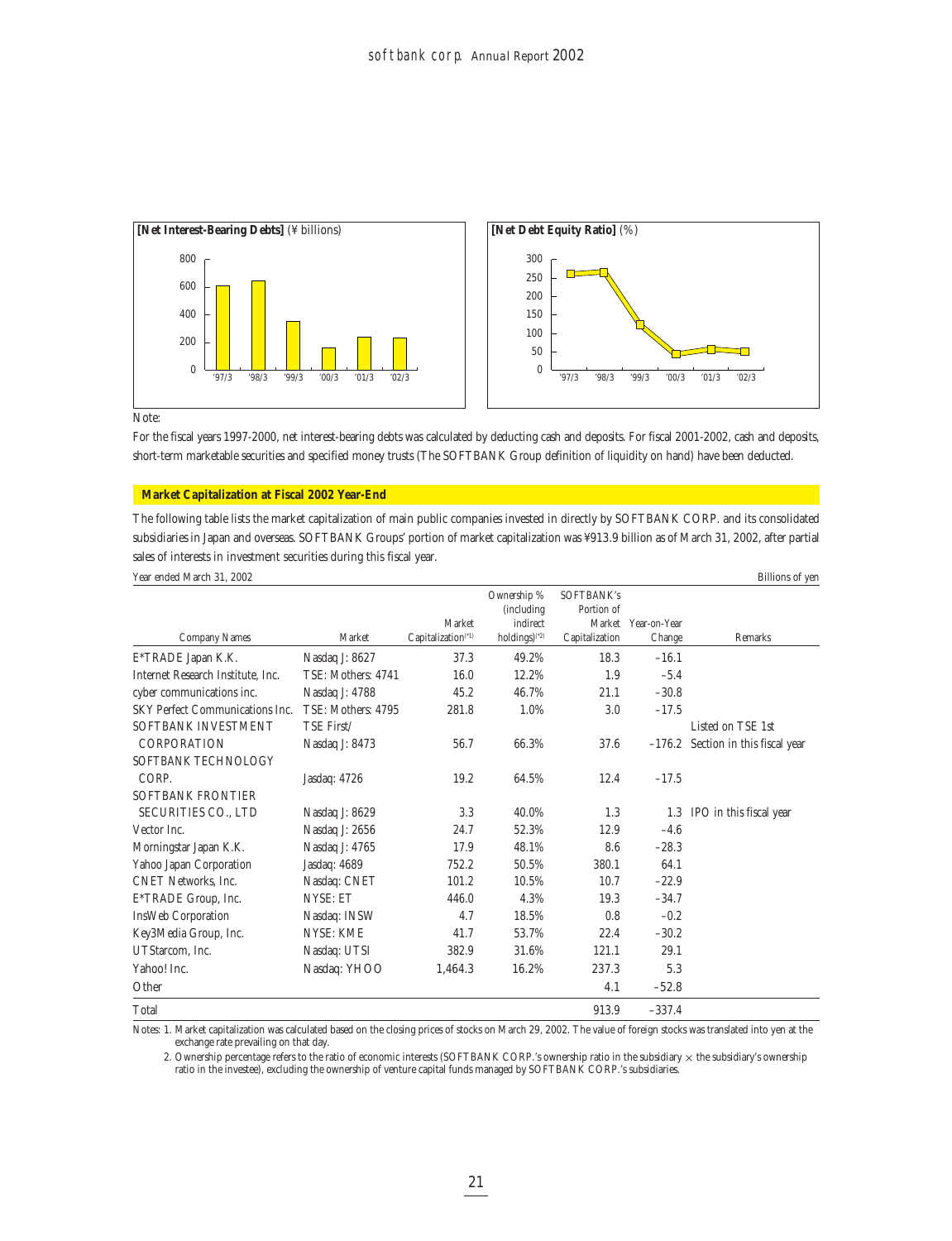-----------------------

## **Consolidated Balance Sheets**

 $\begin{array}{c} \mathsf{S} \mathsf{S} \mathsf{S} \mathsf{S} \mathsf{S} \mathsf{S} \mathsf{S} \mathsf{S} \mathsf{S} \mathsf{S} \mathsf{S} \mathsf{S} \mathsf{S} \mathsf{S} \mathsf{S} \mathsf{S} \mathsf{S} \mathsf{S} \mathsf{S} \mathsf{S} \mathsf{S} \mathsf{S} \mathsf{S} \mathsf{S} \mathsf{S} \mathsf{S} \mathsf{S} \mathsf{S} \mathsf{S} \mathsf{S} \mathsf{S} \mathsf{S} \mathsf{S} \mathsf{S} \mathsf{S} \mathsf$ 

|                                                                               |                  | Millions of yen         | Thousands of<br>U.S. dollars<br>(note 4) |
|-------------------------------------------------------------------------------|------------------|-------------------------|------------------------------------------|
|                                                                               |                  | March 31                | March 31,                                |
|                                                                               | 2001             | 2002                    | 2002                                     |
| <b>ASSETS</b>                                                                 |                  |                         |                                          |
| Current assets:                                                               |                  |                         |                                          |
| Cash and deposits (notes $3(13)$ , 16 and $19(2)$ )                           | ¥ 141,057        | $\frac{1}{2}$ 113,580 + | 852,384<br>S.                            |
| Notes and accounts receivable-trade (notes 8, 14(2) and 28)                   | 81,286           | 62,047                  | 465,644                                  |
| Marketable securities (notes 3(3), 10, 16, 18(1) and 19(2))                   | 29,344           | 9,545                   | 71,633                                   |
| Inventories (note 9)                                                          | 23,414           | 36,312                  | 272,513                                  |
| Deferred tax assets (note 26)                                                 | 8,235            | 15,430                  | 115,798                                  |
| Receivables related to margin transactions (notes 17, 18(2) and 18(3))        | 22,853           | 42,317                  | 317,571                                  |
| Other current assets (notes $3(13)$ , $14(2)$ , $16$ and $18(4)$ )            | 60,222           | 116,803                 | 876,570                                  |
| Less: Allowance for doubtful accounts (note 3(3))                             | (1,244)          | (1,586)                 | (11, 907)                                |
| Total current assets                                                          | 365,167          | 394,448                 | 2,960,206                                |
| Property and equipment (notes 3(5), 14(1) and 27)                             | 13,529           | 28,408                  | 213,196                                  |
| Intangible assets:<br>Goodwill (note 3(5))<br>Trade names (notes 3(5) and 12) | 56,760<br>41,094 | 20,371                  | 152,879                                  |
| Other intangibles (notes 3(5) and 27)                                         | 22,519           | 11,918                  | 89,442                                   |
| Total intangible assets                                                       | 120,373          | 32,289                  | 242,321                                  |
|                                                                               |                  |                         |                                          |
| Investments and advances:<br>Investments in and advances to non-consolidated  |                  |                         |                                          |
| subsidiaries and affiliates (notes 3(3) and 11)                               | 334,870          | 232,659                 | 1,746,034                                |
| Investment securities (notes $3(3)$ , 10, 16 and $18(1)$ )                    | 218,064          | 346,599                 | 2,601,116                                |
| Long-term loans                                                               | 3,033            | 1,287                   | 9,660                                    |
| Other investments                                                             | 82,664           | 93,662                  | 702,906                                  |
| Deferred tax assets (note 26)                                                 | 9,826            | 35,833                  | 268,914                                  |
| Less: Allowance for doubtful accounts (note 3(3))                             | (1, 443)         | (1,506)                 | (11, 304)                                |
| Total investments and advances                                                |                  |                         | 5,317,326                                |
|                                                                               | 647,014          | 708,534                 |                                          |
| <b>Total assets</b>                                                           | ¥1,146,083       | ¥1,163,679              | \$8,733,049                              |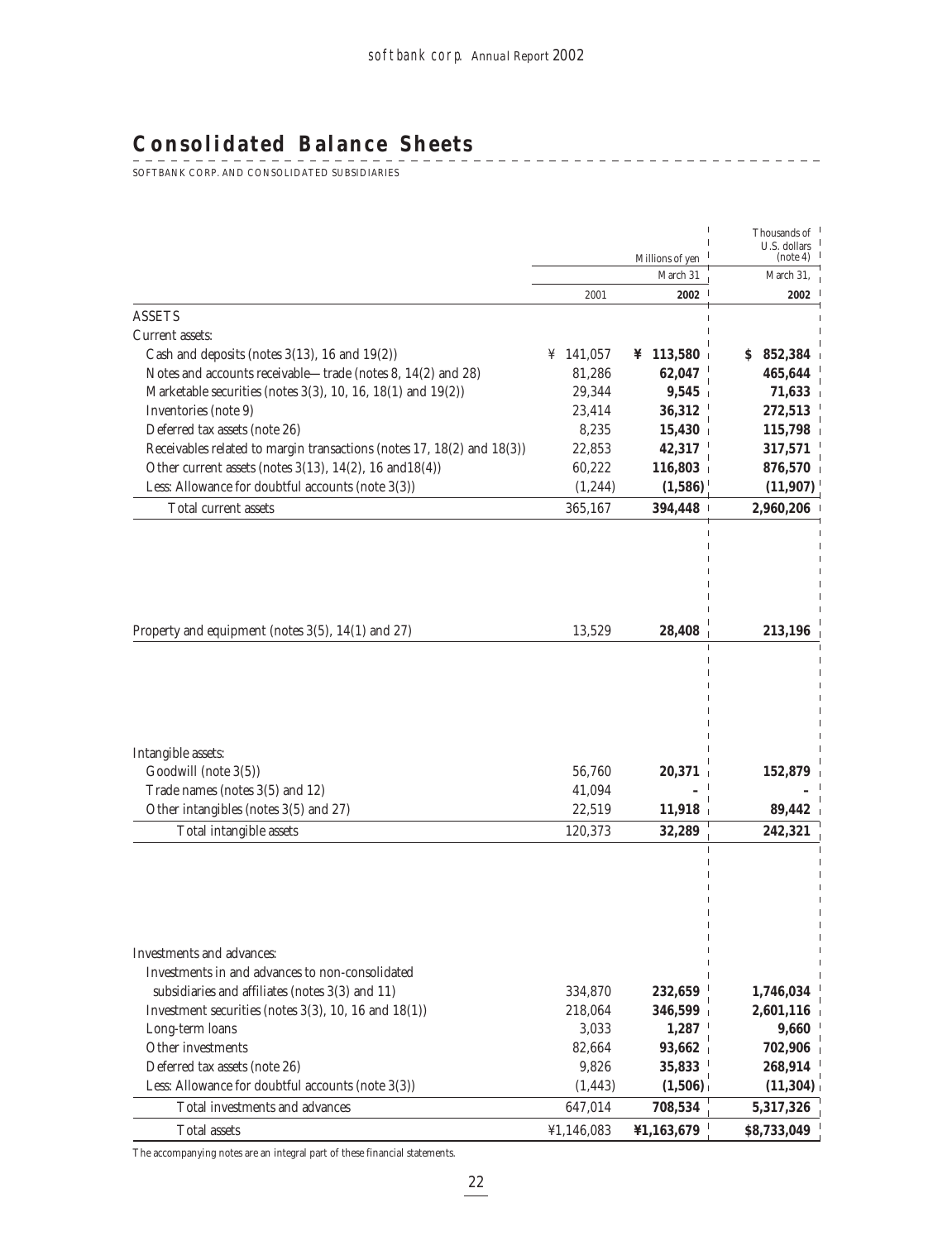|                                                                     |             |                 | Thousands of             |
|---------------------------------------------------------------------|-------------|-----------------|--------------------------|
|                                                                     |             | Millions of yen | U.S. dollars<br>(note 4) |
|                                                                     |             | March 31        | March 31,                |
|                                                                     | 2001        | 2002            | 2002                     |
| LIABILITIES AND SHAREHOLDERS' EQUITY                                |             |                 |                          |
| Current liabilities:                                                |             |                 |                          |
| Short-term borrowings (notes 13 and 14(1))                          | ¥ $125,602$ | ¥ $106,706$     | \$800,796                |
| Commercial paper (note 13)                                          | 30,000      | 10,000          | 75,047                   |
| Current portion of long-term debt (note 13)                         | 30,894      | 56,326          | 422,707                  |
| Accounts payable—trade (note 14(2))                                 | 63,936      | 56,742          | 425,832                  |
| Accounts payable—other (note 14(2))                                 | 11,809      | 18,332          | 137,576                  |
| Income taxes payable                                                | 23,428      | 9,593           | 71,994                   |
| Accrued expenses                                                    | $10,\!655$  | 10,176          | 76,371                   |
| Payables related to margin transactions (notes 17, 18(2) and 18(3)) | 17,546      | 37,418          | 280,809                  |
| Advances from customers                                             | 3,072       | 2,431           | 18,244                   |
| Allowance for sales returns                                         | 1,471       | 1,344           | 10,086                   |
| Deferred tax liabilities (note 26)                                  | 299         | 48              | 360 <sub>1</sub>         |
| Other current liabilities (notes 3(13), 16 and 18(4))               | 60,597      | 49,860          | 374,184                  |
| Total current liabilities                                           | 379,309     | 358,976         | 2,694,006                |
|                                                                     |             |                 |                          |
| Long-term liabilities:                                              |             |                 |                          |
| Long-term debt (notes $13$ and $14(1)$ )                            | 226,946     | 192,613         | 1,445,498                |
| Deferred tax liabilities (note 26)                                  | 32,373      | 70,962          | 532,550                  |
| Other long-term liabilities (notes 3(8), 3(13), 16 and 20)          | 23,740      | 28,667          | 215,136                  |
| Total long-term liabilities                                         | 283,059     | 292,242         | 2,193,184                |
|                                                                     |             |                 |                          |
| <b>Total liabilities</b>                                            | 662,368     | 651,218         | 4,887,190                |
|                                                                     |             |                 |                          |
| Minority interest in consolidated subsidiaries                      | 59,454      | 47,135          | 353,731                  |
| Shareholders' equity:                                               |             |                 |                          |
| Common stock, ¥50 par value (notes 19(3) and 24)                    |             |                 |                          |
| Authorized - 1,200,000,000 shares                                   |             |                 |                          |
| Issued: 336,876,826 shares in 2002                                  |             | 137,868         | 1,034,653                |
| 336,678,179 shares in 2001                                          | 137,630     |                 |                          |
| Additional paid-in capital (notes 19(3) and 24)                     | 161,953     | 162,232         | 1,217,497                |
| Retained earnings (note 25)                                         | 94,804      | 4,035           | 30,282                   |
| Net unrealized gains on other securities (notes 3(3) and 10)        | 18,435      | 126,625         | 950,285                  |
| Translation adjustments (note 3(2))                                 | 11,441      | 34,577          | 259,490                  |
| Treasury stock (note 24): 4,484 shares in 2002                      |             | (11)            | (79)                     |
| 465 shares in 2001                                                  | (2)         | - 1             |                          |
| Total shareholders' equity                                          | 424,261     | 465,326         | 3,492,128                |
|                                                                     |             | I               |                          |
| Contingent liabilities (note 29)                                    |             | ı<br>п          |                          |
|                                                                     |             | п               |                          |
| Total liabilities and shareholders' equity                          | ¥1,146,083  | ¥1,163,679      | \$8,733,049              |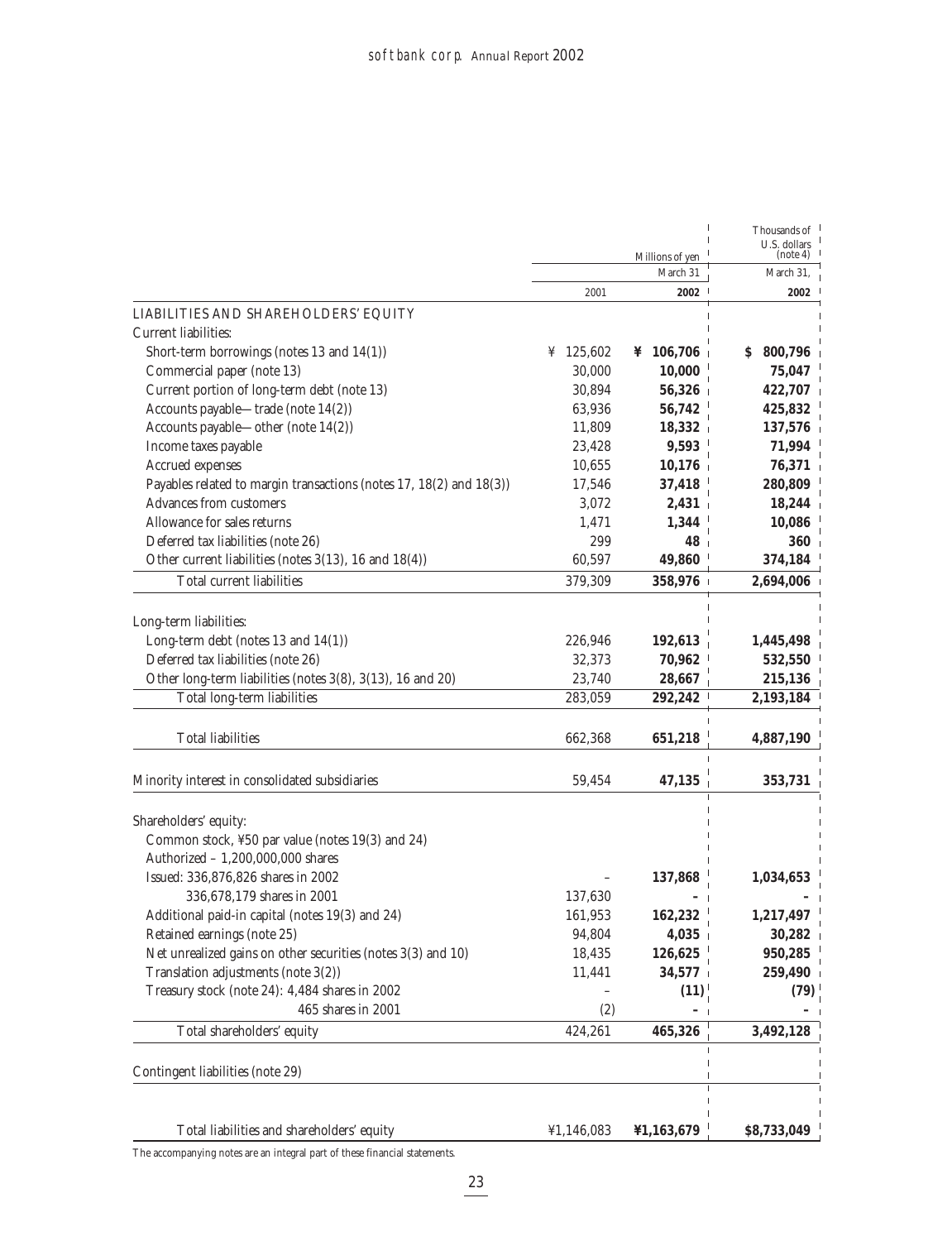\_\_\_\_\_\_\_\_\_\_\_\_\_\_\_\_\_

# **Consolidated Statements of Income**

 $\begin{array}{c} \mathsf{S} \mathsf{S} \mathsf{S} \mathsf{S} \mathsf{S} \mathsf{S} \mathsf{S} \mathsf{S} \mathsf{S} \mathsf{S} \mathsf{S} \mathsf{S} \mathsf{S} \mathsf{S} \mathsf{S} \mathsf{S} \mathsf{S} \mathsf{S} \mathsf{S} \mathsf{S} \mathsf{S} \mathsf{S} \mathsf{S} \mathsf{S} \mathsf{S} \mathsf{S} \mathsf{S} \mathsf{S} \mathsf{S} \mathsf{S} \mathsf{S} \mathsf{S} \mathsf{S} \mathsf{S} \mathsf{S} \mathsf$ 

| For the years ended March 31<br>2001<br>Net sales from non-financing business (note 31)<br>¥365,201<br>Cost of sales<br>291,508<br>Gross profit<br>73,693<br>Selling, general and administrative expenses (notes 3(5) and 21)<br>70,493<br>Operating income (loss) from non-financing business (note 31)<br>3,200 | 2002<br>¥ 381,532 +<br>319,328<br>62,204<br>81,311<br>(19, 107)<br>23,783<br>28,577<br>(4,794)<br>(23,901) | For the year ended March 31,<br>2002<br>\$2,863,284<br>2,396,461<br>466,823<br>610,215<br>(143, 392)<br>178,481<br>214,461<br>(35, 980) |
|-------------------------------------------------------------------------------------------------------------------------------------------------------------------------------------------------------------------------------------------------------------------------------------------------------------------|------------------------------------------------------------------------------------------------------------|-----------------------------------------------------------------------------------------------------------------------------------------|
|                                                                                                                                                                                                                                                                                                                   |                                                                                                            |                                                                                                                                         |
|                                                                                                                                                                                                                                                                                                                   |                                                                                                            |                                                                                                                                         |
|                                                                                                                                                                                                                                                                                                                   |                                                                                                            |                                                                                                                                         |
|                                                                                                                                                                                                                                                                                                                   |                                                                                                            |                                                                                                                                         |
|                                                                                                                                                                                                                                                                                                                   |                                                                                                            |                                                                                                                                         |
|                                                                                                                                                                                                                                                                                                                   |                                                                                                            |                                                                                                                                         |
|                                                                                                                                                                                                                                                                                                                   |                                                                                                            |                                                                                                                                         |
| Revenue from financing business (note 31)<br>31,904                                                                                                                                                                                                                                                               |                                                                                                            |                                                                                                                                         |
| Financing business expenses (note 21)<br>18,673                                                                                                                                                                                                                                                                   |                                                                                                            |                                                                                                                                         |
| Operating income (loss) from financing business (note 31)<br>13,231                                                                                                                                                                                                                                               |                                                                                                            |                                                                                                                                         |
| Total operating income (loss) (note 31)<br>16,431                                                                                                                                                                                                                                                                 |                                                                                                            | (179, 372)                                                                                                                              |
| Non-operating income (expenses):                                                                                                                                                                                                                                                                                  |                                                                                                            |                                                                                                                                         |
| Interest income<br>4,364                                                                                                                                                                                                                                                                                          | 2,065                                                                                                      | 15,502                                                                                                                                  |
| (12, 264)<br>Interest expense                                                                                                                                                                                                                                                                                     | (15,640)                                                                                                   | (117, 376)                                                                                                                              |
| Equity in losses under the equity method, net (note $3(5)$ )<br>(19,766)                                                                                                                                                                                                                                          | (17,576)                                                                                                   | (131, 902)                                                                                                                              |
| Exchange gains, net (note 3(2))<br>28,116                                                                                                                                                                                                                                                                         | 24,939                                                                                                     | 187,160                                                                                                                                 |
| Gains on sale of marketable and investment securities, net (note 10)<br>95,290                                                                                                                                                                                                                                    | 51,395                                                                                                     | 385,707                                                                                                                                 |
| Dilution gains from changes in equity interest, net (note 15)<br>48,154                                                                                                                                                                                                                                           | 15,592                                                                                                     | 117,013                                                                                                                                 |
| Valuation loss on investment securities (note 22)<br>(57, 992)                                                                                                                                                                                                                                                    | (118, 460)                                                                                                 | (889,003)                                                                                                                               |
| Valuation loss on goodwill and other intangible assets (notes 3(5) and 23)                                                                                                                                                                                                                                        | (19,978)                                                                                                   | (149, 932)                                                                                                                              |
| Loss on discontinued operations (note $6(1)$ )<br>(8,604)                                                                                                                                                                                                                                                         |                                                                                                            |                                                                                                                                         |
| Others, net (note 3(14))<br>(6, 719)                                                                                                                                                                                                                                                                              | (18, 376)                                                                                                  | (137,909)                                                                                                                               |
| Income (loss) before income taxes and minority interest<br>87,010                                                                                                                                                                                                                                                 | (119, 940)                                                                                                 | (900, 112)                                                                                                                              |
| Income taxes (note 26):                                                                                                                                                                                                                                                                                           |                                                                                                            |                                                                                                                                         |
| Current<br>(69, 044)                                                                                                                                                                                                                                                                                              | (8,378)                                                                                                    | (62, 876)                                                                                                                               |
| Deferred<br>20,427                                                                                                                                                                                                                                                                                                | 36,219                                                                                                     | 271,815                                                                                                                                 |
| (48, 617)                                                                                                                                                                                                                                                                                                         | 27,841                                                                                                     | 208,939                                                                                                                                 |
| Minority interest<br>(1,762)                                                                                                                                                                                                                                                                                      | 3,344                                                                                                      | 25,094                                                                                                                                  |
| Net income (loss)<br>¥ 36,631                                                                                                                                                                                                                                                                                     | $\frac{1}{2}$ (88,755)                                                                                     | \$ (666,079)                                                                                                                            |
|                                                                                                                                                                                                                                                                                                                   |                                                                                                            | U.S. dollars                                                                                                                            |
| Net income (loss) per share (note $3(11)$ )<br>2001                                                                                                                                                                                                                                                               | Yen 1<br>$2002$ <sup>1</sup>                                                                               | (note 4)<br>2002                                                                                                                        |
| Primary<br>¥110.47<br>¥                                                                                                                                                                                                                                                                                           | (263.53)                                                                                                   | \$<br>(1.98)                                                                                                                            |
| Diluted<br>¥109.38                                                                                                                                                                                                                                                                                                | $\frac{1}{2}$ -(note below) <sup>1</sup>                                                                   | $S$ -(note below) $^{\perp}$                                                                                                            |

Note: Diluted net income per share is not disclosed due to the loss position.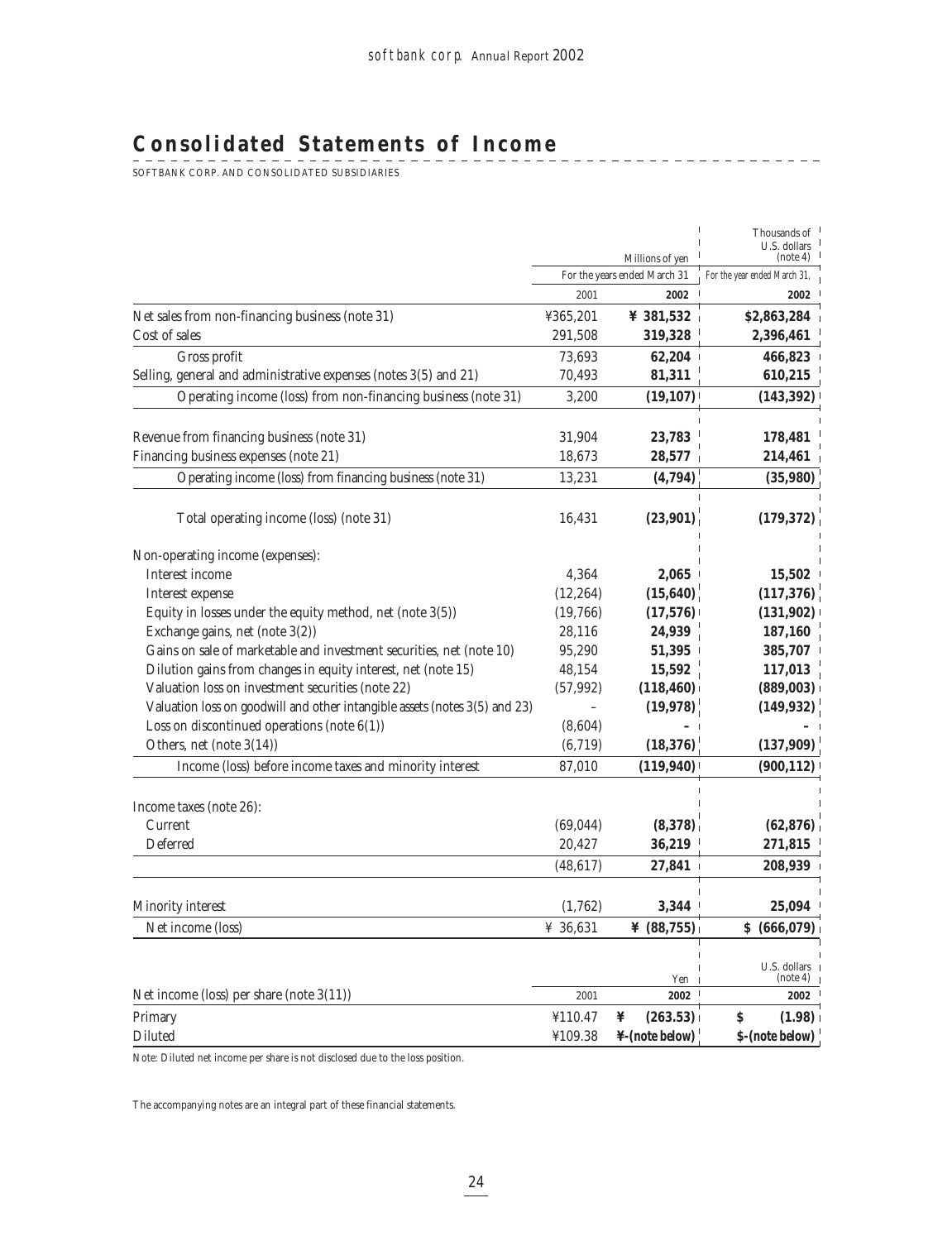# **Consolidated Statements of Changes in Shareholders' Equity**

SOFTBANK CORP. AND CONSOLIDATED SUBSIDIARIES

|                                                                           |                                  |                            |                            |                                       |                                  |                                                |                          | Millions of yen |
|---------------------------------------------------------------------------|----------------------------------|----------------------------|----------------------------|---------------------------------------|----------------------------------|------------------------------------------------|--------------------------|-----------------|
|                                                                           | Number of                        |                            | Additional                 | Net unrealized                        |                                  |                                                |                          |                 |
|                                                                           | shares issued<br>and outstanding | Common<br>stock            | paid-in<br>capital         | gains (losses) on<br>other securities | Translation<br>adjustments       | Treasury<br>stock                              | Retained<br>earnings     | Total           |
|                                                                           |                                  |                            |                            |                                       | ¥                                |                                                |                          | ¥380,740        |
| Balance at March 31, 2000:<br>Net income                                  | 110,150,468                      | ¥124,957<br>$\overline{a}$ | ¥149,211<br>$\overline{a}$ | ¥ $47,547$<br>$\overline{a}$          | $\overline{a}$<br>$\overline{a}$ | $\frac{1}{2}$ (67)<br>$\overline{\phantom{a}}$ | ¥59,092<br>36,631        | 36,631          |
| Cash dividends                                                            |                                  |                            |                            |                                       |                                  | $\overline{a}$                                 | (2,203)                  | (2,203)         |
| Bonuses to directors                                                      |                                  |                            |                            |                                       |                                  |                                                | (117)                    | (117)           |
| Retained earnings of the companies                                        |                                  |                            |                            |                                       |                                  |                                                |                          |                 |
| merged                                                                    |                                  |                            |                            |                                       |                                  |                                                | 46                       | 46              |
| Adjustment to investment in affiliates                                    |                                  |                            |                            |                                       |                                  |                                                |                          |                 |
| due to change in accounting from                                          |                                  |                            |                            |                                       |                                  |                                                |                          |                 |
| equity method to cost basis                                               |                                  |                            |                            |                                       |                                  |                                                | 1,384                    | 1,384           |
| Decrease in retained earnings of companies                                |                                  |                            |                            |                                       |                                  |                                                |                          |                 |
| excluded from consolidation                                               |                                  |                            |                            |                                       |                                  | $\overline{\phantom{0}}$                       | (29)                     | (29)            |
| Conversion of convertible bonds                                           | 562,780                          | 784                        | 784                        |                                       |                                  |                                                |                          | 1,568           |
| (note 19(3))<br>Exercise of warrants                                      | 80,977                           | 206                        | 281                        |                                       |                                  |                                                | $\overline{a}$           | 487             |
| Issuance of the Company's shares to                                       |                                  |                            |                            |                                       |                                  |                                                |                          |                 |
| a third party (note $7(1)$ )                                              | 5,565,900                        | 11.683                     | 11.677                     |                                       |                                  |                                                |                          | 23,360          |
| Stock split (notes 3(11) and 24)                                          | 220, 317, 334                    |                            |                            |                                       |                                  |                                                | $\overline{\phantom{a}}$ |                 |
| Decrease in net unrealized gains on                                       |                                  |                            |                            |                                       |                                  |                                                |                          |                 |
| other securities (notes $3(3)$ and $10$ )                                 |                                  |                            |                            | (29, 112)                             |                                  |                                                |                          | (29, 112)       |
| Translation adjustments (note 3(2))                                       | $\overline{a}$                   |                            | $\overline{\phantom{0}}$   | $\overline{a}$                        | 11,441                           | $\overline{a}$                                 | $\overline{a}$           | 11,441          |
| Sales of treasury stock                                                   | 255                              |                            |                            | $\overline{a}$                        |                                  | 65                                             |                          | 65              |
| Balance at March 31, 2001                                                 | 336,677,714                      | ¥137,630                   | ¥161,953                   | ¥ 18,435                              | ¥11,441                          | $\frac{y}{2}$ (2)                              | ¥94,804                  | ¥424,261        |
| Net income                                                                |                                  | $\overline{a}$             | $\overline{\phantom{0}}$   | $\overline{\phantom{a}}$              | $\overline{a}$                   | $\overline{\phantom{a}}$                       | (88, 755)                | (88, 755)       |
| Cash dividends (note 25)                                                  |                                  |                            |                            |                                       |                                  |                                                | (2, 357)                 | (2, 357)        |
| Bonuses to directors                                                      |                                  |                            |                            |                                       |                                  |                                                | (143)                    | (143)           |
| Adjustment to investment in affiliates                                    |                                  |                            |                            |                                       |                                  |                                                |                          |                 |
| due to change in accounting from                                          |                                  |                            |                            |                                       |                                  |                                                | 487                      | 487             |
| equity method to cost basis<br>Decrease in retained earnings of companies |                                  |                            |                            |                                       |                                  |                                                |                          |                 |
| excluded from consolidation                                               |                                  |                            |                            |                                       |                                  |                                                | (1)                      | (1)             |
| Conversion of convertible bonds                                           |                                  |                            |                            |                                       |                                  |                                                |                          |                 |
| (note 19(3))                                                              | 53.795                           | 73                         | 73                         |                                       |                                  |                                                | $\overline{\phantom{0}}$ | 146             |
| Exercise of warrants                                                      | 144.852                          | 165                        | 206                        |                                       |                                  |                                                |                          | 371             |
| Increase in net unrealized gains on other                                 |                                  |                            |                            |                                       |                                  |                                                |                          |                 |
| securities (notes 3(3) and 10)                                            |                                  |                            | L                          | 108,190                               |                                  |                                                |                          | 108,190         |
| Translation adjustments (note 3(2))                                       |                                  |                            | ۳                          | $\overline{\phantom{a}}$              | 23,136                           |                                                |                          | 23,136          |
| Acquisition of treasury stock                                             | (4,019)                          |                            |                            | $\overline{\phantom{a}}$              |                                  | (9)                                            |                          | (9)             |
| Balance at March 31, 2002                                                 | 336,872,342                      | ¥137,868                   | ¥162,232                   | ¥126,625                              | ¥34,577                          | $\frac{\gamma(11)}{2}$                         | ¥ 4,035                  | ¥465,326        |

|                                            |                                     |        |            |                   |             |                 |                | Thousands of U.S. dollars (note 4) |
|--------------------------------------------|-------------------------------------|--------|------------|-------------------|-------------|-----------------|----------------|------------------------------------|
|                                            | Number of                           |        | Additional | Net unrealized    |             |                 |                |                                    |
|                                            | shares issued                       | Common | paid-in    | gains (losses) on | Translation | <b>Treasury</b> | Retained       |                                    |
|                                            | and outstanding                     | stock  | capital    | other securities  | adjustments | stock           | earnings       | Total                              |
| Balance at March 31, 2001:                 | 336,677,714 \$1,032,871 \$1,215,409 |        |            | \$138,351         | \$85,865    | S(16)           | \$711.471      | \$3,183,951                        |
| Net income                                 |                                     |        |            |                   |             |                 | (666,079)      | (666, 079)                         |
| Cash dividends (note 25)                   |                                     |        |            |                   |             |                 | (17,687)       | (17,687)                           |
| Bonuses to directors                       |                                     |        |            |                   |             |                 | (1,071)        | (1,071)                            |
| Adjustment to investment in affiliates     |                                     |        |            |                   |             |                 |                |                                    |
| due to change in accounting from           |                                     |        |            |                   |             |                 |                |                                    |
| equity method to cost basis                |                                     |        |            |                   |             |                 | 3,651          | 3,651                              |
| Decrease in retained earnings of companies |                                     |        |            |                   |             |                 |                |                                    |
| excluded from consolidation                |                                     |        |            |                   |             |                 | (3)            | (3)                                |
| Conversion of convertible bonds            |                                     |        |            |                   |             |                 |                |                                    |
| (note 19(3))                               | 53.795                              | 548    | 547        |                   |             |                 |                | 1,095                              |
| Exercise of warrants                       | 144.852                             | 1,234  | 1,541      |                   |             |                 |                | 2,775                              |
| Increase in net unrealized gains on other  |                                     |        |            |                   |             |                 |                |                                    |
| securities (notes 3(3) and 10)             |                                     |        |            | 811,934           |             |                 |                | 811,934                            |
| Translation adjustments (note 3(2))        |                                     |        |            |                   | 173,625     |                 |                | 173,625                            |
| Acquisition of treasury stock              | (4,019)                             |        |            |                   |             | (63)            |                | (63)                               |
| Balance at March 31, 2002                  | 336,872,342 \$1,034,653 \$1,217,497 |        |            | \$950,285         | \$259,490   |                 | S(79) S 30,282 | \$3,492,128                        |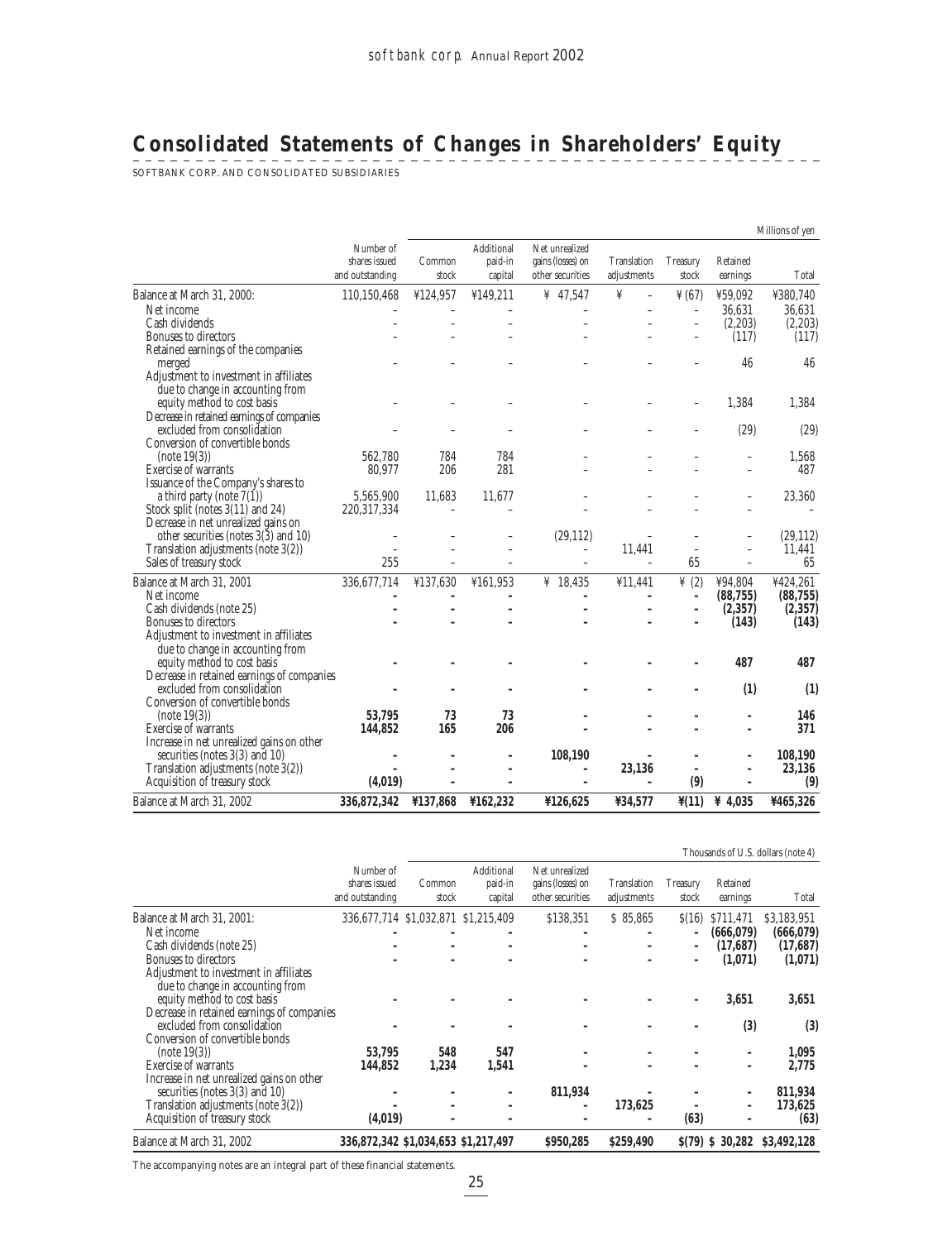<u> - - - - - - - - - - -</u>

# **Consolidated Statements of Cash Flows**

SOFTBANK CORP. AND CONSOLIDATED SUBSIDIARIES

| Year ended<br>Years ended March 31 1<br>March 31,<br>2002<br>2001<br>2002<br>Cash flows from operating activities:<br>Income (loss) before income taxes and minority interest<br>¥ 87,010<br>\$ (900, 112)<br>$\frac{1}{4}(119.940)$<br>Adjustments to reconcile income before income taxes and minority<br>interest to cash used for operating activities:<br>8,072<br>11,750<br>Depreciation and amortization<br>88,177<br>17,576<br>Equity in losses under the equity method<br>19,766<br>131,902<br>Dilution gains from changes in equity interest, net<br>(117, 013)<br>(48, 154)<br>(15,592)<br>Valuation loss on investment securities<br>57.992<br>118,460<br>889,003<br>Valuation loss on goodwill and other intangible assets<br>19,978<br>149,932<br>Gains on sale of marketable and investment securities, net<br>(95, 405)<br>(51, 491)<br>(386, 420)<br>Exchange gains, net<br>(28, 220)<br>(20,311)<br>(152, 429)<br>Interest and dividend income<br>(4,378)<br>$(2,129)$  <br>(15,979)<br>12,264<br>15,640<br>Interest expense<br>Loss on discontinued operations<br>16,246<br>16,685<br>125,213<br>(Increase) decrease in receivables-trade<br>(4,259)<br>10,902<br>(10,533)<br>Increase (decrease) in payables—trade<br>(79, 048)<br>Increase in other receivables<br>(48, 645)<br>(37, 475)<br>(281, 235)<br>24,760<br>9,785<br>Increase in other payables<br>73,434<br>(5,777)<br>8,614<br>64,642<br>Others, net<br>2.174<br>(38,983)<br>(292, 557)<br>Interest and dividends received<br>4,103<br>2,321<br>17,418<br>Interest paid<br>(11, 823)<br>(17,281)<br>(129, 689)<br>(86, 053)<br>(25, 181)<br>(188, 971)<br>Income taxes paid<br>(91, 599)<br>(79, 124)<br>Net cash used for operating activities<br>(593,799)<br>Cash flows from investing activities:<br>Purchase of property and equipment and intangibles<br>(30, 272)<br>(16, 242)<br>Purchase of marketable and investment securities<br>(71, 427)<br>(233, 131)<br>(536, 035)<br>Proceeds from sale of marketable and investment securities<br>104,224<br>157,985<br>1,185,631<br>Additional investment in newly consolidated entities (note 19(4))<br>(18,264)<br>(363)<br>(137,063)<br>Proceeds from sale of interests in consolidated subsidiaries<br>20,966<br>10,554<br>79,206<br>Extension of long-term loans<br>(6,648)<br>(12,803)<br>(96,086)<br>Collection of long-term loans<br>5,155<br>8,294<br>Proceeds from sale of assets held for sale<br>82,906<br>$-1$<br>Others, net<br>521<br>(32, 393)<br>(4,316)<br>(42, 612)<br>39,751<br>298,322<br>Net cash (used for) provided by investing activities<br>Cash flows from financing activities:<br>п<br>Proceeds from issuance of shares to minority shareholders<br>38.503<br>$11,040$ +<br>$82,850$ i<br>Increase (decrease) in short-term borrowings, net<br>37,548<br>(29, 226)<br>(219, 333)<br>535,835<br>Proceeds from issuance of commercial paper<br>50.000<br>71,400<br>Repayment of commercial paper<br>(20,000)<br>(91,400)<br>15,630<br>Proceeds from long-term debt<br>63,491<br>117,301<br>(43,531)<br>(326, 687)<br>Repayment of long-term debt<br>(142, 103)<br>126,394<br>Proceeds from issuance of bonds<br>27,867<br>948,545<br>Repayment of bonds<br>(53,598)<br>(402, 236)<br>(26, 604)<br>Proceeds from issuance of shares<br>23,275<br>(2, 347)<br>(17, 611)<br>Cash dividends paid<br>(2,201)<br>(25, 228)<br>Others, net<br>(22, 877)<br>$(3,048)$ i<br>24,548<br>1,314<br>9,858<br>Net cash provided by financing activities<br>$3,579$  <br>33,462<br>Effect of exchange rate changes<br>Net decrease in cash and cash equivalents<br>(76, 201)<br>(34, 480)<br>Net increase in cash and cash equivalents due to companies newly consolidated<br>518<br>19<br>3<br>Decrease in cash and cash equivalents due to exclusion of previously<br>(4,773)<br>(35, 818)<br>consolidated entities (notes $3(14)$ , $19(5)$ and $19(6)$ )<br>(22, 444)<br>Decrease in cash and cash equivalents due to change in accounting<br>treatment applied to the silent investment association (note $3(15)$ )<br>(10, 828)<br>Cash and cash equivalents at the beginning of the year<br>268,060<br>159,105<br>1,194,035 |                                                                  |          | T<br>т<br>Millions of yen | Thousands of <sup>1</sup><br>U.S. dollars<br>(note 4) |
|-----------------------------------------------------------------------------------------------------------------------------------------------------------------------------------------------------------------------------------------------------------------------------------------------------------------------------------------------------------------------------------------------------------------------------------------------------------------------------------------------------------------------------------------------------------------------------------------------------------------------------------------------------------------------------------------------------------------------------------------------------------------------------------------------------------------------------------------------------------------------------------------------------------------------------------------------------------------------------------------------------------------------------------------------------------------------------------------------------------------------------------------------------------------------------------------------------------------------------------------------------------------------------------------------------------------------------------------------------------------------------------------------------------------------------------------------------------------------------------------------------------------------------------------------------------------------------------------------------------------------------------------------------------------------------------------------------------------------------------------------------------------------------------------------------------------------------------------------------------------------------------------------------------------------------------------------------------------------------------------------------------------------------------------------------------------------------------------------------------------------------------------------------------------------------------------------------------------------------------------------------------------------------------------------------------------------------------------------------------------------------------------------------------------------------------------------------------------------------------------------------------------------------------------------------------------------------------------------------------------------------------------------------------------------------------------------------------------------------------------------------------------------------------------------------------------------------------------------------------------------------------------------------------------------------------------------------------------------------------------------------------------------------------------------------------------------------------------------------------------------------------------------------------------------------------------------------------------------------------------------------------------------------------------------------------------------------------------------------------------------------------------------------------------------------------------------------------------------------------------------------------------------------------------------------------------------------------------------------------------------------------------------------------------------------------------------------------------------------------------------------------------------------------------------------------------------------------------------------------------------------------------------------------------------------------------------------------------------------------------------------------------------------------------------------------------------------------------------------------------------------------------------------------------------------------|------------------------------------------------------------------|----------|---------------------------|-------------------------------------------------------|
|                                                                                                                                                                                                                                                                                                                                                                                                                                                                                                                                                                                                                                                                                                                                                                                                                                                                                                                                                                                                                                                                                                                                                                                                                                                                                                                                                                                                                                                                                                                                                                                                                                                                                                                                                                                                                                                                                                                                                                                                                                                                                                                                                                                                                                                                                                                                                                                                                                                                                                                                                                                                                                                                                                                                                                                                                                                                                                                                                                                                                                                                                                                                                                                                                                                                                                                                                                                                                                                                                                                                                                                                                                                                                                                                                                                                                                                                                                                                                                                                                                                                                                                                                                                   |                                                                  |          |                           |                                                       |
|                                                                                                                                                                                                                                                                                                                                                                                                                                                                                                                                                                                                                                                                                                                                                                                                                                                                                                                                                                                                                                                                                                                                                                                                                                                                                                                                                                                                                                                                                                                                                                                                                                                                                                                                                                                                                                                                                                                                                                                                                                                                                                                                                                                                                                                                                                                                                                                                                                                                                                                                                                                                                                                                                                                                                                                                                                                                                                                                                                                                                                                                                                                                                                                                                                                                                                                                                                                                                                                                                                                                                                                                                                                                                                                                                                                                                                                                                                                                                                                                                                                                                                                                                                                   |                                                                  |          |                           |                                                       |
|                                                                                                                                                                                                                                                                                                                                                                                                                                                                                                                                                                                                                                                                                                                                                                                                                                                                                                                                                                                                                                                                                                                                                                                                                                                                                                                                                                                                                                                                                                                                                                                                                                                                                                                                                                                                                                                                                                                                                                                                                                                                                                                                                                                                                                                                                                                                                                                                                                                                                                                                                                                                                                                                                                                                                                                                                                                                                                                                                                                                                                                                                                                                                                                                                                                                                                                                                                                                                                                                                                                                                                                                                                                                                                                                                                                                                                                                                                                                                                                                                                                                                                                                                                                   |                                                                  |          |                           |                                                       |
|                                                                                                                                                                                                                                                                                                                                                                                                                                                                                                                                                                                                                                                                                                                                                                                                                                                                                                                                                                                                                                                                                                                                                                                                                                                                                                                                                                                                                                                                                                                                                                                                                                                                                                                                                                                                                                                                                                                                                                                                                                                                                                                                                                                                                                                                                                                                                                                                                                                                                                                                                                                                                                                                                                                                                                                                                                                                                                                                                                                                                                                                                                                                                                                                                                                                                                                                                                                                                                                                                                                                                                                                                                                                                                                                                                                                                                                                                                                                                                                                                                                                                                                                                                                   |                                                                  |          |                           |                                                       |
|                                                                                                                                                                                                                                                                                                                                                                                                                                                                                                                                                                                                                                                                                                                                                                                                                                                                                                                                                                                                                                                                                                                                                                                                                                                                                                                                                                                                                                                                                                                                                                                                                                                                                                                                                                                                                                                                                                                                                                                                                                                                                                                                                                                                                                                                                                                                                                                                                                                                                                                                                                                                                                                                                                                                                                                                                                                                                                                                                                                                                                                                                                                                                                                                                                                                                                                                                                                                                                                                                                                                                                                                                                                                                                                                                                                                                                                                                                                                                                                                                                                                                                                                                                                   |                                                                  |          |                           |                                                       |
|                                                                                                                                                                                                                                                                                                                                                                                                                                                                                                                                                                                                                                                                                                                                                                                                                                                                                                                                                                                                                                                                                                                                                                                                                                                                                                                                                                                                                                                                                                                                                                                                                                                                                                                                                                                                                                                                                                                                                                                                                                                                                                                                                                                                                                                                                                                                                                                                                                                                                                                                                                                                                                                                                                                                                                                                                                                                                                                                                                                                                                                                                                                                                                                                                                                                                                                                                                                                                                                                                                                                                                                                                                                                                                                                                                                                                                                                                                                                                                                                                                                                                                                                                                                   |                                                                  |          |                           |                                                       |
|                                                                                                                                                                                                                                                                                                                                                                                                                                                                                                                                                                                                                                                                                                                                                                                                                                                                                                                                                                                                                                                                                                                                                                                                                                                                                                                                                                                                                                                                                                                                                                                                                                                                                                                                                                                                                                                                                                                                                                                                                                                                                                                                                                                                                                                                                                                                                                                                                                                                                                                                                                                                                                                                                                                                                                                                                                                                                                                                                                                                                                                                                                                                                                                                                                                                                                                                                                                                                                                                                                                                                                                                                                                                                                                                                                                                                                                                                                                                                                                                                                                                                                                                                                                   |                                                                  |          |                           |                                                       |
|                                                                                                                                                                                                                                                                                                                                                                                                                                                                                                                                                                                                                                                                                                                                                                                                                                                                                                                                                                                                                                                                                                                                                                                                                                                                                                                                                                                                                                                                                                                                                                                                                                                                                                                                                                                                                                                                                                                                                                                                                                                                                                                                                                                                                                                                                                                                                                                                                                                                                                                                                                                                                                                                                                                                                                                                                                                                                                                                                                                                                                                                                                                                                                                                                                                                                                                                                                                                                                                                                                                                                                                                                                                                                                                                                                                                                                                                                                                                                                                                                                                                                                                                                                                   |                                                                  |          |                           |                                                       |
|                                                                                                                                                                                                                                                                                                                                                                                                                                                                                                                                                                                                                                                                                                                                                                                                                                                                                                                                                                                                                                                                                                                                                                                                                                                                                                                                                                                                                                                                                                                                                                                                                                                                                                                                                                                                                                                                                                                                                                                                                                                                                                                                                                                                                                                                                                                                                                                                                                                                                                                                                                                                                                                                                                                                                                                                                                                                                                                                                                                                                                                                                                                                                                                                                                                                                                                                                                                                                                                                                                                                                                                                                                                                                                                                                                                                                                                                                                                                                                                                                                                                                                                                                                                   |                                                                  |          |                           |                                                       |
|                                                                                                                                                                                                                                                                                                                                                                                                                                                                                                                                                                                                                                                                                                                                                                                                                                                                                                                                                                                                                                                                                                                                                                                                                                                                                                                                                                                                                                                                                                                                                                                                                                                                                                                                                                                                                                                                                                                                                                                                                                                                                                                                                                                                                                                                                                                                                                                                                                                                                                                                                                                                                                                                                                                                                                                                                                                                                                                                                                                                                                                                                                                                                                                                                                                                                                                                                                                                                                                                                                                                                                                                                                                                                                                                                                                                                                                                                                                                                                                                                                                                                                                                                                                   |                                                                  |          |                           |                                                       |
|                                                                                                                                                                                                                                                                                                                                                                                                                                                                                                                                                                                                                                                                                                                                                                                                                                                                                                                                                                                                                                                                                                                                                                                                                                                                                                                                                                                                                                                                                                                                                                                                                                                                                                                                                                                                                                                                                                                                                                                                                                                                                                                                                                                                                                                                                                                                                                                                                                                                                                                                                                                                                                                                                                                                                                                                                                                                                                                                                                                                                                                                                                                                                                                                                                                                                                                                                                                                                                                                                                                                                                                                                                                                                                                                                                                                                                                                                                                                                                                                                                                                                                                                                                                   |                                                                  |          |                           |                                                       |
|                                                                                                                                                                                                                                                                                                                                                                                                                                                                                                                                                                                                                                                                                                                                                                                                                                                                                                                                                                                                                                                                                                                                                                                                                                                                                                                                                                                                                                                                                                                                                                                                                                                                                                                                                                                                                                                                                                                                                                                                                                                                                                                                                                                                                                                                                                                                                                                                                                                                                                                                                                                                                                                                                                                                                                                                                                                                                                                                                                                                                                                                                                                                                                                                                                                                                                                                                                                                                                                                                                                                                                                                                                                                                                                                                                                                                                                                                                                                                                                                                                                                                                                                                                                   |                                                                  |          |                           |                                                       |
|                                                                                                                                                                                                                                                                                                                                                                                                                                                                                                                                                                                                                                                                                                                                                                                                                                                                                                                                                                                                                                                                                                                                                                                                                                                                                                                                                                                                                                                                                                                                                                                                                                                                                                                                                                                                                                                                                                                                                                                                                                                                                                                                                                                                                                                                                                                                                                                                                                                                                                                                                                                                                                                                                                                                                                                                                                                                                                                                                                                                                                                                                                                                                                                                                                                                                                                                                                                                                                                                                                                                                                                                                                                                                                                                                                                                                                                                                                                                                                                                                                                                                                                                                                                   |                                                                  |          |                           | 117,376                                               |
|                                                                                                                                                                                                                                                                                                                                                                                                                                                                                                                                                                                                                                                                                                                                                                                                                                                                                                                                                                                                                                                                                                                                                                                                                                                                                                                                                                                                                                                                                                                                                                                                                                                                                                                                                                                                                                                                                                                                                                                                                                                                                                                                                                                                                                                                                                                                                                                                                                                                                                                                                                                                                                                                                                                                                                                                                                                                                                                                                                                                                                                                                                                                                                                                                                                                                                                                                                                                                                                                                                                                                                                                                                                                                                                                                                                                                                                                                                                                                                                                                                                                                                                                                                                   |                                                                  |          |                           |                                                       |
|                                                                                                                                                                                                                                                                                                                                                                                                                                                                                                                                                                                                                                                                                                                                                                                                                                                                                                                                                                                                                                                                                                                                                                                                                                                                                                                                                                                                                                                                                                                                                                                                                                                                                                                                                                                                                                                                                                                                                                                                                                                                                                                                                                                                                                                                                                                                                                                                                                                                                                                                                                                                                                                                                                                                                                                                                                                                                                                                                                                                                                                                                                                                                                                                                                                                                                                                                                                                                                                                                                                                                                                                                                                                                                                                                                                                                                                                                                                                                                                                                                                                                                                                                                                   |                                                                  |          |                           |                                                       |
|                                                                                                                                                                                                                                                                                                                                                                                                                                                                                                                                                                                                                                                                                                                                                                                                                                                                                                                                                                                                                                                                                                                                                                                                                                                                                                                                                                                                                                                                                                                                                                                                                                                                                                                                                                                                                                                                                                                                                                                                                                                                                                                                                                                                                                                                                                                                                                                                                                                                                                                                                                                                                                                                                                                                                                                                                                                                                                                                                                                                                                                                                                                                                                                                                                                                                                                                                                                                                                                                                                                                                                                                                                                                                                                                                                                                                                                                                                                                                                                                                                                                                                                                                                                   |                                                                  |          |                           |                                                       |
|                                                                                                                                                                                                                                                                                                                                                                                                                                                                                                                                                                                                                                                                                                                                                                                                                                                                                                                                                                                                                                                                                                                                                                                                                                                                                                                                                                                                                                                                                                                                                                                                                                                                                                                                                                                                                                                                                                                                                                                                                                                                                                                                                                                                                                                                                                                                                                                                                                                                                                                                                                                                                                                                                                                                                                                                                                                                                                                                                                                                                                                                                                                                                                                                                                                                                                                                                                                                                                                                                                                                                                                                                                                                                                                                                                                                                                                                                                                                                                                                                                                                                                                                                                                   |                                                                  |          |                           |                                                       |
|                                                                                                                                                                                                                                                                                                                                                                                                                                                                                                                                                                                                                                                                                                                                                                                                                                                                                                                                                                                                                                                                                                                                                                                                                                                                                                                                                                                                                                                                                                                                                                                                                                                                                                                                                                                                                                                                                                                                                                                                                                                                                                                                                                                                                                                                                                                                                                                                                                                                                                                                                                                                                                                                                                                                                                                                                                                                                                                                                                                                                                                                                                                                                                                                                                                                                                                                                                                                                                                                                                                                                                                                                                                                                                                                                                                                                                                                                                                                                                                                                                                                                                                                                                                   |                                                                  |          |                           |                                                       |
|                                                                                                                                                                                                                                                                                                                                                                                                                                                                                                                                                                                                                                                                                                                                                                                                                                                                                                                                                                                                                                                                                                                                                                                                                                                                                                                                                                                                                                                                                                                                                                                                                                                                                                                                                                                                                                                                                                                                                                                                                                                                                                                                                                                                                                                                                                                                                                                                                                                                                                                                                                                                                                                                                                                                                                                                                                                                                                                                                                                                                                                                                                                                                                                                                                                                                                                                                                                                                                                                                                                                                                                                                                                                                                                                                                                                                                                                                                                                                                                                                                                                                                                                                                                   |                                                                  |          |                           |                                                       |
|                                                                                                                                                                                                                                                                                                                                                                                                                                                                                                                                                                                                                                                                                                                                                                                                                                                                                                                                                                                                                                                                                                                                                                                                                                                                                                                                                                                                                                                                                                                                                                                                                                                                                                                                                                                                                                                                                                                                                                                                                                                                                                                                                                                                                                                                                                                                                                                                                                                                                                                                                                                                                                                                                                                                                                                                                                                                                                                                                                                                                                                                                                                                                                                                                                                                                                                                                                                                                                                                                                                                                                                                                                                                                                                                                                                                                                                                                                                                                                                                                                                                                                                                                                                   |                                                                  |          |                           |                                                       |
|                                                                                                                                                                                                                                                                                                                                                                                                                                                                                                                                                                                                                                                                                                                                                                                                                                                                                                                                                                                                                                                                                                                                                                                                                                                                                                                                                                                                                                                                                                                                                                                                                                                                                                                                                                                                                                                                                                                                                                                                                                                                                                                                                                                                                                                                                                                                                                                                                                                                                                                                                                                                                                                                                                                                                                                                                                                                                                                                                                                                                                                                                                                                                                                                                                                                                                                                                                                                                                                                                                                                                                                                                                                                                                                                                                                                                                                                                                                                                                                                                                                                                                                                                                                   |                                                                  |          |                           |                                                       |
|                                                                                                                                                                                                                                                                                                                                                                                                                                                                                                                                                                                                                                                                                                                                                                                                                                                                                                                                                                                                                                                                                                                                                                                                                                                                                                                                                                                                                                                                                                                                                                                                                                                                                                                                                                                                                                                                                                                                                                                                                                                                                                                                                                                                                                                                                                                                                                                                                                                                                                                                                                                                                                                                                                                                                                                                                                                                                                                                                                                                                                                                                                                                                                                                                                                                                                                                                                                                                                                                                                                                                                                                                                                                                                                                                                                                                                                                                                                                                                                                                                                                                                                                                                                   |                                                                  |          |                           |                                                       |
|                                                                                                                                                                                                                                                                                                                                                                                                                                                                                                                                                                                                                                                                                                                                                                                                                                                                                                                                                                                                                                                                                                                                                                                                                                                                                                                                                                                                                                                                                                                                                                                                                                                                                                                                                                                                                                                                                                                                                                                                                                                                                                                                                                                                                                                                                                                                                                                                                                                                                                                                                                                                                                                                                                                                                                                                                                                                                                                                                                                                                                                                                                                                                                                                                                                                                                                                                                                                                                                                                                                                                                                                                                                                                                                                                                                                                                                                                                                                                                                                                                                                                                                                                                                   |                                                                  |          |                           |                                                       |
|                                                                                                                                                                                                                                                                                                                                                                                                                                                                                                                                                                                                                                                                                                                                                                                                                                                                                                                                                                                                                                                                                                                                                                                                                                                                                                                                                                                                                                                                                                                                                                                                                                                                                                                                                                                                                                                                                                                                                                                                                                                                                                                                                                                                                                                                                                                                                                                                                                                                                                                                                                                                                                                                                                                                                                                                                                                                                                                                                                                                                                                                                                                                                                                                                                                                                                                                                                                                                                                                                                                                                                                                                                                                                                                                                                                                                                                                                                                                                                                                                                                                                                                                                                                   |                                                                  |          |                           |                                                       |
|                                                                                                                                                                                                                                                                                                                                                                                                                                                                                                                                                                                                                                                                                                                                                                                                                                                                                                                                                                                                                                                                                                                                                                                                                                                                                                                                                                                                                                                                                                                                                                                                                                                                                                                                                                                                                                                                                                                                                                                                                                                                                                                                                                                                                                                                                                                                                                                                                                                                                                                                                                                                                                                                                                                                                                                                                                                                                                                                                                                                                                                                                                                                                                                                                                                                                                                                                                                                                                                                                                                                                                                                                                                                                                                                                                                                                                                                                                                                                                                                                                                                                                                                                                                   |                                                                  |          |                           | (227, 185)                                            |
|                                                                                                                                                                                                                                                                                                                                                                                                                                                                                                                                                                                                                                                                                                                                                                                                                                                                                                                                                                                                                                                                                                                                                                                                                                                                                                                                                                                                                                                                                                                                                                                                                                                                                                                                                                                                                                                                                                                                                                                                                                                                                                                                                                                                                                                                                                                                                                                                                                                                                                                                                                                                                                                                                                                                                                                                                                                                                                                                                                                                                                                                                                                                                                                                                                                                                                                                                                                                                                                                                                                                                                                                                                                                                                                                                                                                                                                                                                                                                                                                                                                                                                                                                                                   |                                                                  |          |                           |                                                       |
|                                                                                                                                                                                                                                                                                                                                                                                                                                                                                                                                                                                                                                                                                                                                                                                                                                                                                                                                                                                                                                                                                                                                                                                                                                                                                                                                                                                                                                                                                                                                                                                                                                                                                                                                                                                                                                                                                                                                                                                                                                                                                                                                                                                                                                                                                                                                                                                                                                                                                                                                                                                                                                                                                                                                                                                                                                                                                                                                                                                                                                                                                                                                                                                                                                                                                                                                                                                                                                                                                                                                                                                                                                                                                                                                                                                                                                                                                                                                                                                                                                                                                                                                                                                   |                                                                  |          |                           |                                                       |
|                                                                                                                                                                                                                                                                                                                                                                                                                                                                                                                                                                                                                                                                                                                                                                                                                                                                                                                                                                                                                                                                                                                                                                                                                                                                                                                                                                                                                                                                                                                                                                                                                                                                                                                                                                                                                                                                                                                                                                                                                                                                                                                                                                                                                                                                                                                                                                                                                                                                                                                                                                                                                                                                                                                                                                                                                                                                                                                                                                                                                                                                                                                                                                                                                                                                                                                                                                                                                                                                                                                                                                                                                                                                                                                                                                                                                                                                                                                                                                                                                                                                                                                                                                                   |                                                                  |          |                           |                                                       |
|                                                                                                                                                                                                                                                                                                                                                                                                                                                                                                                                                                                                                                                                                                                                                                                                                                                                                                                                                                                                                                                                                                                                                                                                                                                                                                                                                                                                                                                                                                                                                                                                                                                                                                                                                                                                                                                                                                                                                                                                                                                                                                                                                                                                                                                                                                                                                                                                                                                                                                                                                                                                                                                                                                                                                                                                                                                                                                                                                                                                                                                                                                                                                                                                                                                                                                                                                                                                                                                                                                                                                                                                                                                                                                                                                                                                                                                                                                                                                                                                                                                                                                                                                                                   |                                                                  |          |                           |                                                       |
|                                                                                                                                                                                                                                                                                                                                                                                                                                                                                                                                                                                                                                                                                                                                                                                                                                                                                                                                                                                                                                                                                                                                                                                                                                                                                                                                                                                                                                                                                                                                                                                                                                                                                                                                                                                                                                                                                                                                                                                                                                                                                                                                                                                                                                                                                                                                                                                                                                                                                                                                                                                                                                                                                                                                                                                                                                                                                                                                                                                                                                                                                                                                                                                                                                                                                                                                                                                                                                                                                                                                                                                                                                                                                                                                                                                                                                                                                                                                                                                                                                                                                                                                                                                   |                                                                  |          |                           | 62,247                                                |
|                                                                                                                                                                                                                                                                                                                                                                                                                                                                                                                                                                                                                                                                                                                                                                                                                                                                                                                                                                                                                                                                                                                                                                                                                                                                                                                                                                                                                                                                                                                                                                                                                                                                                                                                                                                                                                                                                                                                                                                                                                                                                                                                                                                                                                                                                                                                                                                                                                                                                                                                                                                                                                                                                                                                                                                                                                                                                                                                                                                                                                                                                                                                                                                                                                                                                                                                                                                                                                                                                                                                                                                                                                                                                                                                                                                                                                                                                                                                                                                                                                                                                                                                                                                   |                                                                  |          |                           |                                                       |
|                                                                                                                                                                                                                                                                                                                                                                                                                                                                                                                                                                                                                                                                                                                                                                                                                                                                                                                                                                                                                                                                                                                                                                                                                                                                                                                                                                                                                                                                                                                                                                                                                                                                                                                                                                                                                                                                                                                                                                                                                                                                                                                                                                                                                                                                                                                                                                                                                                                                                                                                                                                                                                                                                                                                                                                                                                                                                                                                                                                                                                                                                                                                                                                                                                                                                                                                                                                                                                                                                                                                                                                                                                                                                                                                                                                                                                                                                                                                                                                                                                                                                                                                                                                   |                                                                  |          |                           |                                                       |
|                                                                                                                                                                                                                                                                                                                                                                                                                                                                                                                                                                                                                                                                                                                                                                                                                                                                                                                                                                                                                                                                                                                                                                                                                                                                                                                                                                                                                                                                                                                                                                                                                                                                                                                                                                                                                                                                                                                                                                                                                                                                                                                                                                                                                                                                                                                                                                                                                                                                                                                                                                                                                                                                                                                                                                                                                                                                                                                                                                                                                                                                                                                                                                                                                                                                                                                                                                                                                                                                                                                                                                                                                                                                                                                                                                                                                                                                                                                                                                                                                                                                                                                                                                                   |                                                                  |          |                           |                                                       |
|                                                                                                                                                                                                                                                                                                                                                                                                                                                                                                                                                                                                                                                                                                                                                                                                                                                                                                                                                                                                                                                                                                                                                                                                                                                                                                                                                                                                                                                                                                                                                                                                                                                                                                                                                                                                                                                                                                                                                                                                                                                                                                                                                                                                                                                                                                                                                                                                                                                                                                                                                                                                                                                                                                                                                                                                                                                                                                                                                                                                                                                                                                                                                                                                                                                                                                                                                                                                                                                                                                                                                                                                                                                                                                                                                                                                                                                                                                                                                                                                                                                                                                                                                                                   |                                                                  |          |                           |                                                       |
|                                                                                                                                                                                                                                                                                                                                                                                                                                                                                                                                                                                                                                                                                                                                                                                                                                                                                                                                                                                                                                                                                                                                                                                                                                                                                                                                                                                                                                                                                                                                                                                                                                                                                                                                                                                                                                                                                                                                                                                                                                                                                                                                                                                                                                                                                                                                                                                                                                                                                                                                                                                                                                                                                                                                                                                                                                                                                                                                                                                                                                                                                                                                                                                                                                                                                                                                                                                                                                                                                                                                                                                                                                                                                                                                                                                                                                                                                                                                                                                                                                                                                                                                                                                   |                                                                  |          |                           |                                                       |
|                                                                                                                                                                                                                                                                                                                                                                                                                                                                                                                                                                                                                                                                                                                                                                                                                                                                                                                                                                                                                                                                                                                                                                                                                                                                                                                                                                                                                                                                                                                                                                                                                                                                                                                                                                                                                                                                                                                                                                                                                                                                                                                                                                                                                                                                                                                                                                                                                                                                                                                                                                                                                                                                                                                                                                                                                                                                                                                                                                                                                                                                                                                                                                                                                                                                                                                                                                                                                                                                                                                                                                                                                                                                                                                                                                                                                                                                                                                                                                                                                                                                                                                                                                                   |                                                                  |          |                           |                                                       |
|                                                                                                                                                                                                                                                                                                                                                                                                                                                                                                                                                                                                                                                                                                                                                                                                                                                                                                                                                                                                                                                                                                                                                                                                                                                                                                                                                                                                                                                                                                                                                                                                                                                                                                                                                                                                                                                                                                                                                                                                                                                                                                                                                                                                                                                                                                                                                                                                                                                                                                                                                                                                                                                                                                                                                                                                                                                                                                                                                                                                                                                                                                                                                                                                                                                                                                                                                                                                                                                                                                                                                                                                                                                                                                                                                                                                                                                                                                                                                                                                                                                                                                                                                                                   |                                                                  |          |                           | (685, 929)                                            |
|                                                                                                                                                                                                                                                                                                                                                                                                                                                                                                                                                                                                                                                                                                                                                                                                                                                                                                                                                                                                                                                                                                                                                                                                                                                                                                                                                                                                                                                                                                                                                                                                                                                                                                                                                                                                                                                                                                                                                                                                                                                                                                                                                                                                                                                                                                                                                                                                                                                                                                                                                                                                                                                                                                                                                                                                                                                                                                                                                                                                                                                                                                                                                                                                                                                                                                                                                                                                                                                                                                                                                                                                                                                                                                                                                                                                                                                                                                                                                                                                                                                                                                                                                                                   |                                                                  |          |                           |                                                       |
|                                                                                                                                                                                                                                                                                                                                                                                                                                                                                                                                                                                                                                                                                                                                                                                                                                                                                                                                                                                                                                                                                                                                                                                                                                                                                                                                                                                                                                                                                                                                                                                                                                                                                                                                                                                                                                                                                                                                                                                                                                                                                                                                                                                                                                                                                                                                                                                                                                                                                                                                                                                                                                                                                                                                                                                                                                                                                                                                                                                                                                                                                                                                                                                                                                                                                                                                                                                                                                                                                                                                                                                                                                                                                                                                                                                                                                                                                                                                                                                                                                                                                                                                                                                   |                                                                  |          |                           |                                                       |
|                                                                                                                                                                                                                                                                                                                                                                                                                                                                                                                                                                                                                                                                                                                                                                                                                                                                                                                                                                                                                                                                                                                                                                                                                                                                                                                                                                                                                                                                                                                                                                                                                                                                                                                                                                                                                                                                                                                                                                                                                                                                                                                                                                                                                                                                                                                                                                                                                                                                                                                                                                                                                                                                                                                                                                                                                                                                                                                                                                                                                                                                                                                                                                                                                                                                                                                                                                                                                                                                                                                                                                                                                                                                                                                                                                                                                                                                                                                                                                                                                                                                                                                                                                                   |                                                                  |          |                           |                                                       |
|                                                                                                                                                                                                                                                                                                                                                                                                                                                                                                                                                                                                                                                                                                                                                                                                                                                                                                                                                                                                                                                                                                                                                                                                                                                                                                                                                                                                                                                                                                                                                                                                                                                                                                                                                                                                                                                                                                                                                                                                                                                                                                                                                                                                                                                                                                                                                                                                                                                                                                                                                                                                                                                                                                                                                                                                                                                                                                                                                                                                                                                                                                                                                                                                                                                                                                                                                                                                                                                                                                                                                                                                                                                                                                                                                                                                                                                                                                                                                                                                                                                                                                                                                                                   |                                                                  |          |                           |                                                       |
|                                                                                                                                                                                                                                                                                                                                                                                                                                                                                                                                                                                                                                                                                                                                                                                                                                                                                                                                                                                                                                                                                                                                                                                                                                                                                                                                                                                                                                                                                                                                                                                                                                                                                                                                                                                                                                                                                                                                                                                                                                                                                                                                                                                                                                                                                                                                                                                                                                                                                                                                                                                                                                                                                                                                                                                                                                                                                                                                                                                                                                                                                                                                                                                                                                                                                                                                                                                                                                                                                                                                                                                                                                                                                                                                                                                                                                                                                                                                                                                                                                                                                                                                                                                   |                                                                  |          |                           |                                                       |
|                                                                                                                                                                                                                                                                                                                                                                                                                                                                                                                                                                                                                                                                                                                                                                                                                                                                                                                                                                                                                                                                                                                                                                                                                                                                                                                                                                                                                                                                                                                                                                                                                                                                                                                                                                                                                                                                                                                                                                                                                                                                                                                                                                                                                                                                                                                                                                                                                                                                                                                                                                                                                                                                                                                                                                                                                                                                                                                                                                                                                                                                                                                                                                                                                                                                                                                                                                                                                                                                                                                                                                                                                                                                                                                                                                                                                                                                                                                                                                                                                                                                                                                                                                                   |                                                                  |          |                           |                                                       |
|                                                                                                                                                                                                                                                                                                                                                                                                                                                                                                                                                                                                                                                                                                                                                                                                                                                                                                                                                                                                                                                                                                                                                                                                                                                                                                                                                                                                                                                                                                                                                                                                                                                                                                                                                                                                                                                                                                                                                                                                                                                                                                                                                                                                                                                                                                                                                                                                                                                                                                                                                                                                                                                                                                                                                                                                                                                                                                                                                                                                                                                                                                                                                                                                                                                                                                                                                                                                                                                                                                                                                                                                                                                                                                                                                                                                                                                                                                                                                                                                                                                                                                                                                                                   |                                                                  |          |                           |                                                       |
|                                                                                                                                                                                                                                                                                                                                                                                                                                                                                                                                                                                                                                                                                                                                                                                                                                                                                                                                                                                                                                                                                                                                                                                                                                                                                                                                                                                                                                                                                                                                                                                                                                                                                                                                                                                                                                                                                                                                                                                                                                                                                                                                                                                                                                                                                                                                                                                                                                                                                                                                                                                                                                                                                                                                                                                                                                                                                                                                                                                                                                                                                                                                                                                                                                                                                                                                                                                                                                                                                                                                                                                                                                                                                                                                                                                                                                                                                                                                                                                                                                                                                                                                                                                   |                                                                  |          |                           | 26,858                                                |
|                                                                                                                                                                                                                                                                                                                                                                                                                                                                                                                                                                                                                                                                                                                                                                                                                                                                                                                                                                                                                                                                                                                                                                                                                                                                                                                                                                                                                                                                                                                                                                                                                                                                                                                                                                                                                                                                                                                                                                                                                                                                                                                                                                                                                                                                                                                                                                                                                                                                                                                                                                                                                                                                                                                                                                                                                                                                                                                                                                                                                                                                                                                                                                                                                                                                                                                                                                                                                                                                                                                                                                                                                                                                                                                                                                                                                                                                                                                                                                                                                                                                                                                                                                                   |                                                                  |          |                           | (258,761)                                             |
|                                                                                                                                                                                                                                                                                                                                                                                                                                                                                                                                                                                                                                                                                                                                                                                                                                                                                                                                                                                                                                                                                                                                                                                                                                                                                                                                                                                                                                                                                                                                                                                                                                                                                                                                                                                                                                                                                                                                                                                                                                                                                                                                                                                                                                                                                                                                                                                                                                                                                                                                                                                                                                                                                                                                                                                                                                                                                                                                                                                                                                                                                                                                                                                                                                                                                                                                                                                                                                                                                                                                                                                                                                                                                                                                                                                                                                                                                                                                                                                                                                                                                                                                                                                   |                                                                  |          |                           |                                                       |
|                                                                                                                                                                                                                                                                                                                                                                                                                                                                                                                                                                                                                                                                                                                                                                                                                                                                                                                                                                                                                                                                                                                                                                                                                                                                                                                                                                                                                                                                                                                                                                                                                                                                                                                                                                                                                                                                                                                                                                                                                                                                                                                                                                                                                                                                                                                                                                                                                                                                                                                                                                                                                                                                                                                                                                                                                                                                                                                                                                                                                                                                                                                                                                                                                                                                                                                                                                                                                                                                                                                                                                                                                                                                                                                                                                                                                                                                                                                                                                                                                                                                                                                                                                                   |                                                                  |          |                           |                                                       |
|                                                                                                                                                                                                                                                                                                                                                                                                                                                                                                                                                                                                                                                                                                                                                                                                                                                                                                                                                                                                                                                                                                                                                                                                                                                                                                                                                                                                                                                                                                                                                                                                                                                                                                                                                                                                                                                                                                                                                                                                                                                                                                                                                                                                                                                                                                                                                                                                                                                                                                                                                                                                                                                                                                                                                                                                                                                                                                                                                                                                                                                                                                                                                                                                                                                                                                                                                                                                                                                                                                                                                                                                                                                                                                                                                                                                                                                                                                                                                                                                                                                                                                                                                                                   |                                                                  |          |                           |                                                       |
|                                                                                                                                                                                                                                                                                                                                                                                                                                                                                                                                                                                                                                                                                                                                                                                                                                                                                                                                                                                                                                                                                                                                                                                                                                                                                                                                                                                                                                                                                                                                                                                                                                                                                                                                                                                                                                                                                                                                                                                                                                                                                                                                                                                                                                                                                                                                                                                                                                                                                                                                                                                                                                                                                                                                                                                                                                                                                                                                                                                                                                                                                                                                                                                                                                                                                                                                                                                                                                                                                                                                                                                                                                                                                                                                                                                                                                                                                                                                                                                                                                                                                                                                                                                   |                                                                  |          |                           |                                                       |
|                                                                                                                                                                                                                                                                                                                                                                                                                                                                                                                                                                                                                                                                                                                                                                                                                                                                                                                                                                                                                                                                                                                                                                                                                                                                                                                                                                                                                                                                                                                                                                                                                                                                                                                                                                                                                                                                                                                                                                                                                                                                                                                                                                                                                                                                                                                                                                                                                                                                                                                                                                                                                                                                                                                                                                                                                                                                                                                                                                                                                                                                                                                                                                                                                                                                                                                                                                                                                                                                                                                                                                                                                                                                                                                                                                                                                                                                                                                                                                                                                                                                                                                                                                                   |                                                                  |          |                           |                                                       |
|                                                                                                                                                                                                                                                                                                                                                                                                                                                                                                                                                                                                                                                                                                                                                                                                                                                                                                                                                                                                                                                                                                                                                                                                                                                                                                                                                                                                                                                                                                                                                                                                                                                                                                                                                                                                                                                                                                                                                                                                                                                                                                                                                                                                                                                                                                                                                                                                                                                                                                                                                                                                                                                                                                                                                                                                                                                                                                                                                                                                                                                                                                                                                                                                                                                                                                                                                                                                                                                                                                                                                                                                                                                                                                                                                                                                                                                                                                                                                                                                                                                                                                                                                                                   | Cash and cash equivalents at the end of the year (note $19(2)$ ) | ¥159,105 | ¥119,855                  | \$899,475                                             |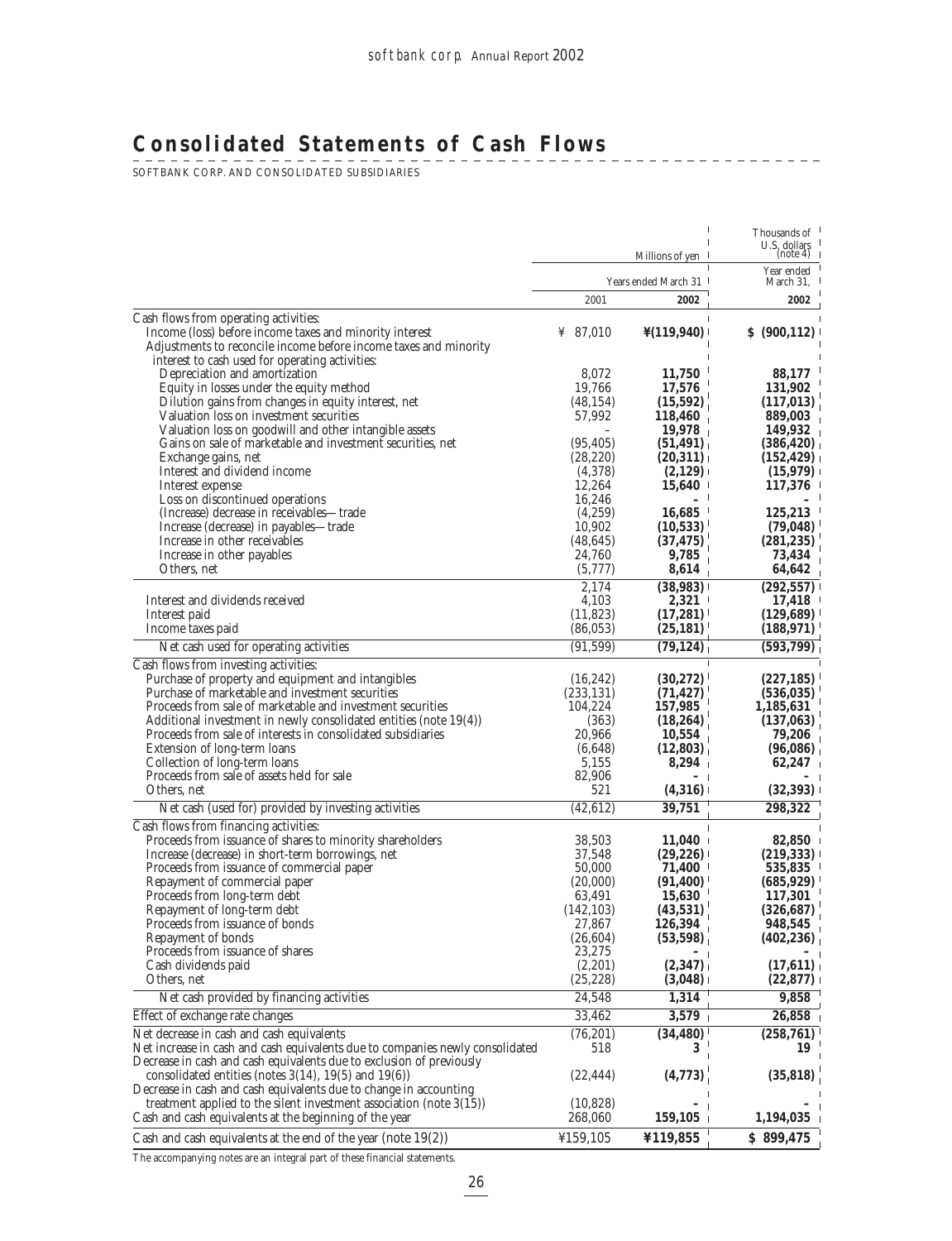## **Notes to Consolidated Financial Statements**

SOFTBANK CORP. AND CONSOLIDATED SUBSIDIARIES

#### **1. Organization and nature of business –**

SOFTBANK CORP. (the "Company") was incorporated in September 1981 in Japan. The SOFTBANK Group is involved in the following businesses:

- e-Commerce: Distribution of PC software, hardware and peripherals; operations of enterprise business and business transaction platforms, consumer-related e-commerce businesses;
- e-Finance: All inclusive, Web-based financial operations including Internet brokerage operations; management of mainly domestic venture capital funds; incubation of portfolio companies
- Media & Marketing: Book and magazine publication in such areas as PCs, the Internet, entertainment; exhibition management; Web content development;
- Broadmedia: Provision of applications and content for broadcasting and broadband communications, and promoting the spread of such operations;
- Internet Culture: Internet-based advertising, broadband portals, auctions;
- Technology Services: System solutions, business solutions;
- Broadband Infrastructure: Provision of ADSL-based (Asymmetric Digital Subscriber Line) broadband infrastructure services, fiber-optic ultra-high-speed internet access services and other related businesses;
- Overseas Funds: US-and Asia-focused global private equity fund business targeting Internet-related companies;
- Others: Provision of functional services by overseas holding companies, back-office support services in Japan and other related administrative services.

The Company and its subsidiaries operate principally in Japan and the United States and expand their international operations through various investments. The SOFTBANK Group established BB Technologies Corporation and focuses on broadband infrastructure business in accordance with the Group's worldwide business strategies.

At March 31, 2001 and 2002, the Company consolidated 216 and 285 subsidiaries including partnerships, respectively.

### **2. Basis of presenting the consolidated financial statements –**

The Company and its subsidiaries in Japan maintain their records and prepare their financial statements in accordance with accounting principles generally accepted in Japan, while its foreign subsidiaries maintain their records and prepare their financial statements in conformity with accounting principles generally accepted in their respective countries of domicile. The accompanying consolidated financial statements of the Company and its consolidated subsidiaries and affiliates (collectively "SOFTBANK") are an English translation of the Japanese consolidated financial statements of SOFTBANK, which have been prepared in accordance with accounting principles and practices generally accepted in Japan.

incorporate certain reclassifications and rearrangements in order to present them in a form that is more familiar to readers outside Japan. In addition, the notes to the consolidated financial statements include information that is not required under generally accepted accounting principles and practices in Japan, but which is provided herein as additional information. None of the reclassifications or rearrangements have a material effect on the financial statements.

The accompanying financial statements are not intended to present the financial position and results of operations and cash flows in accordance with accounting principles and practices generally accepted in countries and jurisdictions other than Japan.

The accompanying consolidated financial statements

**3. Summary of significant accounting policies –**

#### **(1) Consolidation and investments in affiliates –**

All significant inter-company transactions and accounts and unrealized inter-company profits are eliminated upon consolidation, and the portion thereof attributable to minority shareholders is credited or charged to them.

Investments in affiliates in which SOFTBANK has significant influence are accounted for under the equity method. Consolidated income includes SOFTBANK's current equity in the net income of affiliates, after elimination of unrealized inter-company profits.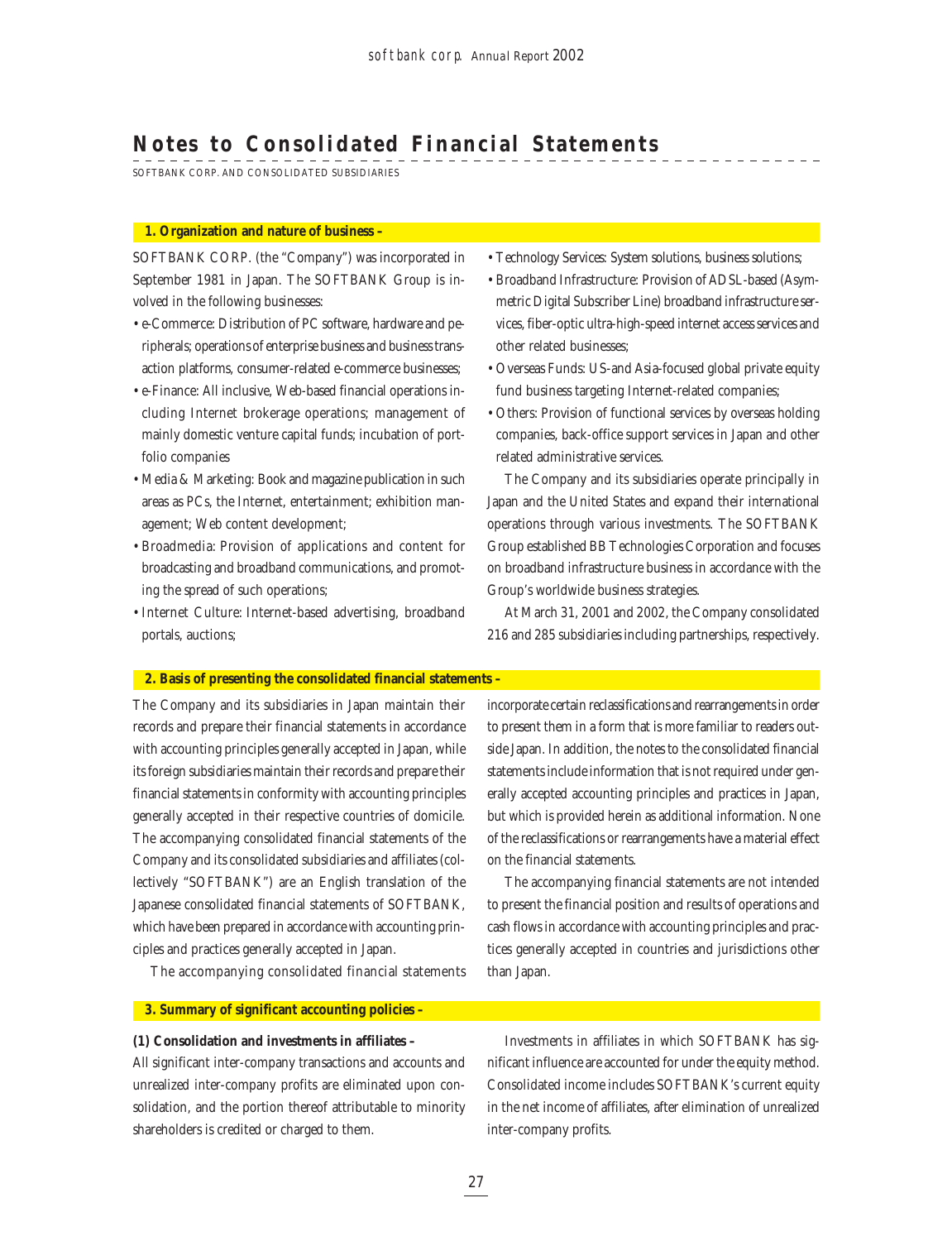The excess of the cost over the underlying net equity of investments in subsidiaries and affiliates accounted for under the equity method is recognized as goodwill and is amortized on a straight-line basis over a period of five to forty years, except for that held by U.S. consolidated subsidiaries who have adopted the Statement of Financial Accounting Standards (the "SFAS") No. 142, "Goodwill and Other Intangible Assets," effective from the fiscal year ended March 31, 2002.

Certain consolidated subsidiaries have a fiscal year ending on December 31 each year, while the Company has a fiscal year ending on March 31. For consolidation purposes, the fiscal year of these subsidiaries, ending December 31, has been used with adjustments being made for significant transactions taking place in the intervening period.

## **(2) Translation of foreign currency transactions and accounts –**

Foreign currency transactions are generally translated using the foreign exchange rates prevailing at the respective transaction dates. All assets and liabilities in foreign currencies are translated at the foreign exchange rates prevailing at the respective balance sheet dates.

The translation of revenue and expenses in the financial statements of foreign consolidated subsidiaries into Japanese yen is performed by using the average exchange rate. Assets and liabilities are translated using the foreign exchange rates prevailing at the balance sheet dates, and capital stock is translated using historical rates.

Foreign currency financial statement translation differences are presented as a separate component of "Shareholders' equity."

Effective from April 1, 2000, the Company and its domestic subsidiaries adopted the new Japanese accounting standard for the translation of foreign currency transactions and foreign currency financial statements. Under the new accounting standard, all assets and liabilities in foreign currencies are translated at the foreign exchange rates prevailing at the respective balance sheet dates. Foreign currency financial statement translation differences are recorded in the consolidated balance sheet as a separate component of "Shareholders' equity." For years prior to April 1, 2000, long-term receivables and payables in foreign currencies were translated at the foreign exchange rates prevailing at the respective transaction dates.

As a result of adopting the new accounting standard,

"Exchange gains, net" and "Income before income taxes and minority interest" for the year ended March 31, 2001 increased ¥8,826 million, as compared with the amount which would have been required if the previous standard had been applied consistently. In addition, in accordance with the new accounting standard, foreign currency translation adjustments amounting to ¥11,441 million, which had been reported as an asset or a liability for fiscal years before April 1, 2000, were presented as a separate component of "Shareholders' equity" as of March 31, 2001.

## **(3) Financial instruments –**

Effective from the fiscal year beginning April 1, 2000, the Company and its domestic subsidiaries adopted the new accounting standards for financial instruments. These standards cover the accounting treatment for investments in debt and equity securities, derivative financial instruments and the allowance for doubtful accounts. Therefore, the financial instruments of the Company and its domestic subsidiaries are stated in accordance with the new standards under Japanese GAAP as follows:

### **Investments in debt and equity securities:**

Investments in debt and equity securities are to be classified into three categories: 1) trading securities; 2) held-to-maturity debt securities; and 3) other securities which are substantially similar to available-for-sale securities, as defined below. These categories are treated differently for the purposes of measuring and accounting for changes in fair value.

Trading securities held for the purpose of generating profits from changes in market value are recognized at their fair value in the consolidated balance sheets. Unrealized gains and losses are included in current income. Held-tomaturity debt securities are expected to be held to maturity and are recognized at historical or amortized cost in the consolidated balance sheets. Other securities classified as other than trading securities and held-to-maturity debt securities are recognized at fair value in the consolidated balance sheets. Unrealized gains and losses, net of tax for these other securities are reported as a separate component of "Shareholders' equity." Declines in the value of other securities and unlisted securities that are deemed to be other than temporary are reflected in current income.

As a result of adopting the new accounting standards,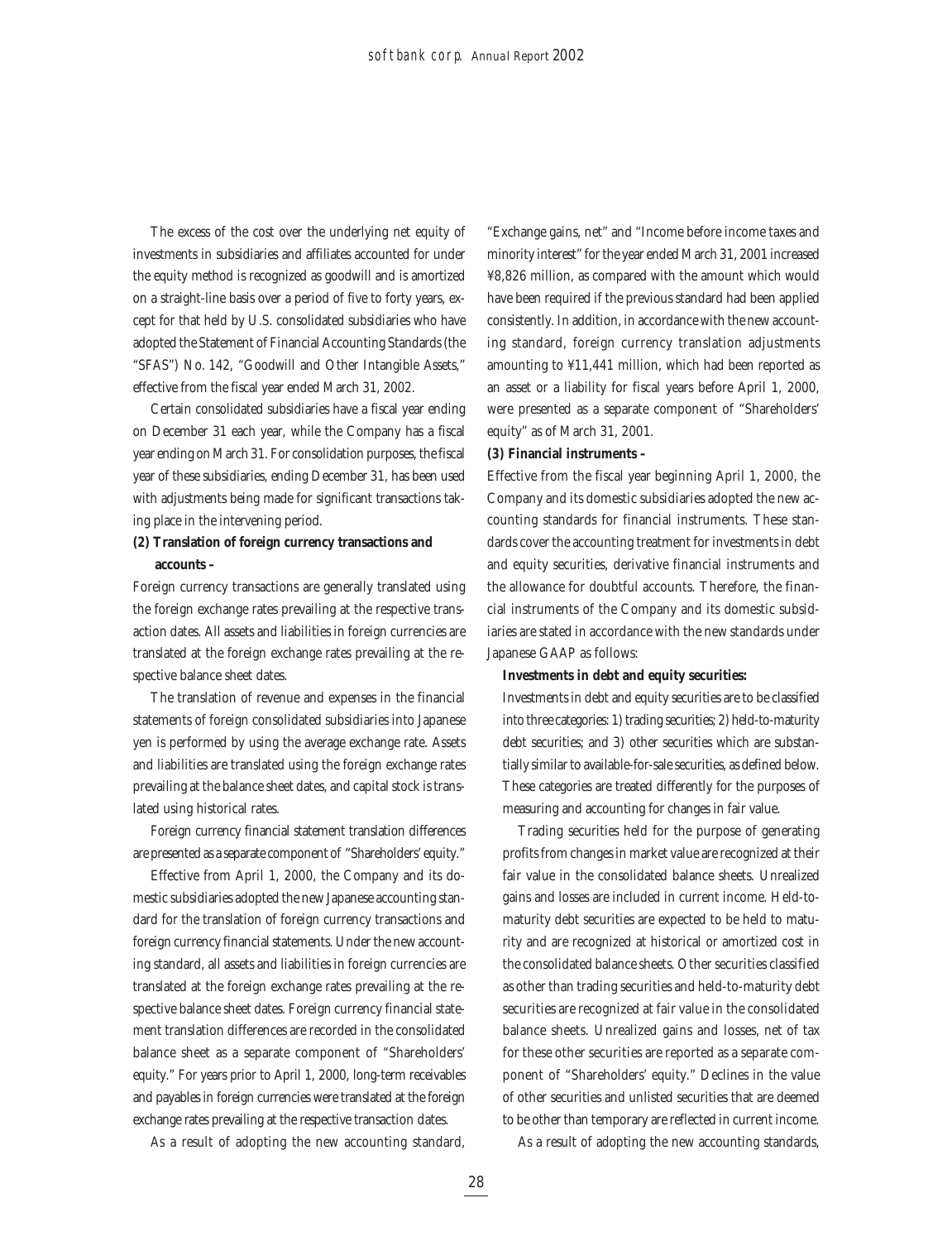"Investment securities" and "other investments" included under "Investments and advances" at March 31, 2001 increased ¥19,090 million and ¥2,782 million, respectively, as compared with the amounts which would have been required if the previous standards had been applied consistently. Net unrealized gains on investment securities and other investments at March 31, 2001 were reported at ¥11,755 million as part of "Net unrealized gains on other securities" included within "Shareholders' equity." The related deferred tax liabilities were ¥8,769 million.

In addition, the debt and equity securities held and classified as available-for-sale securities by subsidiaries in the United States are reported at fair value, with unrealized gains and losses being included as a separate component of "Shareholders' equity" in accordance with SFAS No. 115, "Accounting for Certain Investments in Debt and Equity Securities." **Allowance for doubtful accounts:**

In accordance with the new accounting standards, the allowance for doubtful accounts is calculated based on the aggregate amount of estimated credit losses on doubtful receivables, plus an amount for receivables other than doubtful receivables calculated using historical write-off experience ratios from certain prior periods.

Prior to April 1, 2000, the allowance for doubtful accounts for the Company and its domestic subsidiaries was provided based on the aggregate amount of estimated credit losses on doubtful receivables, plus an amount calculated based on the ratio stipulated by Japanese tax law.

As a result of adopting the new accounting standards, "Total operating income" decreased ¥386 million, and "Income before income taxes and minority interest" increased ¥96 million for the year ended March 31, 2001, respectively, as compared with the amounts which would have been reported if the previous standard had been applied consistently.

#### **(4) Inventories –**

Inventories held by the Company and its consolidated subsidiaries are mainly stated at cost, where cost is primarily determined using the moving-average method.

## **(5) Depreciation and amortization –**

Property and equipment are carried at cost less accumulated depreciation. Accumulated depreciation as at March 31, 2001

and 2002 was ¥6,517 million and ¥10,757 million (\$80,727 thousand), respectively.

Depreciation is computed primarily based on the declining-balance method, except that at foreign consolidated subsidiaries, it is based on the estimated useful lives of the related assets using the straight-line method, in accordance with the accounting principles generally accepted and applied in their respective countries of domicile.

Amortization of intangibles is based on the following range of estimated lives using the straight-line method.

- Goodwill 5 to 40 years
- Trade names 40 years

• Others 2 to 27 years

The Company's U.S. consolidated subsidiaries have adopted SFAS No. 142, "Goodwill and Other Intangible Assets," from the fiscal year ended March 31, 2002. Under SFAS No. 142, goodwill and certain other intangible assets that are determined to have an indefinite life will no longer be amortized, but rather will be tested for impairment on an annual basis and between annual tests if an event occurs or circumstances change that would more likely than not reduce the fair value below its carrying amount.

As a result of the adoption of SFAS No. 142, "Selling, general and administrative expenses" decreased ¥1,815 million (\$13,617 thousand) and "Equity in losses under the equity method, net" decreased ¥4,706 million (\$35,319 thousand) as compared with the amounts which would have been reported if the previous accounting method had been applied consistently. In addition, "Valuation loss on goodwill and other intangible assets" of ¥19,978 million (\$149,932 thousand) was recorded in the consolidated statements of income for the year ended March 31, 2002. As a result, "Income before income taxes and minority interest" for the year ended March 31, 2002 decreased ¥13,457 million (\$100,996 thousand) due to the adoption of SFAS No. 142.

The goodwill held by foreign consolidated subsidiaries and affiliates other than U.S. subsidiaries continues to be amortized on the straight-line method.

## **(6) Allowance for sales returns –**

An allowance for sales returns is provided for the gross margin of future sales returns expected subsequent to the balance sheet date on an accrual basis.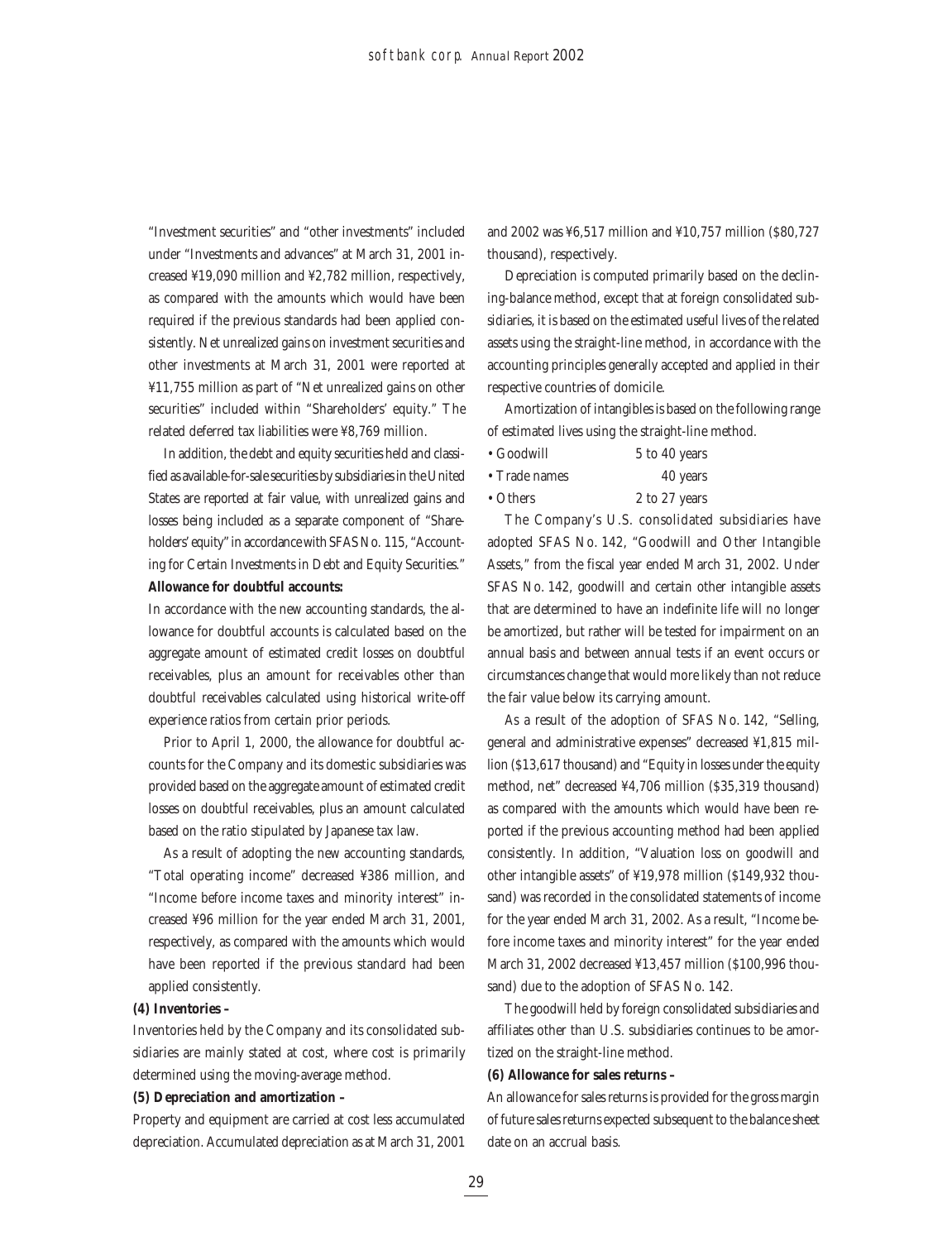## **(7) Income taxes –**

The provision for income taxes is computed based on "Income before income taxes and minority interest" in the consolidated statements of income. The asset and liability approach is used to recognize deferred tax assets and liabilities for the expected future tax consequences of temporary differences between the carrying amounts and the tax basis of assets and liabilities.

### **(8) Pension and severance costs –**

The Company and most of its domestic subsidiaries maintain a tax qualified pension plan, which is a non-contributory defined benefit pension plan covering substantially all of the eligible employees who have three years or more of service. These companies contribute amounts required to maintain sufficient plan assets to provide for the accrued benefits, subject to limitations on deductibility imposed by Japanese income tax law.

Pension benefits under the tax qualified pension plan are determined based on years of service, basic rates of pay and conditions under which termination occurs, and are payable at the option of the retiring employee either in a lump-sum amount or as an annuity.

Effective from April 1, 2000, the Company and its domestic subsidiaries adopted new accounting standards for pension obligations. The new accounting standards require an actuarial calculation for pension obligations. For the tax-qualified pension plan, transition obligations of ¥383 million as of April 1, 2000, representing an excess of the projected obligations arising from the adoption of the new accounting standards over the funded assets at fair value, were charged to current expenses for the year ended March 31, 2001 at the time of implementing the new accounting standards.

Actuarial gains and losses are recognized in the consolidated statements of income in the fiscal year following that in which they arise.

To supplement the above tax-qualified pension plan, the Company and most of its domestic subsidiaries participate in a multi-employers' contributory defined benefit welfare pension plan (the "welfare pension plan") covering substantially all of their employees. The welfare pension plan is funded in conformity with the funding requirements of the Japanese

Welfare Pension Insurance Law, and covers a portion of the governmental welfare pension program and an additional portion under which contributions are made by the respective companies and their employees.

Regarding the welfare pension plan, contributions made by the Company and most of its domestic subsidiaries are expensed out when paid since the pooled fund assets and the entire pension obligations for the welfare pension plan can not be reasonably determined by each of the participants. The pooled fund assets of the Company and most of its domestic subsidiaries at fair value at March 31, 2002, amounted to ¥63,347 million (\$475,398 thousand) and the participation ratio of the Company and most of its domestic subsidiaries was 5.64% based on employee numbers.

In addition, certain domestic subsidiaries, who engage in securities business or commodities business, participate in two other welfare pension plans similar to the above welfare pension plan. The fair value of the pooled fund assets of these two plans at March 31, 2002 amounted to ¥514,064 million (\$3,857,893 thousand) and ¥51,611 million (\$387,322 thousand), respectively. The participation ratio of those subsidiaries was 0.23% and 0.27%, respectively, based on the proportion of their contribution.

## **(9) Research and development costs –**

Research and development costs are expensed as incurred. **(10) Leases –**

Under domestic accounting standards, capital leases, as defined therein, other than those whereby ownership of the assets would be transferred to the lessee at the end of the lease term, are allowed to be accounted for as operating leases with footnote disclosure of the estimated acquisition cost, estimated accumulated depreciation and future lease payments or receipts.

The Company and its domestic subsidiaries had no assets under capital leases whereby ownership of the assets would be transferred to them at the end of the lease term. Therefore, the Company and its domestic subsidiaries recorded substantially all leases as operating leases in the manner described in the preceding paragraph.

Foreign subsidiaries record capital leases as assets and obligations at an amount equal to the present value of the lease payments during the lease term.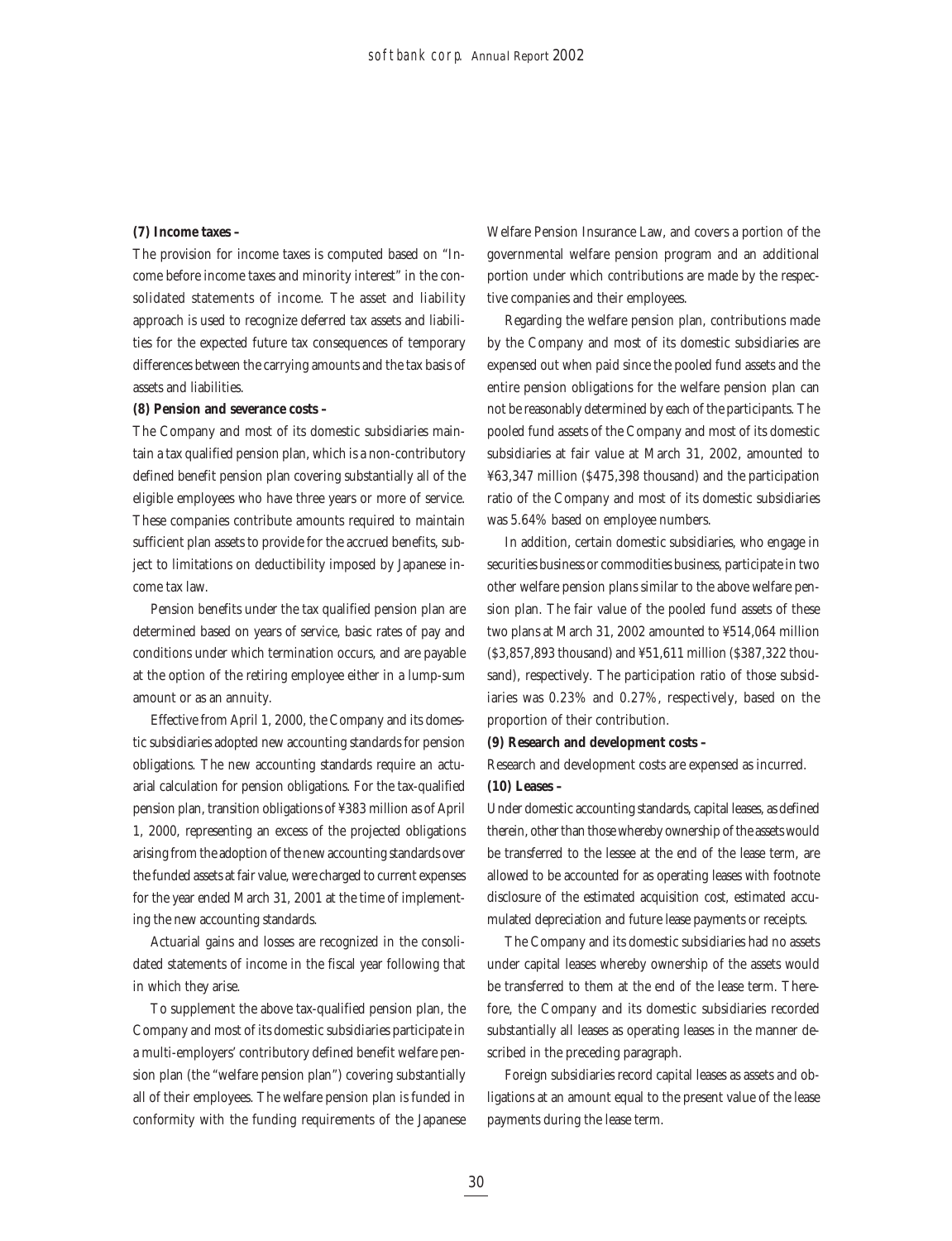## **(11) Net income per share –**

Net income per share is computed based on the weighted-average number of shares of common stock issued and outstanding during each fiscal period with an appropriate retroactive adjustment being made to reflect the effect of stock splits.

On June 23, 2000, the Company effected a three-for-one stock split which increased the number of shares issued by 220,317,334. Net income per share of common stock for the year ended March 31, 2001 was calculated assuming the threefor-one stock split occurred as of the beginning of that year.

SOFTBANK holds convertible bonds and bonds with warrants, both of which are potentially dilutive common stock equivalents. Net income per share of common stock for the year ended March 31, 2001, after adjusting for the potentially dilutive common stock equivalents and the stock split ("Net income per share—diluted"), was ¥109.38. The diluted net income per share for the year ended March 31, 2002 was not disclosed due to the loss position.

## **(12) Appropriation of retained earnings –**

Appropriations of retained earnings reflected in the accompanying consolidated financial statements have been recorded after approval by the shareholders as required by the Japanese Commercial Code.

## **(13) Change in accounting for consolidated subsidiaries engaged in securities business –**

Domestic consolidated subsidiaries of the Company that are engaged in securities business have changed their accounting in accordance with the amendment of the "Uniform Accounting Standards of Securities Companies" from the fiscal year beginning April 1, 2001 as follows:

- (a) The Company segregated cash from customers (money trust only) and reclassified it from "Cash and deposits" to "Other current assets" in the accompanying balance sheet at March 31, 2002. Such cash from customers amounting to ¥10,590 million had been included in "Cash and deposits" at March 31, 2001.
- (b) Securities borrowed and securities received as collateral were offset and no longer recognized on the accompanying balance sheet at March 31, 2002. Securities borrowed and securities received as collateral at March 31, 2001 had been recorded as "Other current assets," "Other current

liabilities" and "Other long-term liabilities" for ¥27,368 million, ¥27,366 million and ¥2 million, respectively, in the accompanying balance sheet at March 31, 2001.

## **(14) Reorganization of SOFTBANK Capital Partners –**

Prior to April 1, 2000, the investment portfolios of SOFTBANK Capital Partners (the "Cap Fund") had been stated at fair value pursuant to the accounting principles and practices generally accepted in the United States. Net unrealized gains or losses on these portfolios had been realized in the consolidated statements of income. However, since the fiscal year beginning April 1, 2000, to strengthen the control on the SOFTBANK group fund and also to exercise significant influence over the Cap Fund for better decision-making, the Company completed the legal reorganization of the Cap Fund, resulting in two funds: the SOFTBANK side Fund (the "SB side Fund") invested in by the SOFTBANK Group, and the non-SOFTBANK side Fund invested in by external investors.

Under accounting principles and practices generally accepted in the United States, the SB side Fund should be either consolidated or accounted for under the equity method or at cost, depending on the ownership percentage of the shares, in a manner applicable to a normal investment.

As a result of the above legal reorganization, the portfolios of the SB side Fund at March 31, 2001 were accounted for under the equity method or at cost, and none of the portfolios were consolidated due to the low percentage of shares owned.

The effect of the change arising from the reorganization was to decrease "Income before income taxes and minority interest" for the year ended March 31, 2001 by ¥1,848 million, as compared with the amount which would have been reported if the previous method applied before the reorganization had been applied consistently. Additionally, retained earnings of ¥2,798 million at April 1, 2000 attributable to the non-SOFTBANK side Fund was reported as "Others, net" under other non-operating expenses during the year ended March 31, 2001.

In the consolidated statements of cash flows for the year ended March 31, 2001, cash and cash equivalents of ¥9,263 million, the opening balance of the non-SOFTBANK side Fund, were reported as "Decrease in cash and cash equivalents due to exclusion of previously consolidated entities."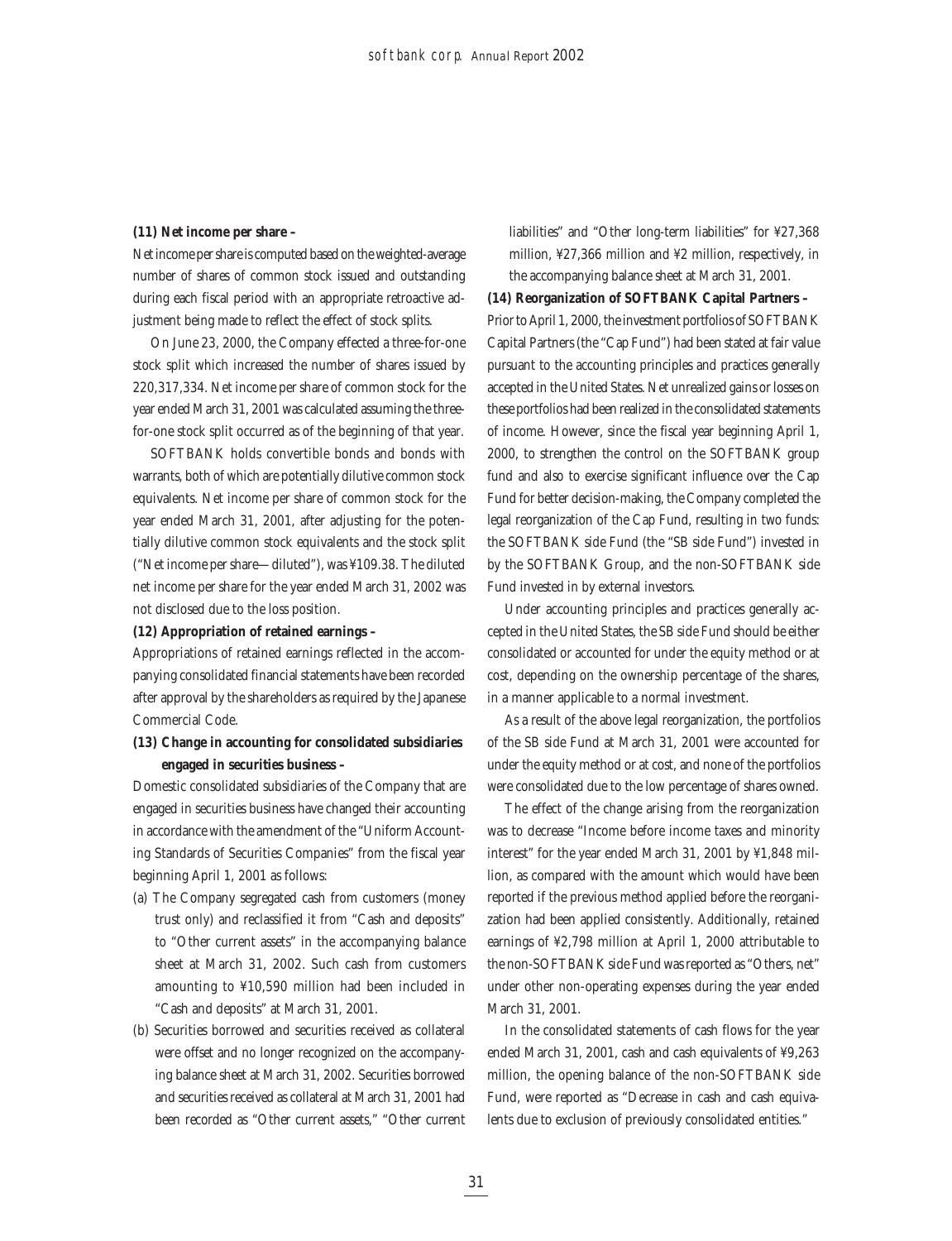## **(15) Change in accounting for assets and liabilities of the silent investment association –**

The silent investment association (the "silent association") defined under Articles 535 through 542 of Chapter 3 and 4 of the Japanese Commercial Code effectively consisted of a general partner, SOFTBANK INVESTMENT CORPORA-TION, which is a consolidated subsidiary of the Company, and the limited partners.

In the financial statements for fiscal years prior to April 1, 2000, assets and liabilities of the silent association had been treated as assets and liabilities of the Company's consolidated subsidiaries.

However, due to the growth in the assets and liabilities of the silent association, substantially attributable to third parties who are the limited partners of the silent association, these assets and liabilities were excluded from consolidation effective from the fiscal year beginning April 1, 2000.

As a result, consolidated total assets and liabilities as at March 31, 2001 decreased ¥28,404 million as compared with the amount which would have been reported if the previous accounting treatment had been applied consistently.

Cash and cash equivalents of ¥10,828 million at April 1, 2000, attributable to the limited partners of the silent association, were stated as "Decrease in cash and cash equivalents due to change in accounting treatment applied to the silent investment association" in the consolidated statements of cash flows for the year ended March 31, 2001.

### **4. U.S. dollar amounts –**

The Company maintains its accounting records in Japanese yen. U.S. dollar amounts presented in the accompanying consolidated financial statements and notes thereto are included solely for the convenience of readers. These translations should not be construed as representations that the yen amounts actually

## **5. Changes in scope of consolidation –**

As of March 31, 2002, the Company consolidated 285 subsidiaries and excluded 14 subsidiaries from consolidation due to their immateriality in terms of the consolidated total assets, sales and revenues, net income and retained earnings of the SOFTBANK consolidated financial statements.

Main changes in the scope of the consolidation for the year ended March 31, 2002 were as follows:

| Subsidiary                          | Description       |
|-------------------------------------|-------------------|
| Emtorage Broadcommunications Inc.   | Newly established |
| SBI E2-Capital Limited              | Newly invested in |
| Compy Inc.                          | Newly invested in |
| Akamai Technologies Japan K.K.      | Newly established |
| Tokyo Metallic Communications Corp. | Newly invested in |
| 92 other companies                  |                   |

represent, or have been or could be converted into U.S. dollars. As the amounts shown in U.S. dollars are for convenience only, the rate of ¥133.25=US\$1 at March 31, 2002, has been used for the purpose of presentation of the U.S. dollar amounts in the accompanying consolidated financial statements.

## **Subsidiaries (including partnerships) excluded from consolidation**

| Subsidiary                     | Description                         |
|--------------------------------|-------------------------------------|
| Key3Media Group, Inc.          | Change to affiliate due to dilution |
|                                | resulting from issuance of new      |
|                                | shares and sale of shares           |
| SB K&K CORPORATION Liquidation |                                     |
| 26 other companies             |                                     |

As of March 31, 2002, the Company held two nonconsolidated subsidiaries and 111 affiliated companies including partnerships, all of which were accounted for under the equity method. The main non-consolidated subsidiary was DirecTouch Communications Ltd. and the main affiliated companies were Aozora Bank, Ltd., Nihon Ariba K.K. and UTStarcom, Inc.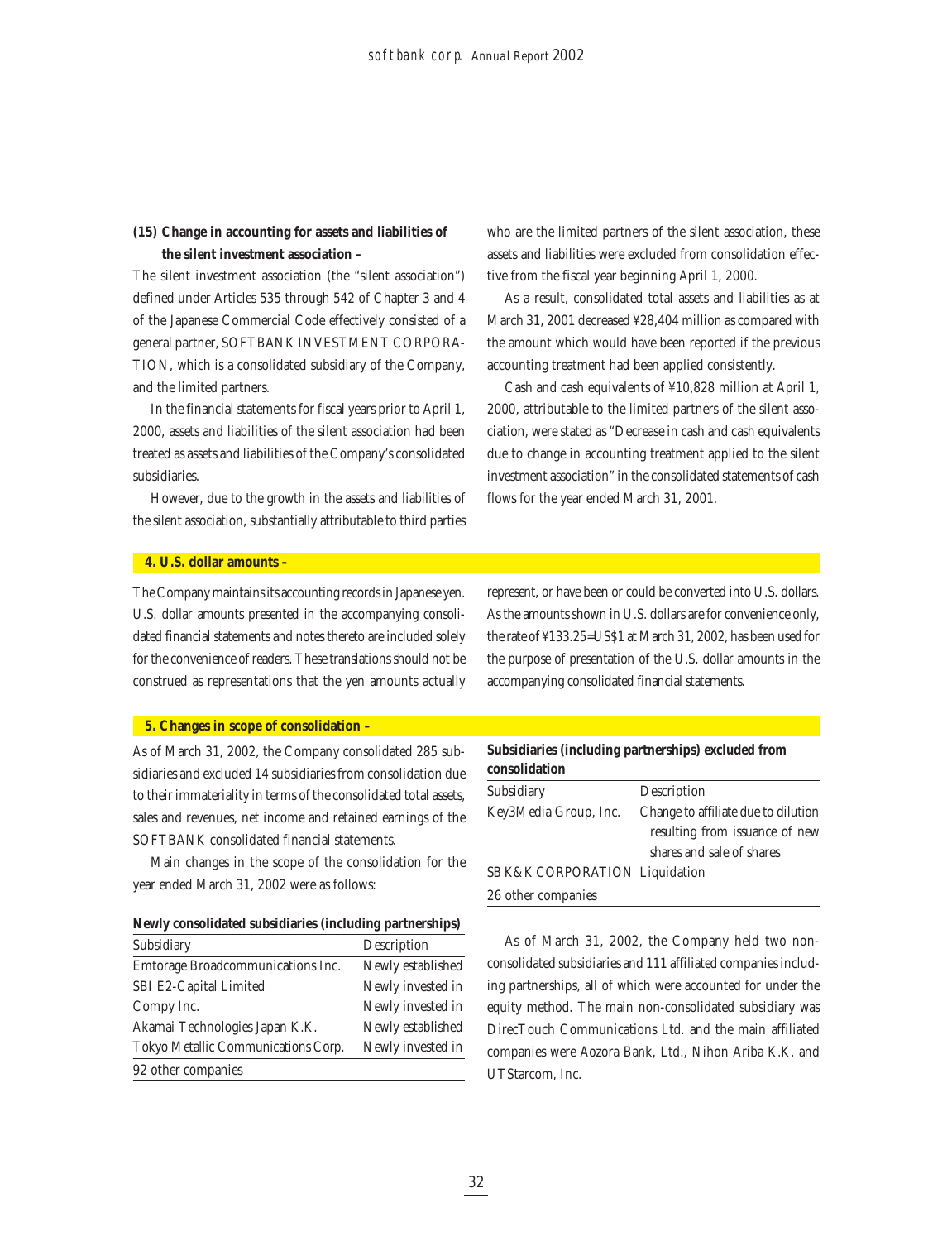Other than the above, 12 non-consolidated subsidiaries, such as Dennoutai Co., Ltd., and two affiliated companies, such as 51Marry.com Limited, were not accounted for under the equity method due to their immateriality in terms of the net income and retained earnings of the SOFTBANK consolidated financial statements. Investments in these companies were stated at cost.

Main changes in non-consolidated subsidiaries and affiliated companies accounted for under the equity method for the year ended March 31, 2002 were as follows:

## **Non-consolidated subsidiaries and affiliated companies (including partnerships) newly accounted for under the equity method**

| Name of subsidiary or affiliate | Description       |
|---------------------------------|-------------------|
| RAINBOW TECHNOLOGIES K.K.       | Newly established |
| 26 other companies              |                   |

## **6. Mergers, acquisitions and restructuring –**

## **(1) Spin off into Key3Media Group, Inc. (the "Key3 Media") –**

Ziff-Davis Inc. (the "ZDI"), which was a consolidated subsidiary of the Company, sold its publishing division in April 2000, and subsequently ZDI operated two main businesses: ZDNet and ZD Events relating to the exhibition businesses. The exhibition businesses were spun off into Key3Media and continued operations as a consolidated subsidiary of the Company. Then, in August 2000, Key3Media completed an initial public offering and, ZDNet and ZDI were merged into CNET Networks, Inc. (the "CNET") in October 2000. As a result, operating losses of ¥4,832 million of ZDNet and ZDI (excluding the exhibition businesses spun-off) were recorded as a "Loss on discontinued operations" in the consolidated statements of income for the year ended March 31, 2001.

## **(2) Change in accounting for Key3Media –**

The Company sold 2,000,000 Key3Media shares through its wholly-owned subsidiary, SOFTBANK America Inc. (the "SBA"), in November 2001. In addition, Key3Media issued **Non-consolidated subsidiaries and affiliates (including partnerships) no longer accounted for under the equity method**

| Name of subsidiary or affiliate | Description                      |
|---------------------------------|----------------------------------|
| Yahoo! Inc.                     | Decrease in shareholding         |
|                                 | percentage due to sale of shares |
| E* TRADE Group, Inc.            | Decrease in shareholding         |
|                                 | percentage due to sale of shares |
| PROFECIO, INC. (former          | Sale of shares                   |
| PASONA SOFTBANK, INC.)          |                                  |
| 28 other companies              |                                  |

2,980,000 shares of convertible preferred stock at a price of \$25 per share in private placements in November and December 2001 for total proceeds of \$67 million and reduction of its debt by \$10 million. As a result, the Company's voting interests in Key3Media were diluted below 50%, resulting in the Company changing its accounting for Key3Media from treating it as a consolidated subsidiary to treating it as an affiliate under the equity method at March 31, 2002.

## **(3) Sale of partial shareholding of Yahoo! Inc. (the "Yahoo!") –**

The Company used to account for its share of Yahoo! under the equity method, and reflected the SOFTBANK portion of Yahoo!'s gains and losses in the Company's consolidated statements of income. The Company sold 17,290,866 shares of Yahoo! through SBA in January 2002. The Company classified the remaining shares of Yahoo! as other securities with fair market value at March 31, 2002, in the accompanying consolidated financial statements, accordingly.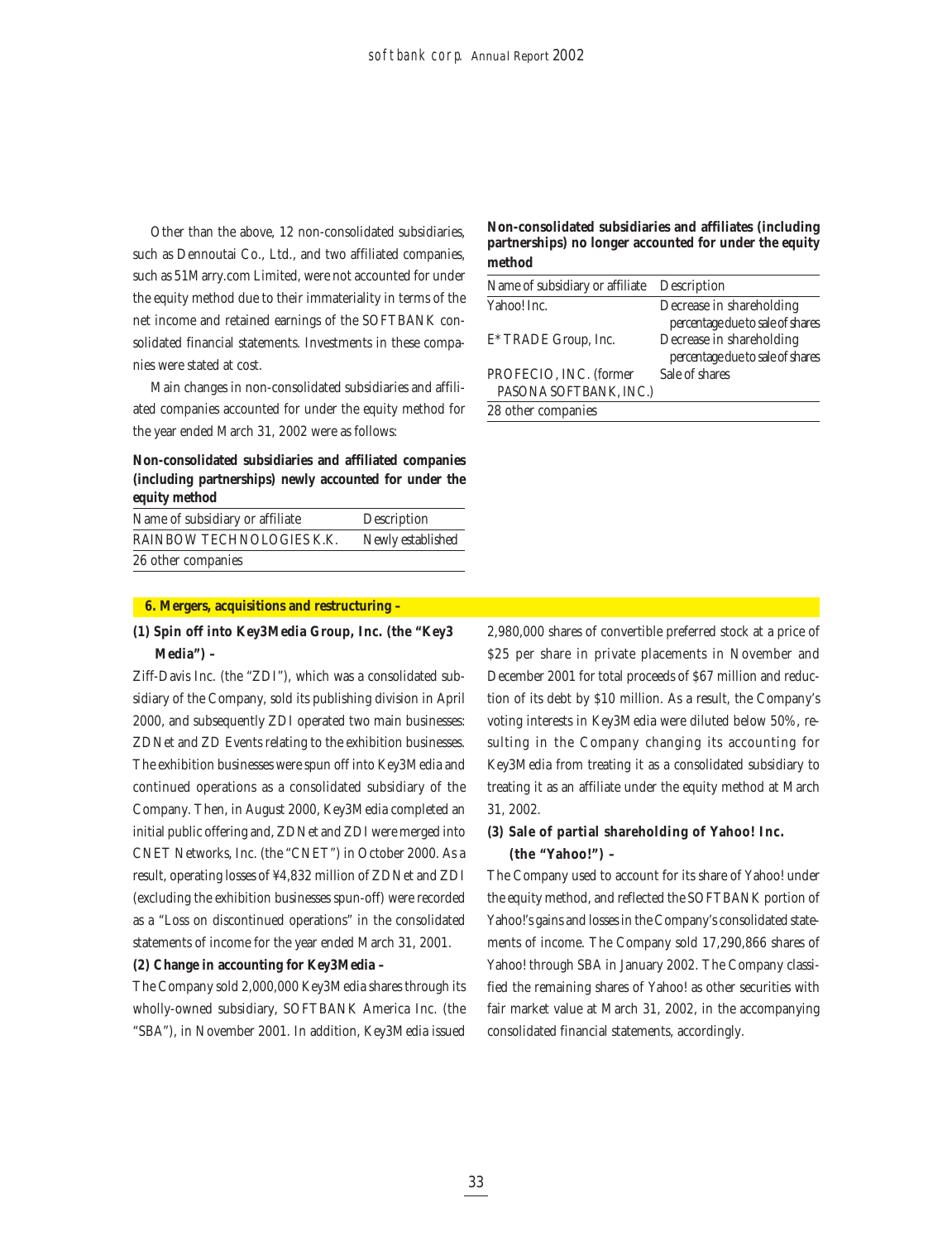#### **7. Significant contracts –**

## **(1) Significant contract with Cisco Systems, Inc.**

**(the "Cisco") –**

On January 25, 2001, the Company signed a contract with Cisco to facilitate mutual cooperation in connection with the establishment of an investment fund amounting to \$1,050,000 thousand. Simultaneously, Cisco acquired 5,565,900 shares of the Company for an amount of ¥23,360 million and the Company entered into a contract to sell 1,760 shares of Cisco Systems K.K. to Cisco for \$275,000 thousand.

## **(2) Significant contract with TriGem Computer, Inc. (the "TriGem") and Naray & Company Inc. (the "Naray") –**

On March 29, 2002, SB THRUNET PTE LTD, a whollyowned subsidiary of the Company, entered into a contract with TriGem and Naray to sell the common stock of Korea Thrunet Co., Ltd. to TriGem and Naray for \$61,568 thousand (¥8,204 million).

## **8. Notes receivable maturing at year-end –**

Notes receivable are settled on the date of clearance. Since the year-end dates of March 31, 2001 and 2002 were non-business days, notes receivable of ¥983 million and ¥99 million (\$740 thousand) maturing on those dates were not settled and were included in the closing balances of "Notes and accounts receivable—trade" as at March 31, 2001 and 2002, respectively.

## **9. Inventories –**

Inventories at March 31, 2001 and 2002 consisted of the following:

|                                |         | Millions of ven | Thousands of 1<br>U.S. dollars        |
|--------------------------------|---------|-----------------|---------------------------------------|
|                                |         | March 31        | March $31$ , $\overline{\phantom{1}}$ |
|                                | 2001    | 2002            | 2002                                  |
| Merchandise                    | ¥14,286 | ¥14,393         | \$108,018                             |
| Finished goods                 | 573     | 587             | 4,405                                 |
| Work-in-process                | 366     | 507             | 3,808                                 |
| Raw materials                  | 75      | 133             | 999                                   |
| Securities for trade           | 2,251   | 1,718           | 12,889                                |
| Other inventories (note below) | 5,863   | 18,974          | 142,394                               |
| Total                          | ¥23,414 | ¥36,312         | \$272,513                             |

Note: "Other inventories" at March 31, 2002 included assets of approximately ¥17 billion (approximately \$126 million) held by BB Technologies Corporation, a wholly-owned subsidiary of SOFTBANK, for future lease to customers.

### **10. Investments in debt and equity securities –**

Investments in debt and equity securities at March 31, 2001 and 2002 consisted of "Marketable securities" and "Investment securities," most of which were classified as other securities.

The aggregate cost and market value (carrying value) of other securities at March 31, 2001 and 2002 were as follows:

|                          |          |                   |                               | Millions of yen  |
|--------------------------|----------|-------------------|-------------------------------|------------------|
|                          |          |                   |                               | March 31, 2002   |
|                          |          | Gross unrealized  |                               | Market value     |
|                          | Cost     | Gains             | (Losses)                      | (carrying value) |
| <b>Equity securities</b> | ¥107,107 | ¥189,249          | $\frac{1}{2}(2,405)$          | ¥293,951         |
| Debt securities          | 301      |                   | $\boldsymbol{\left(0\right)}$ | 301              |
| Other                    |          | $\qquad \qquad -$ |                               |                  |
| Total                    | ¥107,411 | ¥189,249          | $\frac{1}{2}(2,405)$          | ¥294.255         |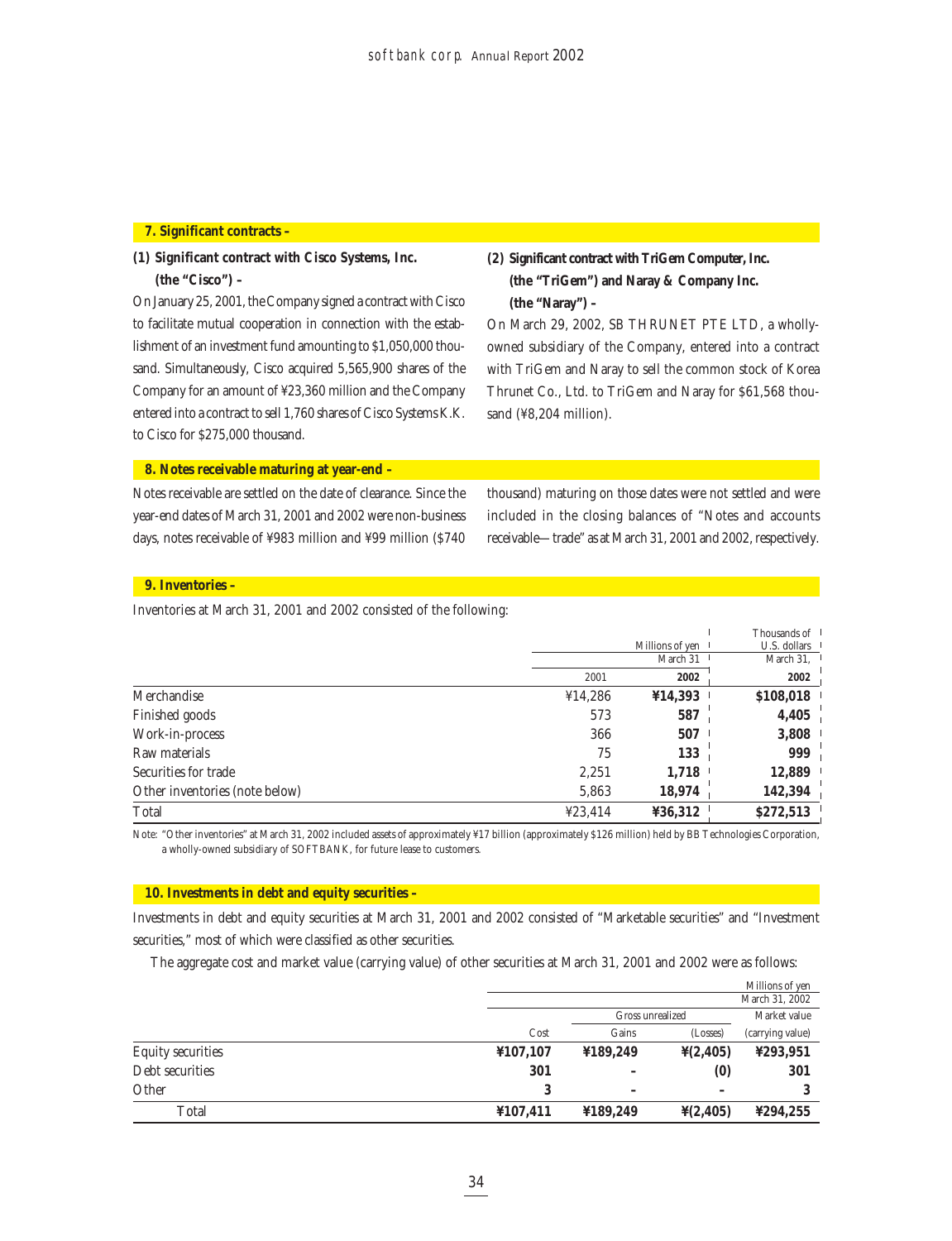| Thousands of U.S. dollars |  |  |
|---------------------------|--|--|
|                           |  |  |

|                          |           |                  |            | March 31, 2002   |
|--------------------------|-----------|------------------|------------|------------------|
|                          |           | Gross unrealized |            | Market value     |
|                          | Cost      | Gains            | (Losses)   | (carrying value) |
| <b>Equity securities</b> | \$803,805 | \$1,420,258      | \$(18,051) | \$2,206,012      |
| Debt securities          | 2.261     |                  | (5)        | 2,256            |
| Other                    | 20        | $\qquad \qquad$  | -          | 20               |
| Total                    | \$806,086 | \$1,420,258      | \$(18,056) | \$2,208,288      |

|                          |          |                  |                       | Millions of yen  |
|--------------------------|----------|------------------|-----------------------|------------------|
|                          |          |                  |                       | March 31, 2001   |
|                          |          | Gross unrealized |                       | Market value     |
|                          | Cost     | Gains            | (Losses)              | (carrying value) |
| <b>Equity securities</b> | 4126,492 | ¥44.567          | $\frac{1}{2}(15,984)$ | ¥155,075         |
| Debt securities          | 4.490    | 2.688            | (38)                  | 7,140            |
| Total                    | ¥130,982 | ¥47,255          | $\frac{1}{2}(16,022)$ | ¥162,215         |

Details of other securities sold during the years ended March 31, 2001 and 2002 were as follows:

|                          |             |                                   | Millions of yen               |  |
|--------------------------|-------------|-----------------------------------|-------------------------------|--|
|                          |             | For the year ended March 31, 2002 |                               |  |
|                          | Sale amount | Total gains on sale               | Total losses on sale          |  |
| <b>Equity securities</b> | ¥48,069     | ¥9.497                            | $\frac{\mathsf{Y}(11,357)}{}$ |  |
| Debt securities          | 6.044       |                                   | (39)                          |  |
| Other                    | 236         |                                   | -                             |  |
| Total                    | ¥54,349     | ¥9,505                            | $\frac{\gamma}{1,396}$        |  |

|                          |             |                     | Millions of yen                   |
|--------------------------|-------------|---------------------|-----------------------------------|
|                          |             |                     | For the year ended March 31, 2002 |
|                          | Sale amount | Total gains on sale | Total losses on sale              |
| <b>Equity securities</b> | \$360,738   | \$71,269            | $$$ (85,233)                      |
| Debt securities          | 45,361      | 59                  | (294)                             |
| Other                    | 1.773       |                     |                                   |
| Total                    | \$407,872   | \$71,335            | $$$ (85,527)                      |

|                                    | Millions of yen                   |         |                       |  |
|------------------------------------|-----------------------------------|---------|-----------------------|--|
|                                    | For the year ended March 31, 2001 |         |                       |  |
| Total gains on sale<br>Sale amount |                                   |         |                       |  |
| <b>Equity securities</b>           | ¥51,982                           | ¥42,360 | $\frac{1}{2}(3,346)$  |  |
| Debt securities                    | 25.448                            | 1,683   | (1, 124)              |  |
| Other                              | 1.000                             | -       |                       |  |
| Total                              | ¥78.430                           | ¥44.043 | $\frac{1}{2}(4, 470)$ |  |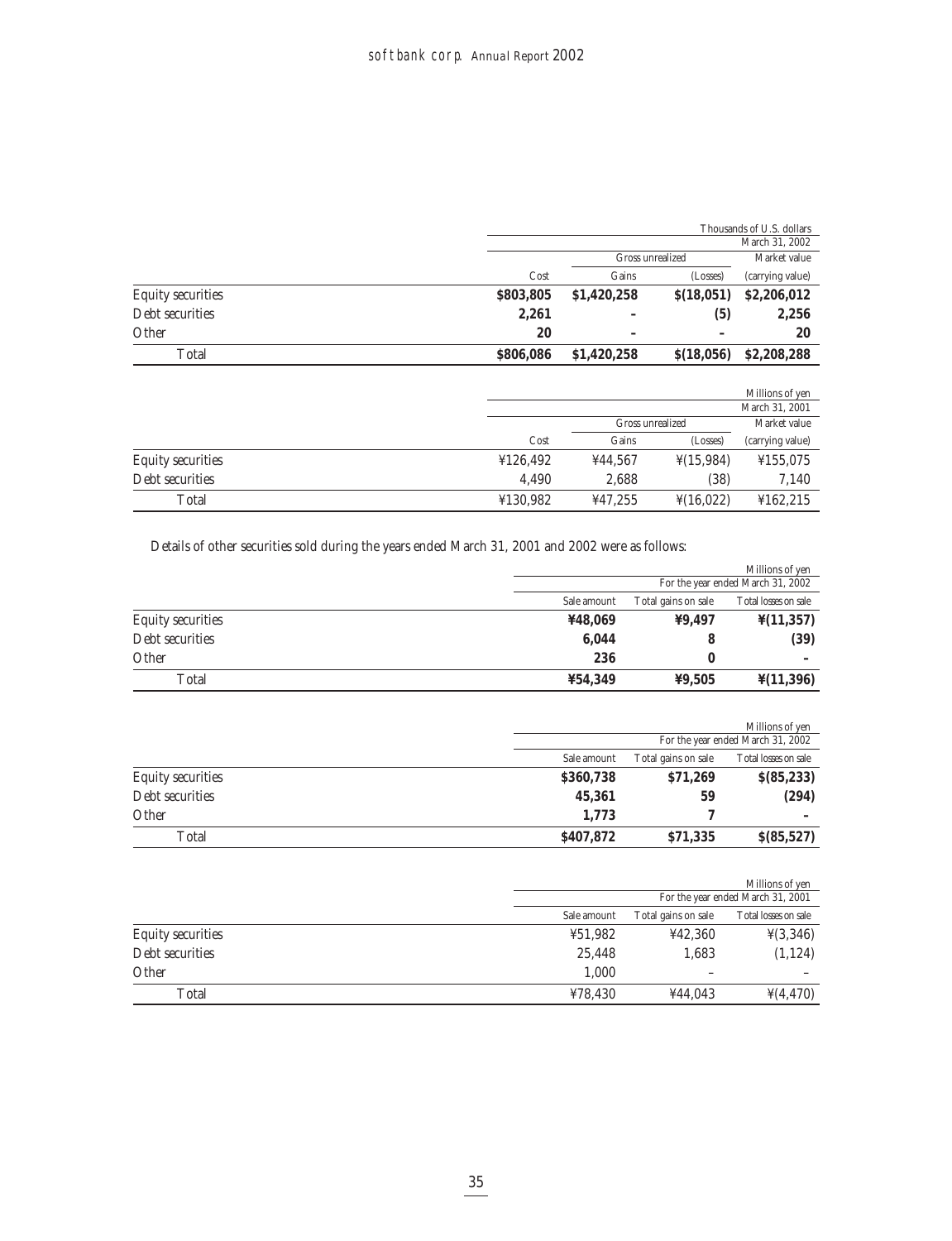| Unlisted investment securities at March 31, 2001 and 2002 had carrying amounts as follows: |  |
|--------------------------------------------------------------------------------------------|--|
|--------------------------------------------------------------------------------------------|--|

|                                                                  |                 |          |   |            |              | Thousands of |
|------------------------------------------------------------------|-----------------|----------|---|------------|--------------|--------------|
|                                                                  | Millions of yen |          |   |            | U.S. dollars |              |
|                                                                  |                 |          |   | March 31   |              | March 31,    |
|                                                                  |                 | 2001     |   | 2002       | 2002         |              |
| (1) Unlisted held-to-maturity securities:                        |                 |          |   |            |              |              |
| Domestic debt securities                                         | ¥               | $\Omega$ | ¥ |            | \$           | 8            |
| Foreign debt securities                                          |                 |          |   | <b>100</b> |              | 748          |
| (2) Unlisted other securities and available-for-sale securities: |                 |          |   |            |              |              |
| Equity securities (excluding over-the-counter stocks)            |                 | 45.063   |   | 42,376     |              | 318,014      |
| Domestic debt securities                                         |                 | 1.777    |   | 1,742      |              | 13,075       |
| Foreign debt securities                                          |                 | 9.009    |   | 2.798      |              | 20,993       |
| <b>MMF</b>                                                       |                 | 25.878   |   | 11,520     |              | 86,457       |
| Mid-term government bond funds                                   |                 | 2.365    |   | 323        |              | 2,425        |
| Beneficial interest in trusts                                    |                 |          |   | 1,000      |              | 7,505        |
| Preferred fund certificates                                      |                 |          |   | 2,000      |              | 15,009       |
| <b>Others</b>                                                    |                 | 1,101    |   | 29         |              | 227          |
| Total                                                            | ¥85,193         |          |   | ¥61,889    |              | \$464,461    |

The redemption schedule for held-to-maturity securities and other securities with maturity dates subsequent to March 31, 2002 is as follows:

|                             |                 |                      | Millions of yen                              |  |
|-----------------------------|-----------------|----------------------|----------------------------------------------|--|
|                             |                 | More than one year,  | More than five years,<br>less than ten years |  |
|                             | Within one year | less than five years |                                              |  |
| Held-to-maturity securities |                 |                      |                                              |  |
| Corporate bonds             | $\angle 100$    | ¥                    | ¥                                            |  |
| Other securities            |                 |                      |                                              |  |
| Debt securities             | 2,073           | 1,658                | 1,110                                        |  |
| <b>Others</b>               | 30              |                      |                                              |  |
| Total                       | 42,203          | ¥1,658               | $\textbf{\texttt{Y1,110}}$                   |  |

|                             |                 |                                             | Thousands of U.S. dollars |  |
|-----------------------------|-----------------|---------------------------------------------|---------------------------|--|
|                             | Within one year | More than one year,<br>less than five years |                           |  |
| Held-to-maturity securities |                 |                                             |                           |  |
| Corporate bonds             | 755<br>S.       | S                                           |                           |  |
| Other securities            |                 |                                             |                           |  |
| Debt securities             | 15,556          | 12,439                                      | 8,329                     |  |
| Others                      | 225             |                                             |                           |  |
| Total                       | \$16,536        | \$12,439                                    | \$8,329                   |  |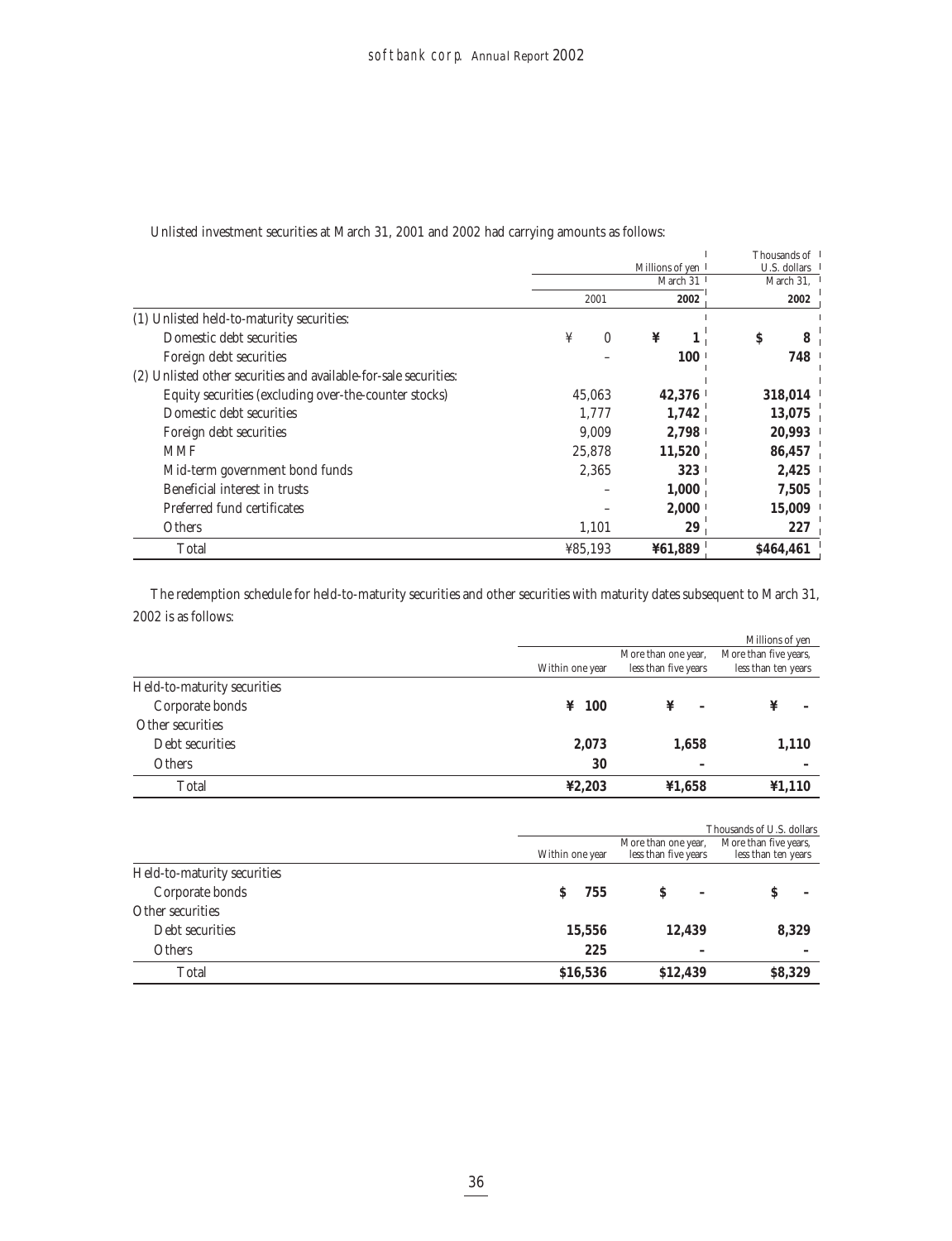#### **11. Investments in and advances to non-consolidated subsidiaries and affiliates –**

Investments in and advances to non-consolidated subsidiaries and affiliates (including partnerships) at March 31, 2001 and 2002 are accounted for under the equity method and shown in the table below.

|                                      |                         |                          |                     |                 | Thousands of           |
|--------------------------------------|-------------------------|--------------------------|---------------------|-----------------|------------------------|
|                                      |                         | %                        |                     | Millions of yen | U.S. dollars           |
|                                      | Ownership               | Interest                 | March 31            |                 | March $31, 1$          |
|                                      | percentage(*A)          | percentage(*A)           | 2001                | 2002            | 2002                   |
| E*TRADE Group, Inc.                  |                         | $\_{(^{\ast}C)}$         | ¥ 55,463            | ¥               | ¦\$                    |
| Yahoo! Inc.                          |                         | $($ <sup>*</sup> C)      | 60,284              |                 |                        |
| DigitBrain, Inc.                     |                         | $\angle$ <sup>(*C)</sup> | 2,423               |                 |                        |
| <b>InsWeb Corporation</b>            | 18.57                   | 18.57                    | 2,611               | 818             | 6,141                  |
| Morningstar, Inc.                    | 19.66                   | 19.66                    | 8,886               | 5,575           | 41,837                 |
| Internet Research Institute, Inc.    | 18.30                   | 12.27                    | 2,196               | 1,191           | 8,941                  |
| PROFECIO, Inc.                       |                         |                          | 428                 | $(2^{\circ}D)$  |                        |
| UTStarcom, Inc.                      | 31.70                   | 31.70                    | 24,434              | 30,283          | 227,266                |
| Law.com, Inc.                        | 10.40                   | 10.40                    | 3,002               | 185             | 1,386                  |
| @viso Limited                        | 50.00                   | 50.00                    | 3,124               | 264             | 1,980<br>$\mathbf{I}$  |
| Global Sports, Inc.                  | 11.24                   | 11.24                    | 2,960               | 3,641           | 27,321                 |
| Aozora Bank, Ltd.                    | 48.88                   | 48.88                    | 64,676              | 83,724          | 628,319                |
| Nihon Ariba K.K.                     | 41.23                   | 41.23                    | 4,163               | 4,073           | 30,566                 |
| Key3Media Group, Inc.                | 45.02                   | 45.02                    | $($ <sup>*</sup> E) | 11,988          | 89,963                 |
| Tradescape Corp.                     | 23.13                   | 23.13                    | 3,068               | 3,714           | 27,874<br>$\mathbf{I}$ |
| National Leisure Group, Inc.         | 27.37                   | 27.37                    | 2,417               | 3,170           | $23,790^+$             |
| cyber communications inc.            | 46.79                   | 46.79                    | 1,726               | 1,923           | 14,432                 |
| Yahoo! Korea Corporation             | 33.00                   | 26.83                    | 2,529               | 2,383           | $17,883$ <sup>1</sup>  |
| Odimo Incorporated                   | 13.06                   | 13.06                    | 1,529               | 1,467           | 11,011                 |
| Nasdaq Japan, Inc.                   | 42.93                   | 42.93                    | 1,440               | 1,176           | 8,824                  |
| E*TRADE eCommerce Fund, L.P.         | $25.00$ <sup>(*B)</sup> |                          | 2,287               | 1,580           | 11,857                 |
| SOFTBANK Technology Ventures IV L.P. | $3.85^{(B)}$            |                          | 5,727               | 2,078           | 15,597                 |
| ePartners 2                          | $31.10^{(B)}$           |                          | 3,428               | 1,414           | 10,613                 |
| SOFTBANK US Ventures VI L.P.         | $97.04^{(B)}$           |                          | 33,504              | 40,722          | 305,609                |
| SOFTBANK Technology Ventures V L.P.  | $24.95^{(4)}$           |                          | 12,426              | 7,999           | 60,032                 |
| SB Life Science Ventures I, L.P.     | $33.71^{(B)}$           |                          | $-$ <sup>(*F)</sup> | 1,128           | 8,466                  |
| <b>SOFTBANK Ventures Fund 1</b>      | $60.00$ <sup>(*B)</sup> |                          | 2,756               | 2,317           | 17,387                 |
| Other                                |                         |                          | 27,383              | 19,846          | 148,939                |
| Total                                |                         |                          | ¥334,870            | ¥232,659        | \$1,746,034            |

Notes: (\*A): The ownership and interest percentages above represent the percentages at March 31, 2002.

(\*B): This percentage was calculated based on the size of the fund commitments by the SOFTBANK Group, since the ownership percentage was not determinable due to the fund structure and the various methods for allocating expenses and income.

(\*C): At March 31, 2002, E\*TRADE Group, Inc., Yahoo! Inc. and DigitBrain, Inc. (former BRAIN.COM, INC.) were reported as "Investment securities" due to a decrease in interest, resulting from sale of shares and/or ownership dilution following stock issuance.

(\*D): The Company sold off all its shares of PROFECIO, Inc. (former PASONA SOFTBANK, INC.) during the fiscal year ended March 31, 2002.

(\*E): At March 31 2001, Key3Media Group, Inc. was accounted for as a consolidated subsidiary of the Company.

(\*F): SB Life Science Ventures I, L.P. was established in August 2001.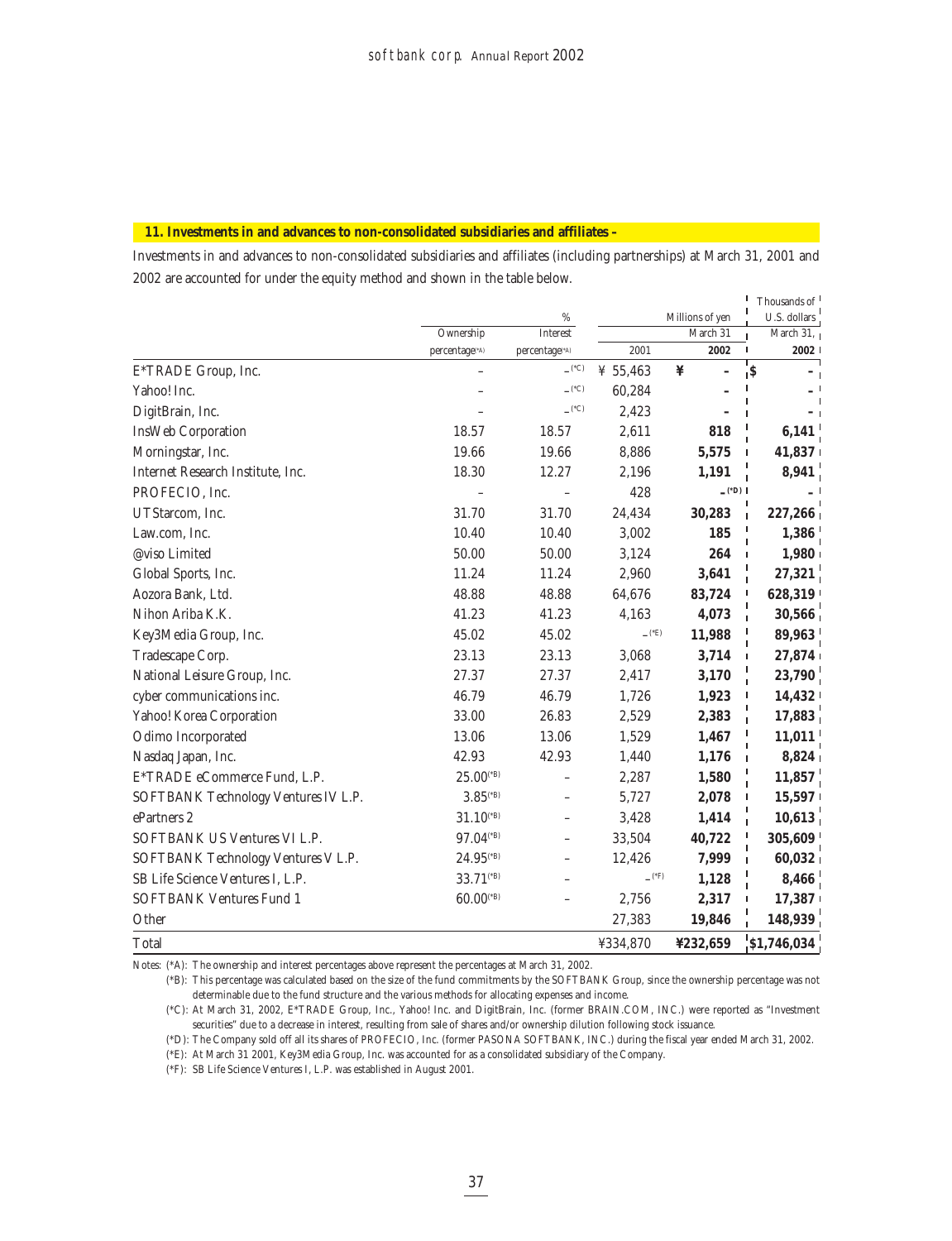## **12. Trade names –**

The "Trade names" balance mainly relates to the events and exhibition business of Key3Media. There was no "Trade names" balance as of March 31, 2002 because Key3Media was excluded from consolidation at March 31, 2002 for the reason explained in note 6(2).

### **13. Short-term borrowings and long-term debt –**

"Short-term borrowings" and "Commercial paper" at March 31, 2001 and 2002 consisted of the following:

|                                                  |          |                 | Thousands of 1                        |
|--------------------------------------------------|----------|-----------------|---------------------------------------|
|                                                  |          | Millions of yen | U.S. dollars 1                        |
|                                                  |          | At March 31     | March $31$ , $\overline{\phantom{1}}$ |
|                                                  | 2001     | 2002            | 2002                                  |
| Short-term borrowings principally from banks:    |          |                 |                                       |
| With interest rates ranging from 0.22% to 11.50% | ¥125,602 | ¥               | S                                     |
| With interest rates ranging from 0.50% to 9.00%  |          | 106.706         | 800.796                               |
| Commercial paper:                                |          |                 |                                       |
| With an interest rate of 0.65% per annum         | 30,000   | -               |                                       |
| With an interest rate of 1.21% per annum         |          | 10.000          | 75,047                                |

"Long-term debt" outstanding at March 31, 2001 and 2002 consisted of borrowings from financial institutions and corporate bonds, as shown below:

|                                                                       |           |                   | Thousands of |
|-----------------------------------------------------------------------|-----------|-------------------|--------------|
|                                                                       |           | Millions of yen 1 | U.S. dollars |
|                                                                       |           | March 31          | March 31.    |
|                                                                       | 2001      | 2002              | 2002         |
| Unsecured borrowings from financial institutions                      |           |                   |              |
| With interest rates ranging from 1.40% to 10.77%                      | ¥ 54,459  | ¥                 | S            |
| With interest rates ranging from 0.50% to 5.63%                       |           | 20,607            | 154,646      |
| Unsecured straight bonds                                              |           |                   |              |
| Due 2001 to 2007 with interest rates ranging from $2.1\%$ to $3.9\%$  | 167,403   |                   |              |
| Due 2002 to 2007 with interest rates ranging from 2.1% to 3.9%        |           | 206,322           | 1,548,381    |
| Warrant bonds                                                         |           |                   |              |
| Due 2001 to 2008 with interest rates ranging from $3.0\%$ to $12.0\%$ | 23,979    |                   |              |
| Due 2003 to 2004 with interest rates ranging from 1.0% to 4.0%        |           | 16,500            | 123,827      |
| Convertible bonds                                                     |           |                   |              |
| Due 2002 with an interest rate of 0.5%                                | 6,614     |                   |              |
| Due 2004 to 2005 with interest rates ranging from $0.65\%$ to 2.4%    |           |                   |              |
| (note below)                                                          |           | 125 <sub>1</sub>  | 938          |
| Exchangeable bonds with an interest rate of 1.5% due 2002             | 5,385     | 5,385             | 40,413       |
|                                                                       | 257,840   | 248,939           | 1,868,205    |
| Less: portion due within one year                                     | (30, 894) | (56, 326)         | (422, 707)   |
|                                                                       | ¥226,946  | ¥192,613          | \$1,445,498  |

Note: The conversion prices of convertible bonds are shown below

(1) ¥50,000 per share for the common stock of E\*Advisor Co., Ltd.

(2) ¥50,000 per share for the common stock of ALISS-NET Co., Ltd.

(3) ¥50,000 per share for the common stock of Digital Media Factory, Inc.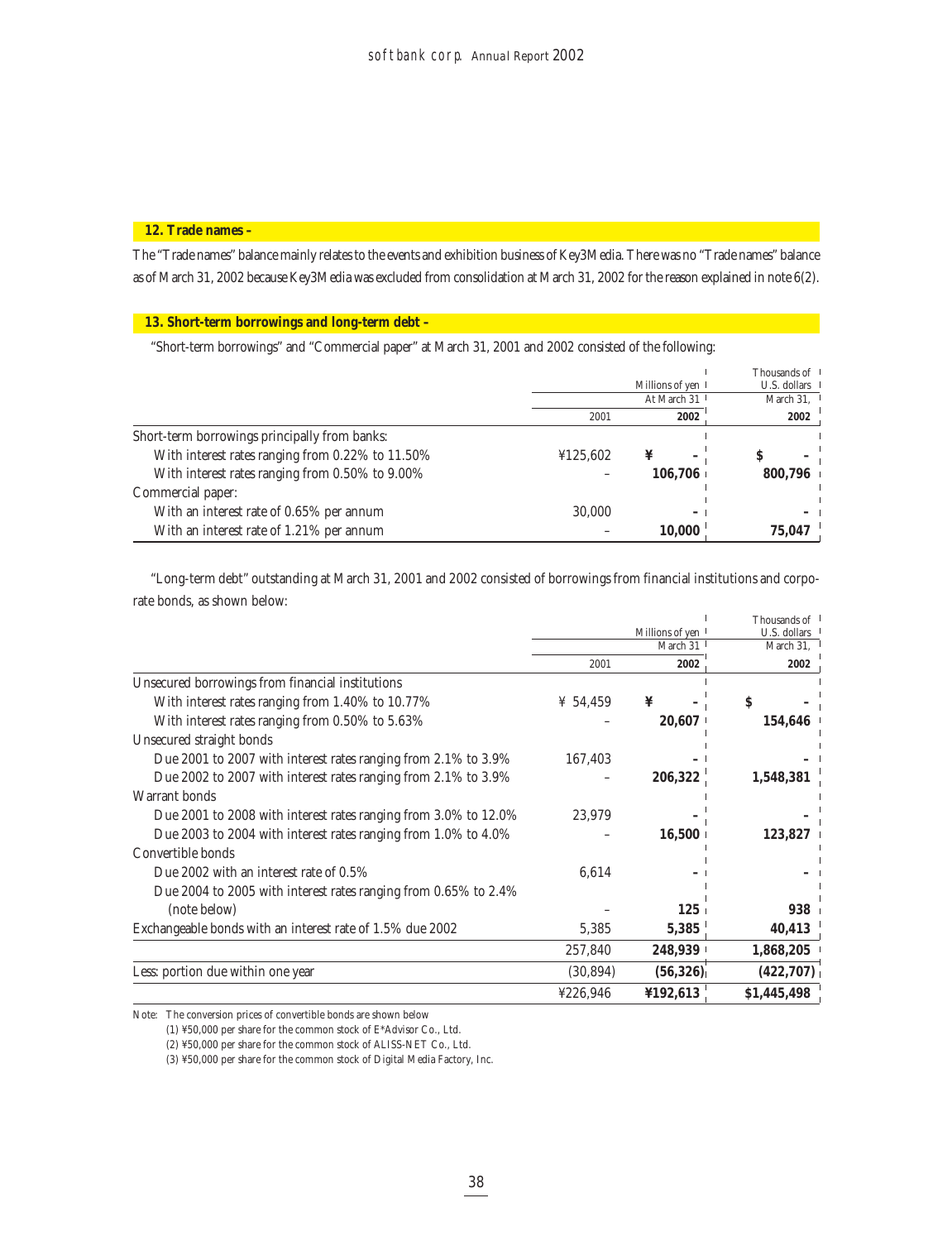|                                |                   | Thousands of 1 |
|--------------------------------|-------------------|----------------|
| For the years ending March 31, | Millions of yen 1 | U.S. dollars 1 |
| 2003                           | ¥ 7,485           | \$56,171       |
| 2004                           | 3,421             | 25,675         |
| 2005                           | 3,302             | 24,781         |
| 2006                           | 6,363             | 47,748         |
| 2007 and thereafter            | 36                | $271_1$        |
| Total                          | ¥20,607           | \$154,646      |

The aggregate annual maturities of borrowings from financial institutions outstanding at March 31, 2002 were as follows:

The aggregate annual maturities of corporate bonds outstanding at March 31, 2002 were as follows:

| For the years ending March 31. | Millions of yen | Thousands of <sup>1</sup><br>U.S. dollars $\frac{1}{2}$ |
|--------------------------------|-----------------|---------------------------------------------------------|
| 2003                           | ¥ 48,841        | 366,536                                                 |
| 2004                           | 57,319          | 430,161                                                 |
| 2005                           | 36.484          | 273,803                                                 |
| 2006                           | 49,568          | 371,990                                                 |
| 2007 and thereafter            | 36,120          | 271,069                                                 |
| Total                          | ¥228,332        | \$1,713,559                                             |

## **14. Assets pledged as collateral –**

Assets pledged as collateral at March 31, 2002 were as follows:

## **(1) For short-term borrowings and long-term debt**

| ້<br>. .                     |                 | Thousands of                          |                  |
|------------------------------|-----------------|---------------------------------------|------------------|
| Assets pledged as collateral | Millions of yen | U.S. dollars $\overline{\phantom{a}}$ | Type of security |
| Tangible assets              | ¥1,263          | \$9,478                               | Mortgage         |
|                              |                 |                                       |                  |
|                              |                 | Carrying amount                       |                  |
|                              |                 | Thousand of                           |                  |
| Secured liabilities          | Millions of yen | U.S. dollars                          |                  |
| Short-term borrowings        | \$163\$         | \$1,225                               |                  |
| Long-term debt               | 275             | 2,066                                 |                  |

## **(2) For future lease liabilities**

The collateral for future lease liabilities of ¥33,903 million (\$254,430 thousand), of which ¥319 million (\$2,395 thousand) was for "Accounts payable—trade" and ¥97 million (\$727 thousand) was for "Accounts payable—other," was provided by mortgaging against the aggregate of the current and future receivables due from customers of certain consolidated subsidiaries and a broadcasting company, based on marketing agreements, etc.

The current receivables at March 31, 2002, held as the collateral for the above future lease liabilities, consisted of "Accounts receivable" of ¥3,592 million (\$26,959 thousand) and "Other current assets" of ¥53 million (\$400 thousand), respectively.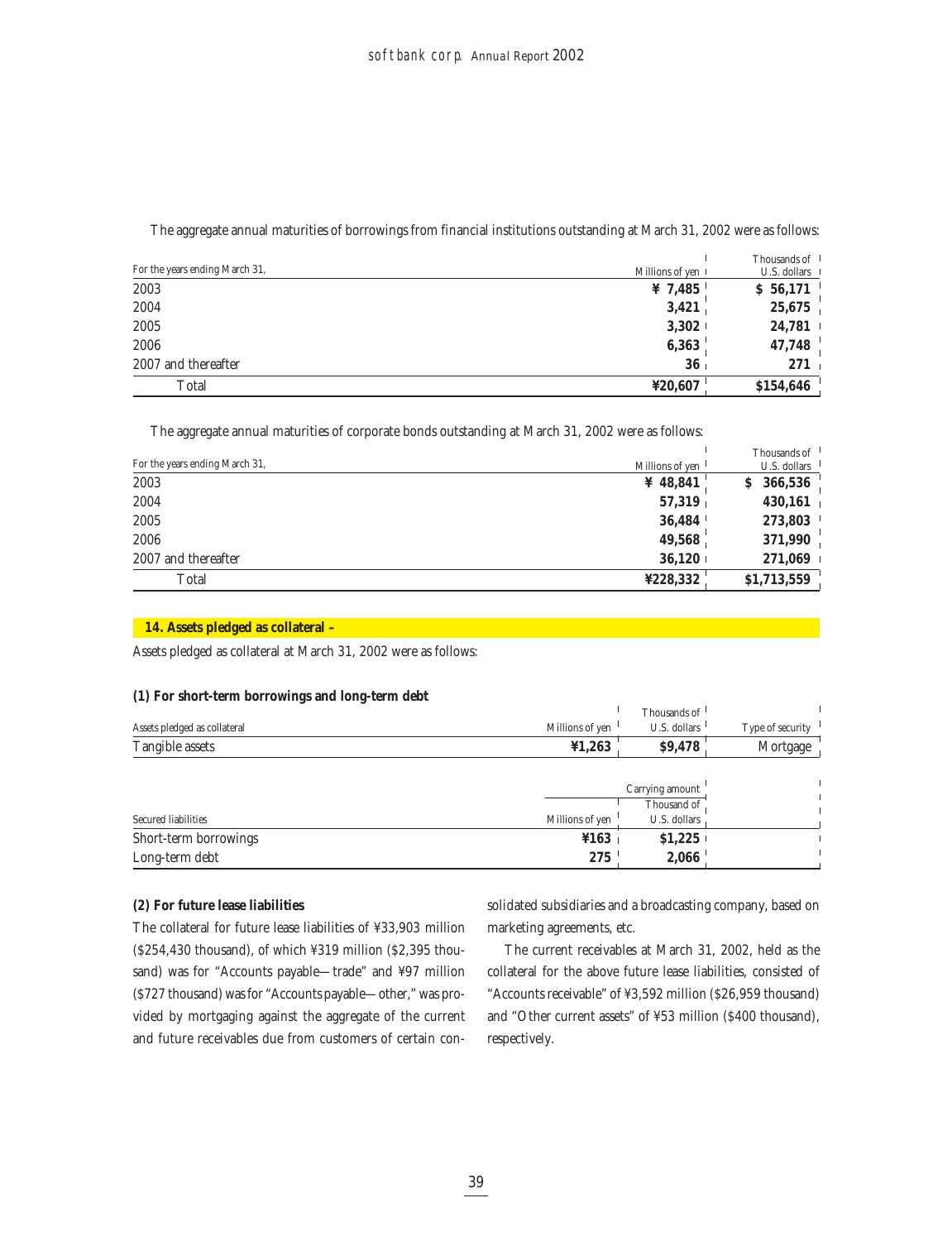## **15. Dilution gains from changes in equity interest –**

"Dilution gains, net" were recognized from changes in the Company's equity interest as a result of capital transactions by investees, including an initial public offering.

Dilution gains/losses for the years ended March 31, 2001 and 2002 consisted of the following:

|                                   |                 |                      |                              |                      |                    | Thousands of |  |
|-----------------------------------|-----------------|----------------------|------------------------------|----------------------|--------------------|--------------|--|
|                                   | Millions of yen |                      |                              |                      |                    | U.S. dollars |  |
|                                   |                 |                      |                              |                      | For the year ended |              |  |
|                                   |                 |                      | For the years ended March 31 |                      |                    | March 31,    |  |
|                                   |                 | 2001                 |                              | 2002                 |                    | 2002         |  |
|                                   | Gains           | (Losses)             | Gains                        | (Losses)             | Gains              | (Losses)     |  |
| Yahoo! Inc.                       | ¥12,554         | ¥                    | ¥ $7,414$                    | ¥<br>(895)           | 55,642<br>S        | (6,714)<br>S |  |
| UTStarcom, Inc.                   | 2,535           | (60)                 | 7,190                        | (118)                | 53,955             | (885)        |  |
| E*TRADE Group, Inc.               | 6,897           |                      |                              | (1,524)              |                    | (11, 436)    |  |
| SOFTBANK INVESTMENT CORPORATION   | 9,087           | (333)                |                              |                      |                    |              |  |
| E*TRADE Japan K.K.                | 5,052           | (85)                 |                              |                      |                    |              |  |
| SOFTBANK INVESTMENT INTERNATIONAL |                 |                      |                              |                      |                    |              |  |
| (STRATEGIC) LIMITED               |                 |                      | 1,386                        | (275)                | 10,400             | (2,063)      |  |
| Nasdaq Japan, Inc                 | 2,341           |                      |                              |                      |                    |              |  |
| Yahoo! Korea Corporation          | 2,114           |                      |                              |                      |                    |              |  |
| Ziff-Davis Inc.                   | 1,469           |                      |                              |                      |                    |              |  |
| cyber communications inc.         | 1,079           |                      |                              |                      |                    |              |  |
| Morningstar Japan K.K.            | 1,355           | (21)                 |                              |                      |                    |              |  |
| National Leisure Group, Inc.      |                 |                      | 983                          |                      | 7,376              |              |  |
| Global Sports, Inc.               |                 |                      | 674                          | $(0)$ <sup>1</sup>   | 5,061              | (4)          |  |
| Other                             | 5,230           | (1,060)              | 1,706                        | (949)                | 12,806             | (7, 125)     |  |
|                                   | 449,713         | $\frac{1}{2}(1,559)$ | $\textbf{\&}19.353$          | $\frac{1}{2}(3,761)$ | \$145,240          | \$(28, 227)  |  |

## **16. Accounting for the assets and liabilities of the silent investment association –**

As described in note 3(15), SOFTBANK has adopted an accounting method for the assets and liabilities of the silent association, resulting in the following assets and liabilities of the silent association being excluded from the consolidated balance sheets at March 31, 2001 and 2002.

|                             |            |                     | Thousands of |
|-----------------------------|------------|---------------------|--------------|
|                             |            | Millions of yen     | U.S. dollars |
|                             |            | March 31            | March 31.    |
|                             | 2001       | 2002                | 2002         |
| Cash and deposits           | 5,689<br>¥ | $\frac{1}{4}$ 6,805 | 51,069<br>S. |
| Marketable securities       | 236        |                     |              |
| Other current assets        | 15,795     | 12,169              | 91,326       |
| Investment securities       | 6,683      | 4,218               | 31,652       |
| Other current liabilities   | (482)      | (163)               | (1,225)      |
| Other long-term liabilities | (27, 921)  | (23, 029)           | (172, 822)   |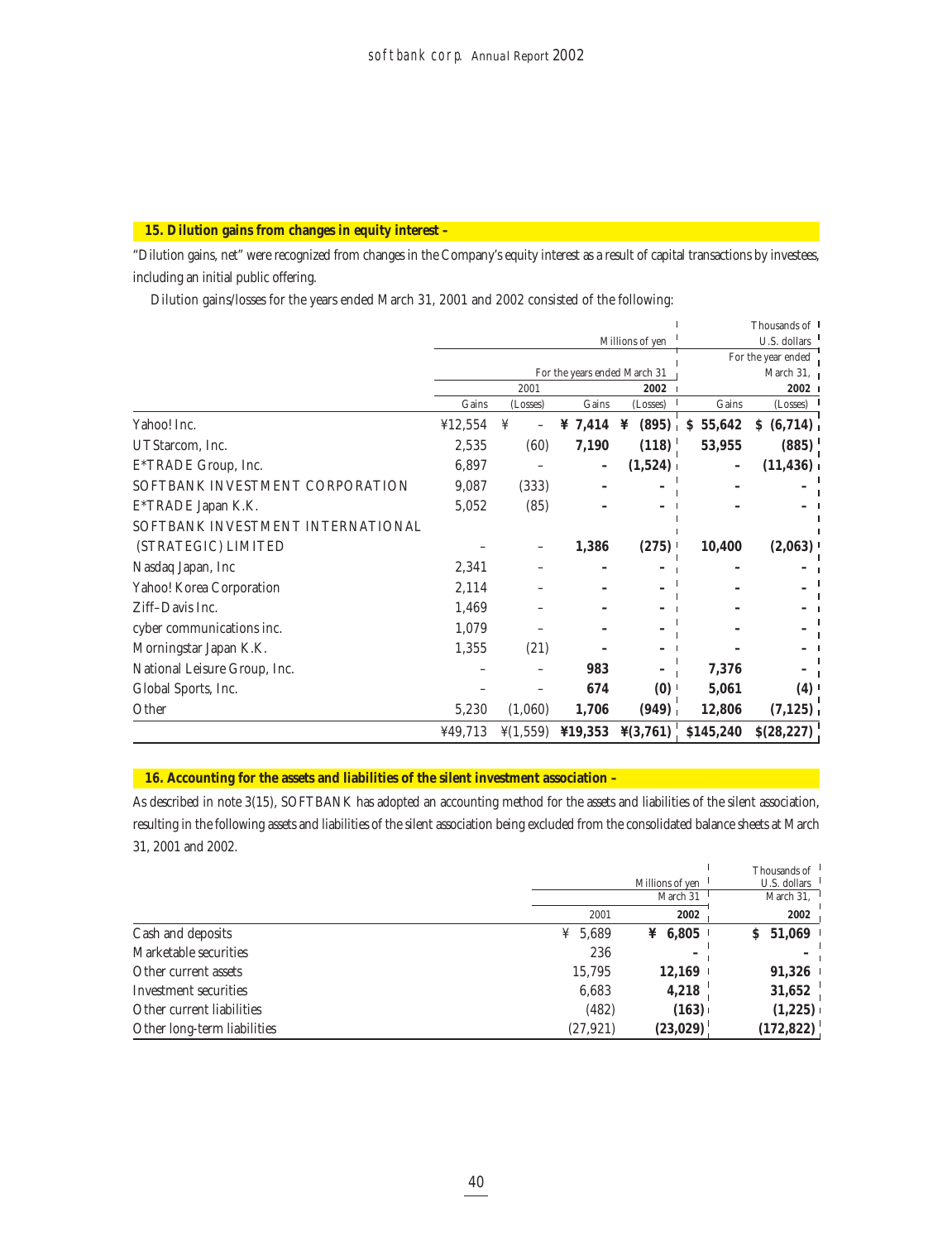## **17. Receivables and payables relating to margin transactions –**

Receivables and payables at March 31, 2001 and 2002 relating to margin transactions in securities businesses engaged by certain consolidated subsidiaries were as follows:

|                                                                 |         |                 | Thousands of |
|-----------------------------------------------------------------|---------|-----------------|--------------|
|                                                                 |         | Millions of yen | U.S. dollars |
|                                                                 |         | March 31        | March 31,    |
|                                                                 | 2001    | 2002            | 2002         |
| Receivables relating to margin transactions:                    |         |                 |              |
| Loans receivable from customers for margin transactions         | ¥20.938 | ¥37,882         | \$284,291    |
| Cash deposits as collateral for securities borrowed from        |         |                 |              |
| securities finance companies                                    | 1,915   | 4,435           | 33,280       |
| Total                                                           | ¥22.853 | 442.317         | \$317,571    |
|                                                                 |         |                 |              |
| Payables relating to margin transactions:                       |         |                 |              |
| Loans from securities finance companies for margin transactions | 413,514 | ¥24,379         | \$182,957    |
| Proceeds from securities sold for margin transactions           | 4.032   | 13,039          | 97,852       |
| Total                                                           | ¥17.546 | ¥37,418         | \$280,809    |

## **18. Marketable and investment securities relating to commodities and securities businesses –**

## **(1) Assets pledged as initial key deposits for commodities and securities businesses:**

"Marketable securities" of ¥301 million (\$2,256 thousand) and "Investment securities" of ¥19 million (\$139 thousand) at March 31, 2002 were pledged as initial key deposits for commodities and securities businesses.

## **(2) Assets held by third parties relating to margin securities transactions:**

The fair value of "Marketable securities" held by third parties at March 31, 2002 relating to margin securities transactions was as follows.

|                                                                                          | Millions of yen 1 | Thousands of 1<br>$U.S.$ dollars $\perp$ |
|------------------------------------------------------------------------------------------|-------------------|------------------------------------------|
| Marketable securities lent to customers                                                  | ¥13,914           | \$104,421                                |
| Marketable securities pledged as collateral for loans from securities finance companies, |                   |                                          |
| including owned marketable securities of $\frac{1}{4}1,480$ million (\$11,103 thousand)  | 25,803            | 193,636                                  |

### **(3) Assets received from third parties relating to margin securities transactions:**

The fair value of "Marketable securities" received from third parties at March 31, 2002 relating to margin securities transactions was as follows.

|                                                                                      |                   | Thousands of 1       |
|--------------------------------------------------------------------------------------|-------------------|----------------------|
|                                                                                      | Millions of yen   | U.S. dollars $\perp$ |
| Marketable securities borrowed from securities finance companies                     | $\frac{1}{4.422}$ | \$33,184             |
| Marketable securities received as security from customers, including ¥10,019 million |                   |                      |
| (\$75,187 thousand) repledged by SOFTBANK with customers' consent                    | 35.726            | 268,115              |

## **(4) "Marketable securities" deposited as collateral:**

In accordance with the Commodity Exchange Law and Articles of Exchange, certain consolidated subsidiaries engaged in commodities business deposited "Marketable securities" of ¥968 million (\$7,261 thousand) with fiduciary exchange members as the guarantee money on commodity futures and deposits for trustee business at March 31, 2002.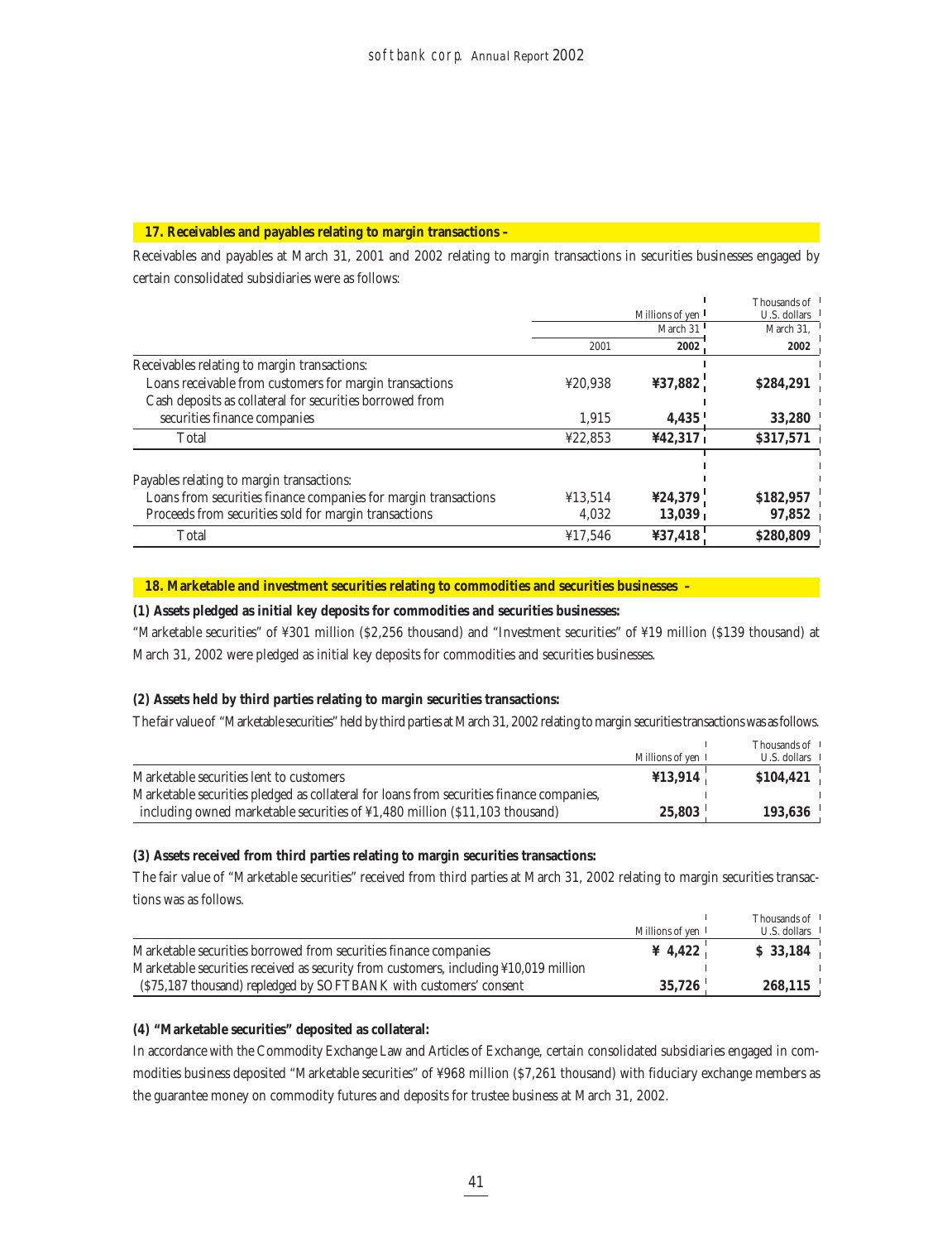## **19. Cash flow information –**

(1) "Cash and cash equivalents" comprise cash on hand, bank deposits withdrawable on demand and highly liquid investments with initial maturities of three months or less and a low risk of fluctuation in value.

(2) "Cash and cash equivalents" at March 31, 2001 and 2002 consisted of the following:

|                                                           |          |                   | Thousands of <sup>1</sup> |
|-----------------------------------------------------------|----------|-------------------|---------------------------|
|                                                           |          | Millions of yen 1 | $U.S.$ dollars $\top$     |
|                                                           |          | March 31          | March 31, $\blacksquare$  |
|                                                           | 2001     | 2002              | 2002                      |
| Cash and deposits                                         | ¥141,057 | 4113,580          | \$852,384                 |
| Marketable securities                                     | 29.344   | 9.545             | 71,633                    |
| Time deposits with original maturity over three months    | (2,010)  | (1,065)           | (7,993)                   |
| Deposits received from customers in commodities business  |          | (32)              | (238)                     |
| Stocks and bonds with original maturity over three months | (95)     | (2,173)           | (16,311)                  |
| Cash deposit from customers in securities business        | (9,191)  |                   |                           |
| Cash and cash equivalents                                 | ¥159,105 | ¥119,855          | \$899,475                 |

## **(3) Significant non-cash transactions –**

|                                                 |                              |                  | Thousands of                    |
|-------------------------------------------------|------------------------------|------------------|---------------------------------|
|                                                 |                              | Millions of yen  | U.S. dollars $\vert$            |
|                                                 |                              |                  | For the year ended <sup>1</sup> |
|                                                 | For the years ended March 31 |                  | March 31, $\frac{1}{2}$         |
|                                                 | 2001                         | 2002             | 2002 <sub>1</sub>               |
| Conversion of convertible bonds                 |                              |                  |                                 |
| Increase of common stock                        | $\frac{1}{2}$ 784            | $\frac{1}{2}$ 73 | 548                             |
| Increase of additional paid-in capital          | 784                          | 73               | 547 <sub>1</sub>                |
| Decrease of convertible bonds due to conversion | ¥1,568                       | ¥146             | \$1,095                         |

## **(4) Acquisition of Tokyo Metallic Communications Corp. –**

During the period from June through September 2001, SOFTBANK acquired shares of Tokyo Metallic Communications Corp. (the "Metallic") for ¥1,071 million (\$8,037 thousand) and consolidated Metallic in the consolidated financial statements for the year ended March 31, 2002. Upon consolidation, a net cash flow of ¥753 million (\$5,653 thousand), representing the excess of the cash consideration of ¥1,071 million (\$8,037 thousand) paid for the acquisition over the "Cash and cash equivalents" of ¥318 million (\$2,384 thousand) held by Metallic as at the date of acquisition, was disclosed as "Additional investment in newly consolidated entities" in the consolidated statement of cash flows for the year ended March 31, 2002.

The cash consideration of ¥1,071 million paid for the acquisition was allocated as follows:

|                            |                 | Thousands of <sup>1</sup>            |
|----------------------------|-----------------|--------------------------------------|
|                            | Millions of yen | U.S. dollars $\vert$                 |
| <b>Current assets</b>      | ¥ 1,666         | \$12,506                             |
| Non-current assets         | 5,435           | 40,789                               |
| <b>Current liabilities</b> | (5,241)         | $(39, 335)$ $\overline{\phantom{0}}$ |
| Non-current liabilities    | (165)           | $(1,242)$ <sup>1</sup>               |
| Goodwill                   | (543)           | (4,076)                              |
| Minority interest          | (81)            | $(605)$ 1                            |
|                            | ¥ 1,071         | 8,037                                |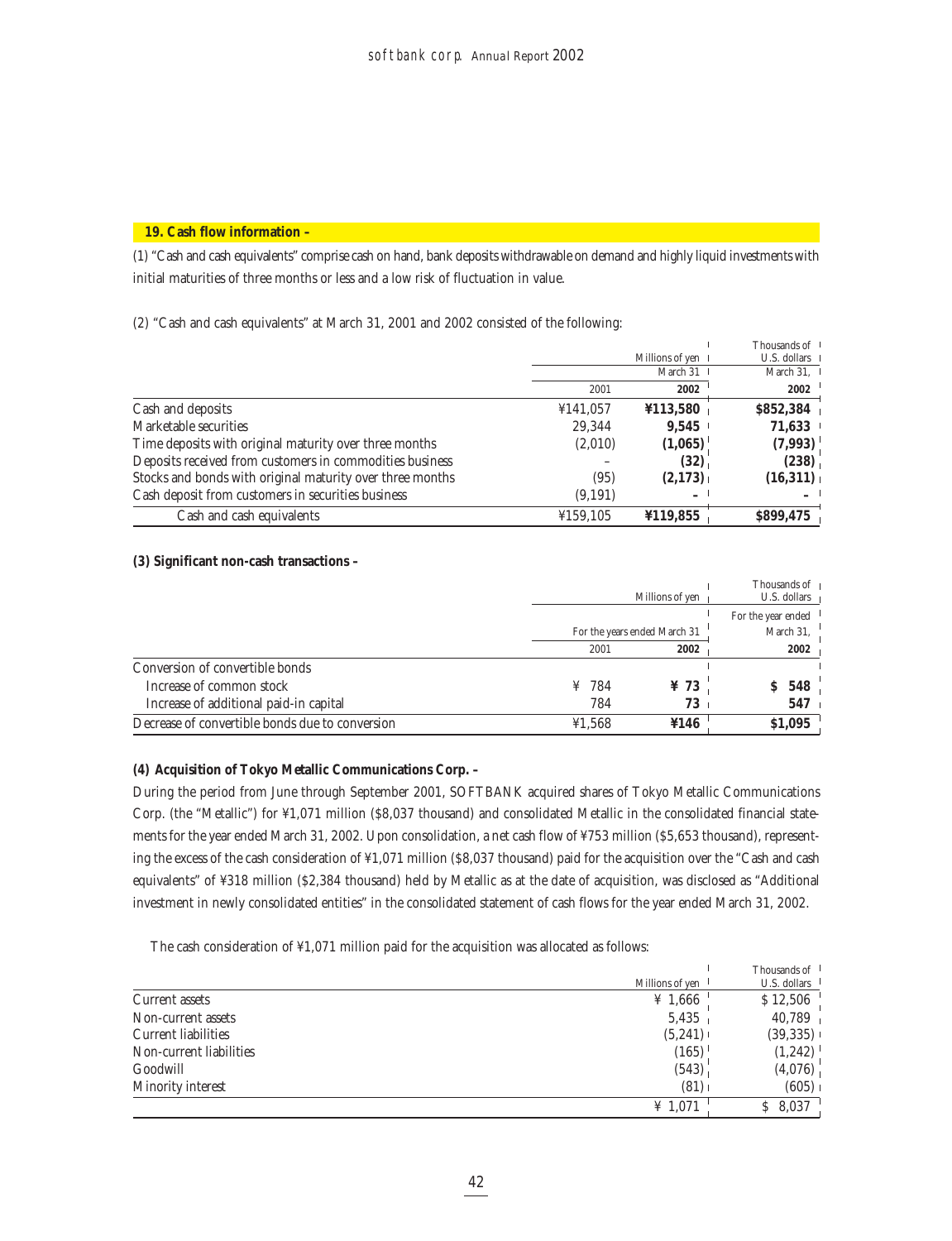## **(5) Exclusion of ZDI from consolidation –**

The Company excluded the assets and liabilities of ZDI from consolidation at March 31, 2001, due to the sale of ZDI shares, as follows.

| As of January 1, 2000      | Millions of yen |
|----------------------------|-----------------|
| Current assets             | ¥ 92,965        |
| Non-current assets         | 38,030          |
| <b>Total assets</b>        | 130,995         |
| <b>Current liabilities</b> | 11,696          |
| Non-current liabilities    | 87,286          |
| <b>Total liabilities</b>   | 98.982<br>¥     |

## **(6) Exclusion of previously consolidated subsidiaries from consolidation –**

The Company excluded the assets and liabilities of Key3Media from consolidation at March 31, 2002 due to dilution resulting from issuance of new shares and the sale of shares.

|                            |                 | Thousands of <sup>1</sup> |
|----------------------------|-----------------|---------------------------|
| As of December 31, 2001    | Millions of yen | U.S. dollar               |
| Current assets             | ¥ 11,869        | \$89,074                  |
| Non-current assets         | 116.669         | 875,565                   |
| Total assets               | 128,538         | 964,639                   |
| <b>Current liabilities</b> | 13,922          | 104,477                   |
| Non-current liabilities    | $55.657$ +      | 417.690                   |
| <b>Total liabilities</b>   | ¥ 69,579        | \$522,167                 |

UTStarcom, Inc., was excluded from consolidation at March 31, 2001, due to a decrease in the percentage shareholding meaning it was no longer controlled. The assets and liabilities as of January 1, 2000 of UTStarcom, Inc. were as follows.

| As of January 1, 2000      | Millions of yen |
|----------------------------|-----------------|
| Current assets             | 424,726         |
| Non-current assets         | 4,613           |
| <b>Total assets</b>        | 29,339          |
| <b>Current liabilities</b> | 11,056          |
| Non-current liabilities    |                 |
| <b>Total liabilities</b>   | ¥11,056         |

## **20. Pension and severance costs –**

The funded status of retirement benefit obligations at March 31, 2001 and 2002 was as follows.

|                                     |        |                   | Thousands of <sup>1</sup>     |
|-------------------------------------|--------|-------------------|-------------------------------|
|                                     |        | Millions of yen   | $U.S.$ dollars $\overline{1}$ |
|                                     |        | March 31          | March 31,                     |
|                                     | 2001   | 2002              | 2002                          |
| Projected benefit obligations (PBO) | ¥1,079 | 41,567            | \$11,761                      |
| Plan assets at fair value           | 782    | 1,218             | 9,143                         |
| Unfunded PBO                        | 297    | 349               | 2,618                         |
| Unrecognized actuarial losses       | (144)  | (17)              | (130)                         |
| Accrued pension and severance costs | 153    | $\frac{1}{2}$ 332 | \$2,488                       |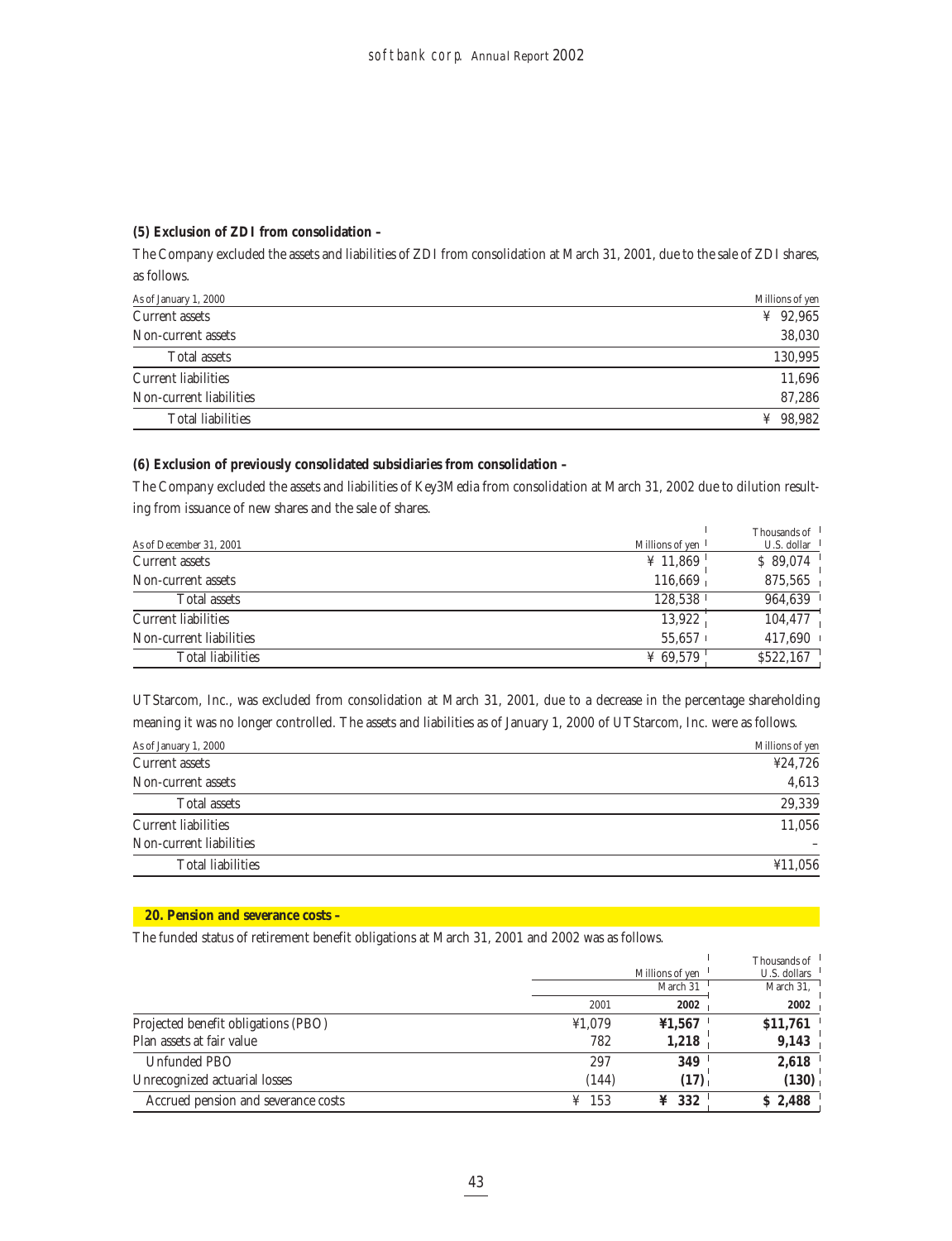|                                 |      | Millions of ven<br>For the years ended March 31 |                  |
|---------------------------------|------|-------------------------------------------------|------------------|
|                                 | 2001 | 2002                                            | $2002$           |
| Service costs                   | ¥572 | ¥688                                            | \$5,167          |
| Interest costs                  | 28   | 32                                              | 243 <sub>1</sub> |
| Expected return on plan assets  | (11) | (15)                                            | (115)            |
| <b>Transition obligations</b>   | 383  |                                                 |                  |
| Recognized actuarial loss       |      | 144                                             | 1,079            |
| Net pension and severance costs | ¥972 | ¥849                                            | \$6,374          |

## The composition of net pension and severance costs for the years ended March 31, 2001 and 2002 was as follows.

The assumptions used for the actuarial computation of the retirement benefit obligations for the years ended March 31, 2001 and 2002 were as follows.

| Allocation of projected benefit obligations | The projected unit-credit method                                     |
|---------------------------------------------|----------------------------------------------------------------------|
| Discount rate                               | 2.5% in 2002 (3.0% in 2001)                                          |
| Expected return on plan assets              | 2.2% in 2002 (2.2% in 2001)                                          |
| <b>Transition obligations</b>               | Expensed out at the time of implementing the new standard            |
| Actuarial gains/losses                      | Expensed out in the year subsequent to the fiscal year of occurrence |

## **21. Non-financing business selling, general and administrative expenses and financing business expenses –**

The main components of non-financing business "Selling, general and administrative expenses" and "Financing business expenses" for the two years ended March 31, 2001 and 2002 were as follows.

|                                 |         | Millions of ven              | Thousands of<br>U.S. dollars    |
|---------------------------------|---------|------------------------------|---------------------------------|
|                                 |         | For the years ended March 31 | For the year ended<br>March 31. |
|                                 | 2001    | 2002                         | 2002                            |
| Payroll and bonuses             | 424.249 | ¥28,905                      | \$216,922                       |
| Depreciation & amortization     | 6,767   | 7,993                        | 59,985                          |
| Allowance for doubtful accounts | 655     | 1.974                        | 14,818                          |
| Pension and severance costs     | 211     | 393                          | 2,952                           |

## **22. Valuation loss on investment securities –**

"Valuation loss on investment securities" for the years ended March 31, 2001 and 2002 was made up as follows.

|                                        |         | Thousands of <sup>1</sup>    |                    |
|----------------------------------------|---------|------------------------------|--------------------|
|                                        |         | Millions of ven              | U.S. dollars       |
|                                        |         |                              | For the year ended |
|                                        |         | For the years ended March 31 | March 31.          |
|                                        | 2001    | 2002                         | 2002               |
| Loss on investment in affiliates       | ¥28.593 | $*19.082$                    | \$143,205          |
| Loss on investment in subsidiaries     | 168     | 332                          | 2,487              |
| Loss on investment in other securities | 29.231  | 99.046                       | 743,311            |
| <b>Total valuation losses</b>          | ¥57.992 | ¥118,460                     | \$889,003          |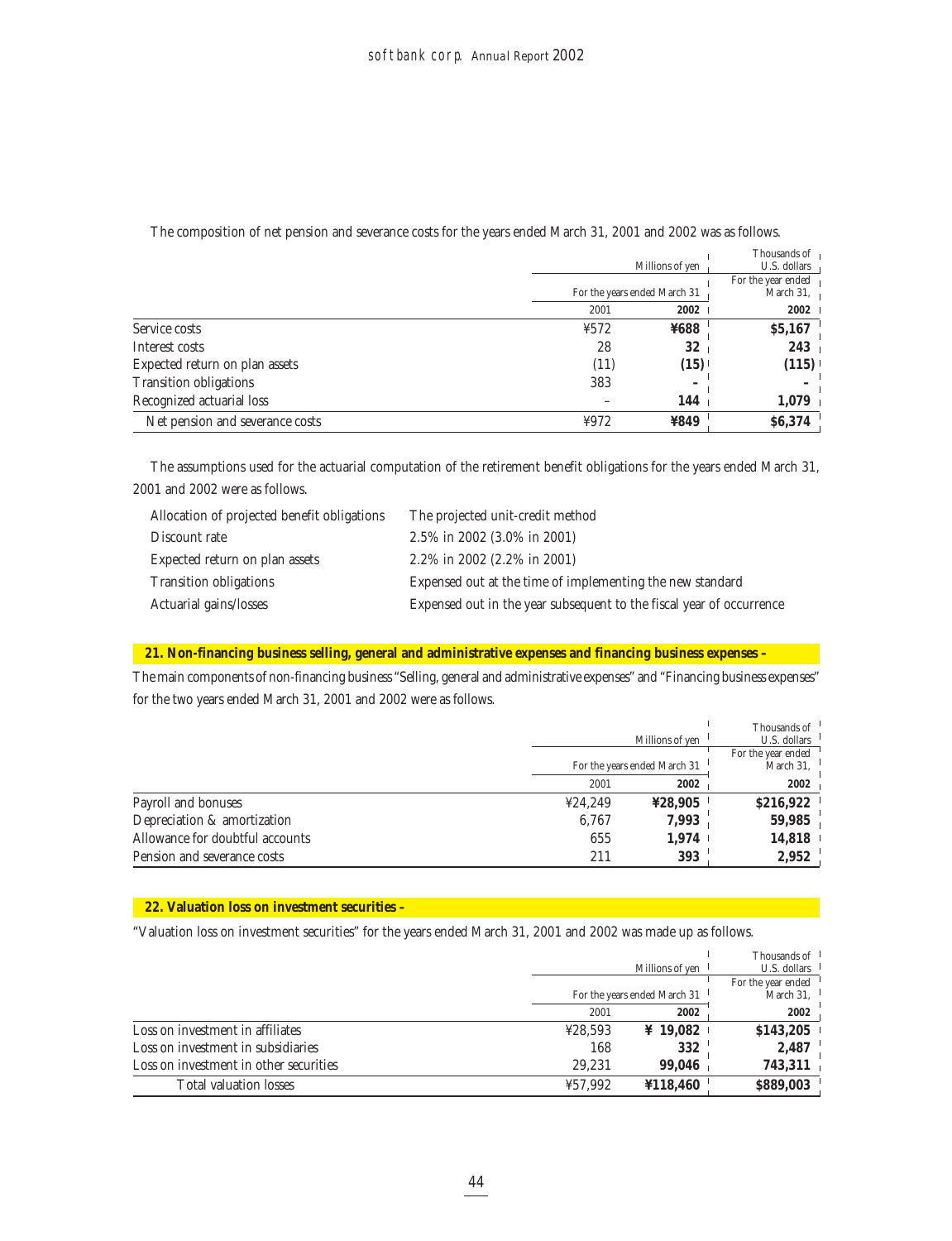#### **23. Valuation loss on goodwill and other intangible assets –**

"Valuation loss on goodwill and other intangible assets" of ¥19,978 million (\$149,932 thousand) for the year ended March 31, 2002 represents the Company's portion of impairment losses

which Key3Media Group, Inc. and Yahoo! Inc. recognized in their first quarter from January 1, 2002 to March 31, 2002 in connection with the application of SFAS No. 142.

## **24. Common stock and treasury stock –**

On April 12, 2000, the board of directors of the Company resolved a three-for-one stock split of the common stock, which was effected on June 23, 2000 for shareholders on the register at April 30, 2000, and issued shares in the amount of 220,317,334. There was no increase in the common stock account because the new shares were distributed from the portion of previously issued shares accounted for as excess of par value in the common stock account in accordance with the Japanese Commercial Code.

In October 2001, the Japanese Commercial Code was amended to allow companies to acquire its own shares (called

"treasury stock") to the extent that the aggregate acquisition cost of treasury stock is within the maximum amount available for dividends.

Upon resolution at the shareholders' meeting held on June 21, 2002, the Company established a maximum limit for acquisition of treasury stock under which acquisitions are permitted up to a total not exceeding 30,000,000 issued shares of common stock for a consideration not exceeding ¥60,000 million (\$450,281 thousand) in total. This resolution is effective until the conclusion of the general shareholders' meeting to be held for the year ending March 31, 2003.

## **25. Retained earnings –**

Under the Japanese Commercial Code, the appropriation of retained earnings for a fiscal year is made upon resolution of the shareholders at a general meeting, to be held within three months after the balance sheet date, and the approved appropriations are reflected in the accounts in the period in which the resolution is passed.

Until October 2001, under the Japanese Commercial Code, it was required that an amount equivalent to at least 10 percent of cash dividends and bonuses to directors be appropriated as a "Legal reserve" (included in "Retained earnings" in the consolidated financial statements) until such reserve equals 25 percent of the value of the common stock. This reserve was not available for dividends, but could have been used to reduce a deficit or transferred to the stated capital.

In October 2001, the Japanese Commercial Code was amended to allow companies to draw down the portion of "Statutory reserve" (defined as the aggregate of "Additional paidin capital" and "Legal reserve") that exceeds 25 percent of the value of the common stock. The excess portion may be available for dividends subject to the approval of shareholders.

The proposed appropriation of "Retained earnings" of the Company for the year ended March 31, 2002 was approved at the general shareholders' meeting on June 21, 2002 , as follows.

|                                |                 | Thousands of                        |
|--------------------------------|-----------------|-------------------------------------|
|                                | Millions of ven | $\mathcal{L}$ $\mathcal{L}$ collars |
| Cash dividends at ¥7 per share | ¥2.358          | \$17,697                            |

The Company paid in June 2001 a year-end cash dividend of ¥7 per share, or ¥2,357 million in total, to the shareholders on the register as at March 31, 2001 in accordance with a resolution passed at the shareholders' meeting held on June 21, 2001 and recorded it in the March 31, 2002 consolidated financial statements.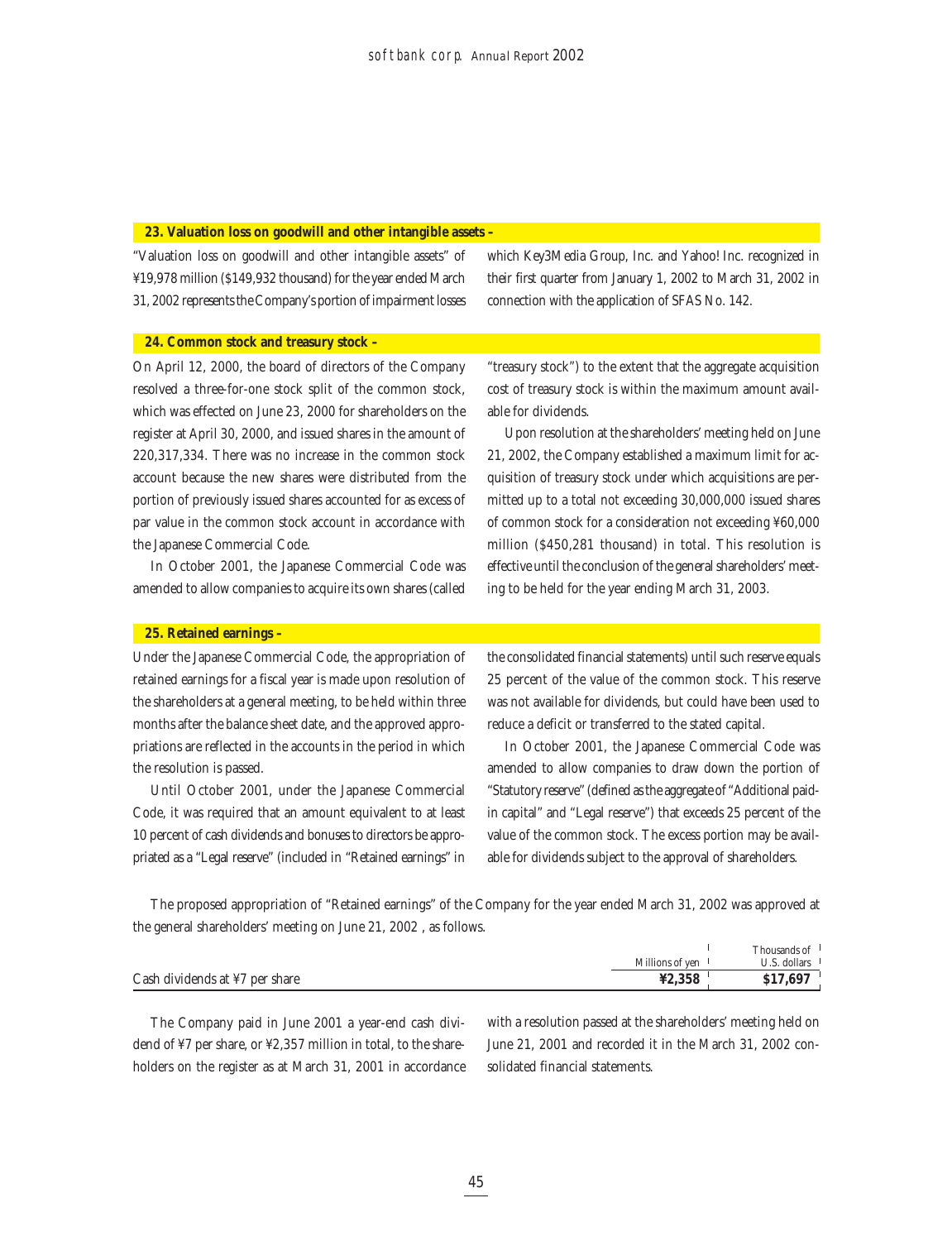## **26. Income taxes –**

SOFTBANK is subject to a number of different income taxes which, in aggregate, resulted in a statutory income tax rate in Japan of approximately 42.05 percent for each of the two years ended March 31, 2001 and 2002.

The differences between SOFTBANK's statutory income tax rate and the income tax rate reflected in the consolidated statements of income can be reconciled as follows.

|                                                  | 2001   | 2002    |
|--------------------------------------------------|--------|---------|
| Statutory income tax rate                        | 42.05% | 42.05%  |
| Reconciliation:                                  |        |         |
| Differences related to investments in affiliates |        | 30.32   |
| Changes in valuation allowance                   | 7.94   | (32.44) |
| Tax rate differential                            | (8.13) | (15.09) |
| State tax                                        | 8.56   |         |
| Other                                            | 5.45   | (1.63)  |
| Income tax rate per statements of income         | 55.87% | 23.21%  |

The significant components of deferred tax assets and liabilities at March 31, 2001 and 2002 were as follows.

|                                         |                       |                       | Thousands of  |
|-----------------------------------------|-----------------------|-----------------------|---------------|
|                                         |                       | Millions of yen       | U.S. dollars  |
|                                         |                       | March 31              | March 31.     |
|                                         | 2001                  | 2002                  | 2002          |
| Deferred tax assets:                    |                       |                       |               |
| Loss carry-forwards                     | ¥ 28,250              | ¥ $60,248$            | 452,143<br>S. |
| Valuation loss on investment securities | 16,767                | 79,152                | 594,010       |
| Enterprise tax payable                  | 2,079                 | 841                   | 6,312         |
| Allowance for doubtful accounts         | 1,021                 | 1,772                 | 13,295        |
| Valuation loss on inventories           |                       | 1,483                 | 11,133        |
| Unrealized profit                       |                       | 3,507                 | 26,319        |
| Depreciation                            | 369                   |                       |               |
| Others                                  | 9,603                 | 4,225                 | 31,710        |
| Gross deferred tax assets               | 58,089                | 151,228               | 1,134,922     |
| Less: valuation allowance               | (30,623)              | (79, 394)             | (595, 826)    |
| Total deferred tax assets               | 27,466                | 71,834                | 539,096       |
| Deferred tax liabilities:               |                       |                       |               |
| Unrealized gains on other securities    | (21, 161)             | (66,785)              | (501, 203)    |
| Amortization on intangibles             | (10, 550)             |                       |               |
| Valuation gain on investment securities | (6.198)               | (16, 815)             | (126, 193)    |
| Exchange gains on long-term receivables | (3,685)               | (3,185)               | (23,903)      |
| Others                                  | (482)                 | (4,796)               | (35, 994)     |
| Total deferred tax liabilities          | (42,076)              | (91, 581)             | (687, 293)    |
| Net amount of deferred tax liabilities  | $\frac{1}{2}(14,610)$ | $\frac{1}{2}(19,747)$ | \$(148,197)   |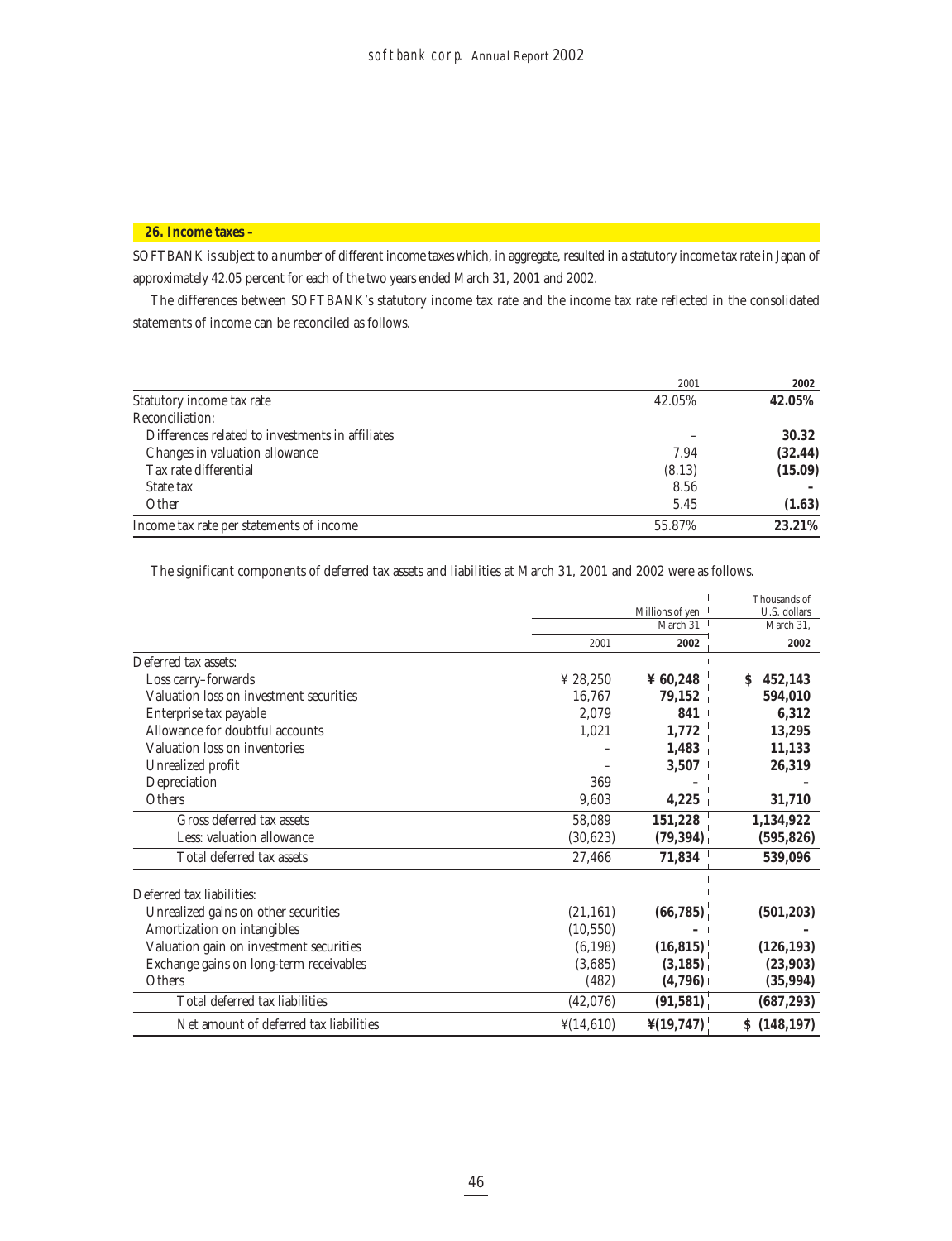The valuation allowance was established mainly against the deferred tax assets on future tax-deductible temporary differences and operating tax loss carry-forwards of certain consolidated subsidiaries as it is more likely than not that these deferred tax assets will not be realized within the foreseeable future. The net change in the total valuation allowance for the year ended March 31, 2002 was an increase of ¥48,771 million (\$366,009 thousand).

## **27. Leases –**

As described in note 3 (10), SOFTBANK, as a lessee, charges periodic capital lease payments to expenses when paid. Such payments for the years ended March 31, 2001 and 2002 amounted to ¥4,221 million and ¥6,370 million (\$47,808 thousand), respectively.

If capital leases that do not transfer the ownership of the assets to the lessee at the end of the lease term had been capitalized, capital lease assets at March 31, 2001 and 2002 would have been as follows.

|                                 |          |                 | Thousands of 1           |
|---------------------------------|----------|-----------------|--------------------------|
|                                 |          | Millions of yen | U.S. dollars             |
|                                 |          | March 31        | March 31, $\overline{1}$ |
| Capital lease assets            | 2001     | 2002            | 2002                     |
| Equivalent to acquisition cost: |          |                 |                          |
| Property and equipment          | ¥15,187  | ¥42,316         | \$317,567                |
| Less: accumulated depreciation  | (4, 464) | (8, 873)        | (66,588)                 |
|                                 | 10,723   | 33,443          | 250,979                  |
| Software                        | 257      | 1,358           | 10,191                   |
| Less: accumulated amortization  | (47)     | (353)           | (2,651)                  |
|                                 | 210      | 1,005           | 7,540                    |
| Net book value                  | ¥10,933  | ¥34,448         | \$258,519                |

Depreciation and amortization expenses of these leased assets for the years ended March 31, 2001 and 2002 would have been ¥4,256 million and ¥5,366 million (\$40,273 thousand), respectively, if they had been computed using the straight-line method over the periods of these capital leases, assuming no residual value, except in cases where the residual value is guaranteed in the lease contract.

The interest expenses on lease payments under these capital leases for the years ended March 31, 2001 and 2002 would have been ¥1,029 million and ¥1,264 million (\$9,483 thousand), respectively.

The future lease payments for capital leases at March 31, 2001 and 2002 were as follows.

|                     |                     |                     | Thousands of <sup>1</sup>               |
|---------------------|---------------------|---------------------|-----------------------------------------|
|                     |                     | Millions of ven     | $U.S.$ dollars $\overline{\phantom{a}}$ |
|                     |                     | March 31            | March 31, $\vert$                       |
|                     | 2001                | 2002                | 2002                                    |
| Due within one year | $\frac{1}{2}$ 3.137 | $\frac{1}{2}$ 8.781 | \$65,896                                |
| Due after one year  | 8.552               | 27.566              | 206,874                                 |
| Total               | ¥11,689             | ¥36,347             | \$272,770                               |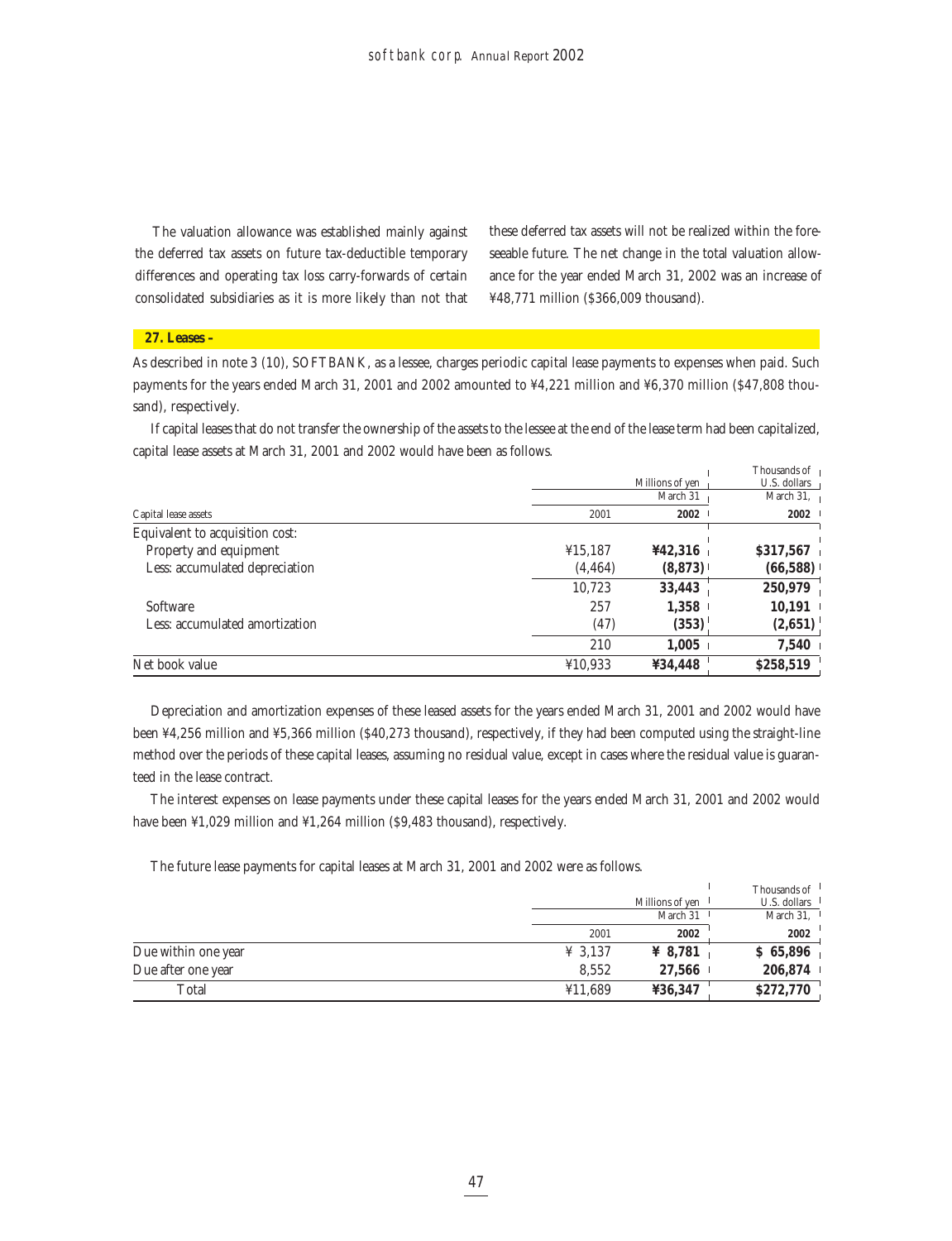|                     |        | Millions of yen   | Thousands of 1<br>U.S. dollars |
|---------------------|--------|-------------------|--------------------------------|
|                     |        | March 31          | March 31, $\vert$              |
|                     | 2001   | 2002              | 2002                           |
| Due within one year | 41,000 | $\frac{1}{2}$ 253 | \$1,902                        |
| Due after one year  | 3.246  | 1,724             | 12,937                         |
| Total               | ¥4.246 | ¥1,977            | \$14,839                       |

The future lease payments for non-cancelable operating leases at March 31, 2001 and 2002 were as follows.

As described in note 3 (10), SOFTBANK, as a lessor, recognizes periodic capital lease payments as revenues relating to financing businesses when received from a lessee. Lease income recognized during the years ended March 31, 2001 and 2002 was ¥181 million and ¥307 million (\$2,304 thousand), respectively.

Assets under capital lease contracts at March 31, 2001 and 2002 were as follows.

|                                |      |                 | Thousands of |
|--------------------------------|------|-----------------|--------------|
|                                |      | Millions of yen | U.S. dollars |
|                                |      | March 31        | March 31.    |
| Assets leased to third parties | 2001 | 2002            | 2002         |
| Acquisition cost:              |      |                 |              |
| Property and equipment         | ¥478 | $*1,005$        | \$7,542      |
| Less: accumulated depreciation | (41) | (232)           | (1,740)      |
|                                | 437  | 773             | 5,802        |
| Software                       | 441  | 511             | 3,837        |
| Less: accumulated amortization | (62) | (134)           | (1,007)      |
|                                | 379  | 377             | 2,830        |
| Net book value                 | ¥816 | 41,150          | \$8,632      |

Depreciation expense relating to assets leased to third parties for the years ended March 31, 2001 and 2002 were ¥119 million and ¥262 million (\$1,969 thousand), respectively. Interest income included in "Operating income from financing business" under these capital leases for the years ended March 31, 2001 and 2002 amounted to ¥39 million and ¥72 million (\$539 thousand), respectively.

The future lease receivables for capital leases at March 31, 2001 and 2002 were as follows.

|                     |        |                                      | Thousands of <sup>1</sup>             |
|---------------------|--------|--------------------------------------|---------------------------------------|
|                     |        | Millions of yen                      | U.S. dollars                          |
|                     |        | March $31$ <sup><math>1</math></sup> | March $31$ , $\overline{\phantom{a}}$ |
|                     | 2001   | 2002                                 | 2002                                  |
| Due within one year | 4249   | $\frac{1}{2}$ 287                    | \$2,153                               |
| Due after one year  | 959    | 902                                  | 6.772                                 |
| Total               | 41,208 | 41,189                               | \$8,925                               |

## **28. Accounts receivable sold –**

In December 2001, SOFTBANK COMMERCE CORP., a wholly-owned subsidiary of the Company, entered into factoring agreements with financial institutions, containing a repurchase clause. Accordingly, "Accounts receivable—trade" amounting to ¥11,826 million (\$88,747 thousand) at March 31, 2002 are excluded from the consolidated balance sheet.

It is permissible under Japanese GAAP to account for these sold receivables off the balance sheet only in the cases where the repurchase clause is realizable, for example the default of an original debtor.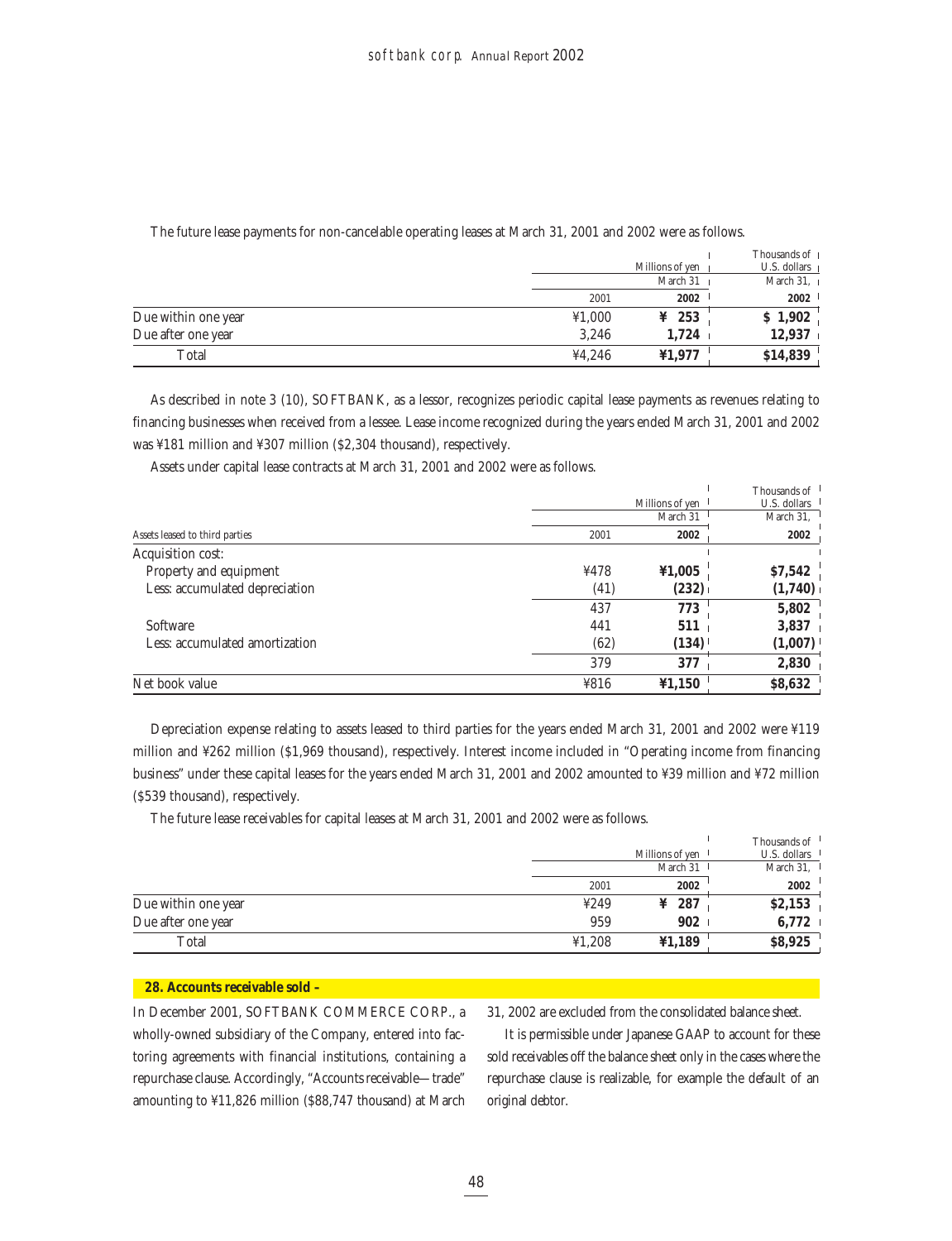#### **29. Contingent liabilities –**

There were no material contingent liabilities at March 31, 2002.

## **30. Subsequent events –**

## **(1) Sales of partial shareholdings of Yahoo! Inc.**

In April 2002, the Company sold 11,500,000 shares of Yahoo! Inc. through SBA, a wholly-owned subsidiary of the Company, for approximately \$171 million (approximately ¥22.4 billion at the rate of ¥131 per U.S. dollar). A capital gain of approximately ¥15.7 billion on this sale will be recorded in the Company's consolidated financial statements for the first quarter of the fiscal year ending March 31, 2003.

**(2) Take-over bid for Club iT Corporation (the "Club iT")** SOFTBANK Broadmedia Corporation (the "SBBM"), a wholly-owned subsidiary of the Company, put its Club iT shares on the public over-the-counter market in March 2002. However, Club iT was forced to cease its operations with SKY Perfect Communications Inc. due to a cancellation of the agency agreement after completion of the initial public offering.

In April 2002, SBBM announced a take-over bid for Club iT through YesNoJapan Corporation, a consolidated subsidiary of SBBM. Upon the announcement, YesNoJapan Corporation acquired 3,381 thousand shares of Club iT for a consideration of approximately ¥4 billion during the period from May 29, 2002 to June 18, 2002, resulting in the Company's voting interests of 99% in Club iT.

## **31. Segment information –**

## **(1) Business segment information –**

The Company, as a pure holding company, categorized the businesses into several segments primarily based on the roles and responsibilities of the operation holding companies, which are consolidated subsidiaries of the Company.

The operations of SOFTBANK Group covers the following business segments:

- e-Commerce: Distribution of PC software, hardware and peripherals; operations of enterprise business and business transaction platforms, consumer-related e-commerce businesses;
- e-Finance: All inclusive, Web-based financial operations including Internet brokerage operations; management of mainly domestic venture capital funds; incubation of portfolio companies
- Media & Marketing: Book and magazine publication in such areas as PCs, the Internet, entertainment; exhibition management; Web content development;
- Broadmedia: Provision of applications and content for

broadcasting and broadband communications, and promoting the spread of such operations;

- Internet Culture: Internet-based advertising, broadband portals, auctions;
- Technology Services: System solutions, business solutions;
- Broadband Infrastructure: Provision of ADSL-based (Asymmetric Digital Subscriber Line) broadband infrastructure services, fiber-optic ultra-high-speed internet access services and other related businesses;
- Overseas Funds: US- and Asia-focused global private equity fund business targeting Internet-related companies;
- Others: Provision of functional services by overseas holding companies, back-office support services in Japan and other related administrative services.

The above "Broadband Infrastructure" segment newly started from the fiscal year ended March 31, 2002, and included the "Internet Infrastructure" segment separately disclosed in prior fiscal years.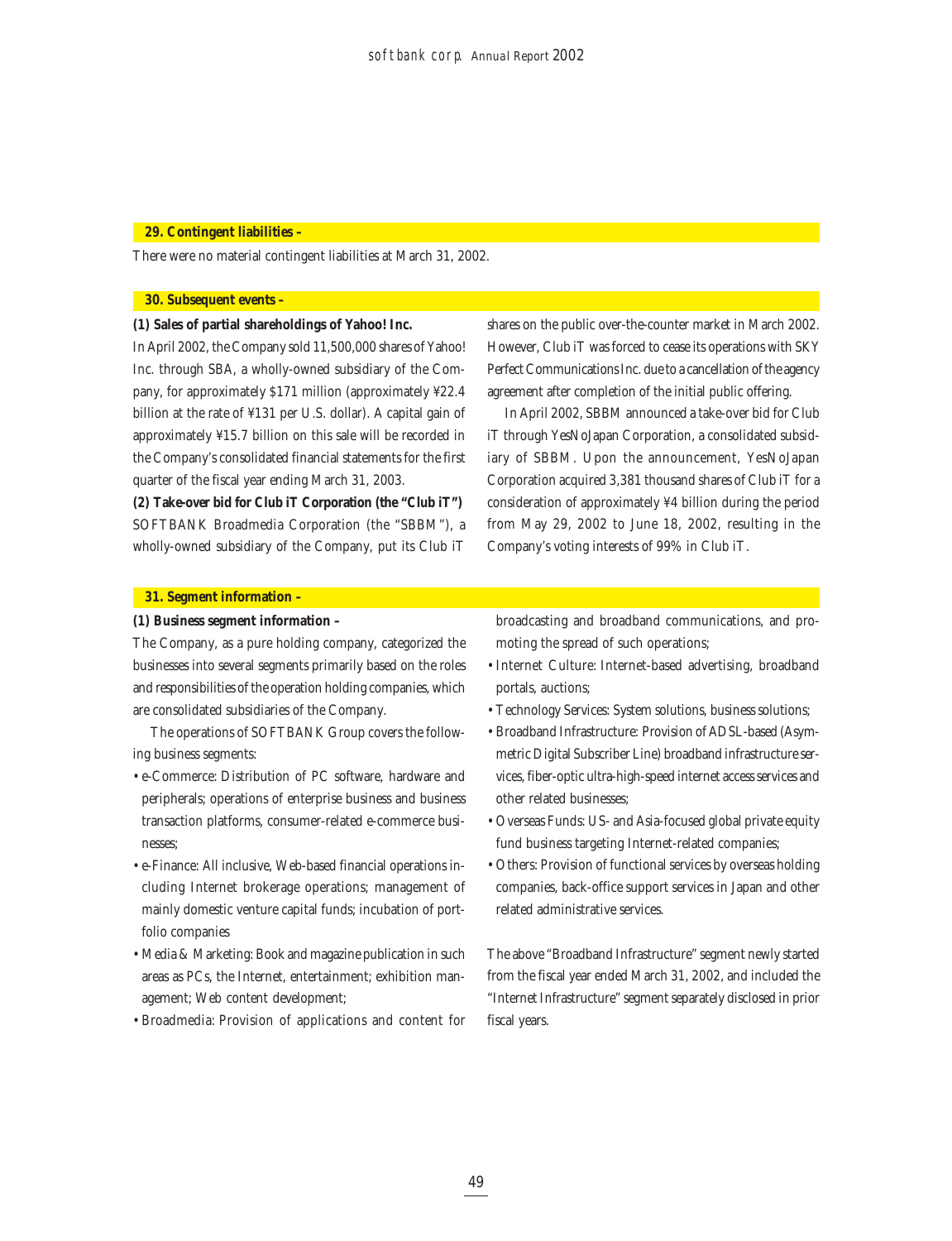|                                  |            |                       |                      |                     |                     |                                 |                             |   |                   |                           |             |                             |   | Millions of yen           |
|----------------------------------|------------|-----------------------|----------------------|---------------------|---------------------|---------------------------------|-----------------------------|---|-------------------|---------------------------|-------------|-----------------------------|---|---------------------------|
|                                  |            |                       |                      |                     |                     |                                 |                             |   |                   |                           |             |                             |   | Year ended March 31, 2002 |
|                                  |            |                       |                      |                     |                     | <b>Business</b>                 |                             |   |                   |                           |             |                             |   |                           |
|                                  | e-Commerce | e-Finance             | Media &<br>Marketing | Broadmedia          | Internet<br>Culture | Technology<br><b>Services</b>   | Broadband<br>Infrastructure |   | Overseas<br>Funds | Others                    | Total       | Elimination<br>or corporate |   | Consolidated              |
| Net sales:                       |            |                       |                      |                     |                     |                                 |                             |   |                   |                           |             |                             |   |                           |
| <b>Customers</b>                 | ¥265.107   | $\frac{1}{2}$ 21.301  | ¥47.553              | ¥11,795             | ¥ 20,153            | $\boldsymbol{\Psi}$ 9,956       | 7.387<br>¥                  | ¥ | 2,482             | $\frac{1}{2}$ 19.581<br>¥ | $405.315$ ¥ | $\overline{\phantom{0}}$    | ¥ | 405,315                   |
| Inter-segment                    | 19.088     | 2,959                 | 886                  | 332                 | 11,863              | 8,572                           | 1,782                       |   | $\qquad \qquad -$ | 1,222                     | 46.704      | (46,704)                    |   |                           |
| Total                            | 284,195    | 24,260                | 48,439               | 12,127              | 32,016              | 18,528                          | 9,169                       |   | 2,482             | 20,803                    | 452,019     | (46,704)                    |   | 405,315                   |
| <b>Operating expenses</b>        | 280,989    | 29,181                | 45,878               | 12,167              | 22,079              | 17.392                          | 27,121                      |   | 2,708             | 27.458                    | 464.973     | (35,757)                    |   | 429,216                   |
| Operating income (loss)          | 3.206<br>¥ | $\frac{1}{4}$ (4,921) | $\textbf{\&} 2.561$  | (40)<br>¥           | 9.937<br>¥          | $\frac{\text{V}}{\text{1.136}}$ | $\frac{\gamma}{17,952}$     | ¥ | (226)             |                           | (12.954)    | $\frac{\gamma}{10.947}$     |   | (23,901)                  |
| Identifiable assets              | ¥ $83.061$ | ¥298.497              | 426.495              | ¥16.260             | ¥279.657            | $\frac{1}{2}$ 8,134             | ¥77.299                     |   | ¥134.016          | ¥184.476 ¥1.107.895       |             | ¥ 55.784                    |   | ¥1.163.679                |
| Depreciation and<br>amortization | 1,153      | 4,378                 | 3.479                | 238                 | 2,066               | 174                             | 1,914                       |   | 85                | 1,942                     | 15,429      | 197                         |   | 15,626                    |
| Capital expenditures             | 2.432      | ¥ 16.501              | $\frac{1}{2}$ 2.963  | $\frac{1}{2}$ 2.750 | 3.440<br>¥          | 263<br>¥                        | $\frac{1}{2}10.410$         | ¥ | 66                | $1.302 \text{ } Y$<br>¥   | 40.127      | 561<br>¥                    | ¥ | 40,688                    |

The table below summarizes the business segment information of SOFTBANK for the years ended March 31, 2001 and 2002:

| Thousands of U.S. dollars |  |  |
|---------------------------|--|--|
|                           |  |  |

|                         |             |              |                      |              |    |                     |                               |                                    |     |                              |          |              |                |                             | Year ended March 31, 2002 |
|-------------------------|-------------|--------------|----------------------|--------------|----|---------------------|-------------------------------|------------------------------------|-----|------------------------------|----------|--------------|----------------|-----------------------------|---------------------------|
|                         |             |              |                      |              |    |                     | <b>Business</b>               |                                    |     |                              |          |              |                |                             |                           |
|                         | e-Commerce  | e-Finance    | Media &<br>Marketing | Broadmedia   |    | Internet<br>Culture | Technology<br><b>Services</b> | <b>Broadband</b><br>Infrastructure |     | Overseas<br>Funds            |          | Others       | Total          | Elimination<br>or corporate | Consolidated              |
| Net sales:              |             |              |                      |              |    |                     |                               |                                    |     |                              |          |              |                |                             |                           |
| Customers               | \$1.989,550 | 159.858<br>S | \$356,873            | 88.520<br>S. | s  | 151.239             | 74.715<br>S                   | 55.436<br>S                        | -S  | 18,623                       | s        | 146.951      | \$3,041,765 \$ | $\overline{\phantom{a}}$    | \$3,041,765               |
| Inter-segment           | 143,249     | 22,210       | 6,649                | 2,491        |    | 89,026              | 64.327                        | 13,373                             |     | $\qquad \qquad \blacksquare$ |          | 9,172        | 350.497        | (350, 497)                  |                           |
| Total                   | 2,132,799   | 182,068      | 363.522              | 91,011       |    | 240,265             | 139.042                       | 68,809                             |     | 18,623                       |          | 156.123      | 3,392,262      | (350, 497)                  | 3,041,765                 |
| Operating expenses      | 2.108.739   | 218.995      | 344.297              | 91.305       |    | 165.695             | 130.521                       | 203.536                            |     | 20,324                       |          | 206.066      | 3.489,478      | (268, 341)                  | 3,221,137                 |
| Operating income (loss) | 24.060<br>S | (36.927)     | $S$ 19.225           | (294)<br>S   | -S | 74.570              | 8.521<br>-S                   | $$(134, 727)$ \, S                 |     | (1,701)                      | <b>S</b> | $(49.943)$ S | (97,216)       | \$ (82,156)                 | \$(179, 372)              |
| Identifiable assets     | \$623.345   | \$2,240,126  | \$198.835            | \$122,024    |    | \$2,098,741         | 61.045<br>S                   | \$580,102                          |     | \$1,005,750                  |          | \$1.384.438  | \$8,314,406    | \$418,643                   | \$8,733,049               |
| Depreciation and        |             |              |                      |              |    |                     |                               |                                    |     |                              |          |              |                |                             |                           |
| amortization            | 8.649       | 32.855       | 26.105               | 1.788        |    | 15.504              | 1.309                         | 14.361                             |     | 640                          |          | 14.578       | 115.789        | 1.478                       | 117.267                   |
| Capital expenditures    | 18.249      | 123,838<br>S | 22,236<br>S          | \$20.637     |    | 25.814              | 1.973<br><b>S</b>             | 78.128<br>s                        | - S | 497                          | S        | 9.772        | 301,144<br>S.  | 4.205<br>S                  | 305,349                   |

## Millions of yen

| ended March 31, 2001 : |  |  |  |  |  |
|------------------------|--|--|--|--|--|
|------------------------|--|--|--|--|--|

|                                  |                     |                      |                      |                     |                     |                               |                            |                   |                           |                               | Year ended March 31, 2001 |
|----------------------------------|---------------------|----------------------|----------------------|---------------------|---------------------|-------------------------------|----------------------------|-------------------|---------------------------|-------------------------------|---------------------------|
|                                  | <b>Business</b>     |                      |                      |                     |                     |                               |                            |                   |                           |                               |                           |
|                                  | e-Commerce          | e-Finance            | Media &<br>Marketing | Broadmedia          | Internet<br>Culture | Technology<br><b>Services</b> | Internet<br>Infrastructure | Overseas<br>Funds | Total<br>Others           | Elimination<br>or corporate   | Consolidated              |
| Net sales:                       |                     |                      |                      |                     |                     |                               |                            |                   |                           |                               |                           |
| <b>Customers</b>                 | ¥253,943            | ¥ 30.626             | $\frac{1}{2}$ 52.415 | ¥12.998             | ¥ 12.481            | ¥11,728                       | ¥<br>Ξ.                    | 1,278<br>¥        | ¥ 21.636<br>397.105<br>¥  | ¥<br>$\overline{\phantom{0}}$ | 397,105<br>¥              |
| Inter-segment                    | 4,578               | 778                  | 848                  | 4                   | 743                 | 2.743                         | $\overline{\phantom{0}}$   | 463               | 841<br>10.998             | (10,998)                      |                           |
| Total                            | 258,521             | 31,404               | 53.263               | 13,002              | 13,224              | 14,471                        |                            | 1,741             | 22,477<br>408.103         | (10,998)                      | 397,105                   |
| Operating expenses               | 256,752             | 17.967               | 47.358               | 11,947              | 8,522               | 13,996                        | 1,069                      | 1,501             | 387,254<br>28,142         | (6,580)                       | 380,674                   |
| Operating income (loss)          | .769<br>¥           | ¥ 13.437             | 5.905<br>¥           | $\frac{1}{2}$ 1.055 | 4.702<br>¥          | ¥475                          | $*(1,069)$                 | ¥240              | ¥ $(5.665)$ ¥<br>20.849   | $\frac{1}{2}(4, 418)$         | 16,431                    |
| Identifiable assets              | ¥97.822             | ¥308.829             | ¥140.523             | ¥33.417             | ¥129.772            | ¥ $9,282$                     | ¥7,588                     | ¥140.886          | ¥1.078.958<br>¥210.839    | ¥67,125                       | ¥1,146,083                |
| Depreciation and<br>amortization | 1,571               | 1,314                | 4,314                | 18                  | 1,318               | 132                           | 14                         | 14                | 1,858<br>10.553           | 150                           | 10,703                    |
| Capital expenditures             | $\frac{1}{4}$ 4.473 | $\frac{1}{2}$ 10.198 | 1.625<br>¥           | 165<br>¥            | 1.911<br>¥          | 443<br>¥                      | 116<br>¥                   | 127<br>¥          | 1.070<br>20.128<br>¥<br>¥ | ¥ 2.617                       | 22.745                    |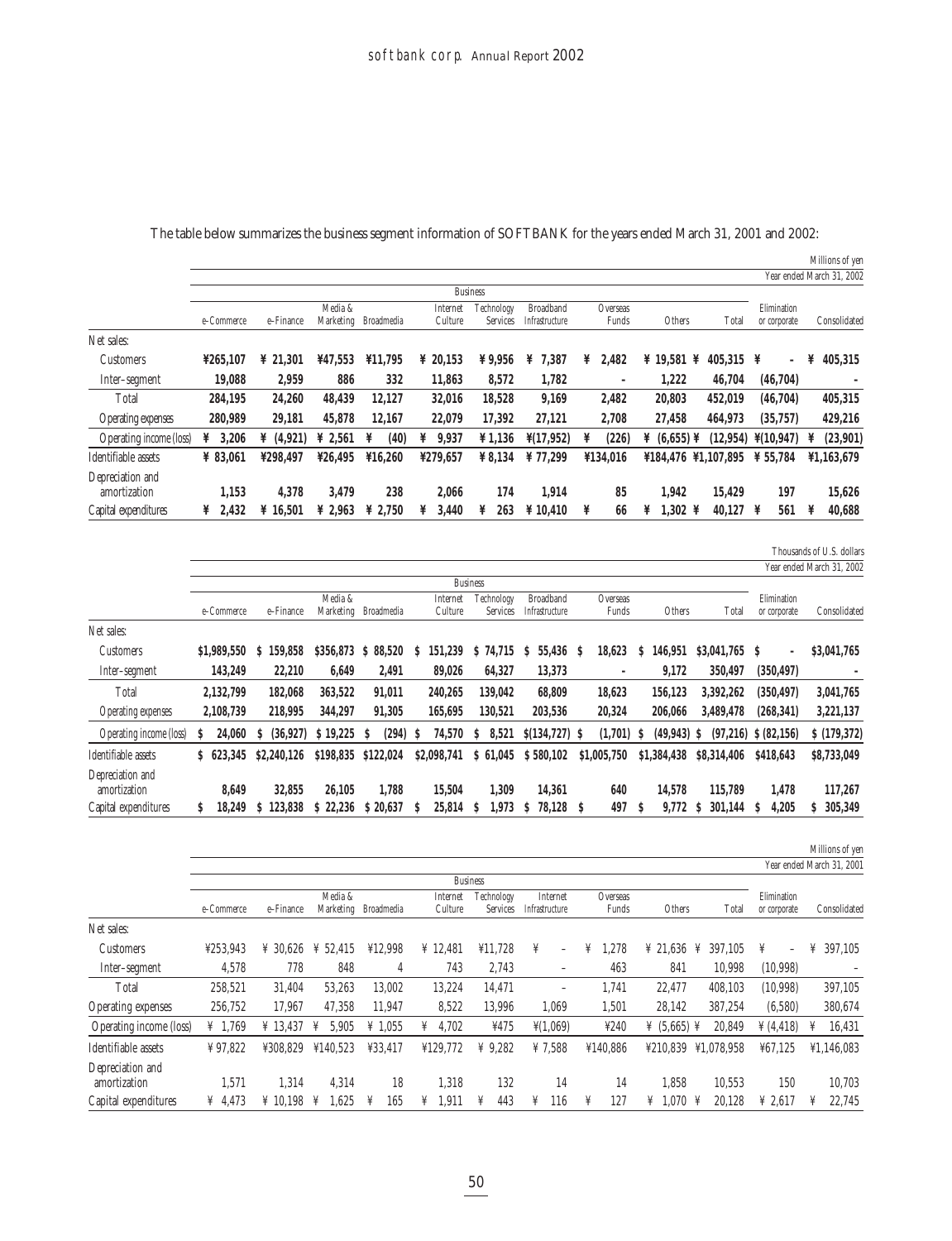The amount of unallocated operating expenses in the column "Elimination or corporate," which mainly represents expenses of the corporate division of the Company, was ¥4,466 million and ¥4,602 million (\$34,539 thousand) for the year ended March 31, 2001 and 2002, respectively.

The amount of corporate assets included in the column "Elimination or corporate," for the years ended March 31, 2001 and 2002 were ¥75,102 million and ¥75,936 million (\$569,877 thousand), respectively. Corporate assets are mainly surplus operating funds (cash and marketable securities), longterm investment securities of the Company and assets held by the corporate division of the Company.

"Capital expenditure" includes acquisition of long-term prepaid expenses and deferred assets. "Depreciation and amortization" includes amortization of the long-term prepaid expenses and deferred assets.

As described in note 3(13), the Company's domestic subsidiaries engaged in securities businesses have changed their accounting method from the fiscal year beginning April 1, 2001. As a result, securities borrowed by e-Finance, previously recording as "Other current assets" of ¥27,368 million at March 31, 2001, were no longer recognized in the balance sheet at March 31, 2002. There was no impact on net sales, operating expenses or operating income included in the business segment information.

As described in note 3(5), the Company's U.S. consolidated subsidiaries have adopted SFAS No.142, and as a result, the depreciation expenses of Media & Marketing decreased ¥1,815 million (\$13,617 thousand) for the year ended March 31, 2002 as compared with the amount which would have been recognized if the previous accounting method had been applied. Also, operating expenses and operating income of Media & Marketing decreased and increased the same amount, respectively. In addition, assets held by Media & Marketing and Internet Culture decreased ¥16,477 million (\$123,658 thousand) and ¥375 million (\$2,814 thousand), and assets held by e-Finance, Broadband Infrastructure, Overseas Funds and Others increased ¥960 million (\$7,208 thousand), ¥117 million (\$878 thousand), ¥1,193 million (\$8,950 thousand) and ¥1,125 million (\$8,440 thousand), respectively, due to the adoption of SFAS No. 142.

As described in note 3(15), due to the change of accounting treatment for assets and liabilities of the silent association, from the fiscal year beginning April 1, 2000, assets and liabilities belonging to the limited partners of the silent association were excluded from consolidation. As a result, assets of the e-Finance business at March 31, 2001 decreased ¥28,404 million. There was no impact on net sales, operating expenses or operating income included in the business segment information.

As described in note 3 (3), the Company and its domestic subsidiaries adopted the new accounting standards for financial instruments from the fiscal year beginning April 1, 2000. As a result, assets of the e-Finance business, Broadmedia business and corporate assets of SOFTBANK at March 31, 2001 increased ¥4,084 million, ¥13,700 million and ¥3,432 million, respectively. There was no impact on net sales, operating expenses or operating income included in the business segment information.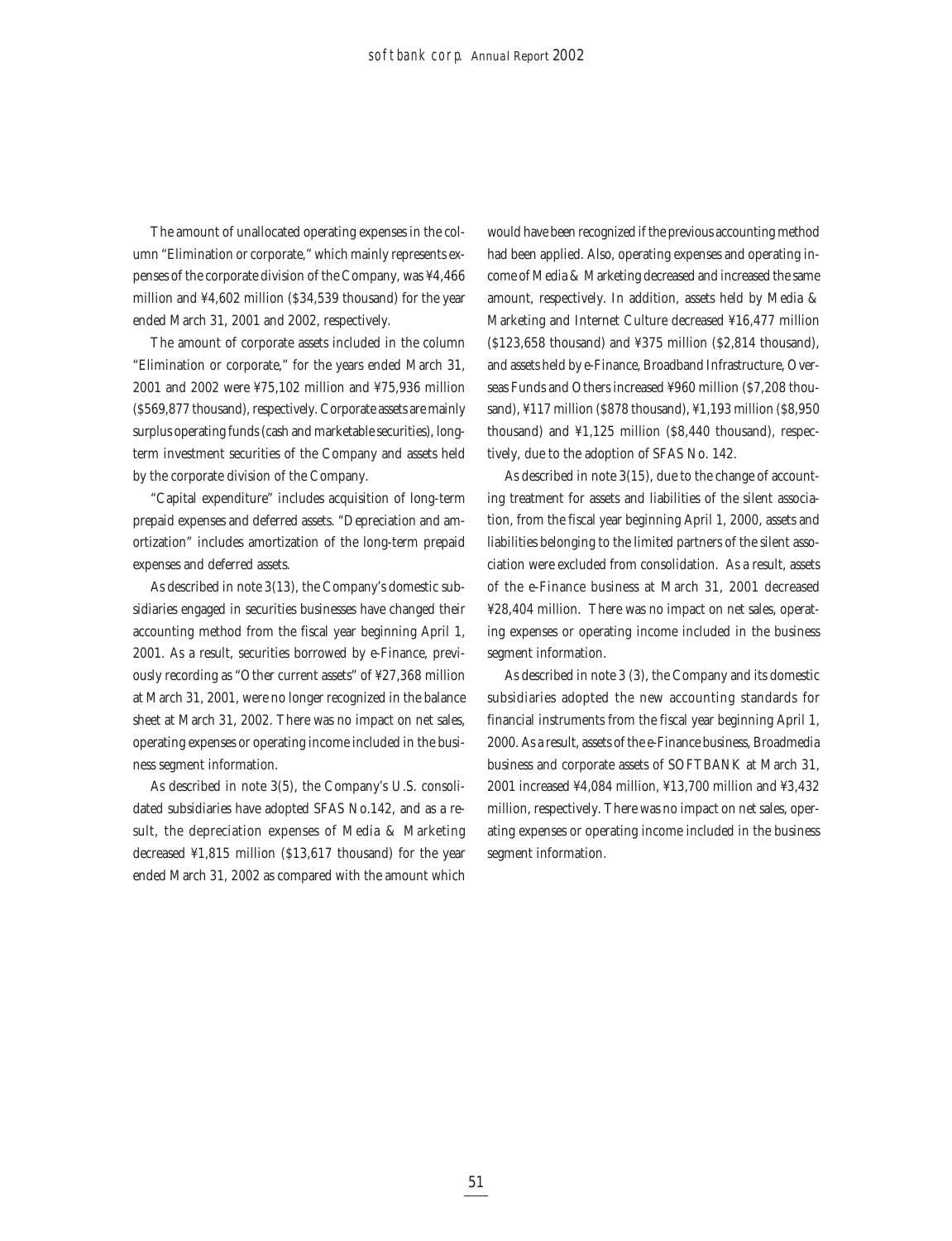## **(2) Geographic segment information –**

A new geographic segment, "Korea," which had previously been categorized as part of the "Others" segment, was separately disclosed in the geographic segment information from the year ended March 31, 2001 due to the significant growth of business development in Korea.

The table below summarizes the geographic segment information of SOFTBANK for the years ended March 31, 2001 and 2002:

|                           |                |          |                     |         |                         |                                                      |                    | Millions of yen                   |
|---------------------------|----------------|----------|---------------------|---------|-------------------------|------------------------------------------------------|--------------------|-----------------------------------|
|                           |                |          |                     |         |                         |                                                      |                    | For the year ended March 31, 2002 |
|                           |                |          | Geographic region   |         |                         |                                                      |                    |                                   |
|                           |                | North    |                     |         |                         |                                                      | Elimination        |                                   |
|                           | Japan          | America  | Europe              | Korea   | Others                  |                                                      | Total or corporate | Consolidated                      |
| Net sales:                |                |          |                     |         |                         |                                                      |                    |                                   |
| <b>Customers</b>          | ¥352,044       | ¥ 28.947 | $\frac{1}{2}$ 1,576 | ¥19,520 | $\angle 3,228 \angle 2$ | 405,315                                              | ¥<br>– ¥           | 405,315                           |
| Inter-segment             | 1,678          | 1,506    | 1,094               |         |                         | 4,278                                                | (4, 278)           |                                   |
| Total                     | 353,722        | 30,453   | 2,670               | 19,520  | 3,228                   | 409,593                                              | (4,278)            | 405,315                           |
| <b>Operating expenses</b> | 369,714        | 28,599   | 3,931               | 21,097  | 5,498                   | 428,839                                              | 377                | 429,216                           |
| Operating income (loss)   | (15,992)       | 1,854    | (1,261)             | (1,577) | (2,270)                 | (19, 246)                                            | (4,655)            | (23,901)                          |
| Identifiable assets       | ¥567,479       | ¥398,053 | ¥44,060             | ¥29,565 |                         | ¥63,800 ¥1,102,957                                   |                    | ¥60,722 ¥1,163,679                |
|                           |                |          |                     |         |                         |                                                      |                    | Thousands of U.S. dollars         |
|                           |                |          |                     |         |                         |                                                      |                    | For the year ended March 31, 2002 |
|                           |                |          | Geographic region   |         |                         |                                                      |                    |                                   |
|                           |                | North    |                     |         |                         |                                                      | Elimination        |                                   |
|                           | Japan          | America  | Europe              | Korea   | Others                  |                                                      | Total or corporate | Consolidated                      |
| Net sales:                |                |          |                     |         |                         |                                                      |                    |                                   |
| <b>Customers</b>          | \$2,641,983 \$ |          |                     |         |                         | 217,243 \$ 11,825 \$146,492 \$ 24,222 \$3,041,765 \$ |                    | $-$ \$3,041,765                   |
| Inter-segment             | 12,590         | 11,301   | 8,211               |         |                         | 32,102                                               | (32, 102)          |                                   |
| Total                     | 2,654,573      | 228,544  | 20,036              | 146,492 | 24,222                  | 3,073,867                                            | (32, 102)          | 3,041,765                         |
| <b>Operating expenses</b> | 2,774,590      | 214,627  | 29,498              | 158,327 | 41,260                  | 3,218,302                                            | 2,835              | 3,221,137                         |

Millions of yen

For the year ended March 31, 2001

|                           |          | North    |                     |         |                      |              | Elimination        |                      |
|---------------------------|----------|----------|---------------------|---------|----------------------|--------------|--------------------|----------------------|
|                           | Japan    | America  | Europe              | Korea   | Others               |              | Total or corporate | Consolidated         |
| Net sales:                |          |          |                     |         |                      |              |                    |                      |
| <b>Customers</b>          | ¥341.978 | ¥ 30.524 | $\frac{1}{2}$ 1.292 | 421.271 | 2.040<br>¥           | 397.105<br>¥ | ¥<br>$-$           | 397,105<br>¥         |
| Inter-segment             |          | 556      |                     |         |                      | 556          | (556)              |                      |
| Total                     | 341,978  | 31,080   | 1,292               | 21,271  | 2,040                | 397,661      | (556)              | 397,105              |
| <b>Operating expenses</b> | 322,122  | 28,428   | 1,766               | 22,127  | 2,821                | 377,264      | 3,410              | 380,674              |
| Operating income (loss)   | 19,856   | 2,652    | (474)               | (856)   | (781)                | 20.397       | (3,966)            | 16,431               |
| Identifiable assets       | ¥491,552 | ¥385.018 | ¥41.282             |         | $426,557$ $4128,068$ | ¥1.072.477   |                    | $¥73.606$ ¥1.146.083 |
|                           |          |          |                     |         |                      |              |                    |                      |

Operating income (loss) **(120,017) 13,917 (9,462) (11,835) (17,038) (144,435) (34,937) (179,372)** Identifiable assets **\$4,258,751 \$2,987,268 \$330,654 \$221,879 \$478,798 \$8,277,350 \$455,699 \$8,733,049**

Net sales by geographic region were recognized based on geographic location.

Significant countries in each region are shown below:

North America: U.S.A. and Canada

Europe: U.K., Germany and France

Others: China, Hong Kong and Singapore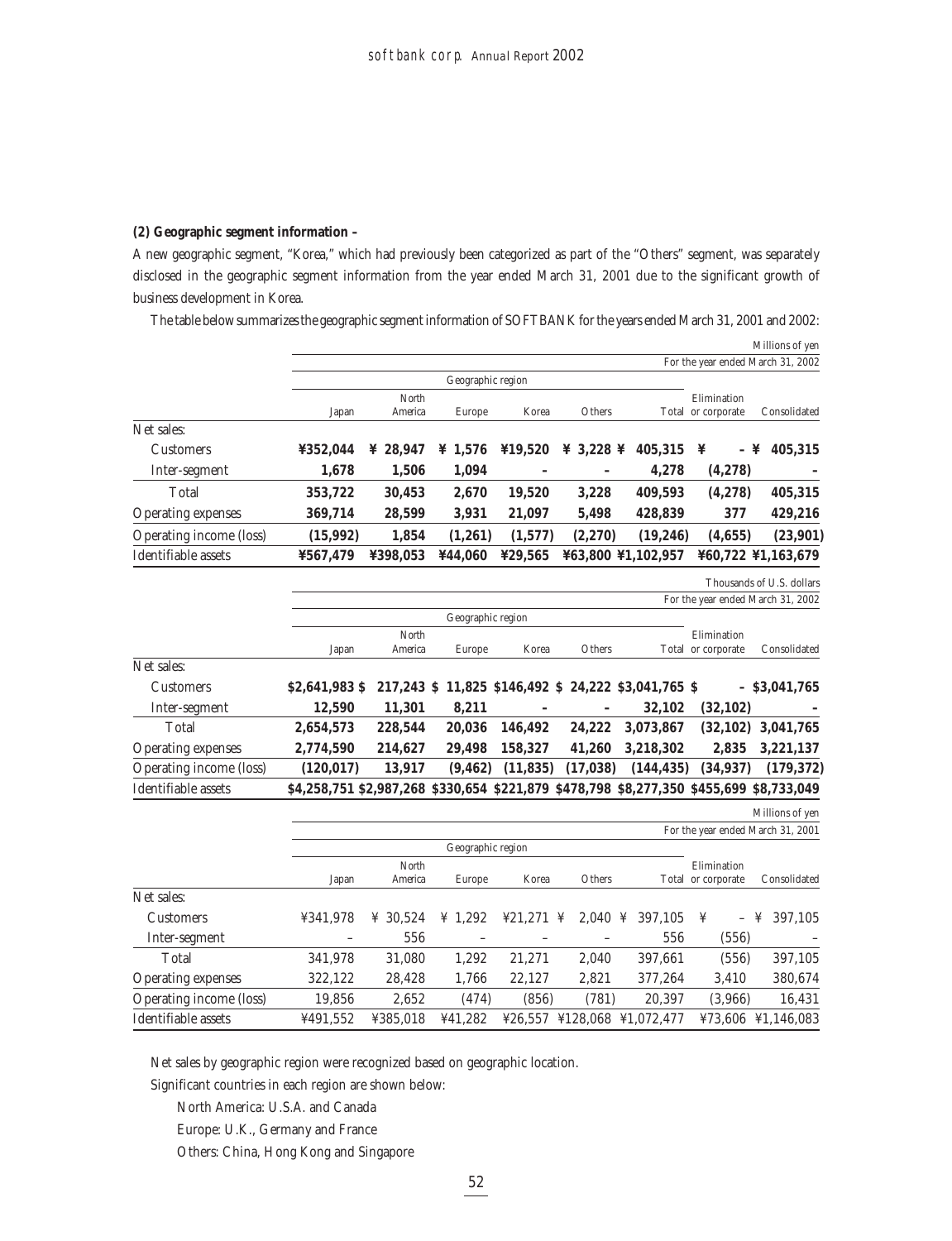The amount of unallocated operating expenses in the column "Elimination or corporate," which mainly represents the expenses of the corporate division of the Company, were ¥4,466 million and ¥4,602 million (\$34,539 thousand) for the years ended March 31, 2001 and 2002, respectively.

The amount of corporate assets included in the column "Elimination or corporate" for the years ended March 31, 2001 and 2002 were ¥75,102 million and ¥75,936 million (\$569,877 thousand), respectively. Corporate assets are mainly surplus operating funds (cash and marketable securities), longterm investment securities of the Company and assets held by the corporate division of the Company.

As described in note 3(13), the Company's domestic subsidiaries engaged in securities businesses have changed their accounting method from the fiscal year beginning April 1, 2001. As a result, assets in Japan, previously recording as "Other current assets" of ¥27,368 million at March 31, 2001, were no longer recognized in the balance sheet at March 31, 2002. There was no impact on net sales, operating expenses or operating income included in the geographic segment information.

As described in note 3(5), the Company's U.S. consolidated subsidiaries have adopted SFAS No. 142, and as a result, the operating expenses of North America decreased ¥1,815

million (\$13,617 thousand) for the year ended March 31, 2002 as compared with the amount which would have been recognized if the previous accounting method had been applied. Accordingly, operating income of North America increased the same amount. In addition, assets held by North America decreased ¥13,457 million (\$100,996 thousand) at March 31, 2002.

As described in note 3(15), due to the change of accounting treatment for assets and liabilities of the silent association, from the fiscal year beginning April 1, 2000, assets and liabilities belonging to the limited partners of the silent association were excluded from consolidation. As a result, assets in Japan at March 31, 2001 decreased ¥28,404 million. There was no impact on net sales, operating expenses and operating income included in the geographic segment information.

As described in note 3(3), the Company and its domestic subsidiaries adopted the new Japanese accounting standard for financial instruments from the fiscal year beginning April 1, 2000. As a result, assets in Japan and corporate assets in SOFTBANK at March 31, 2001 increased ¥19,160 million and ¥3,432 million, respectively. There was no impact on net sales, operating expenses and operating income included in the geographic segment information.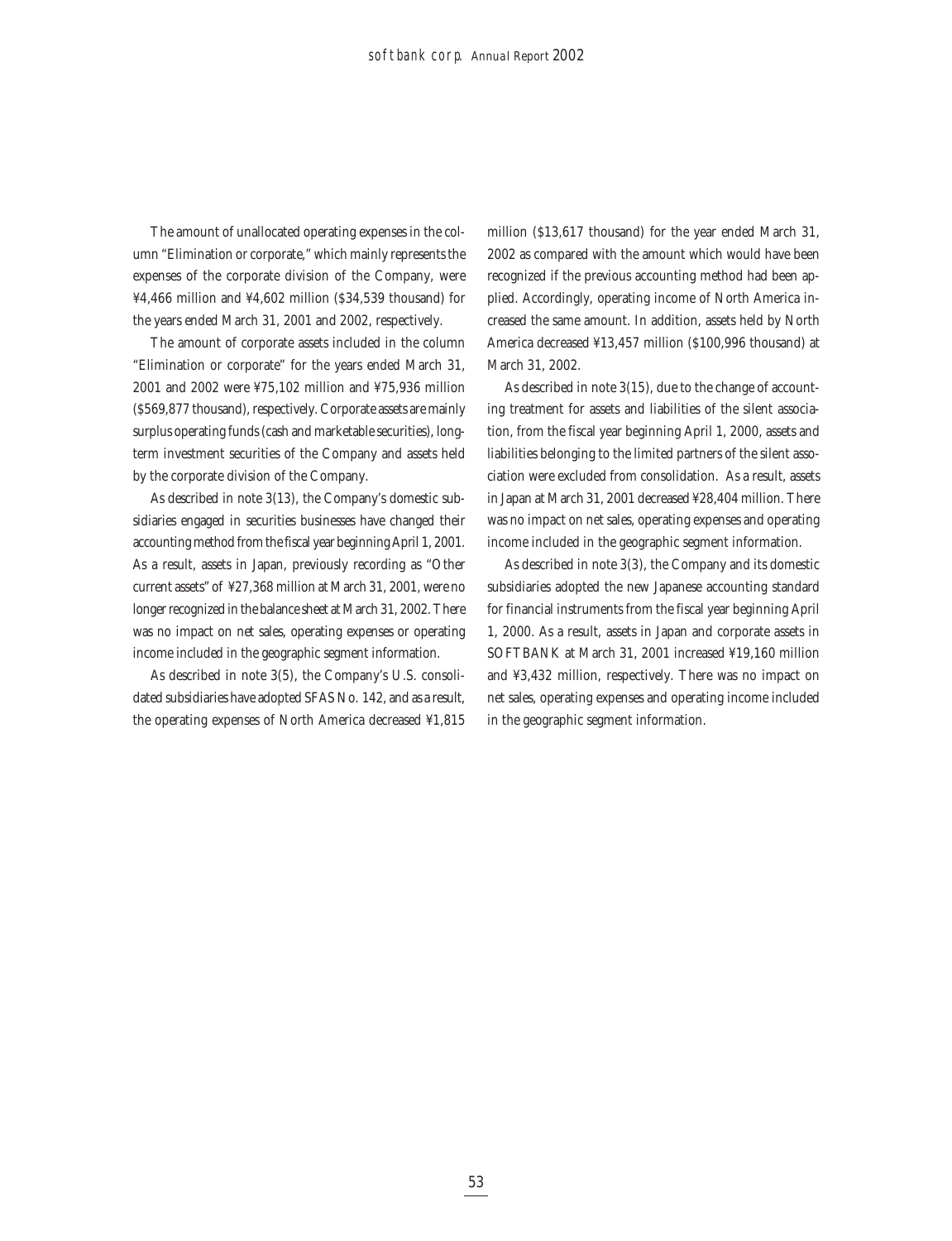## **(3) Sales to overseas customers –**

A new geographic segment, "Korea," which had previously been categorized as part of the "Others" segment, was separately disclosed in the sales to overseas customers information from the year ended March 31, 2001 due to the significant growth of business development in Korea.

The table below shows sales to overseas customers by geographic region and the percentage against consolidated sales for the years ended March 31, 2001 and 2002:

|                               |          |                              | Thousands of         |
|-------------------------------|----------|------------------------------|----------------------|
|                               |          | Millions of yen              | U.S. dollars         |
|                               |          | For the years ended March 31 | Year ended March 31, |
|                               | 2001     | 2002                         | 2002                 |
| Overseas sales -              |          |                              |                      |
| North America                 | ¥ 31,400 | ¥ 29,324                     | 220,065<br>S.        |
| Europe                        | 1,376    | 1,944                        | 14,591               |
| Korea                         | 21,287   | 19,532                       | 146,586              |
| Others                        | 2,582    | 3,598                        | 26,999               |
| Total                         | ¥ 56,645 | $\frac{1}{2}$ 54,398         | 408,241<br>S.        |
| <b>Consolidated sales</b>     | ¥397,105 | ¥405,315                     | \$3,041,765          |
|                               |          |                              |                      |
| For the years ended March 31, |          | 2001                         | 2002                 |
| Percentage -                  |          |                              |                      |
| North America                 |          |                              | 8%<br>7%             |
| Europe                        |          | 0                            | 0                    |
| Korea                         |          | 5                            | 5                    |
| Others                        |          |                              |                      |
| Total                         |          | 14%                          | 13%                  |

Overseas sales by geographic region includes sales by the Company and its overseas consolidated subsidiaries to overseas customers, based on geographic location.

Significant countries in each region are shown below:

North America: U.S.A. and Canada

Europe: U.K., Germany and France

Others: China, Hong Kong and Singapore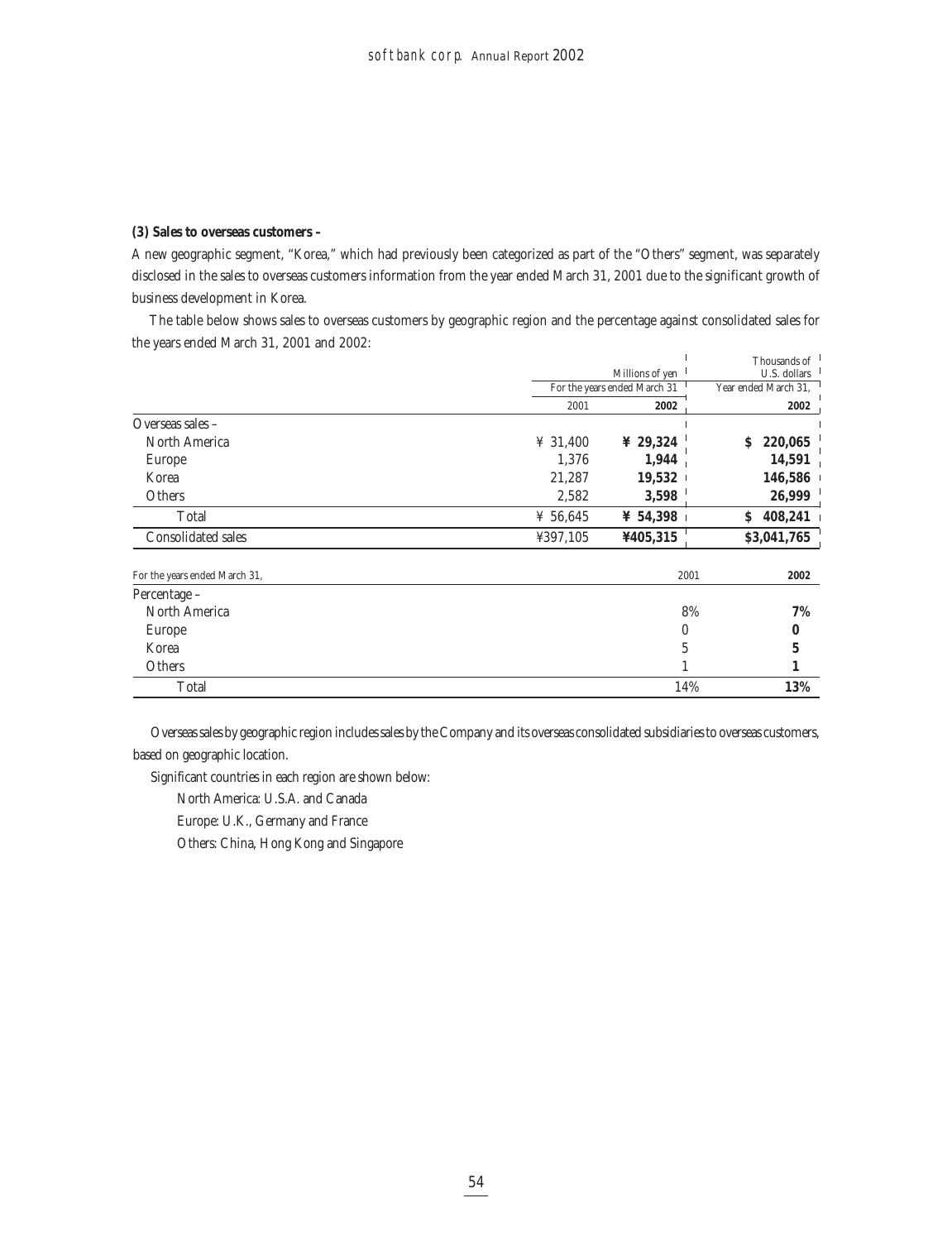## **Report of Independent Auditors**

## **ChuoAoyama Audit Corporation**

## PRICEWATERHOUSE COPERS

The Board of Directors SOFTBANK CORP.

Kasumigaseki Bldg. 32nd Floor 3-2-5, Kasumigaseki, Chiyoda-ku, Tokyo 100-6088, Japan

We have audited the accompanying consolidated balance sheets of SOFTBANK CORP. and its subsidiaries as of March 31, 2002 and 2001, and the related consolidated statements of income, changes in shareholders' equity and cash flows for each of the two years in the period ended March 31, 2002, all expressed in Japanese yen. Our audits were undertaken in accordance with auditing standards, procedures and practices generally accepted and applied in Japan and, accordingly, included such tests of the accounting records and such other auditing procedures as we considered necessary in the circumstances.

In our opinion, the consolidated financial statements referred to above present fairly the consolidated financial position of SOFTBANK CORP. and its subsidiaries as of March 31, 2002 and 2001, and the consolidated results of their operations and their cash flows for each of the two years in the period ended March 31, 2002 in conformity with accounting principles and practices generally accepted in Japan (see note 2) applied on a consistent basis, except for the changes described in the next two paragraphs.

As described in note 3(15), assets and liabilities of the silent investment association (the "silent association") had been included in the Company's consolidated balance sheets prior to April 1, 2000. However, due to growth in the assets and liabilities of the silent association, substantially belonging to third parties who are limited partners of the silent association, assets and liabilities of the silent association were excluded from consolidation effective from the fiscal year beginning April 1, 2000.

As described in note 3(2), (3) and (8), SOFTBANK CORP. and its Japanese subsidiaries have adopted the new Japanese accounting standards for translation of foreign currency transactions and accounts, financial instruments and pension and severance costs effective from the fiscal year beginning April 1, 2000.

The amounts expressed in U.S. dollars, which are provided solely for the convenience of the reader, have been translated on the basis set forth in note 4 to the accompanying consolidated financial statements.

Chus Doysma Avait Corporation

ChuoAoyama Audit Corporation Tokyo, Japan June 21, 2002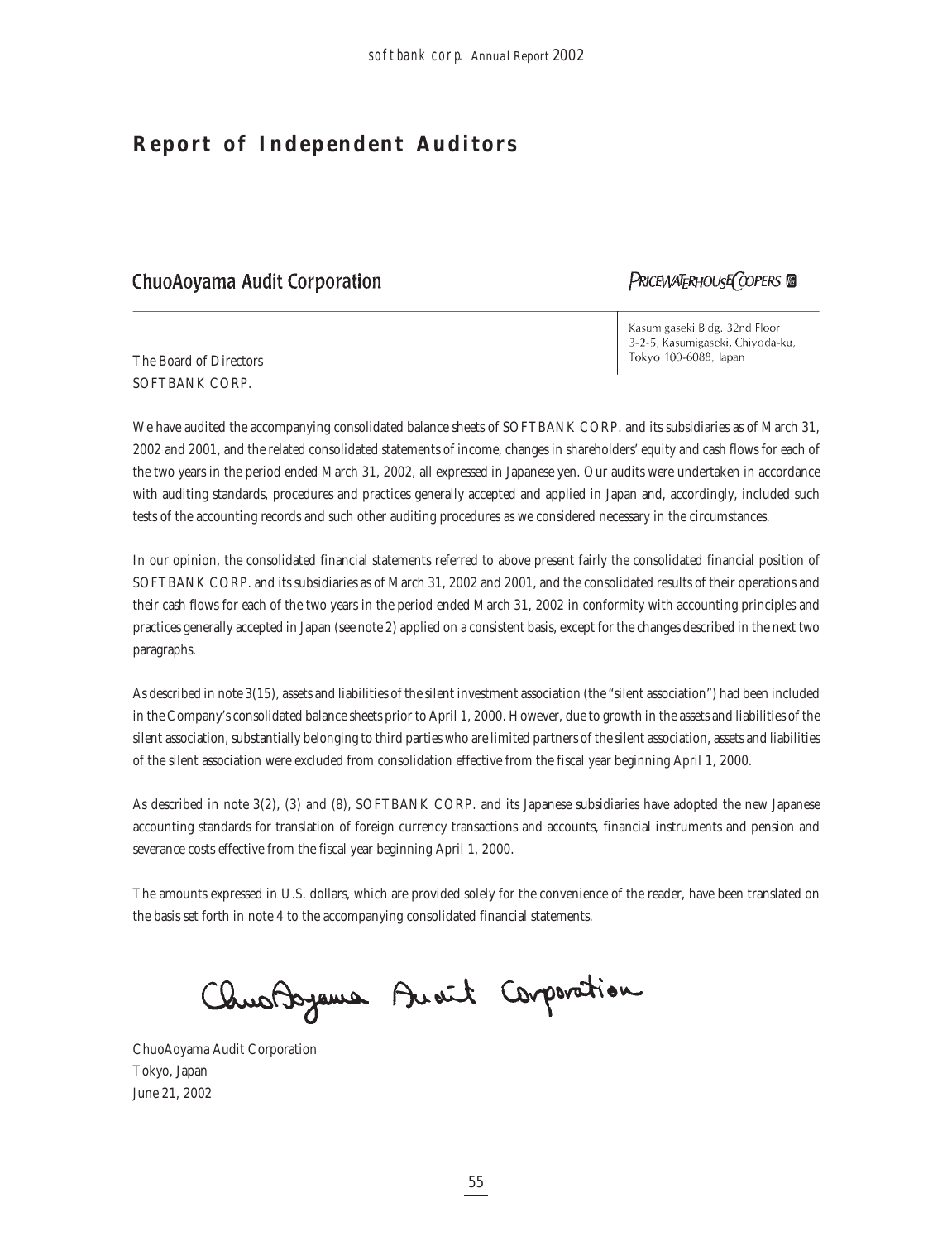## **SOFTBANK Corporate Directory**

## **Domestic**

## **SOFTBANK CORP.**

http://www.softbank.co.jp/ 24-1, Nihonbashi-Hakozakicho, Chuo-ku, Tokyo 103-8501, Japan

#### **BB Technologies Corporation**

http://www.bbtec.net/ 24-1, Nihonbashi-Hakozakicho, Chuo-ku, Tokyo 103-8501, Japan

## **SOFTBANK EC HOLDINGS CORP.**

http://www.softbankec.co.jp/ 24-1, Nihonbashi-Hakozakicho, Chuo-ku, Tokyo 103-8501, Japan

## **SOFTBANK FINANCE CORPORATION**

http://www.sbfinance.co.jp/ NTF Takebashi Building, 8th Floor, 3-15, Kanda-Nishikicho, Chiyoda-ku, Tokyo 101-0054, Japan

## **SOFTBANK Media & Marketing Corp.**

http://www.softbankmm.co.jp/ 4-13-13 Akasaka, Minato-ku, Tokyo 107-0052, Japan

### **SOFTBANK Broadmedia Corporation**

http://www.broadmedia.co.jp/ Jingu-mae Media Square Building, 7th Floor, 6-25-14 Jingu-mae, Shibuya-ku, Tokyo 105-0001, Japan

## **SOFTBANK TECHNOLOGY CORP.**

http://www.tech.softbank.co.jp/ Iidabashi Building, 8th Floor, 13-1, Nishi-Gokencho, Shinjuku-ku, Tokyo 162-0812, Japan

## **SOFTBANK Networks Inc.**

http://www.softbank-net com/ Oak Minami-Azabu Building, 3-19-23, Minami-Azabu, Minato-ku, Tokyo 106-0047, Japan

## **Yahoo Japan Corporation**

http://www.yahoo.co.jp/ 3-6-7, Kita Aoyama, Minato-ku, Tokyo 107-0061, Japan

#### **Overseas**

## **SOFTBANK Holdings Inc.**

300 Delaware Avenue, Wilmington, DE 19801, U.S.A.

## **SOFTBANK Inc.**

http://www.softbank.com/ 1188 Centre Street, Newton Center, MA 02459, U.S.A.

## **SB Holdings (Europe) Ltd.**

1 Berkley Street, London W1J 8DJ, United Kingdom

## **SOFTBANK Korea Co., Ltd.**

http://www.softbank.co.kr/ Bigway Tower, 11th Floor, 677-25 Yoksam-dong, Kangman-gu, Seoul 135-914 Republic of Korea

## **SB CHINA HOLDINGS PTE LTD**

http://www.sbcvc.com/ Zhao Feng World Trade Building, 28th Floor, 369 Jiangsu Road, Shanghai 200050, P.R.C.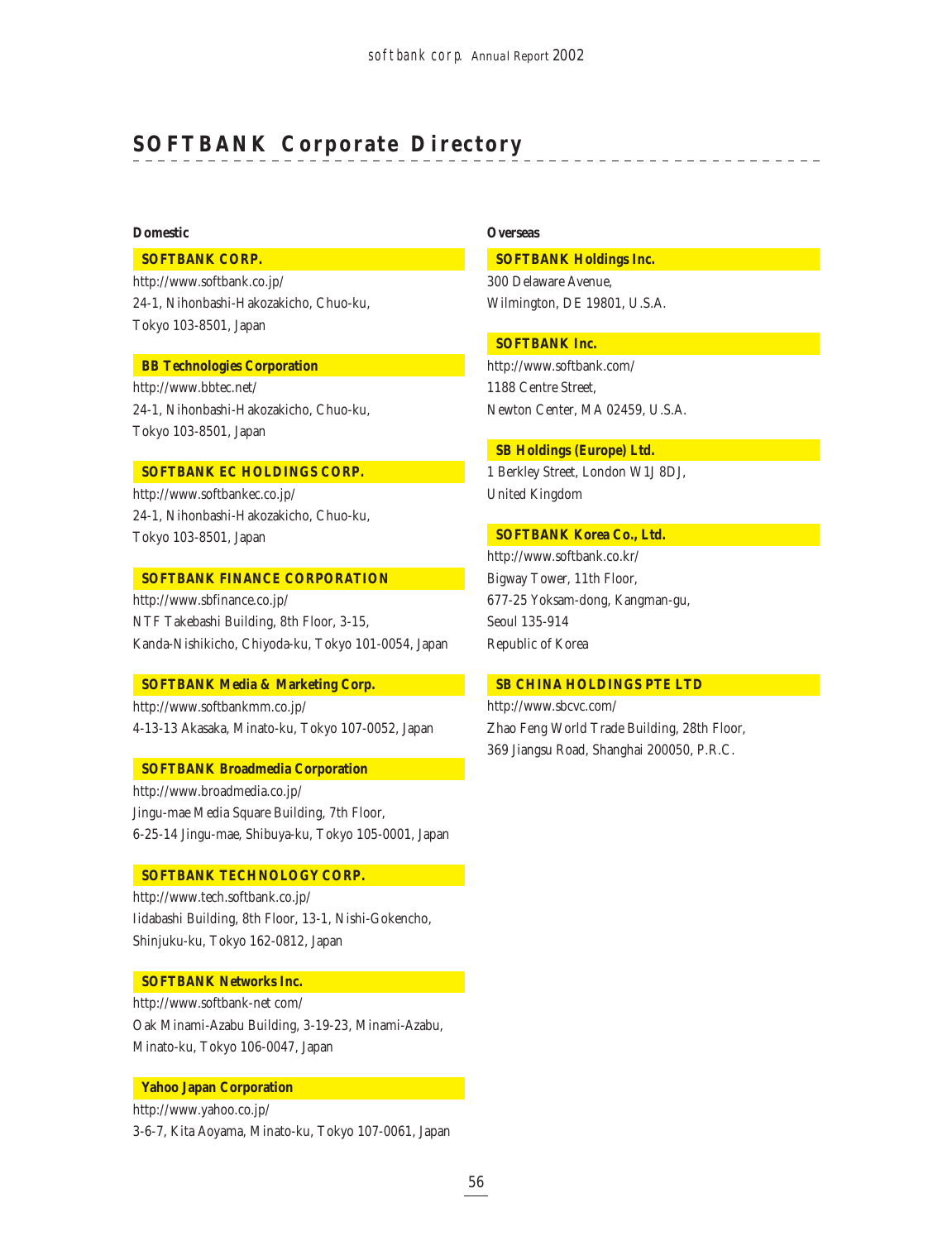\_\_\_\_\_\_\_\_\_\_\_\_\_\_\_\_\_\_\_\_\_\_\_\_\_\_\_

# **Shareholder Information**

| <b>Corporate Headquarters</b>      | SOFTBANK CORP.                                                   |
|------------------------------------|------------------------------------------------------------------|
|                                    | 24-1, Nihonbashi-Hakozakicho, Chuo-ku, Tokyo 103-8501, Japan     |
| Founded                            | September 3, 1981                                                |
| Paid-in Capital                    | ¥137,867,524,101                                                 |
|                                    | (As of March 31, 2002)                                           |
|                                    |                                                                  |
| <b>Common Stock Issued</b>         | 336,876,826 shares                                               |
|                                    | (As of March 31, 2002)                                           |
| <b>Number of Shareholders</b>      | 282,795                                                          |
|                                    | (As of March 31, 2002)                                           |
|                                    |                                                                  |
| <b>Stock Exchange Registration</b> | Tokyo Stock Exchange, First Section                              |
|                                    |                                                                  |
| <b>Annual Meeting</b>              | June                                                             |
|                                    |                                                                  |
| <b>Independent Auditors</b>        | ChuoAoyama Audit Corporation                                     |
|                                    | Kasumigaseki Bldg., 32nd Floor, 3-2-5, Kasumigaseki, Chiyoda-ku, |
|                                    | Tokyo 100-6088, Japan                                            |
|                                    |                                                                  |
| <b>Transfer Agent</b>              | <b>UFJ Trust Bank Limited</b>                                    |